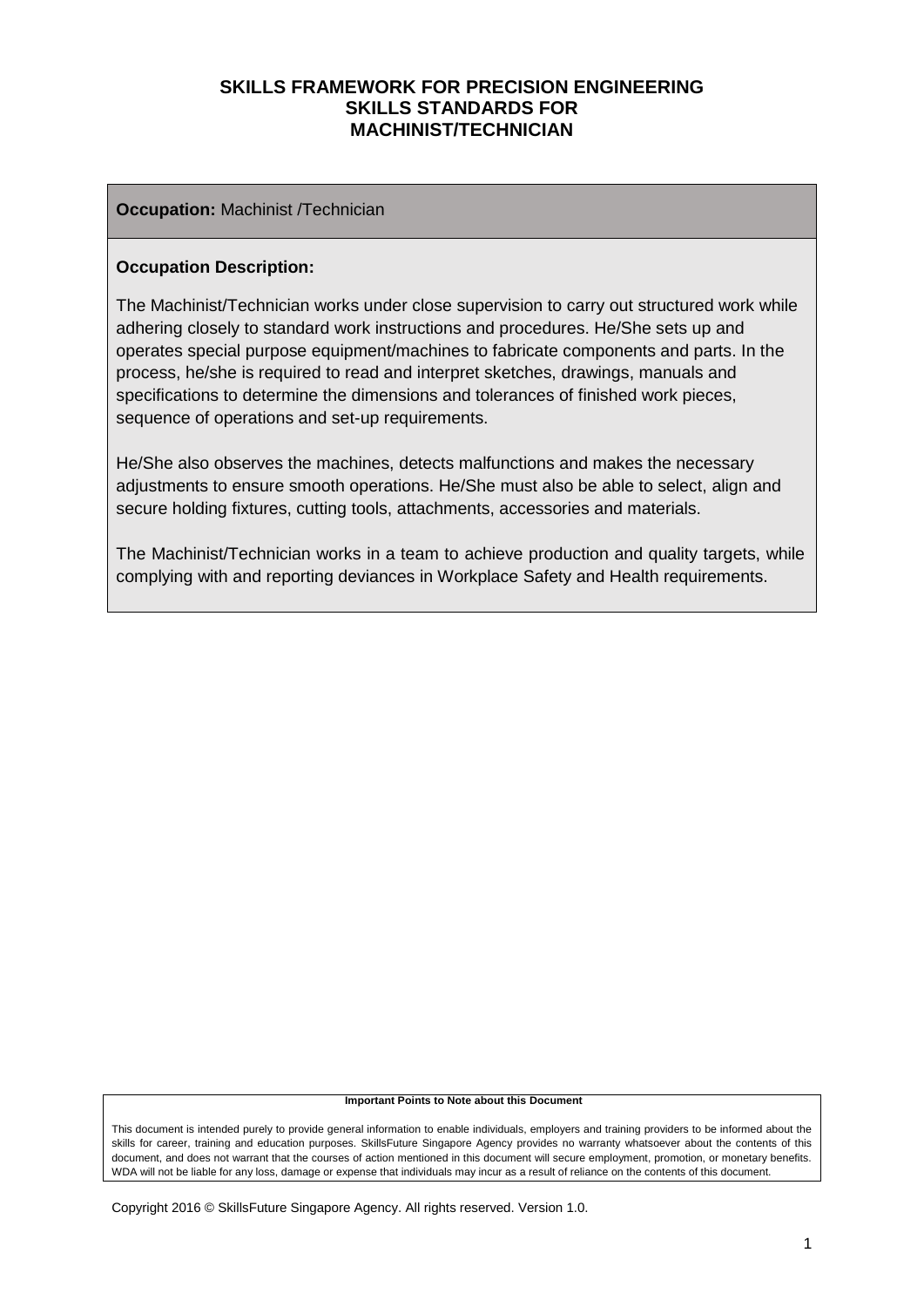The skills expected of the Machinist /Technician are summarised as below:

| <b>Skill Category</b>                     | <b>Skill Sub-</b><br><b>Category</b> | <b>Skills</b>         |                                                         |  |
|-------------------------------------------|--------------------------------------|-----------------------|---------------------------------------------------------|--|
|                                           |                                      | <b>PRE-TEF-1001-1</b> | <b>Handle Common Measurement</b><br>Instruments         |  |
|                                           |                                      | <b>PRE-TEF-1002-1</b> | Interpret Technical Drawings and Blue<br>Prints         |  |
| <b>Technical and</b>                      |                                      | <b>PRE-TEF-1003-1</b> | <b>Operate Basic Measurement Devices</b>                |  |
| <b>Engineering</b><br><b>Fundamentals</b> |                                      | <b>PRE-TEF-1004-1</b> | <b>Operate Pneumatic Systems</b>                        |  |
|                                           |                                      | <b>PRE-TEF-1005-1</b> | <b>Perform Dimensional and Geometric</b><br>Measurement |  |
|                                           |                                      | <b>PRE-TEF-1006-1</b> | <b>Use Hand Tools</b>                                   |  |
|                                           |                                      | <b>PRE-TEF-1007-1</b> | Use Precision Measuring Equipment                       |  |
|                                           |                                      | <b>PRE-PMP-1009-1</b> | <b>Apply Basic Workshop Practices</b>                   |  |
|                                           |                                      | <b>PRE-PMP-1010-1</b> | Apply Biomedical Products Assembly<br><b>Skills</b>     |  |
|                                           |                                      | <b>PRE-PMP-1011-1</b> | <b>Install Electrical Sensors</b>                       |  |
|                                           |                                      | <b>PRE-PMP-1001-1</b> | Operate Hydraulic Systems                               |  |
|                                           |                                      | <b>PRE-PMP-1002-1</b> | Operate Programmable Logic<br>Controller                |  |
| <b>Precision</b><br><b>Manufacturing</b>  |                                      | PRE-PMP-1003-1        | <b>Perform Cleanroom Practices</b>                      |  |
| <b>Processes</b>                          |                                      | <b>PRE-PMP-1004-1</b> | Perform CNC Milling and<br>Programming                  |  |
|                                           |                                      | <b>PRE-PMP-1005-1</b> | Perform CNC Turning and<br>Programming                  |  |
|                                           |                                      | <b>PRE-PMP-1006-1</b> | Perform EDM-CNC Wire Cut Machine<br>Operations          |  |
|                                           |                                      | <b>PRE-PMP-1007-1</b> | Perform General Assembly                                |  |
|                                           |                                      | <b>PRE-PMP-1008-1</b> | Perform General Machining                               |  |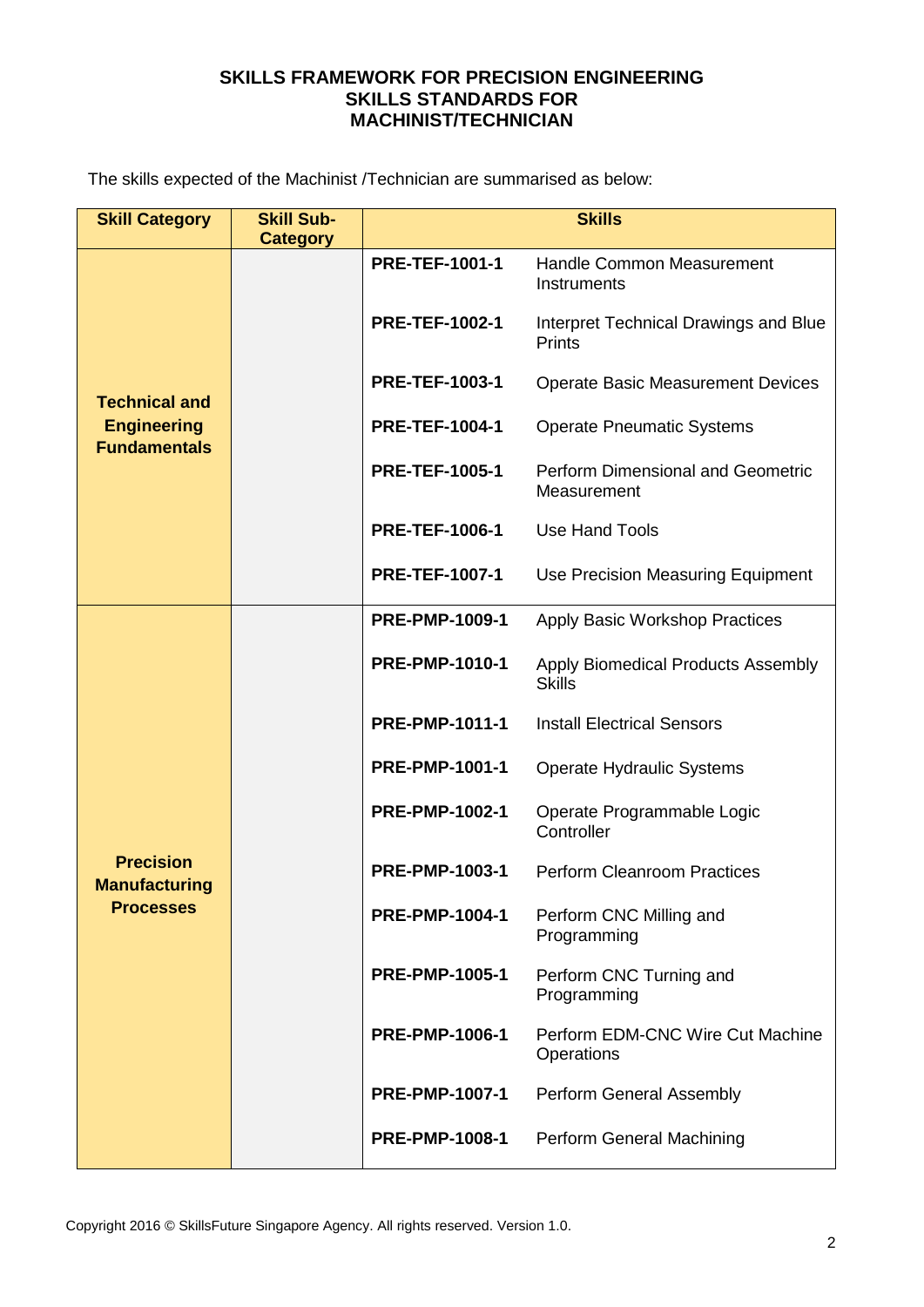| <b>Skill Category</b>                                                | <b>Skill Sub-</b><br><b>Category</b> | <b>Skills</b>                         |                                                                                |  |
|----------------------------------------------------------------------|--------------------------------------|---------------------------------------|--------------------------------------------------------------------------------|--|
| <b>Quality</b>                                                       |                                      | <b>PRE-QUA-1001-1</b>                 | <b>Apply Quality Systems</b>                                                   |  |
|                                                                      |                                      | <b>PRE-WSH-2003-1</b>                 | Apply Workplace Safety and Health<br><b>Policies</b>                           |  |
| <b>Workplace</b><br><b>Safety and</b><br><b>Health</b>               |                                      | <b>PRE-WSH-1001-1</b>                 | Apply Workplace Safety and Health in<br><b>Metal Work</b>                      |  |
|                                                                      |                                      | <b>PRE-WSH-1002-1</b>                 | <b>Identify Hazards and Maintain Risk</b><br><b>Control Measures</b>           |  |
|                                                                      |                                      | <b>PRE-MPI-1001-1</b>                 | Apply 5S Techniques in<br>Manufacturing                                        |  |
| <b>Manufacturing</b><br><b>Productivity and</b><br><b>Innovation</b> |                                      | <b>PRE-MPI-1002-1</b>                 | <b>Apply Continuous Process</b><br><b>Improvement Techniques</b>               |  |
|                                                                      |                                      | <b>PRE-MPI-1003-1</b>                 | <b>Perform Basic Productivity Practices</b>                                    |  |
| <b>Service</b>                                                       |                                      | <b>SVCF-CS-101C-1</b>                 | Provide Go-the-Extra-Mile Service                                              |  |
| <b>Excellence</b>                                                    |                                      | <b>SVCF-CS-103C-1</b>                 | <b>Respond to Service Challenges</b>                                           |  |
|                                                                      |                                      | <b>ES-PMD-104G-1</b>                  | Adapt to Change                                                                |  |
| <b>Personal</b><br><b>Management</b>                                 |                                      | <b>ES-PMD-103G-1</b>                  | Apply Emotional Competence to<br>Manage Self at the Workplace                  |  |
| and<br><b>Development</b>                                            |                                      | <b>ES-PMD-101G-1</b>                  | Develop Personal Effectiveness at<br><b>Operations Level</b>                   |  |
|                                                                      |                                      | <b>ES-PMD-102G-1</b>                  | Maintain Personal Presentation and<br><b>Employability at Operations Level</b> |  |
| Analytical,<br><b>Conceptual and</b><br><b>Evaluative</b>            |                                      | <b>ES-ACE-101G-1</b>                  | Demonstrate Initiative and<br><b>Enterprising Behaviour</b>                    |  |
|                                                                      |                                      | <b>ES-ACE-102G-1</b>                  | Solve Problems and Make Decisions<br>at Operator Level                         |  |
| <b>Interpersonal</b>                                                 |                                      | <b>ES-IP-101G-1</b>                   | <b>Communicate and Relate Effectively</b><br>at the Workplace                  |  |
|                                                                      |                                      | Work in a Team<br><b>ES-IP-102G-1</b> |                                                                                |  |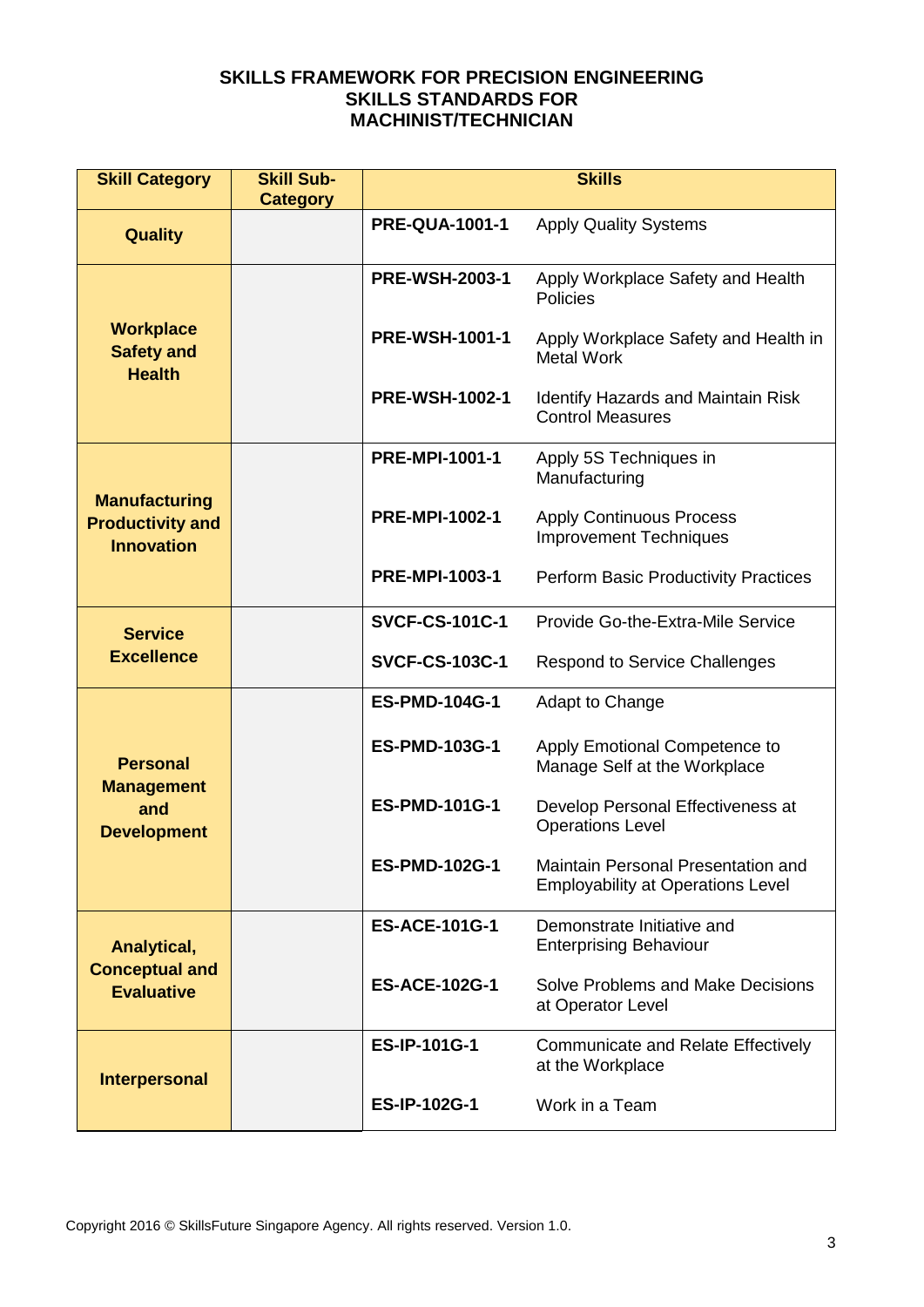| <b>Skill Code</b>                                                                                                                                                                                                          | PRE-TEF-1001-1                                                                                                                                                                                                                                                                                                                                                                                                                                                                                                 | <b>Skill Category</b>                           | <b>Technical and Engineering</b><br>Fundamentals |
|----------------------------------------------------------------------------------------------------------------------------------------------------------------------------------------------------------------------------|----------------------------------------------------------------------------------------------------------------------------------------------------------------------------------------------------------------------------------------------------------------------------------------------------------------------------------------------------------------------------------------------------------------------------------------------------------------------------------------------------------------|-------------------------------------------------|--------------------------------------------------|
|                                                                                                                                                                                                                            |                                                                                                                                                                                                                                                                                                                                                                                                                                                                                                                | <b>Skill Sub-Category</b><br>(where applicable) | N/A                                              |
| <b>Skill</b>                                                                                                                                                                                                               | Handle Common Measurement Instruments                                                                                                                                                                                                                                                                                                                                                                                                                                                                          |                                                 |                                                  |
| <b>Skill Description</b>                                                                                                                                                                                                   | This skill describes the ability to prepare and handle measuring instruments.<br>It also includes performing multi-points levelling operation, checking and<br>setting up machine for operation, rectifying alignment errors and performing<br>spacer dismantling/installation.                                                                                                                                                                                                                                |                                                 |                                                  |
| Knowledge and<br><b>Analysis</b><br>It refers to gathering,<br>cognitive processing,<br>integration and<br>inspection of facts and<br>information required to<br>perform the work tasks<br>and activities.                 | The ability to understand:<br>Types of measurement error<br>Causes of measurement error<br>Reference temperature for high accuracy measurement<br>$\bullet$<br>Procedure for levelling<br>$\bullet$<br>Precautions when using dial indicators<br>$\bullet$<br>Procedure of granite square levelling<br>$\bullet$<br>Procedure of using precision square<br>$\bullet$<br>Method of reading sprit level<br>$\bullet$<br>Handling sprit level gauges<br>$\bullet$<br>Methods of maintaining measuring instruments |                                                 |                                                  |
| <b>Application and</b><br><b>Adaptation</b><br>It refers to the ability to<br>perform the work tasks<br>and activities required<br>of the occupation, and<br>the ability to react to<br>and manage the<br>changes at work. | The ability to:<br>Prepare and handle measuring instruments<br>٠<br>Perform multi points levelling operation<br>$\bullet$<br>Check and set up machine for operation<br>$\bullet$<br>Rectify alignment errors and perform spacer dismantling/installation<br>Stow measuring devices according to level of measuring accuracies and<br>functional use                                                                                                                                                            |                                                 |                                                  |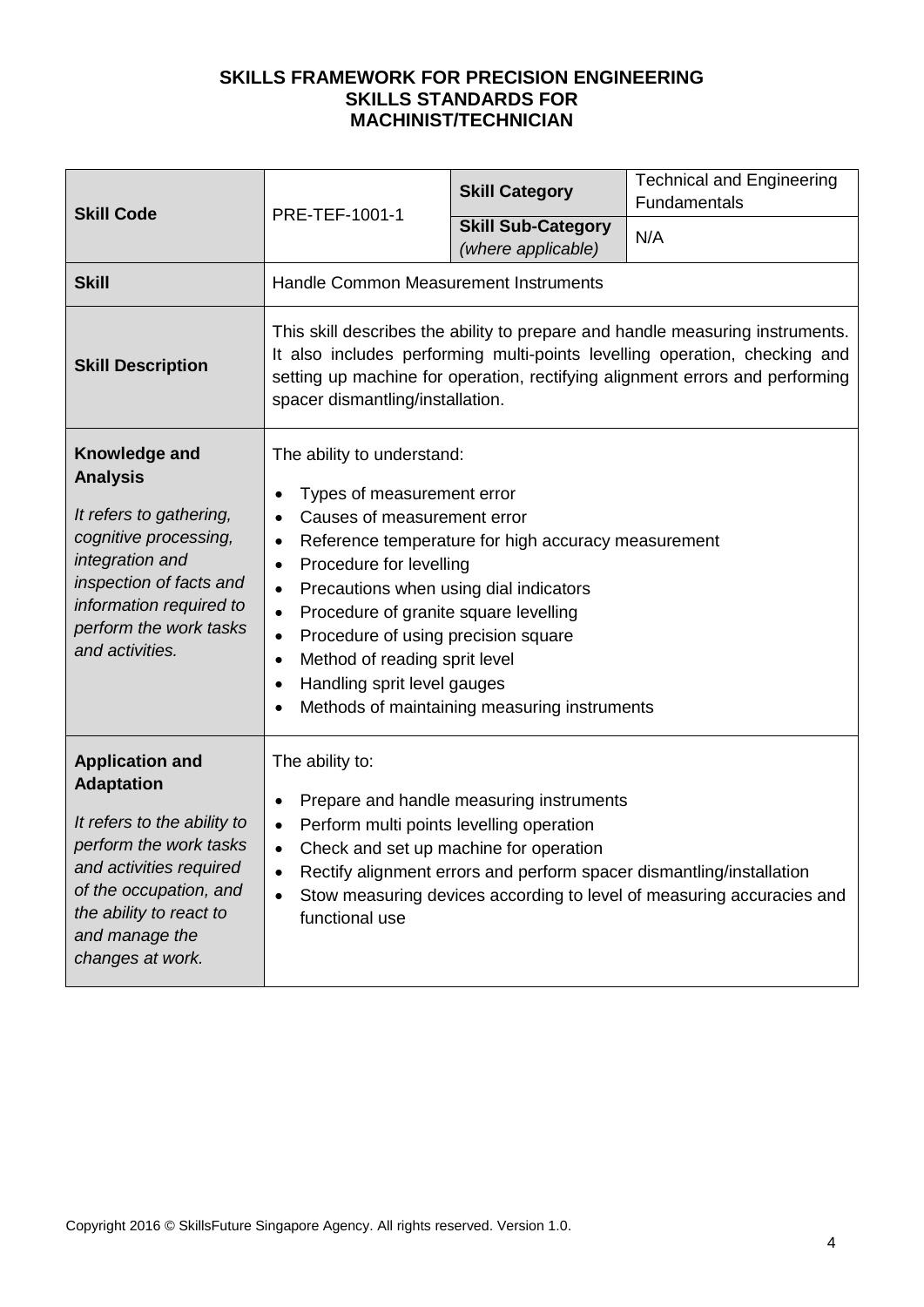| <b>Innovation and Value</b><br><b>Creation</b><br>It refers to the ability to<br>generate purposive<br>ideas to improve work<br>performance and/or<br>enhance business<br>values that are aligned<br>to organisational goals. | The ability to:<br>Generate ideas to improve accuracy of measurement                                                                                                                                                                                                                                                                                                                              |
|-------------------------------------------------------------------------------------------------------------------------------------------------------------------------------------------------------------------------------|---------------------------------------------------------------------------------------------------------------------------------------------------------------------------------------------------------------------------------------------------------------------------------------------------------------------------------------------------------------------------------------------------|
| <b>Social Intelligence</b><br>and Ethics<br>It refers to the ability to<br>use affective factors in<br>leadership, relationship<br>and diversity<br>management guided by<br>professional codes of<br>ethics.                  | The ability to:<br>Report dysfunctional equipment to the attention of superiors to repair or<br>$\bullet$<br>replace where appropriate<br>Share best practices with peers                                                                                                                                                                                                                         |
| <b>Learning to Learn</b><br>It refers to the ability to<br>develop and improve<br>one's self within and<br>outside of one's area of<br>work.                                                                                  | The ability to:<br>Reflect on measurement errors and the remedies<br>Prepare remedial actions to prevent recurrence of mistakes<br>Learn and share on measuring approaches or use of aids that may<br>enhance/ease the job and minimise errors                                                                                                                                                    |
| <b>Range of Application</b><br>(where applicable)<br>It refers to the critical<br>circumstances and<br>contexts that the skill<br>may be demonstrated.                                                                        | Tools and equipment must include:<br>Safety glasses<br>Safety gloves<br>Safety attires<br>Testing equipment<br><b>Measuring tools</b><br>Regulations must include:<br>Workplace safety procedures<br><b>Current WSH policies</b><br>Local legislation and regulations on weights and measures<br>Internationally recognised procedures and standards on dimensional<br>and geometric measurements |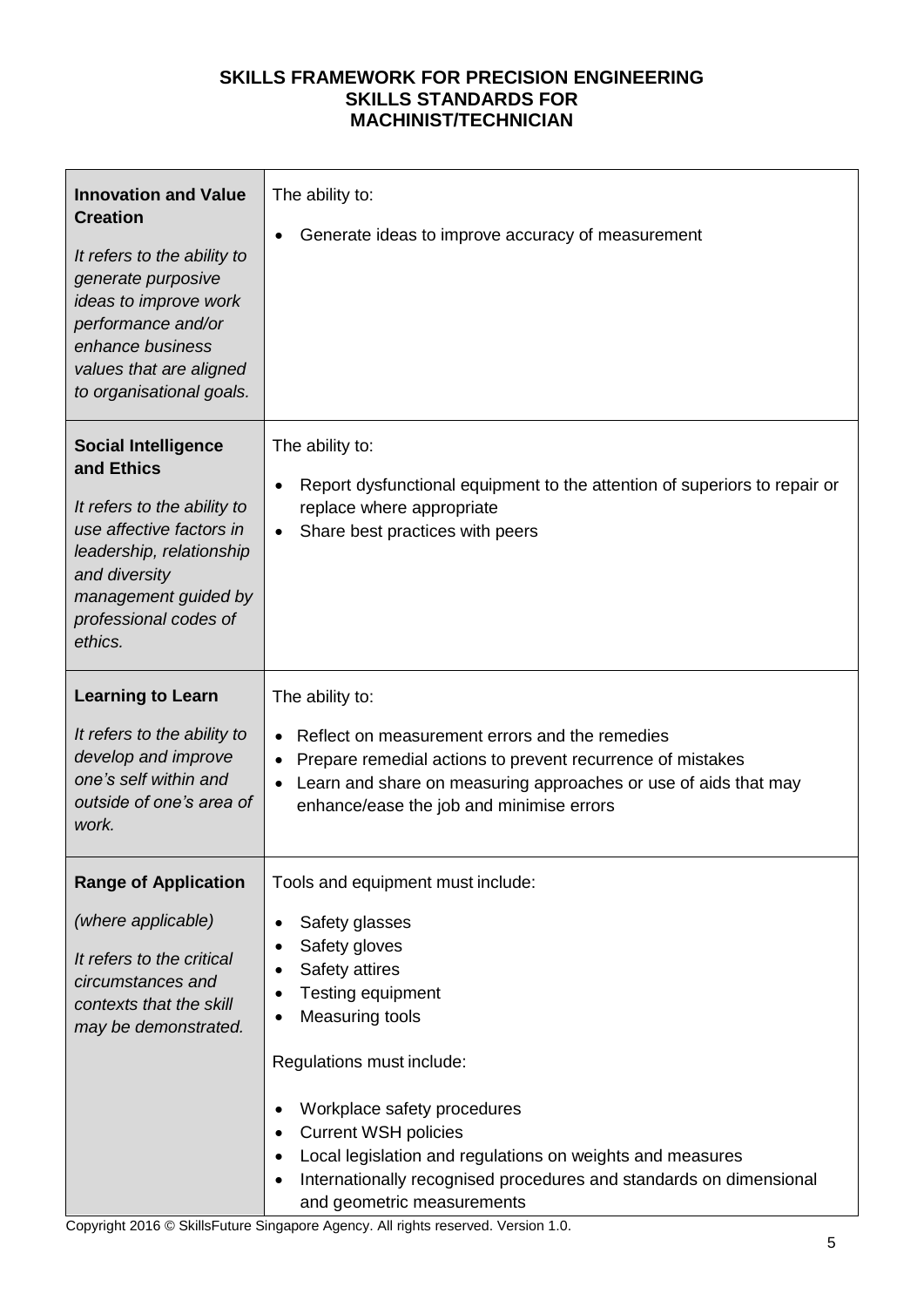| Procedures and supporting documents must include:                                               |
|-------------------------------------------------------------------------------------------------|
| Standard workplace/organisational operating procedures<br>Relevant work piece safety procedures |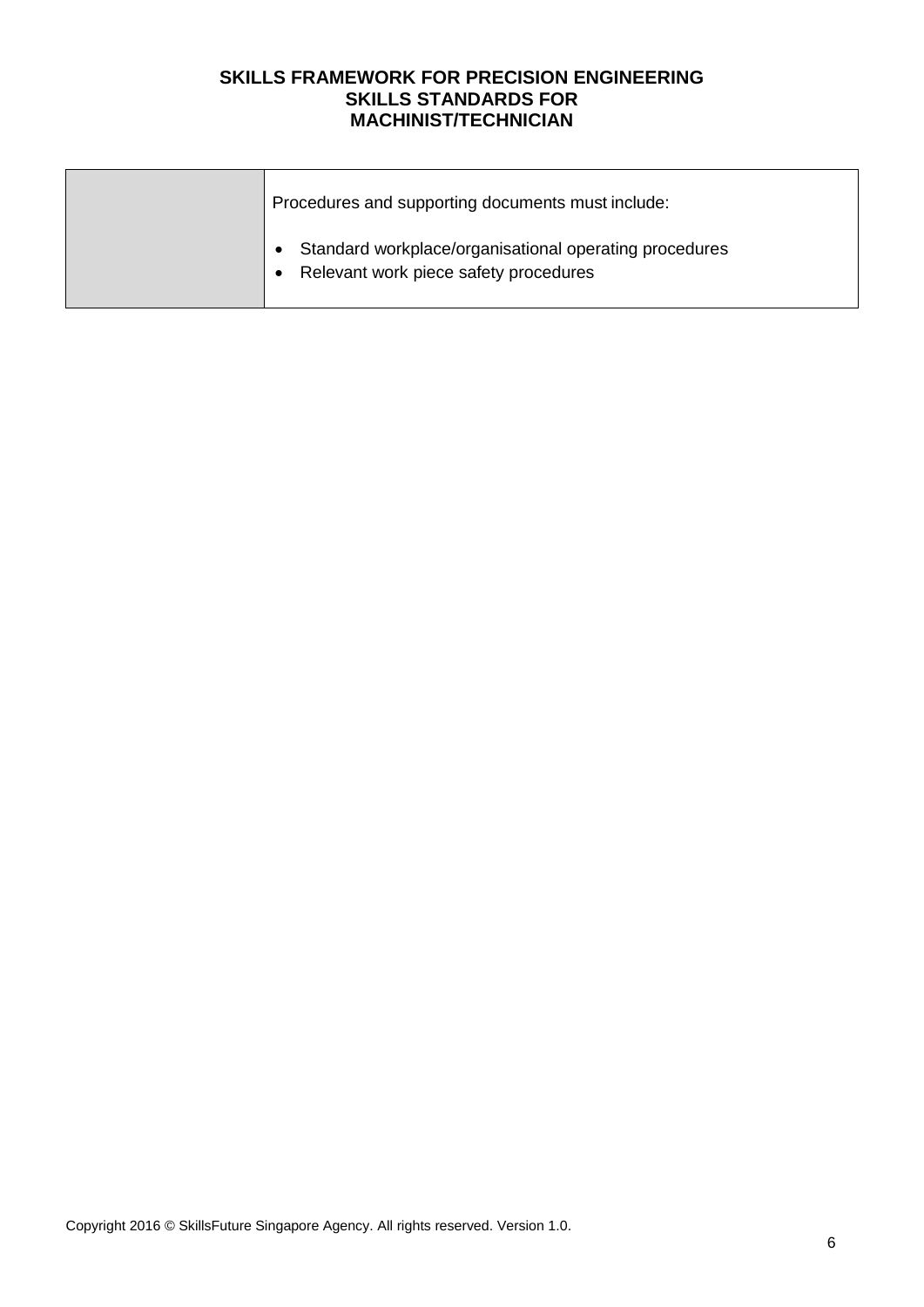| <b>Skill Code</b>                                                                                                                                                                                          | PRE-TEF-1002-1                                                                                                                                                                                                                                                                                                                                                                                                                                                                                                                                                                                                                                                                                                                                                                                                                                                                                                                                                                                                                            | <b>Skill Category</b>                           | <b>Technical and Engineering</b><br><b>Fundamentals</b> |
|------------------------------------------------------------------------------------------------------------------------------------------------------------------------------------------------------------|-------------------------------------------------------------------------------------------------------------------------------------------------------------------------------------------------------------------------------------------------------------------------------------------------------------------------------------------------------------------------------------------------------------------------------------------------------------------------------------------------------------------------------------------------------------------------------------------------------------------------------------------------------------------------------------------------------------------------------------------------------------------------------------------------------------------------------------------------------------------------------------------------------------------------------------------------------------------------------------------------------------------------------------------|-------------------------------------------------|---------------------------------------------------------|
|                                                                                                                                                                                                            |                                                                                                                                                                                                                                                                                                                                                                                                                                                                                                                                                                                                                                                                                                                                                                                                                                                                                                                                                                                                                                           | <b>Skill Sub-Category</b><br>(where applicable) | N/A                                                     |
| <b>Skill</b>                                                                                                                                                                                               | <b>Interpret Technical Drawings and Blue Prints</b>                                                                                                                                                                                                                                                                                                                                                                                                                                                                                                                                                                                                                                                                                                                                                                                                                                                                                                                                                                                       |                                                 |                                                         |
| <b>Skill Description</b>                                                                                                                                                                                   | This skill describes the ability to interpret engineering features from<br>drawings and blue prints and apply engineering techniques. It also includes<br>understanding the various types of symbols and notations used on drawings<br>and blueprints, determining important dimensions and the associated<br>tolerances.                                                                                                                                                                                                                                                                                                                                                                                                                                                                                                                                                                                                                                                                                                                 |                                                 |                                                         |
| Knowledge and<br><b>Analysis</b><br>It refers to gathering,<br>cognitive processing,<br>integration and<br>inspection of facts and<br>information required to<br>perform the work tasks<br>and activities. | The ability to understand:<br>Types of drawings such as detail and assembly<br>Orthographic projections including first and third angle projections and<br>$\bullet$<br>views (i.e. top, front and side) and their selection for viewing purposes<br>Sectioning methods including section views and cutting plane, hatching,<br>$\bullet$<br>removed and aligned sections<br>Use of object libraries including the representation of components and<br>$\bullet$<br>repetitive features of components<br>Relevant fits and tolerances including hole basis and shaft basis<br>$\bullet$<br>systems<br>Relevant geometrical tolerances including tolerance frame method and<br>$\bullet$<br>datum feature, as well as interpretation of geometrical tolerancing<br>including flatness, straightness, perpendicularity, position, concentricity,<br>symmetry, cylindricity, profiles, angularity, parallelism, circularity and<br>runout<br>Relevant symbols including dimensioning, tolerancing, machining,<br>surface texture and welding |                                                 |                                                         |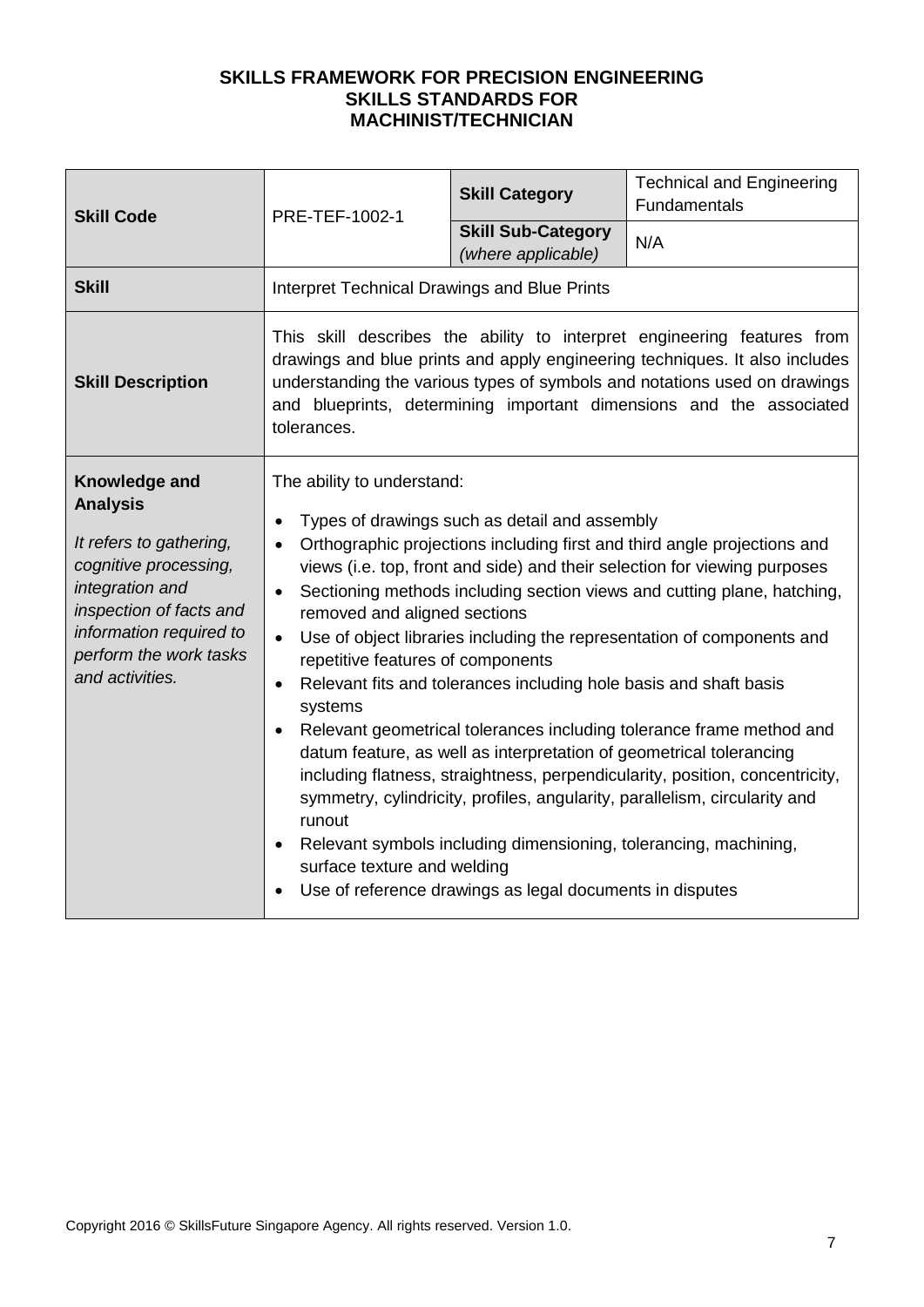| <b>Application and</b><br><b>Adaptation</b><br>It refers to the ability to<br>perform the work tasks<br>and activities required<br>of the occupation, and<br>the ability to react to<br>and manage the<br>changes at work.    | The ability to:<br>Interpret types of drawings such as assembly and detail drawings<br>٠<br>Interpret drawings and blueprints presented in first or third angle<br>$\bullet$<br>projections<br>Interpret drawings presented in sectional views (shown by hatching)<br>$\bullet$<br>from cutting planes<br>Interpret type of fits and tolerances based on hole basis and shaft basis<br>$\bullet$<br>systems<br>Interpret technical specifications of the component from the drawings<br>٠<br>and blueprints such as the material, hardness, critical dimensions, etc<br>Interpret engineering features from drawings and blue prints such as<br>٠<br>geometrical tolerances, symbols and notations<br>Determine dimensions with critical tolerances to take special care for<br>$\bullet$<br>fabrication |
|-------------------------------------------------------------------------------------------------------------------------------------------------------------------------------------------------------------------------------|----------------------------------------------------------------------------------------------------------------------------------------------------------------------------------------------------------------------------------------------------------------------------------------------------------------------------------------------------------------------------------------------------------------------------------------------------------------------------------------------------------------------------------------------------------------------------------------------------------------------------------------------------------------------------------------------------------------------------------------------------------------------------------------------------------|
| <b>Innovation and Value</b><br><b>Creation</b><br>It refers to the ability to<br>generate purposive<br>ideas to improve work<br>performance and/or<br>enhance business<br>values that are aligned<br>to organisational goals. | The ability to:<br>Establish company drafting/design standards and templates to reduce<br>$\bullet$<br>storage of standard items and raw materials                                                                                                                                                                                                                                                                                                                                                                                                                                                                                                                                                                                                                                                       |
| <b>Social Intelligence</b><br>and Ethics<br>It refers to the ability to<br>use affective factors in<br>leadership, relationship<br>and diversity<br>management guided by<br>professional codes of<br>ethics.                  | The ability to:<br>Clarify details of work activities to be carried out based on given work<br>٠<br>instructions<br>Communicate/consult all dimensional amendments with designers for<br>drawings to be kept updated                                                                                                                                                                                                                                                                                                                                                                                                                                                                                                                                                                                     |
| <b>Learning to Learn</b><br>It refers to the ability to<br>develop and improve<br>one's self within and<br>outside of one's area of                                                                                           | The ability to:<br>Keep up-to-date on changes in drawing standards<br>$\bullet$<br>Improve/simplify procedures in making changes to drawings<br>$\bullet$                                                                                                                                                                                                                                                                                                                                                                                                                                                                                                                                                                                                                                                |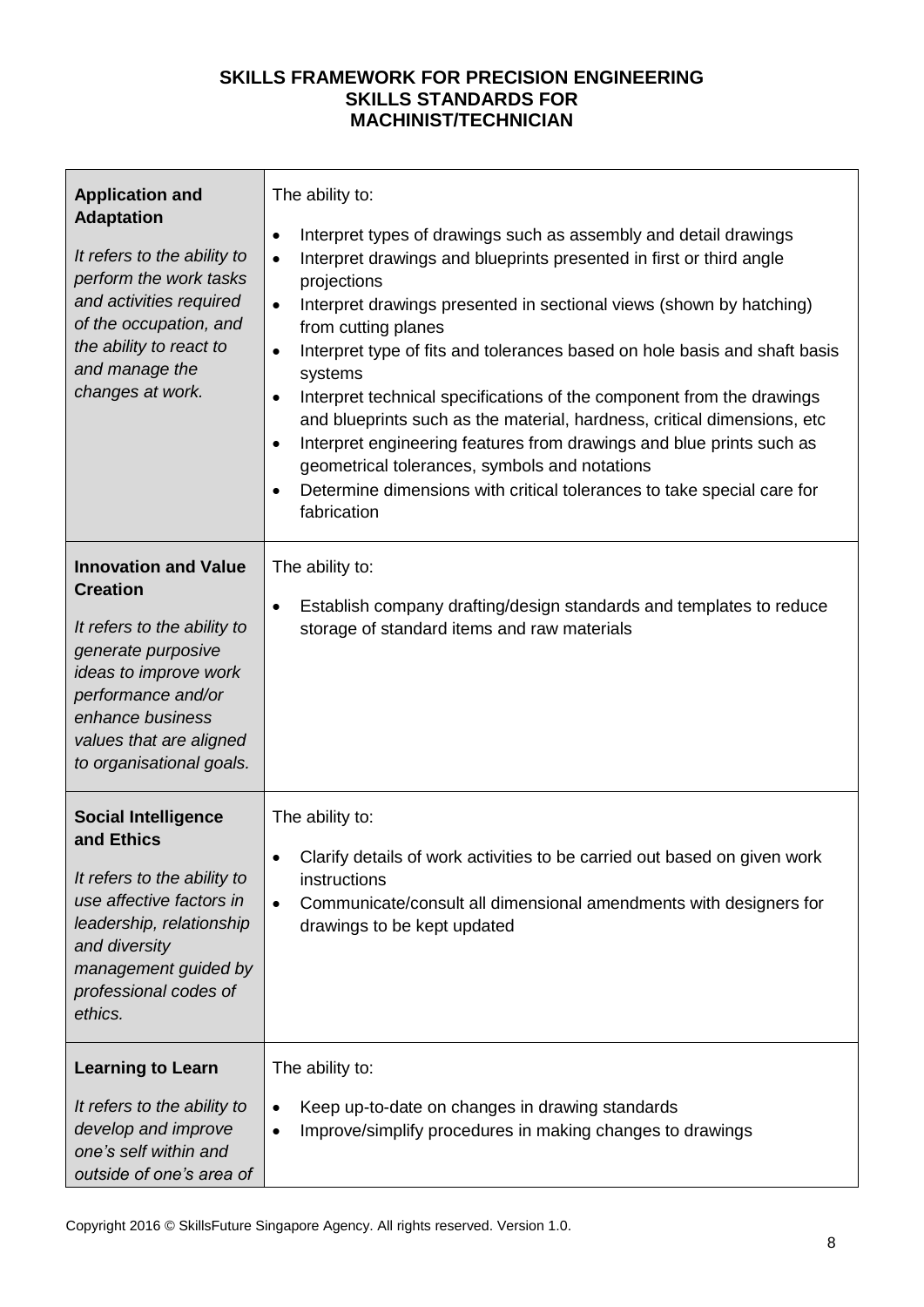| work.                                                                                                                   |                                                                                                                                                                                                                           |
|-------------------------------------------------------------------------------------------------------------------------|---------------------------------------------------------------------------------------------------------------------------------------------------------------------------------------------------------------------------|
| <b>Range of Application</b>                                                                                             | Tools and equipment must include:                                                                                                                                                                                         |
| (where applicable)<br>It refers to the critical<br>circumstances and<br>contexts that the skill<br>may be demonstrated. | Drafting board or Computer-Aided Drafting system<br>Procedures and supporting documents must include:<br>Standard workplace/organisational operating procedures<br>$\bullet$<br>Relevant workplace safety procedures<br>٠ |
|                                                                                                                         | Rules and regulations must include:<br>Workplace Safety and Health Act<br>Internationally recognised procedures and standards on dimensional and<br>$\bullet$<br>geometric measurements                                   |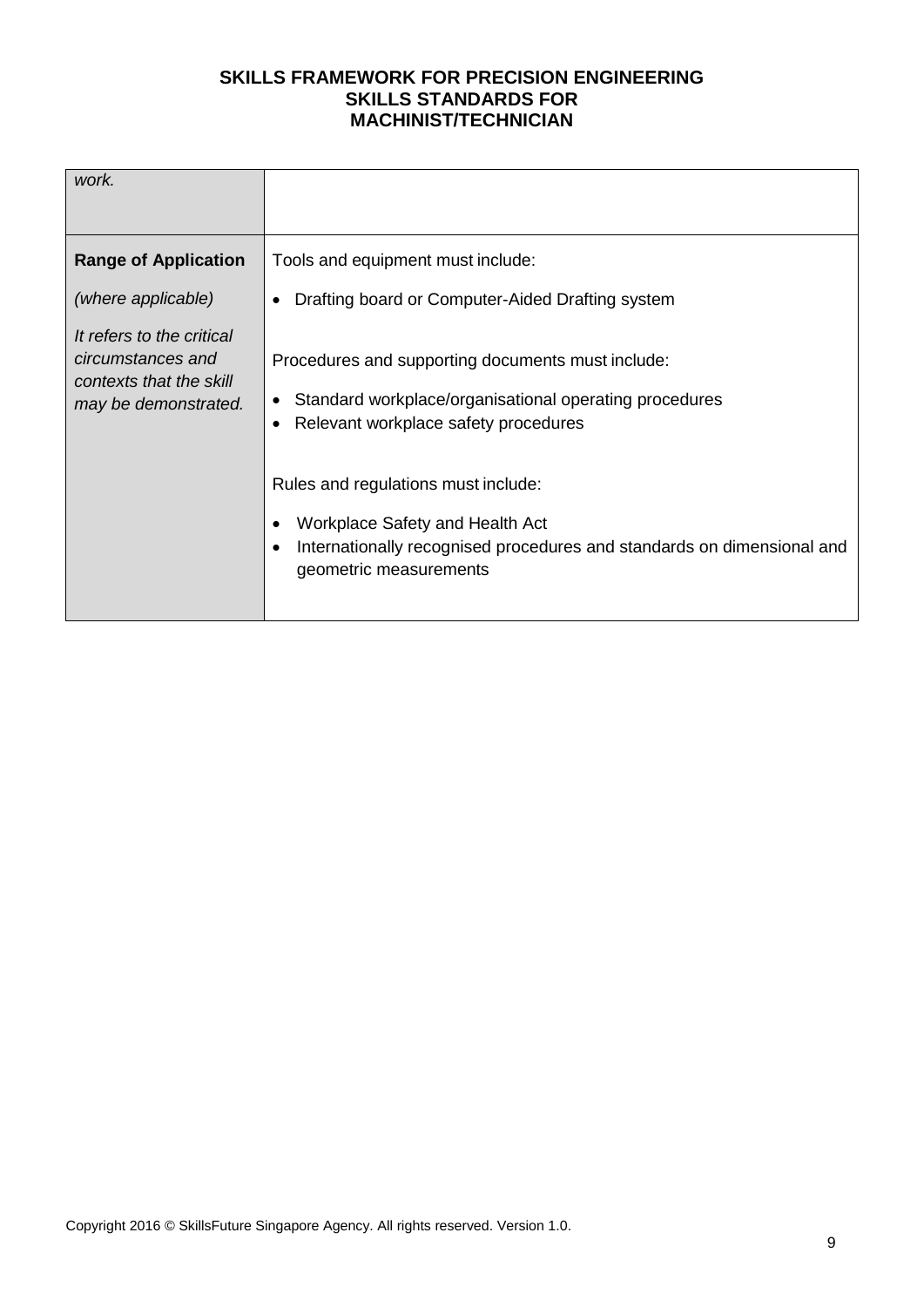|                                                                                                                                                                                                                            |                                                                                                                                                                                                                                                                                                                                                                                                                                                                                                                                                                                                                                                                                                        | <b>Skill Category</b>                           | <b>Technical and Engineering</b><br>Fundamentals |
|----------------------------------------------------------------------------------------------------------------------------------------------------------------------------------------------------------------------------|--------------------------------------------------------------------------------------------------------------------------------------------------------------------------------------------------------------------------------------------------------------------------------------------------------------------------------------------------------------------------------------------------------------------------------------------------------------------------------------------------------------------------------------------------------------------------------------------------------------------------------------------------------------------------------------------------------|-------------------------------------------------|--------------------------------------------------|
| <b>Skill Code</b>                                                                                                                                                                                                          | PRE-TEF-1003-1                                                                                                                                                                                                                                                                                                                                                                                                                                                                                                                                                                                                                                                                                         | <b>Skill Sub-Category</b><br>(where applicable) | N/A                                              |
| <b>Skill</b>                                                                                                                                                                                                               | <b>Operate Basic Measurement Devices</b>                                                                                                                                                                                                                                                                                                                                                                                                                                                                                                                                                                                                                                                               |                                                 |                                                  |
| <b>Skill Description</b>                                                                                                                                                                                                   | This skill describes the ability to use precision measuring equipment to<br>determine and check for dimensional and geometric conformance of<br>components, equipment and machines against desired standards.                                                                                                                                                                                                                                                                                                                                                                                                                                                                                          |                                                 |                                                  |
| Knowledge and<br><b>Analysis</b><br>It refers to gathering,<br>cognitive processing,<br>integration and<br>inspection of facts and<br>information required to<br>perform the work tasks<br>and activities.                 | The ability to understand:<br>Technical and engineering drawings<br>$\bullet$<br>Functional role and accuracy of various measuring equipment<br>$\bullet$<br><b>Basic measurement systems</b><br>$\bullet$<br>Causes of measuring errors<br>$\bullet$<br>Basic tolerance in relation to measurement<br>$\bullet$<br>Reference temperature for high accuracy measurement<br>$\bullet$<br>Correct use of measuring equipment<br>$\bullet$<br>Types of measuring instruments/equipment<br>Reading of results from measuring instruments/equipment                                                                                                                                                         |                                                 |                                                  |
| <b>Application and</b><br><b>Adaptation</b><br>It refers to the ability to<br>perform the work tasks<br>and activities required<br>of the occupation, and<br>the ability to react to<br>and manage the<br>changes at work. | The ability to:<br>Interpret drawing and component specifications<br>$\bullet$<br>Prepare and handle measuring instruments/equipment<br>$\bullet$<br>Select appropriate instruments/equipment to carry out the checks<br>$\bullet$<br>accurately<br>Calibrate instruments/equipment<br>Read and record measurements<br>Compare results against component requirements<br>$\bullet$<br>Implement comparator/gauges for high volume checking<br>Schedule and calibrate all instruments/equipment periodically and keep<br>$\bullet$<br>calibration records<br>Stow measuring devices according to level of measuring accuracies and<br>functional use<br>Keep reference/control charts within easy reach |                                                 |                                                  |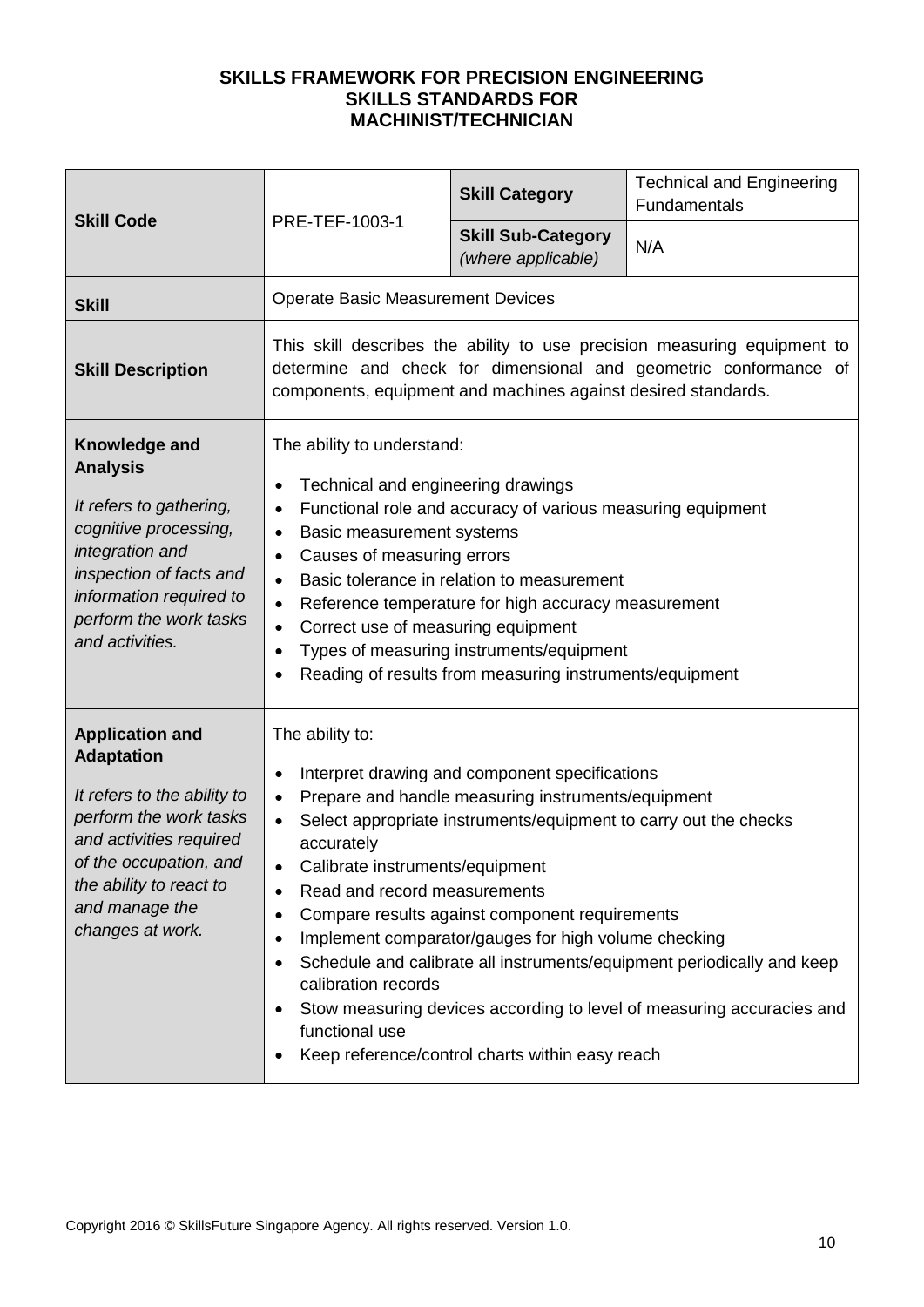| <b>Innovation and Value</b><br><b>Creation</b><br>It refers to the ability to<br>generate purposive<br>ideas to improve work<br>performance and/or<br>enhance business<br>values that are aligned<br>to organisational goals. | The ability to:<br>Generate ideas to improve accuracy of measurement                                                                                                                                                                                                                                                                                                                                      |
|-------------------------------------------------------------------------------------------------------------------------------------------------------------------------------------------------------------------------------|-----------------------------------------------------------------------------------------------------------------------------------------------------------------------------------------------------------------------------------------------------------------------------------------------------------------------------------------------------------------------------------------------------------|
| <b>Social Intelligence</b><br>and Ethics<br>It refers to the ability to<br>use affective factors in<br>leadership, relationship<br>and diversity<br>management guided by<br>professional codes of<br>ethics.                  | The ability to:<br>Clarify details of work activities to be carried out based on given work<br>instructions<br>Report dysfunctional equipment to the attention of superiors to repair or<br>replace where appropriate<br>Share best practices with peers                                                                                                                                                  |
| <b>Learning to Learn</b><br>It refers to the ability to<br>develop and improve<br>one's self within and<br>outside of one's area of<br>work.                                                                                  | The ability to:<br>Reflect on measurement errors and the remedies<br>Prepare remedial actions to prevent recurrence of mistakes<br>Learn and share on approaches to setting up and testing of pneumatic<br>system                                                                                                                                                                                         |
| <b>Range of Application</b><br>(where applicable)<br>It refers to the critical<br>circumstances and<br>contexts that the skill<br>may be demonstrated.                                                                        | Tools and equipment must include:<br>Safety glasses<br>$\bullet$<br>Safety gloves<br>٠<br>Safety attires<br>Testing equipment<br>٠<br><b>Measuring tools</b><br>Rules and regulations must include:<br>Workplace safety procedures<br><b>Current WSH policies</b><br>٠<br>Local legislation and regulations on weights and measures<br>Internationally recognised procedures and standards on dimensional |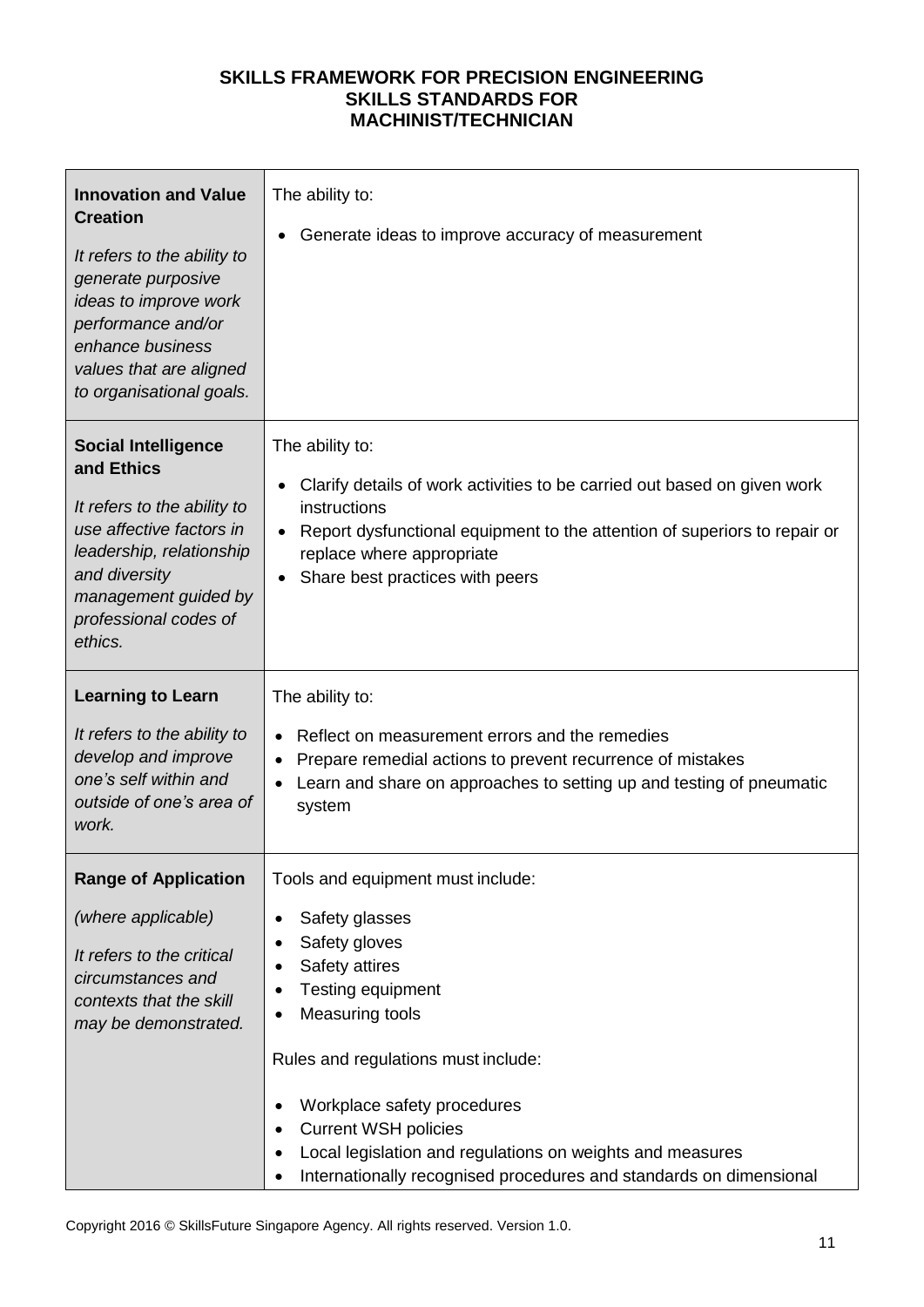| and geometric measurements                                                                                   |
|--------------------------------------------------------------------------------------------------------------|
| Procedures and supporting documents must include:                                                            |
| Standard workplace/organisational operating procedures<br>Relevant work piece safety procedures<br>$\bullet$ |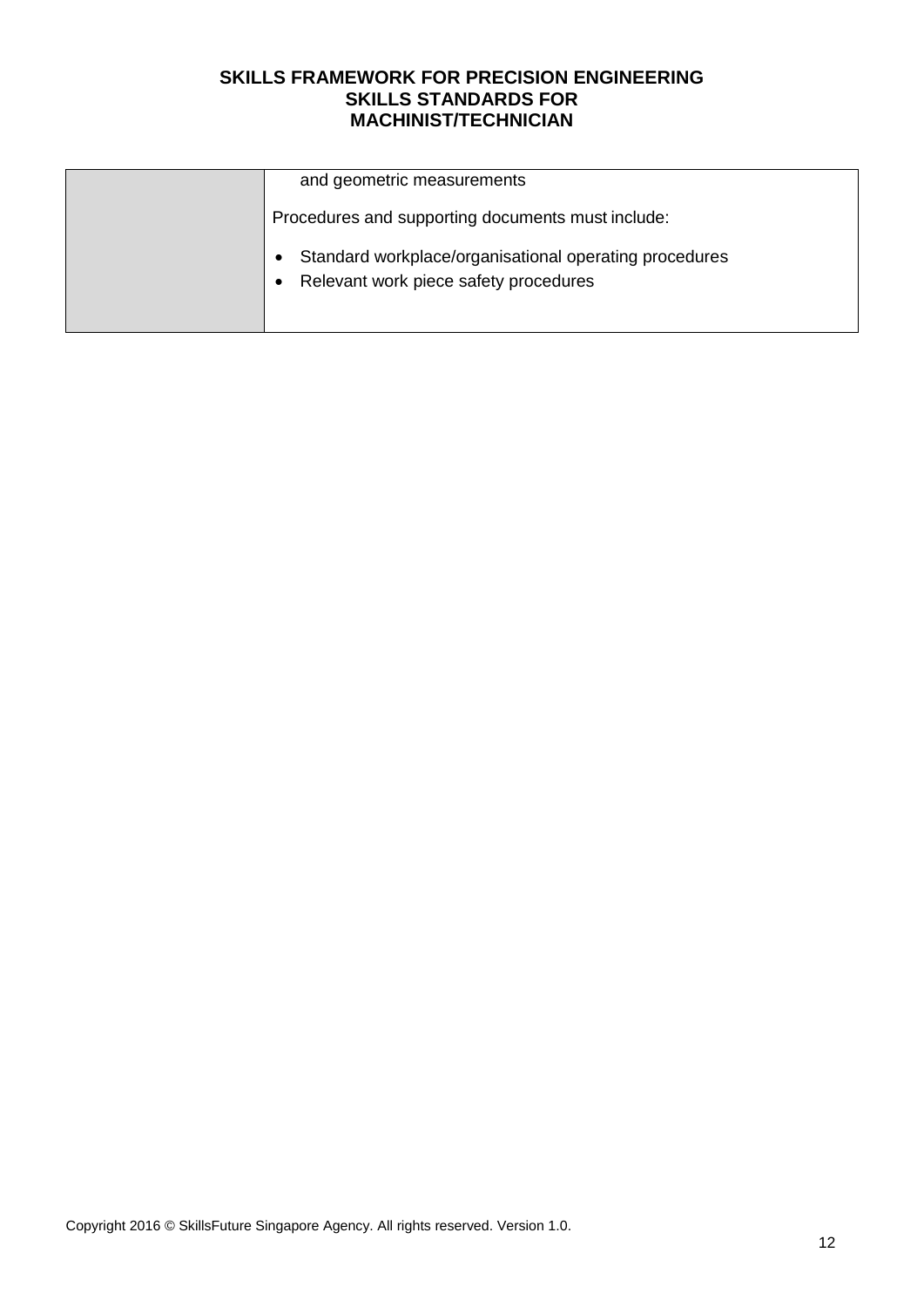| <b>Skill Code</b>                                                                                                                                                                                          | PRE-TEF-1004-1                                                                                                                                                                                                                                                                                                 | <b>Skill Category</b>                                                                | <b>Technical and Engineering</b><br>Fundamentals                         |
|------------------------------------------------------------------------------------------------------------------------------------------------------------------------------------------------------------|----------------------------------------------------------------------------------------------------------------------------------------------------------------------------------------------------------------------------------------------------------------------------------------------------------------|--------------------------------------------------------------------------------------|--------------------------------------------------------------------------|
|                                                                                                                                                                                                            |                                                                                                                                                                                                                                                                                                                | <b>Skill Sub-Category</b><br>(where applicable)                                      | N/A                                                                      |
| <b>Skill</b>                                                                                                                                                                                               | <b>Operate Pneumatic Systems</b>                                                                                                                                                                                                                                                                               |                                                                                      |                                                                          |
| <b>Skill Description</b>                                                                                                                                                                                   | This skill describes the ability to operate pneumatic systems. It also includes<br>setting up and testing the pneumatics systems.                                                                                                                                                                              |                                                                                      |                                                                          |
| Knowledge and<br><b>Analysis</b><br>It refers to gathering,<br>cognitive processing,<br>integration and<br>inspection of facts and<br>information required to<br>perform the work tasks<br>and activities. | The ability to understand:<br>activities<br>Industrial health and safety procedures<br>$\bullet$<br>Interpretation of circuit diagrams<br>$\bullet$<br>Types of components<br>$\bullet$<br>Supply of compressed air<br>$\bullet$<br>Operation of pneumatic components<br>$\bullet$<br>Measurements of pressure | Types and operation of electrical devices<br>Methods of connecting pneumatic systems | Established organisational procedures related to the preparation of work |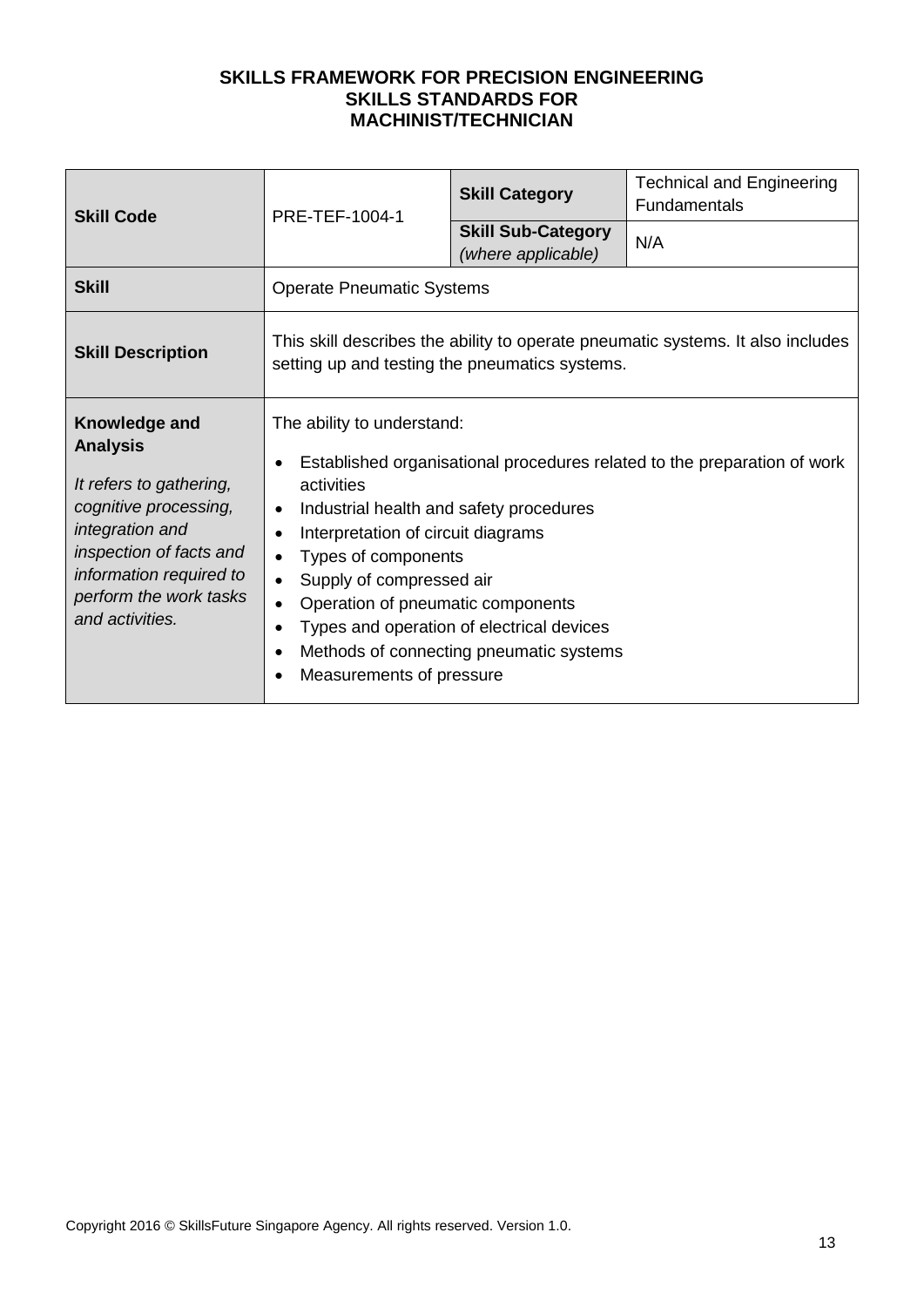| <b>Application and</b><br><b>Adaptation</b><br>It refers to the ability to<br>perform the work tasks<br>and activities required<br>of the occupation, and<br>the ability to react to<br>and manage the<br>changes at work.    | The ability to:<br>Identify and select pneumatic components required for the work activity<br>$\bullet$<br>based on the circuit diagrams<br>Connect compressed air supply to the pneumatic systems in accordance<br>$\bullet$<br>with industrial health and safety procedures<br>Check the pneumatic systems for abnormalities<br>$\bullet$<br>Connect pneumatic systems to the compressed air supply and the main<br>$\bullet$<br>power circuit<br>Set required air pressure in accordance with established organisational<br>$\bullet$<br>and industrial health and safety procedures<br>Check connection to pneumatic systems so as to ensure that all<br>industrial health and safety procedures are adhered to<br>Operate and test pneumatic systems<br>$\bullet$<br>Activate pneumatic devices to operate the pneumatic systems in<br>accordance with established organisational and industrial health and<br>safety procedures<br>Activate electrical devices and operate the electro-pneumatic systems in<br>accordance with established organisational and industrial health and<br>safety procedures<br>Test pneumatic systems for proper operation and its sequence is<br>verified<br>Shut down the pneumatic systems on completion of work in accordance<br>with established organisational and industrial health and safety<br>procedures |
|-------------------------------------------------------------------------------------------------------------------------------------------------------------------------------------------------------------------------------|--------------------------------------------------------------------------------------------------------------------------------------------------------------------------------------------------------------------------------------------------------------------------------------------------------------------------------------------------------------------------------------------------------------------------------------------------------------------------------------------------------------------------------------------------------------------------------------------------------------------------------------------------------------------------------------------------------------------------------------------------------------------------------------------------------------------------------------------------------------------------------------------------------------------------------------------------------------------------------------------------------------------------------------------------------------------------------------------------------------------------------------------------------------------------------------------------------------------------------------------------------------------------------------------------------------------------------------------------------|
| <b>Innovation and Value</b><br><b>Creation</b><br>It refers to the ability to<br>generate purposive<br>ideas to improve work<br>performance and/or<br>enhance business<br>values that are aligned<br>to organisational goals. | The ability to:<br>Generate ideas to improve setting up and testing of pneumatic systems                                                                                                                                                                                                                                                                                                                                                                                                                                                                                                                                                                                                                                                                                                                                                                                                                                                                                                                                                                                                                                                                                                                                                                                                                                                               |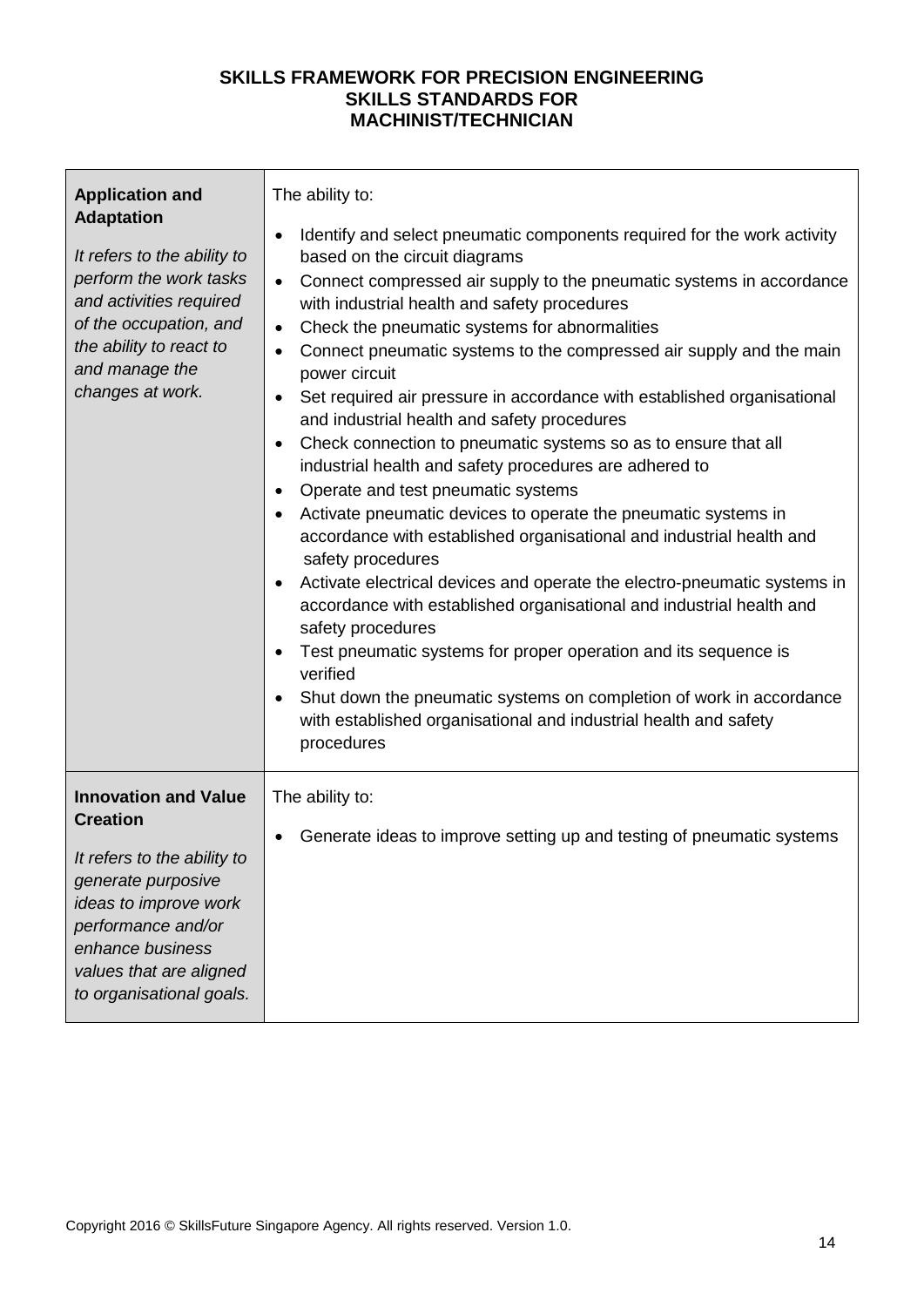| <b>Social Intelligence</b><br>and Ethics<br>It refers to the ability to<br>use affective factors in<br>leadership, relationship<br>and diversity<br>management guided by<br>professional codes of<br>ethics. | The ability to:<br>Clarify details of work activities to be carried out based on given work<br>$\bullet$<br>instructions<br>Report any abnormalities and faults in the pneumatic systems to the<br>$\bullet$<br>appropriate person in accordance with the established organisational<br>procedures<br>Share best practices with peers |  |
|--------------------------------------------------------------------------------------------------------------------------------------------------------------------------------------------------------------|---------------------------------------------------------------------------------------------------------------------------------------------------------------------------------------------------------------------------------------------------------------------------------------------------------------------------------------|--|
| <b>Learning to Learn</b>                                                                                                                                                                                     | The ability to:                                                                                                                                                                                                                                                                                                                       |  |
| It refers to the ability to<br>develop and improve<br>one's self within and<br>outside of one's area of<br>work.                                                                                             | Reflect on measurement errors and the remedies<br>Prepare remedial actions to prevent recurrence of mistakes<br>Learn and share on approaches to setting up and testing of pneumatic<br>systems                                                                                                                                       |  |
| <b>Range of Application</b>                                                                                                                                                                                  | Tools and equipment must include:                                                                                                                                                                                                                                                                                                     |  |
| (where applicable)                                                                                                                                                                                           | Rules and regulations must include:                                                                                                                                                                                                                                                                                                   |  |
| It refers to the critical<br>circumstances and<br>contexts that the skill<br>may be demonstrated.                                                                                                            | Workplace safety procedures<br><b>Current OHS policies</b><br>Local legislation and regulations on weights and measures<br>Organisational and industrial health and safety procedures                                                                                                                                                 |  |
|                                                                                                                                                                                                              | Procedures and supporting documents must include:                                                                                                                                                                                                                                                                                     |  |
|                                                                                                                                                                                                              | Standard workplace/organisational operating procedures<br>Relevant work piece safety procedures                                                                                                                                                                                                                                       |  |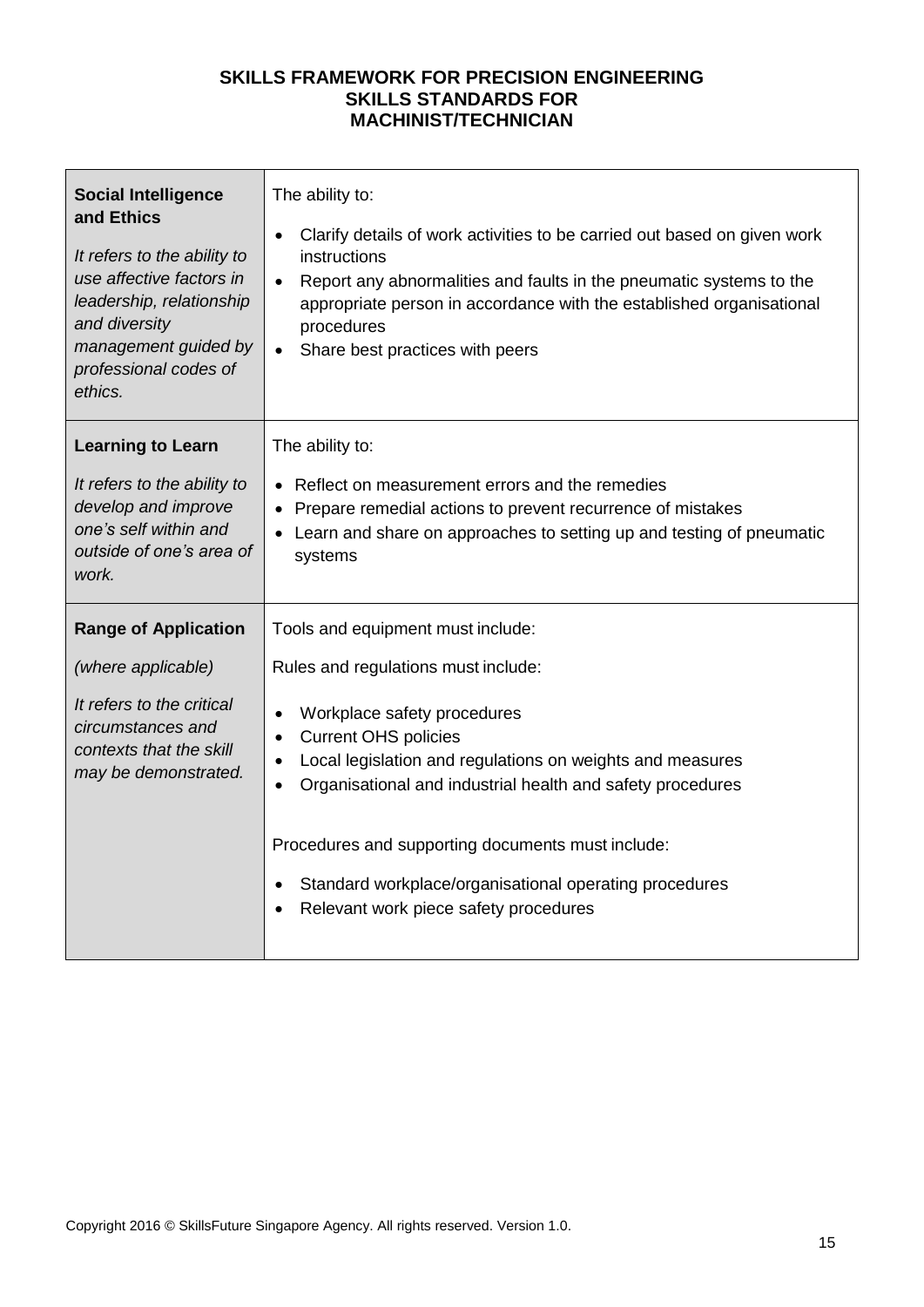| <b>Skill Code</b>                                                                                                                                                                                          | PRE-TEF-1005-1                                                                                                                                                                                                                                                                                                                                                                                                                                                                                                                                                                                                                                                                                                                                                                                                                                                                                                                                                                                                                                                                                                                                                                                                                                                                                                 | <b>Skill Category</b>                          | <b>Technical and Engineering</b><br>Fundamentals |  |
|------------------------------------------------------------------------------------------------------------------------------------------------------------------------------------------------------------|----------------------------------------------------------------------------------------------------------------------------------------------------------------------------------------------------------------------------------------------------------------------------------------------------------------------------------------------------------------------------------------------------------------------------------------------------------------------------------------------------------------------------------------------------------------------------------------------------------------------------------------------------------------------------------------------------------------------------------------------------------------------------------------------------------------------------------------------------------------------------------------------------------------------------------------------------------------------------------------------------------------------------------------------------------------------------------------------------------------------------------------------------------------------------------------------------------------------------------------------------------------------------------------------------------------|------------------------------------------------|--------------------------------------------------|--|
|                                                                                                                                                                                                            |                                                                                                                                                                                                                                                                                                                                                                                                                                                                                                                                                                                                                                                                                                                                                                                                                                                                                                                                                                                                                                                                                                                                                                                                                                                                                                                | <b>Skill Sub-Category</b><br>(where applicant) | N/A                                              |  |
| <b>Skill Title</b>                                                                                                                                                                                         | Perform Dimensional and Geometric Measurement                                                                                                                                                                                                                                                                                                                                                                                                                                                                                                                                                                                                                                                                                                                                                                                                                                                                                                                                                                                                                                                                                                                                                                                                                                                                  |                                                |                                                  |  |
| <b>Skill Description</b>                                                                                                                                                                                   | This skill describes the ability to carry out dimensional and geometric<br>measurement of machined parts and components using a range of<br>measuring tools and equipment. It also includes applying the appropriate<br>techniques to measure the various dimensions of the component and<br>geometrical tolerances, as specified in the drawings/blueprints and<br>knowledge on the applications of various measuring instruments/equipment.                                                                                                                                                                                                                                                                                                                                                                                                                                                                                                                                                                                                                                                                                                                                                                                                                                                                  |                                                |                                                  |  |
| Knowledge and<br><b>Analysis</b><br>It refers to gathering,<br>cognitive processing,<br>integration and<br>inspection of facts and<br>information required to<br>perform the work tasks<br>and activities. | The ability to understand:<br>Component reference datum<br>$\bullet$<br>Application of various types of measuring tools, gauges and equipment<br>$\bullet$<br>Types of measuring errors<br>$\bullet$<br>Organisational procedures for preparation of work activity<br>$\bullet$<br>Operation and function of measuring and testing equipment<br>$\bullet$<br>Cleaning of measuring instruments and the component to be measured<br>$\bullet$<br>Verification of conformance to work specifications using correct testing<br>$\bullet$<br>equipment and techniques<br>Applying organisational safety guidelines and occupational health and<br>$\bullet$<br>safety regulations relating to conducting dimensional and geometric<br>measurements<br>Sorting specified limits of permissible error when making<br>$\bullet$<br>measurements with calibrated instrument<br>Addressing allowable and outside allowable tolerances, adjusting<br>deviation in tolerance and handling within allowable tolerance<br>Reading and recording results of measurements and transcribing<br>$\bullet$<br>inspection documentation<br>Applying the organisational procedures and hygiene standards on<br>$\bullet$<br>reinstating work area<br>Applying the organisational guidelines to achieve a safe working<br>$\bullet$ |                                                |                                                  |  |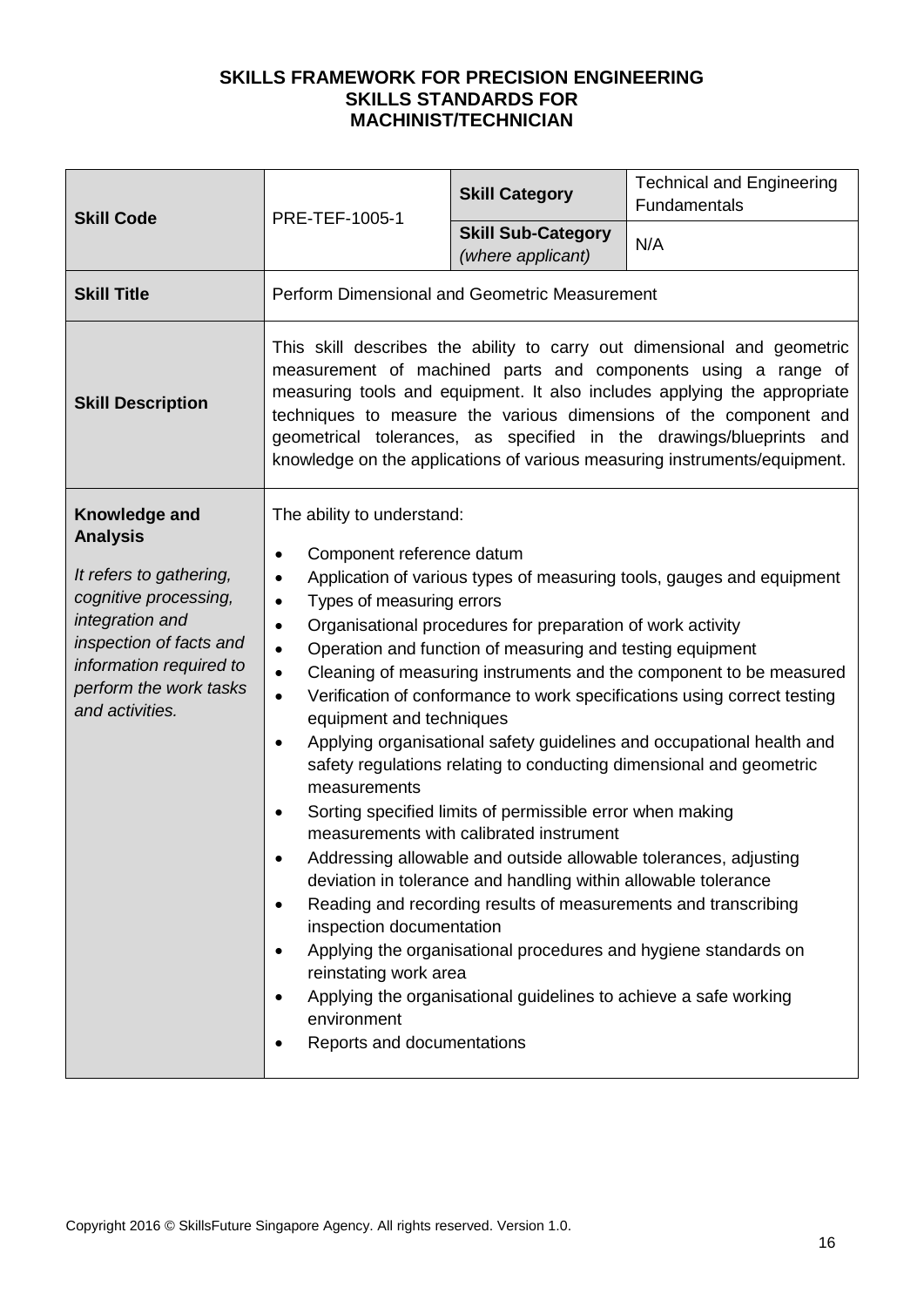| <b>Application and</b><br><b>Adaptation</b><br>It refers to the ability to<br>perform the work tasks<br>and activities required<br>of the occupation, and<br>the ability to react to<br>and manage the<br>changes at work.    | The ability to:<br>Interpret geometrical tolerances, symbols, notations and surface finish<br>$\bullet$<br>reference charts<br>Set up/locate and secure components to be measured<br>$\bullet$<br>Select appropriate measuring tools and equipment for the component<br>$\bullet$<br>to be measured<br>Determine the appropriate technique to measure the component<br>$\bullet$<br>Ensure reference drawings are of correct version<br>$\bullet$<br>Carry out linear and geometric measurements<br>$\bullet$<br>Calibrate measuring instruments and equipment<br>$\bullet$<br>Record and document the results and findings accurately<br>$\bullet$<br>Make decision to accept or reject the component<br>$\bullet$<br>Upkeep and maintain measuring tools and equipment<br>$\bullet$ |
|-------------------------------------------------------------------------------------------------------------------------------------------------------------------------------------------------------------------------------|---------------------------------------------------------------------------------------------------------------------------------------------------------------------------------------------------------------------------------------------------------------------------------------------------------------------------------------------------------------------------------------------------------------------------------------------------------------------------------------------------------------------------------------------------------------------------------------------------------------------------------------------------------------------------------------------------------------------------------------------------------------------------------------|
| <b>Innovation and Value</b><br><b>Creation</b><br>It refers to the ability to<br>generate purposive<br>ideas to improve work<br>performance and/or<br>enhance business<br>values that are aligned<br>to organisational goals. | The ability to:<br>Propose/develop quick set-up fixture to reduce set-up time, set up and<br>$\bullet$<br>measure errors<br>Perform periodic calibration of measuring tools and equipment to<br>$\bullet$<br>prevent downtime<br>Organise all measuring tools and equipment orderly in a cabinet for<br>$\bullet$<br>quick access                                                                                                                                                                                                                                                                                                                                                                                                                                                     |
| <b>Social Intelligence</b><br>and Ethics<br>It refers to the ability to<br>use affective factors in<br>leadership, relationship<br>and diversity<br>management guided by<br>professional codes of<br>ethics.                  | The ability to:<br>Seek clarification on doubts and challenges with peers and/or superior                                                                                                                                                                                                                                                                                                                                                                                                                                                                                                                                                                                                                                                                                             |
| <b>Learning to Learn</b><br>It refers to the ability to<br>develop and improve<br>one's self within and<br>outside of one's area of                                                                                           | The ability to:<br>Reflect on tolerances of interconnected functional components<br>$\bullet$<br>Keep abreast in changes to engineering tables and charts<br>$\bullet$<br>Work towards fool-proofing of possible measuring errors<br>$\bullet$                                                                                                                                                                                                                                                                                                                                                                                                                                                                                                                                        |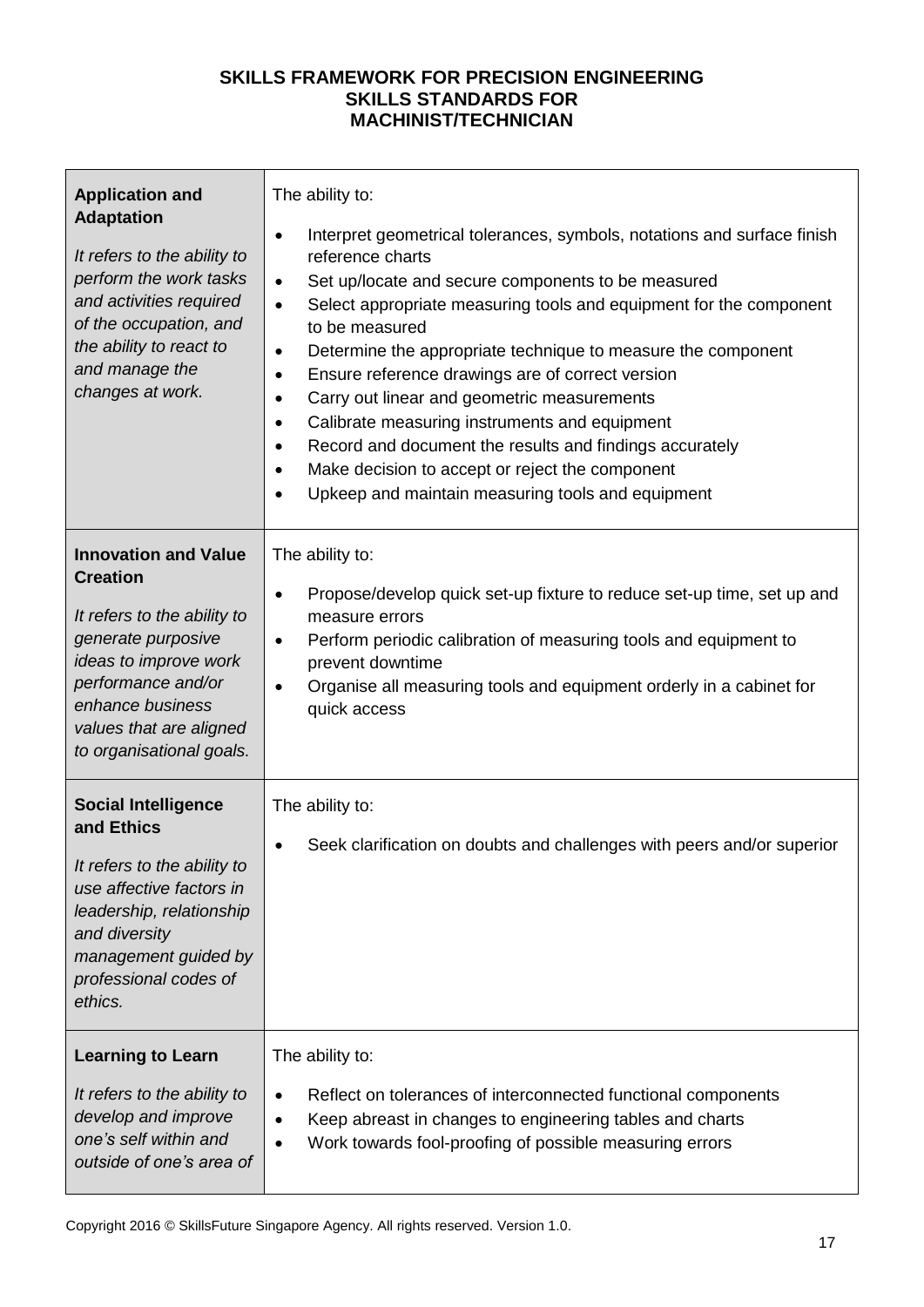| work.                                                                                                                                                  |                                                                                                                                                                                                                                                                                                                                                                                                                                                                                |
|--------------------------------------------------------------------------------------------------------------------------------------------------------|--------------------------------------------------------------------------------------------------------------------------------------------------------------------------------------------------------------------------------------------------------------------------------------------------------------------------------------------------------------------------------------------------------------------------------------------------------------------------------|
| <b>Range of Application</b><br>(where applicable)<br>It refers to the critical<br>circumstances and<br>contexts that the skill<br>may be demonstrated. | Tools and equipment must include:<br>Personal protective equipment<br>Goggles and safety aids<br>Test equipment and tools to measure test pieces and components<br>Procedures and supporting documents<br>Rules and regulations must include:<br>Workplace safety procedures<br><b>Current WSH policies</b><br>Local legislation and regulations on weights and measures<br>Internationally recognised procedures and standards on dimensional<br>and geometrical measurements |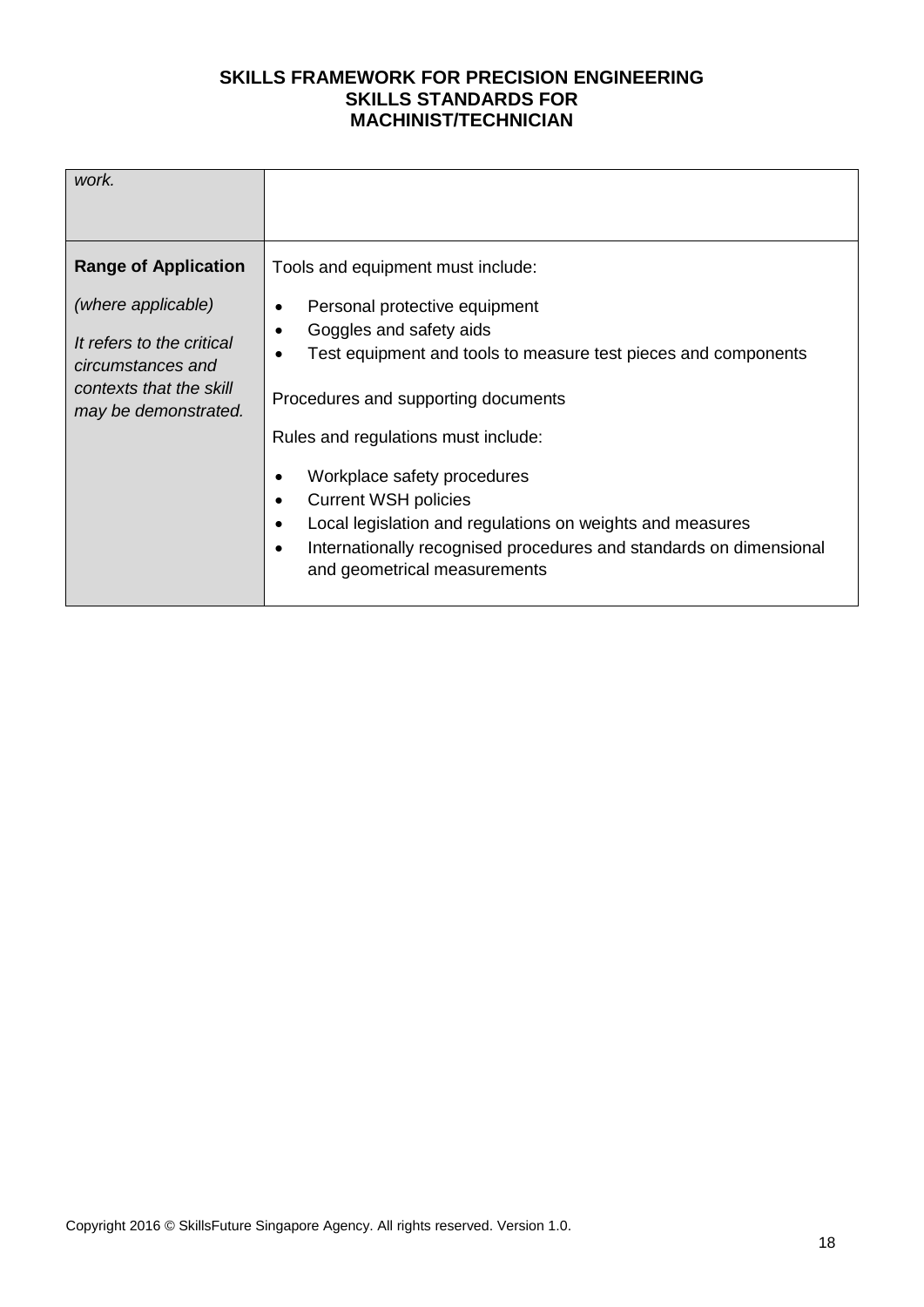| <b>Skill Code</b>                                                                                                                                                                                                          | PRE-TEF-1006-1                                                                                                                                                                                                                                                                                                                                                                                                                    | <b>Skill Category</b>                           | <b>Technical and Engineering</b><br>Fundamentals |
|----------------------------------------------------------------------------------------------------------------------------------------------------------------------------------------------------------------------------|-----------------------------------------------------------------------------------------------------------------------------------------------------------------------------------------------------------------------------------------------------------------------------------------------------------------------------------------------------------------------------------------------------------------------------------|-------------------------------------------------|--------------------------------------------------|
|                                                                                                                                                                                                                            |                                                                                                                                                                                                                                                                                                                                                                                                                                   | <b>Skill Sub-Category</b><br>(where applicable) | N/A                                              |
| <b>Skill</b>                                                                                                                                                                                                               | <b>Use Hand Tools</b>                                                                                                                                                                                                                                                                                                                                                                                                             |                                                 |                                                  |
| <b>Skill Description</b>                                                                                                                                                                                                   | This skill describes the ability to use hand tools at the workplace based on<br>work requirements. It also includes selecting the appropriate hand tools,<br>observing safe practices, maintaining and storing them in accordance with<br>standard operating procedures.                                                                                                                                                          |                                                 |                                                  |
| Knowledge and<br><b>Analysis</b><br>It refers to gathering,<br>cognitive processing,<br>integration and<br>inspection of facts and<br>information required to<br>perform the work tasks<br>and activities.                 | The ability to understand:<br>Types and specifications of hand tools<br>Correct technique/usage of hand tools<br>Common faults and defects in hand tools<br>Safe practices in using hand tools<br>$\bullet$<br>Simple maintenance and proper storage of hand tools<br>Standard operating procedures for marking of faulty/unsafe hand tools<br>and the reporting structure                                                        |                                                 |                                                  |
| <b>Application and</b><br><b>Adaptation</b><br>It refers to the ability to<br>perform the work tasks<br>and activities required<br>of the occupation, and<br>the ability to react to<br>and manage the<br>changes at work. | The ability to:<br>Plan work activities and requirements in accordance with organisational<br>$\bullet$<br>procedures<br>• Select and use the appropriate hand tools to produce the product to<br>meet specifications<br>Apply safe work practices while using the hand tools<br>Identify and tag faulty/unsafe hand tools<br>$\bullet$<br>Maintain good housekeeping in accordance with Workplace Safety and<br>Health practices |                                                 |                                                  |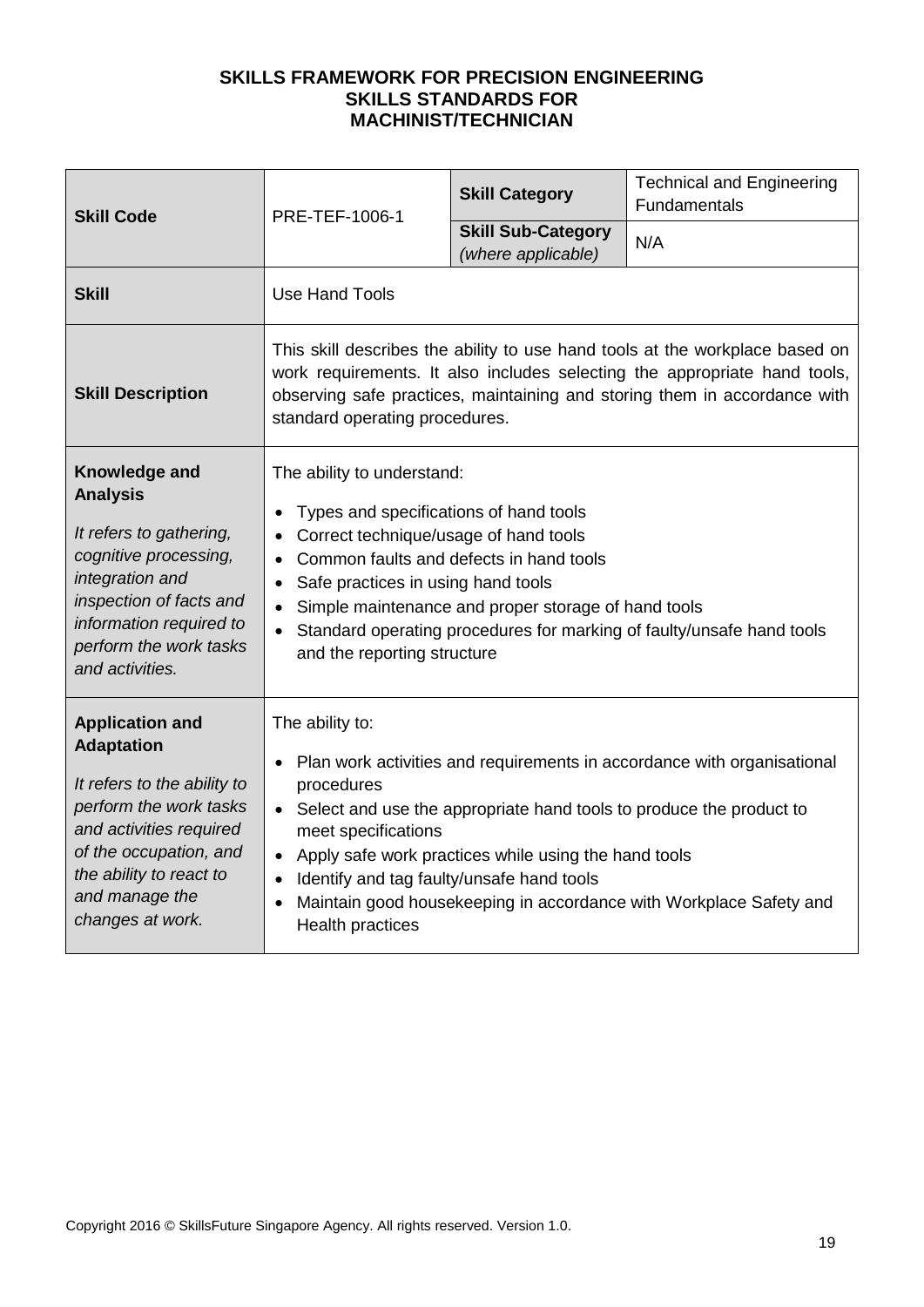| <b>Innovation and Value</b><br><b>Creation</b><br>It refers to the ability to<br>generate purposive<br>ideas to improve work<br>performance and/or<br>enhance business<br>values that are aligned<br>to organisational goals. | The ability to:<br>Anticipate possible failure of equipment and measures to take<br>Generate ideas to prolong the life span of hand tools                                                                                                                                |
|-------------------------------------------------------------------------------------------------------------------------------------------------------------------------------------------------------------------------------|--------------------------------------------------------------------------------------------------------------------------------------------------------------------------------------------------------------------------------------------------------------------------|
| <b>Social Intelligence</b><br>and Ethics<br>It refers to the ability to<br>use affective factors in<br>leadership, relationship<br>and diversity<br>management guided by<br>professional codes of<br>ethics.                  | The ability to:<br>Report dysfunctional equipment to the attention of superiors to repair or<br>replace where appropriate<br>Share best practices with co-workers in Workplace Safety and Health<br>requirements                                                         |
| <b>Learning to Learn</b><br>It refers to the ability to<br>develop and improve<br>one's self within and<br>outside of one's area of<br>work.                                                                                  | The ability to:<br>Prepare remedial actions to prevent recurrence of mistakes<br>Learn and share on approaches to use hand tools that may<br>enhance/ease the job and minimise errors<br>Keep up-to-date on latest knowledge and innovations in hand tools               |
| <b>Range of Application</b><br>(where applicable)<br>It refers to the critical<br>circumstances and<br>contexts that the skill<br>may be demonstrated.                                                                        | Tools and equipment must include:<br>Personal protective equipment<br>٠<br>Measuring tools<br>Setting tools and devices<br>Hand tools<br>Material movement equipment<br>Procedures and supporting documents must include:<br>Job instructions<br>Work/job specifications |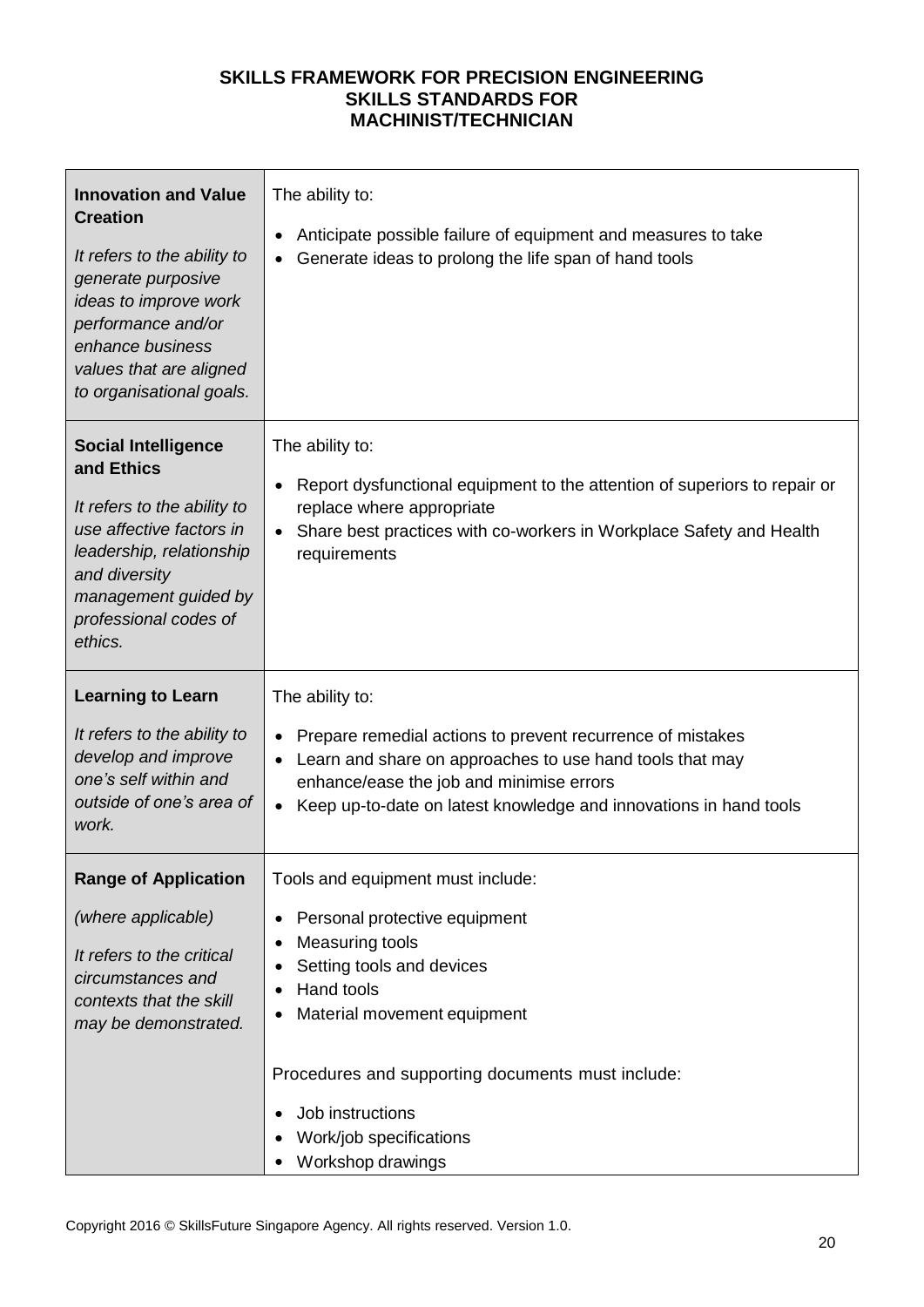| <b>Engineering drawings</b><br><b>Report sheets</b> |
|-----------------------------------------------------|
| Rules and regulations must include:                 |
| Workplace Safety and Health Act                     |
|                                                     |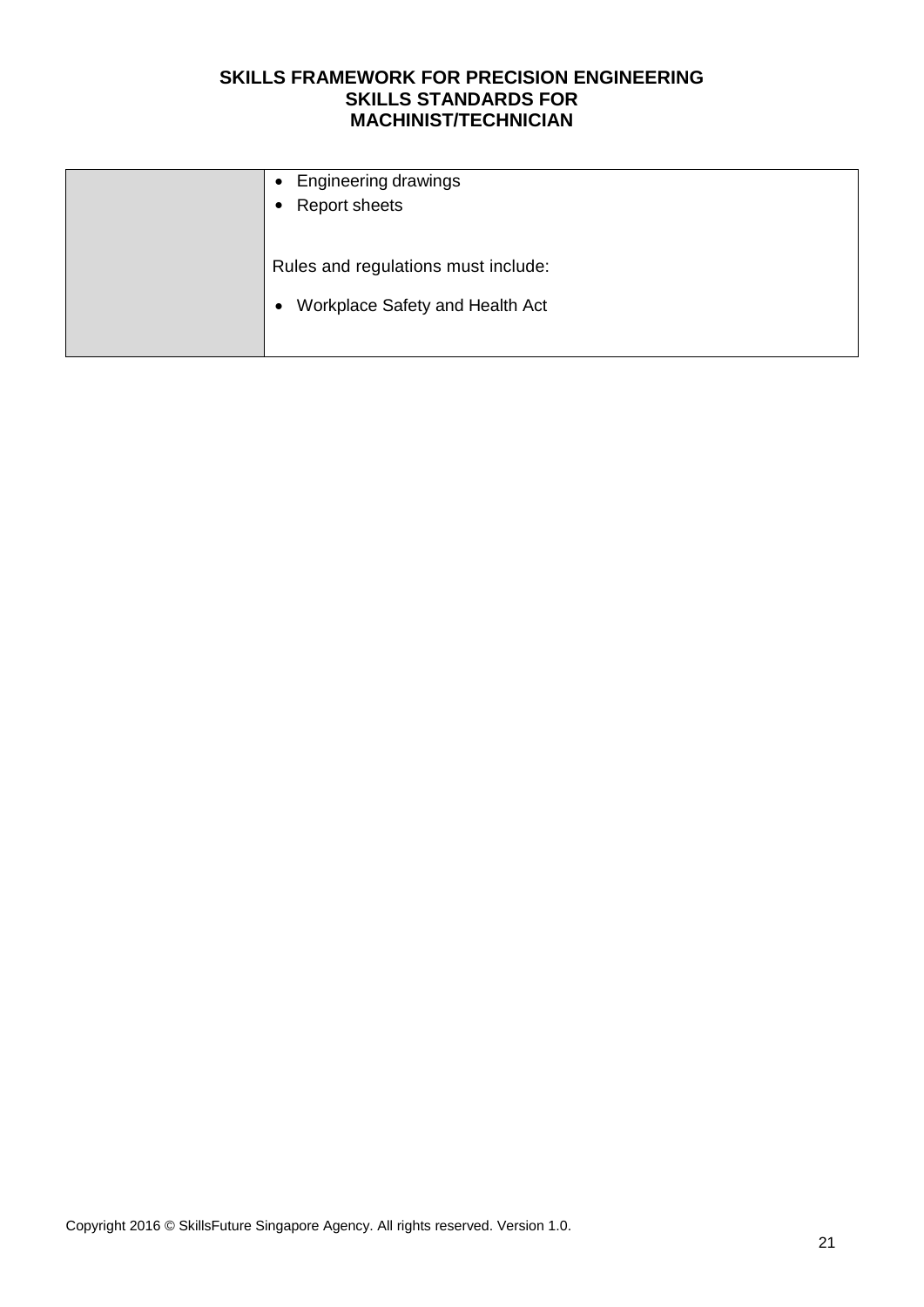| <b>Skill Code</b>                                                                                                                                                                                          | PRE-TEF-1007-1                                                                                                                                                                                                                                                                                                                                                                                                                                                                                                                                                                                                                                                                                                                                                                             | <b>Skill Category</b>                           | <b>Technical and Engineering</b><br>Fundamentals |
|------------------------------------------------------------------------------------------------------------------------------------------------------------------------------------------------------------|--------------------------------------------------------------------------------------------------------------------------------------------------------------------------------------------------------------------------------------------------------------------------------------------------------------------------------------------------------------------------------------------------------------------------------------------------------------------------------------------------------------------------------------------------------------------------------------------------------------------------------------------------------------------------------------------------------------------------------------------------------------------------------------------|-------------------------------------------------|--------------------------------------------------|
|                                                                                                                                                                                                            |                                                                                                                                                                                                                                                                                                                                                                                                                                                                                                                                                                                                                                                                                                                                                                                            | <b>Skill Sub-Category</b><br>(where applicable) | N/A                                              |
| <b>Skill</b>                                                                                                                                                                                               | Use Precision Measuring Equipment                                                                                                                                                                                                                                                                                                                                                                                                                                                                                                                                                                                                                                                                                                                                                          |                                                 |                                                  |
| <b>Skill Description</b>                                                                                                                                                                                   | This skill describes the ability to use precision measuring equipment at the<br>workplace based on work requirements. It also includes the ability to select,<br>clean and check the appropriate measuring equipment, handle it in correct<br>procedures, observe safe practices, calculate measurements using suitable<br>techniques, calibrate measuring equipment, record and keep documents in<br>order, maintain and store them in accordance with standard operating<br>procedures.                                                                                                                                                                                                                                                                                                  |                                                 |                                                  |
| Knowledge and<br><b>Analysis</b><br>It refers to gathering,<br>cognitive processing,<br>integration and<br>inspection of facts and<br>information required to<br>perform the work tasks<br>and activities. | The ability to understand:<br>Checking the functionality of measuring equipment<br>$\bullet$<br>Calculation techniques for measurements<br>$\bullet$<br>Types and specifications of precision measuring equipment<br>$\bullet$<br>Limits and tolerances of precision measuring equipment<br>$\bullet$<br>Correct technique/usage of precision measuring equipment<br>$\bullet$<br>Common faults and defects in precision measuring equipment<br>$\bullet$<br>Safe practices in using precision measuring equipment<br>$\bullet$<br>Simple maintenance and proper storage of precision measuring<br>$\bullet$<br>equipment<br>Standard operating procedures for marking of faulty/unsafe precision<br>measuring equipment and the reporting structure<br>Waste material disposal procedures |                                                 |                                                  |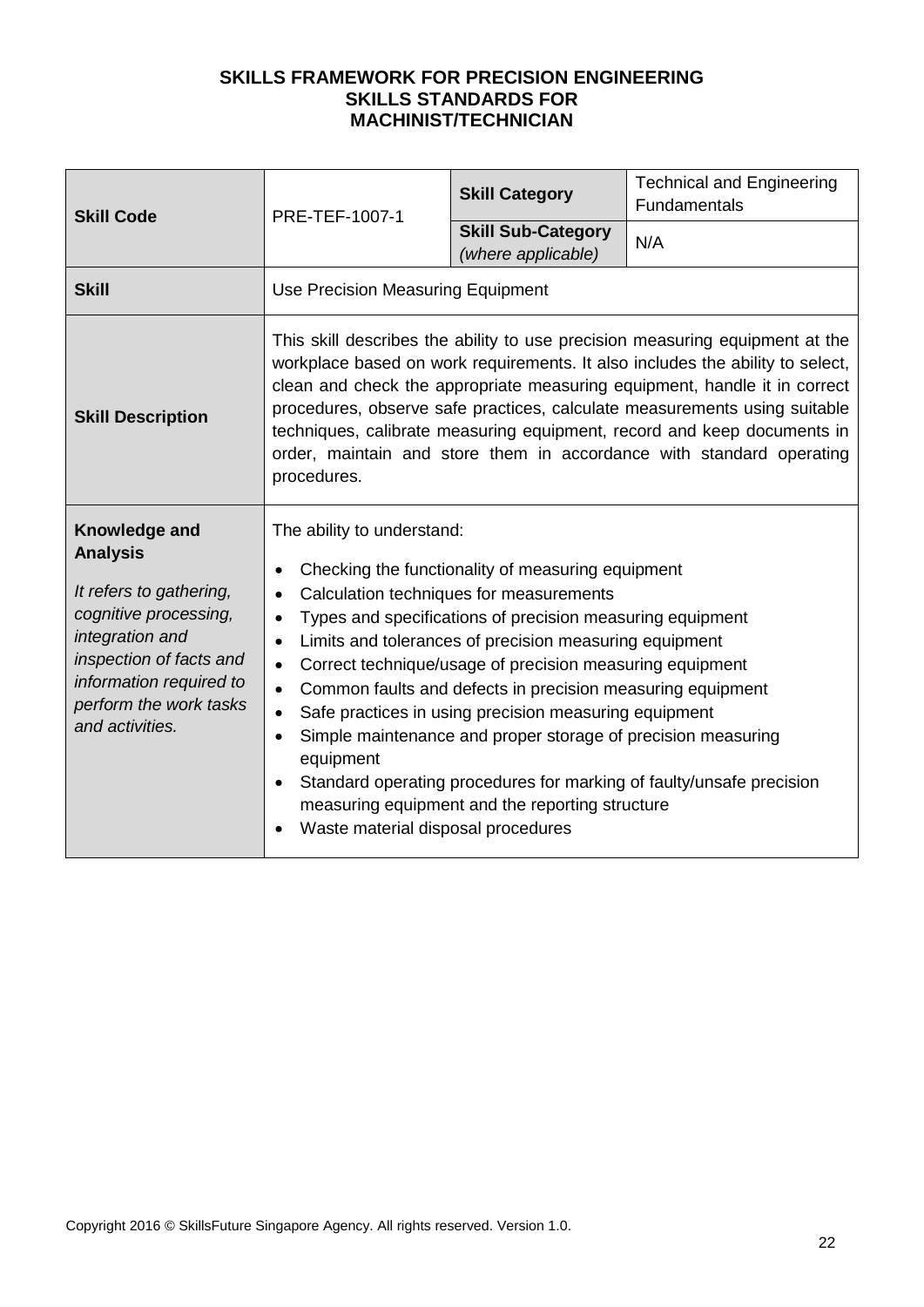| <b>Application and</b><br><b>Adaptation</b><br>It refers to the ability to<br>perform the work tasks<br>and activities required<br>of the occupation, and<br>the ability to react to<br>and manage the<br>changes at work.    | The ability to:<br>Plan work activities and requirements in accordance with organisational<br>٠<br>procedures<br>Select and setup the appropriate precision measuring equipment to<br>$\bullet$<br>measure the product according to work specifications<br>Calibrate the measuring equipment and record in reports in accordance<br>$\bullet$<br>with organisational procedures<br>Apply safe work practices while using the measuring equipment<br>$\bullet$<br>Maintain good housekeeping including disposal of waste materials in<br>٠<br>accordance with Workplace Safety and Health practices |
|-------------------------------------------------------------------------------------------------------------------------------------------------------------------------------------------------------------------------------|----------------------------------------------------------------------------------------------------------------------------------------------------------------------------------------------------------------------------------------------------------------------------------------------------------------------------------------------------------------------------------------------------------------------------------------------------------------------------------------------------------------------------------------------------------------------------------------------------|
| <b>Innovation and Value</b><br><b>Creation</b><br>It refers to the ability to<br>generate purposive<br>ideas to improve work<br>performance and/or<br>enhance business<br>values that are aligned<br>to organisational goals. | The ability to:<br>Anticipate possible failure of measuring equipment and measures to<br>take<br>Generate ideas to prolong the life span of measuring equipment                                                                                                                                                                                                                                                                                                                                                                                                                                    |
| <b>Social Intelligence</b>                                                                                                                                                                                                    | The ability to:                                                                                                                                                                                                                                                                                                                                                                                                                                                                                                                                                                                    |
| and Ethics                                                                                                                                                                                                                    | Report dysfunctional equipment to the attention of superiors to repair or                                                                                                                                                                                                                                                                                                                                                                                                                                                                                                                          |
| It refers to the ability to                                                                                                                                                                                                   | $\bullet$                                                                                                                                                                                                                                                                                                                                                                                                                                                                                                                                                                                          |
| use affective factors in                                                                                                                                                                                                      | replace where appropriate                                                                                                                                                                                                                                                                                                                                                                                                                                                                                                                                                                          |
| leadership, relationship                                                                                                                                                                                                      | Share best practices with co-workers in Workplace Safety and Health                                                                                                                                                                                                                                                                                                                                                                                                                                                                                                                                |
| and diversity                                                                                                                                                                                                                 | $\bullet$                                                                                                                                                                                                                                                                                                                                                                                                                                                                                                                                                                                          |
| management guided by                                                                                                                                                                                                          | requirements                                                                                                                                                                                                                                                                                                                                                                                                                                                                                                                                                                                       |
| professional codes of                                                                                                                                                                                                         | Work within a team on reporting of work outcomes                                                                                                                                                                                                                                                                                                                                                                                                                                                                                                                                                   |
| ethics.                                                                                                                                                                                                                       | $\bullet$                                                                                                                                                                                                                                                                                                                                                                                                                                                                                                                                                                                          |
| <b>Learning to Learn</b>                                                                                                                                                                                                      | The ability to:                                                                                                                                                                                                                                                                                                                                                                                                                                                                                                                                                                                    |
| It refers to the ability to                                                                                                                                                                                                   | Prepare remedial actions to prevent recurrence of mistakes                                                                                                                                                                                                                                                                                                                                                                                                                                                                                                                                         |
| develop and improve                                                                                                                                                                                                           | Learn and share on measuring approaches or use of aids that may                                                                                                                                                                                                                                                                                                                                                                                                                                                                                                                                    |
| one's self within and                                                                                                                                                                                                         | enhance/ease the job and minimise errors                                                                                                                                                                                                                                                                                                                                                                                                                                                                                                                                                           |
| outside of one's area of                                                                                                                                                                                                      | Keep up-to-date on latest knowledge and innovations in precision                                                                                                                                                                                                                                                                                                                                                                                                                                                                                                                                   |
| work.                                                                                                                                                                                                                         | measuring equipment and methods of measurement techniques                                                                                                                                                                                                                                                                                                                                                                                                                                                                                                                                          |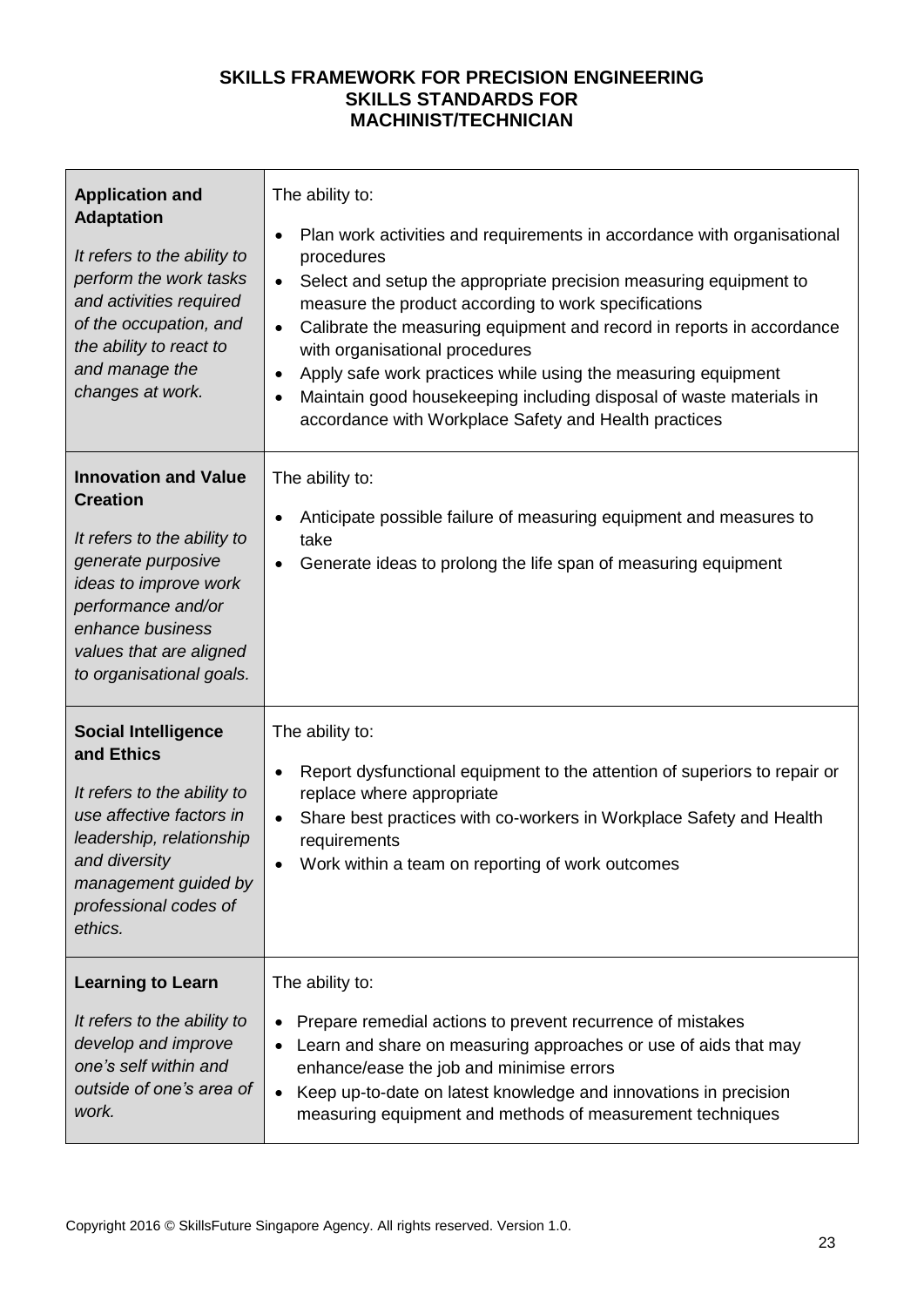| <b>Range of Application</b>                                                                                             | Tools and equipment must include:                                                                                                                                                                                                                        |  |  |  |
|-------------------------------------------------------------------------------------------------------------------------|----------------------------------------------------------------------------------------------------------------------------------------------------------------------------------------------------------------------------------------------------------|--|--|--|
| (where applicable)<br>It refers to the critical<br>circumstances and<br>contexts that the skill<br>may be demonstrated. | Safety glasses<br>Safety gloves<br>Safety attires<br>Testing equipment<br>Measuring tools                                                                                                                                                                |  |  |  |
|                                                                                                                         | Regulations must include:<br>Workplace safety procedures<br><b>Current WSH policies</b><br>Local legislation and regulations on weights and measures<br>Internationally recognised procedures and standards on dimensional<br>and geometric measurements |  |  |  |
|                                                                                                                         | Procedures and supporting documents must include:<br>Standard workplace/organisational operating procedures relevant to<br>work piece safety procedures                                                                                                  |  |  |  |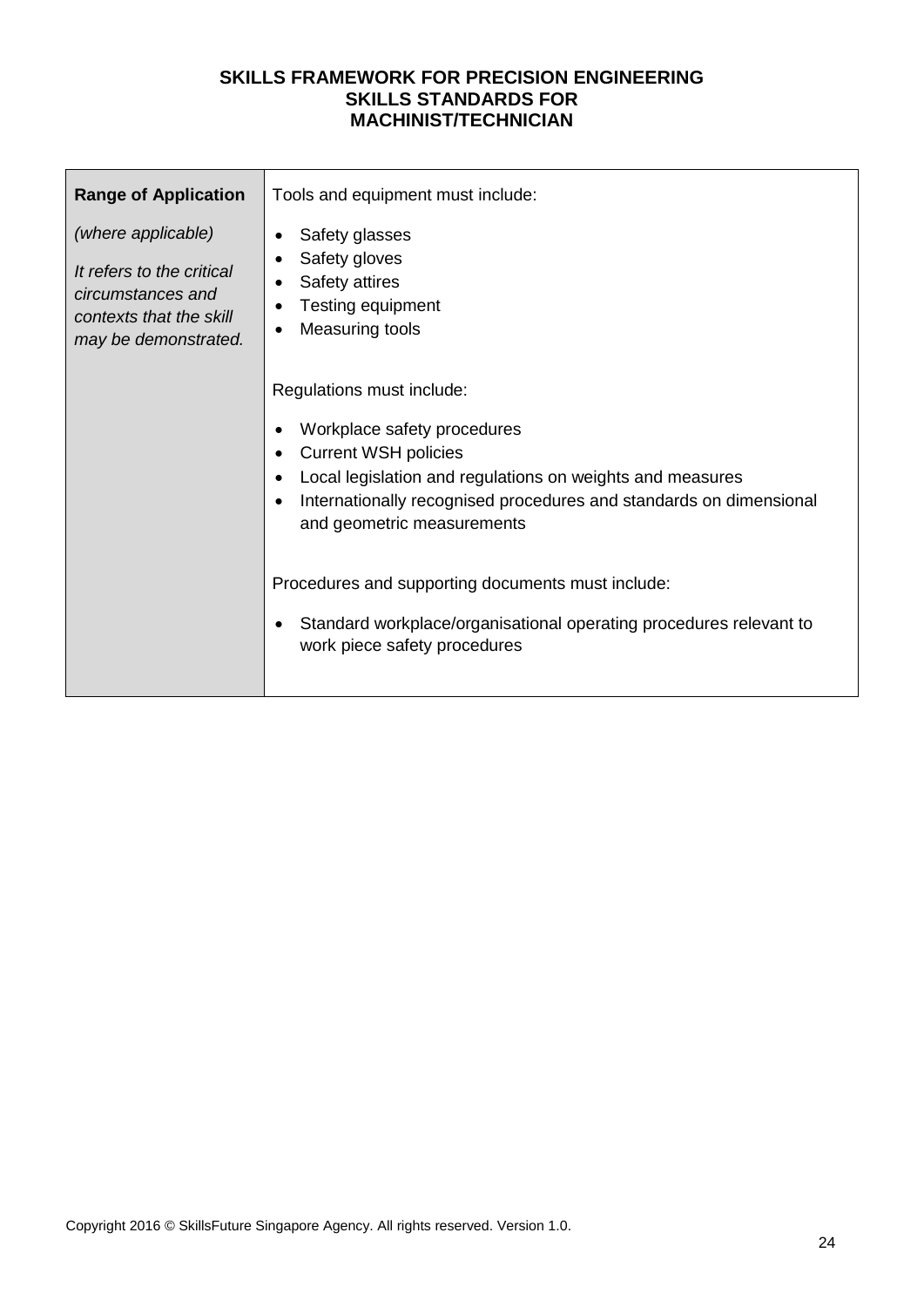| <b>Skill Code</b>                                                                                                                                                                                                          |                                                                                                                                                                                                                                                                                                                                                                                                                                                                                                                                                                                                                                                                                                                                                                                                                                                              | <b>Skill Category</b>                           | <b>Precision Manufacturing</b><br>Processes |
|----------------------------------------------------------------------------------------------------------------------------------------------------------------------------------------------------------------------------|--------------------------------------------------------------------------------------------------------------------------------------------------------------------------------------------------------------------------------------------------------------------------------------------------------------------------------------------------------------------------------------------------------------------------------------------------------------------------------------------------------------------------------------------------------------------------------------------------------------------------------------------------------------------------------------------------------------------------------------------------------------------------------------------------------------------------------------------------------------|-------------------------------------------------|---------------------------------------------|
|                                                                                                                                                                                                                            | PRE-PMP-1009-1                                                                                                                                                                                                                                                                                                                                                                                                                                                                                                                                                                                                                                                                                                                                                                                                                                               | <b>Skill Sub-Category</b><br>(where applicable) | N/A                                         |
| <b>Skill</b>                                                                                                                                                                                                               | <b>Apply Basic Workshop Practices</b>                                                                                                                                                                                                                                                                                                                                                                                                                                                                                                                                                                                                                                                                                                                                                                                                                        |                                                 |                                             |
| <b>Skill Description</b>                                                                                                                                                                                                   | This skill describes the ability to apply basic knowledge and skills in<br>workshop practices and to use basic workshop tools and equipment<br>correctly in a workshop. It also includes filing, drilling, tapping and fitting<br>operations.                                                                                                                                                                                                                                                                                                                                                                                                                                                                                                                                                                                                                |                                                 |                                             |
| Knowledge and<br><b>Analysis</b><br>It refers to gathering,<br>cognitive processing,<br>integration and<br>inspection of facts and<br>information required to<br>perform the work tasks<br>and activities.                 | The ability to understand:<br>Principles behind usage of L-shaped plates<br>٠<br>Purpose of chamfering and chamfer sizes<br>$\bullet$<br>Sizes of tap drills for tapping, depth of drilling and tapping<br>$\bullet$<br>Purpose of stoning, lapping and filing<br>$\bullet$<br>Types of stone used for planning finish surface<br>$\bullet$<br>Minimum screw engagement length<br>$\bullet$<br>Method of eye protection when using air gun for cleaning<br>$\bullet$<br>Purpose of hand reaming and methods of reaming<br>$\bullet$<br>Specifications of taper pin, size and depth of stamped/pressed tapered<br>hole and corresponding pin size and protrusion<br>Ratio of contact for good pinning practices<br>Method of white sealing tape application<br>Purpose of "I" mark<br>$\bullet$<br>Methods of using torque wrench<br>Reasons for machine rust |                                                 |                                             |
| <b>Application and</b><br><b>Adaptation</b><br>It refers to the ability to<br>perform the work tasks<br>and activities required<br>of the occupation, and<br>the ability to react to<br>and manage the<br>changes at work. | The ability to:<br>Perform filing operation<br>$\bullet$<br>Perform drilling and tapping operations<br>Apply loctite and silicon<br>$\bullet$<br>Perform fitting operation                                                                                                                                                                                                                                                                                                                                                                                                                                                                                                                                                                                                                                                                                   |                                                 |                                             |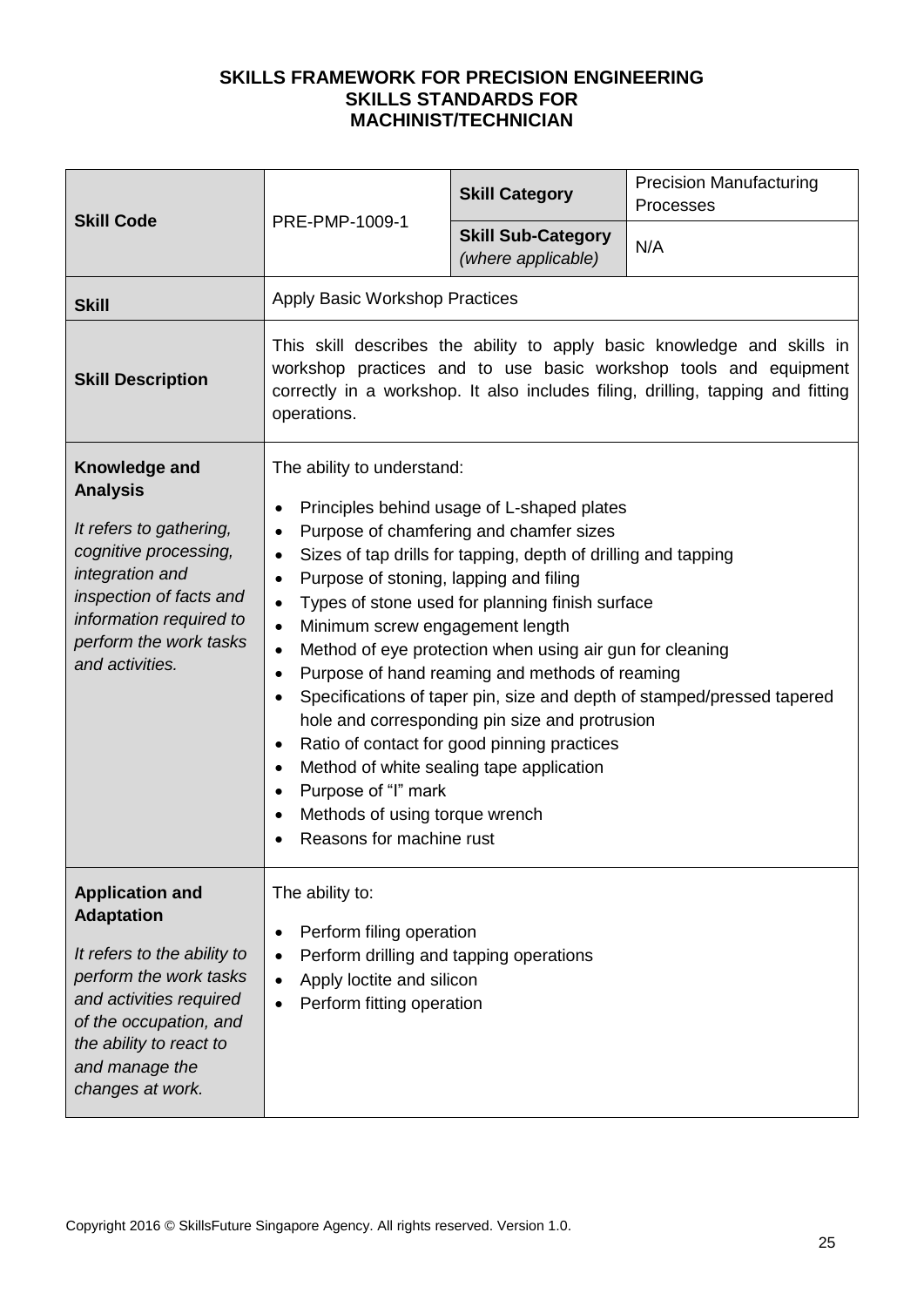| <b>Innovation and Value</b><br><b>Creation</b><br>It refers to the ability to<br>generate purposive<br>ideas to improve work<br>performance and/or<br>enhance business<br>values that are aligned<br>to organisational goals. | The ability to:<br>Improvise techniques to simplify processes/operations leading to shorter<br>$\bullet$<br>duration to complete the work                                                                                                                                                  |
|-------------------------------------------------------------------------------------------------------------------------------------------------------------------------------------------------------------------------------|--------------------------------------------------------------------------------------------------------------------------------------------------------------------------------------------------------------------------------------------------------------------------------------------|
| <b>Social Intelligence</b><br>and Ethics<br>It refers to the ability to<br>use affective factors in<br>leadership, relationship<br>and diversity<br>management guided by<br>professional codes of<br>ethics.                  | The ability to:<br>Clarify details of work activities to be carried out based on given work<br>$\bullet$<br>instructions<br>Share best practices with co-workers in Workplace Safety and Health<br>$\bullet$<br>requirements<br>Work within a team on reporting work outcomes<br>$\bullet$ |
| <b>Learning to Learn</b><br>It refers to the ability to<br>develop and improve<br>one's self within and<br>outside of one's area of<br>work.                                                                                  | The ability to:<br>Keep up-to-date on latest innovation in hand tools and workshop<br>$\bullet$<br>practices                                                                                                                                                                               |
| <b>Range of Application</b><br>(where applicable)<br>It refers to the critical<br>circumstances and<br>contexts that the skill<br>may be demonstrated.                                                                        | Tools and equipment must include:<br>Sensor tester<br>$\bullet$<br>Multimeter<br>Crimping tool<br>٠<br>Wire cutter<br>Wire stripper<br><b>Electrical pliers</b><br>٠<br>Test pen<br>$\bullet$<br>Screwdrivers (+) and (-)<br>Hexagon key set<br>Adjustable spanner                         |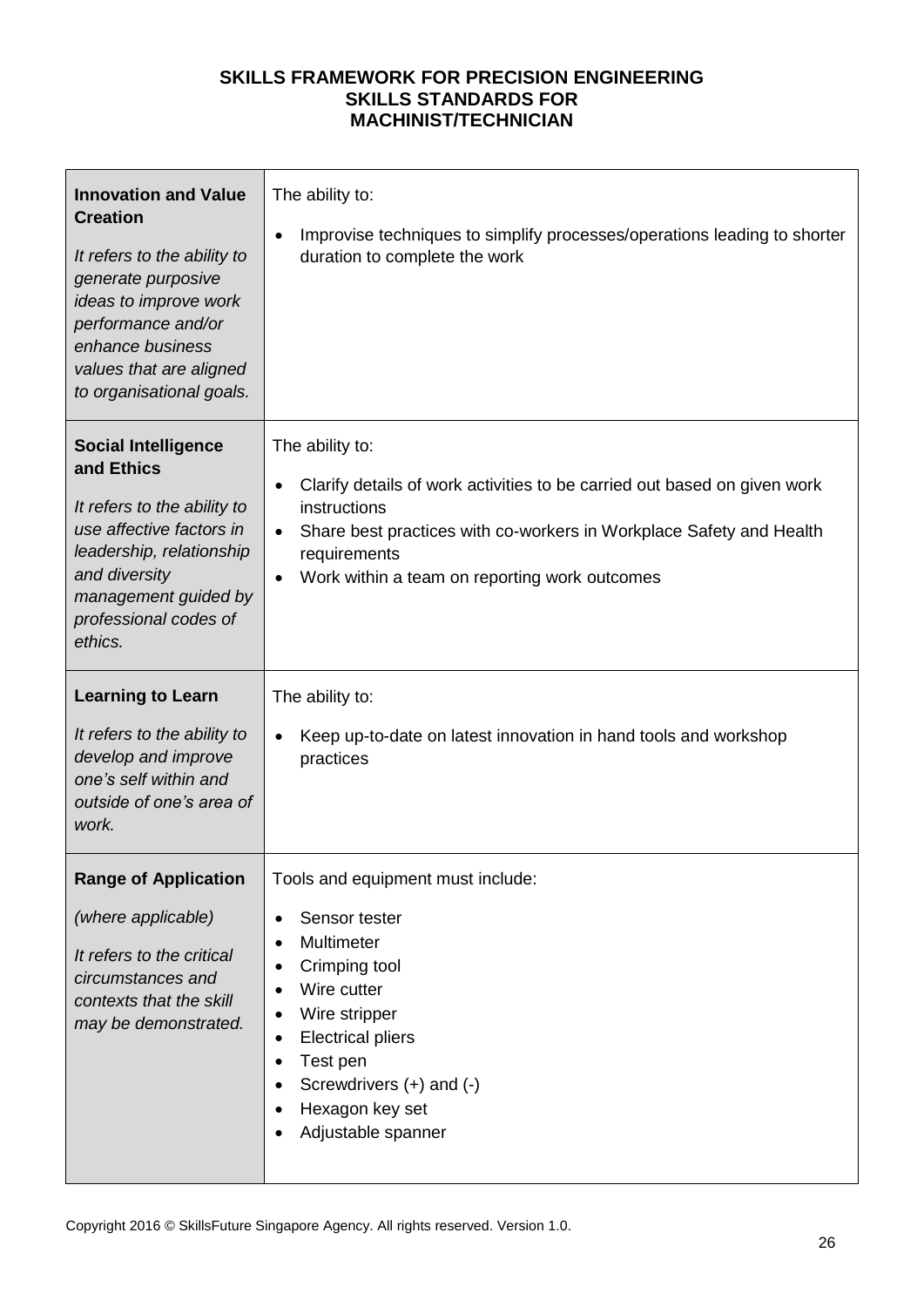| Rules and regulations must include:                                                                                                            |
|------------------------------------------------------------------------------------------------------------------------------------------------|
| Workplace safety procedures<br><b>Current WSH policies</b><br>$\bullet$                                                                        |
| Procedures and supporting documents must include:<br>Standard workplace/organisational operating procedures<br>٠<br>Relevant safety procedures |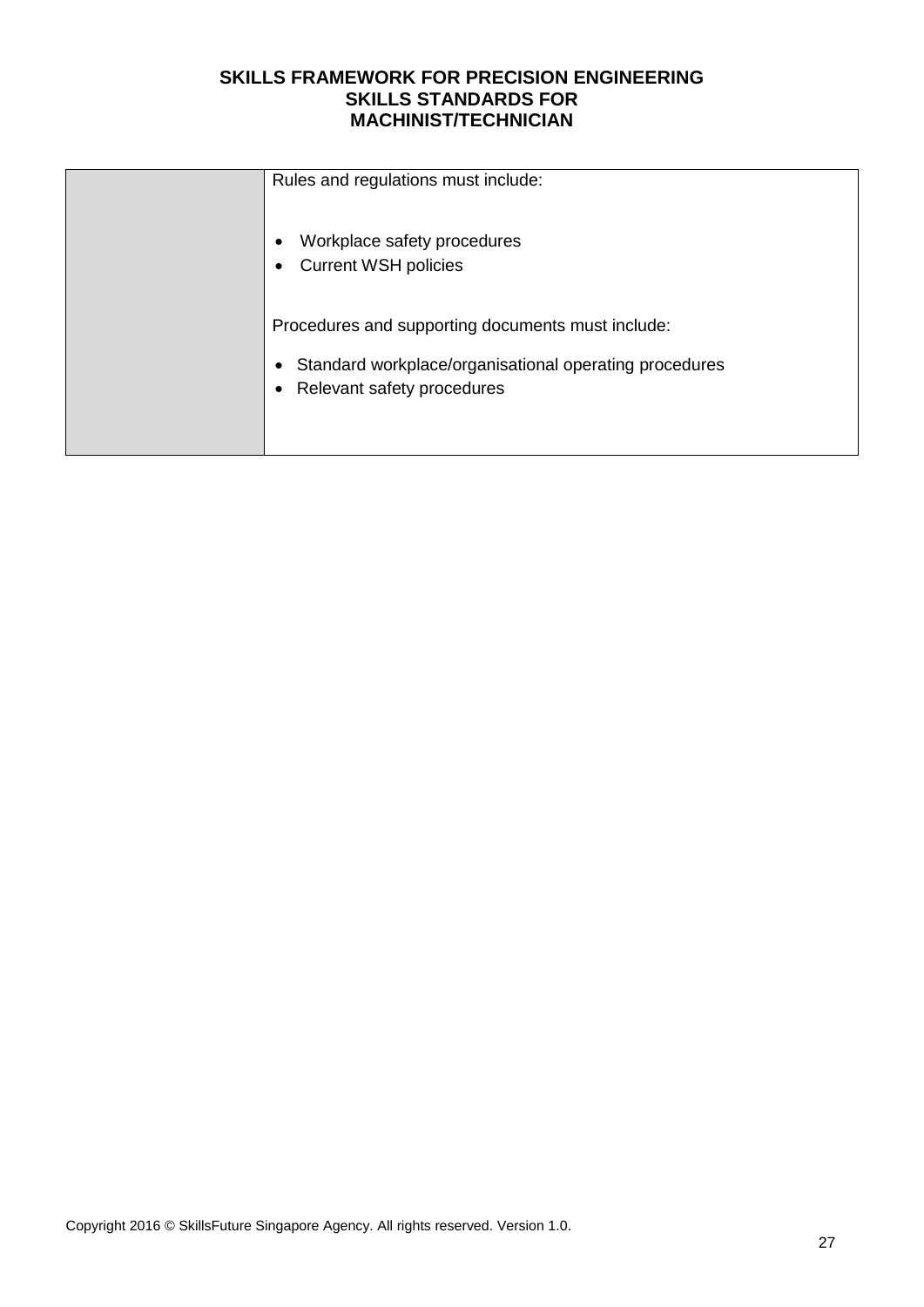| <b>Skill Code</b>                                                                                                                                                                                          | PRE-PMP-1010-1                                                                                                                                                                                                                                                                                                                              | <b>Skill Category</b>                                                                                                                                                                                                                                                          | <b>Precision Manufacturing</b><br>Processes |
|------------------------------------------------------------------------------------------------------------------------------------------------------------------------------------------------------------|---------------------------------------------------------------------------------------------------------------------------------------------------------------------------------------------------------------------------------------------------------------------------------------------------------------------------------------------|--------------------------------------------------------------------------------------------------------------------------------------------------------------------------------------------------------------------------------------------------------------------------------|---------------------------------------------|
|                                                                                                                                                                                                            |                                                                                                                                                                                                                                                                                                                                             | <b>Skill Sub-Category</b><br>(where applicable)                                                                                                                                                                                                                                | N/A                                         |
| <b>Skill Title</b>                                                                                                                                                                                         | Apply Biomedical Products Assembly Skills                                                                                                                                                                                                                                                                                                   |                                                                                                                                                                                                                                                                                |                                             |
| <b>Skill Description</b>                                                                                                                                                                                   | This skill describes the ability to assemble biomedical products. It also<br>includes the ability to use appropriate hand tools, measuring instruments and<br>optical instruments to assemble the biomedical product and carry out<br>housekeeping of the work areas.                                                                       |                                                                                                                                                                                                                                                                                |                                             |
| Knowledge and<br><b>Analysis</b><br>It refers to gathering,<br>cognitive processing,<br>integration and<br>inspection of facts and<br>information required to<br>perform the work tasks<br>and activities. | The ability to understand:<br>Importance of work instructions<br>Types of assembly tasks<br>Types of assembly methods<br>Types of visual and function checks<br>Use of tools, instruments and materials<br>Handling of materials<br>٠<br>Cleaning methods and cleaning agents<br>$\bullet$<br>$\bullet$<br>Importance of clearing the waste | Types of tools, instruments and materials<br>Handling of faulty or unsafe tools and instruments procedures<br>Importance of cleaning tools and instruments<br>Importance of returning tools, instruments and materials<br>Handling of worn out tools and instrument procedures |                                             |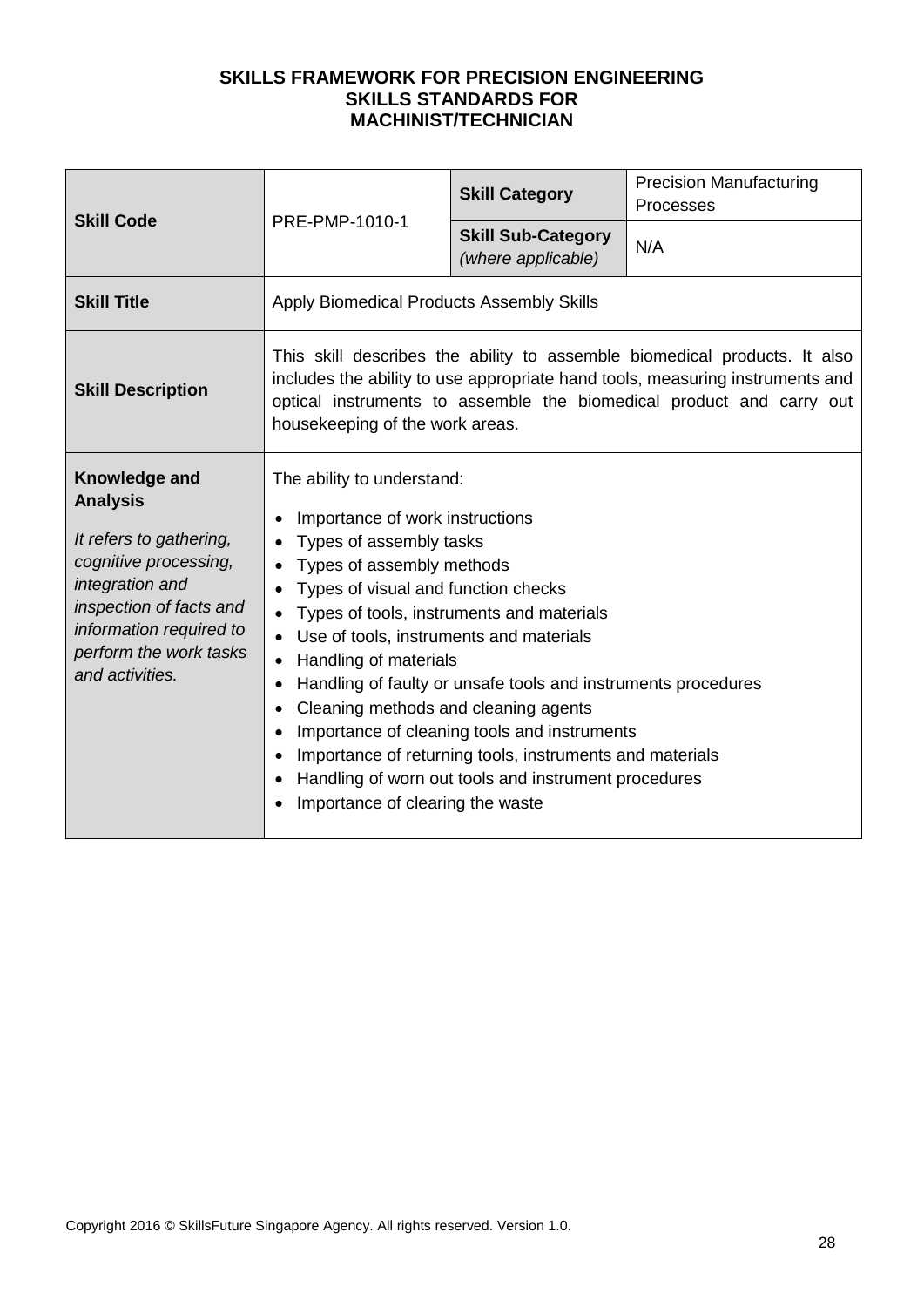| <b>Application and</b><br><b>Adaptation</b><br>It refers to the ability to<br>perform the work tasks<br>and activities required<br>of the occupation, and<br>the ability to react to<br>and manage the<br>changes at work.    | The ability to:<br>Don appropriate cleanroom garment according to organisational<br>procedures<br>Prepare tools, instruments and materials, and set up work areas in<br>$\bullet$<br>accordance with types of tasks to be performed<br>Check tools and instruments for safe and useable condition prior to<br>carrying out the assembly task<br>Handle faulty or unsafe tools and instruments in accordance with<br>organisational procedures<br>Perform biomedical product assembly using appropriate tools and<br>instruments, and techniques according to safe working practices<br>Conduct visual and function check of assembled products for compliance<br>with required specifications<br>Clean tools and instruments using appropriate cleaning agent and<br>method prior to returning them to their designated locations<br>Inspect tools and instruments for worn out or damaged after use<br>Handle worn out tools and instruments in accordance with organisational<br>procedures<br>Perform housekeeping to maintain work areas in a safe and healthy<br>condition<br>Carry out waste disposal in accordance with safe working practices and<br>approved procedures |
|-------------------------------------------------------------------------------------------------------------------------------------------------------------------------------------------------------------------------------|----------------------------------------------------------------------------------------------------------------------------------------------------------------------------------------------------------------------------------------------------------------------------------------------------------------------------------------------------------------------------------------------------------------------------------------------------------------------------------------------------------------------------------------------------------------------------------------------------------------------------------------------------------------------------------------------------------------------------------------------------------------------------------------------------------------------------------------------------------------------------------------------------------------------------------------------------------------------------------------------------------------------------------------------------------------------------------------------------------------------------------------------------------------------------------|
| <b>Innovation and Value</b><br><b>Creation</b><br>It refers to the ability to<br>generate purposive<br>ideas to improve work<br>performance and/or<br>enhance business<br>values that are aligned<br>to organisational goals. | The ability to:<br>Reflect on own work and procedures that value add in speed and<br>accuracy to enhance output<br>Set personal targets to minimise rejects<br>$\bullet$                                                                                                                                                                                                                                                                                                                                                                                                                                                                                                                                                                                                                                                                                                                                                                                                                                                                                                                                                                                                         |
| <b>Social Intelligence</b><br>and Ethics<br>It refers to the ability to<br>use affective factors in<br>leadership, relationship<br>and diversity<br>management guided by<br>professional codes of                             | The ability to:<br>Report incidences of equipment abnormalities to designated person<br>according to organisational procedures                                                                                                                                                                                                                                                                                                                                                                                                                                                                                                                                                                                                                                                                                                                                                                                                                                                                                                                                                                                                                                                   |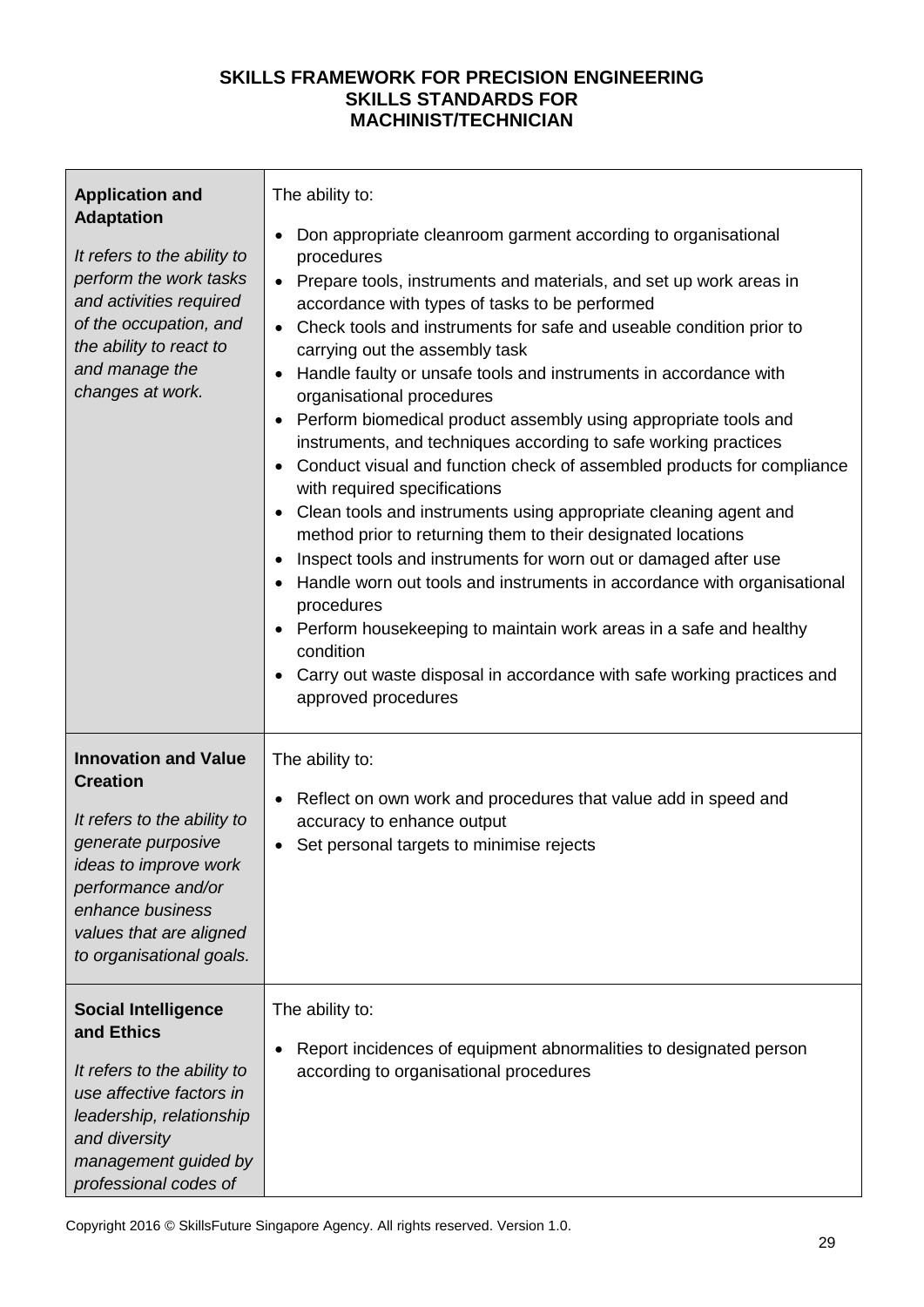| ethics.                                                                                                                                      |                                                                                                                                                                                                         |
|----------------------------------------------------------------------------------------------------------------------------------------------|---------------------------------------------------------------------------------------------------------------------------------------------------------------------------------------------------------|
|                                                                                                                                              |                                                                                                                                                                                                         |
| <b>Learning to Learn</b><br>It refers to the ability to<br>develop and improve<br>one's self within and<br>outside of one's area of<br>work. | The ability to:<br>Participate in information sharing with colleagues to improve own skills<br>and knowledge                                                                                            |
| <b>Range of Application</b>                                                                                                                  | Rules and regulations must include:                                                                                                                                                                     |
| (where applicable)<br>It refers to the critical<br>circumstances that the<br>skill may be<br>demonstrated.                                   | Workplace safety procedures<br><b>Current WSH policies</b><br>Procedures and supporting documents must include:<br>Standard workplace/organisational operating procedures<br>Relevant safety procedures |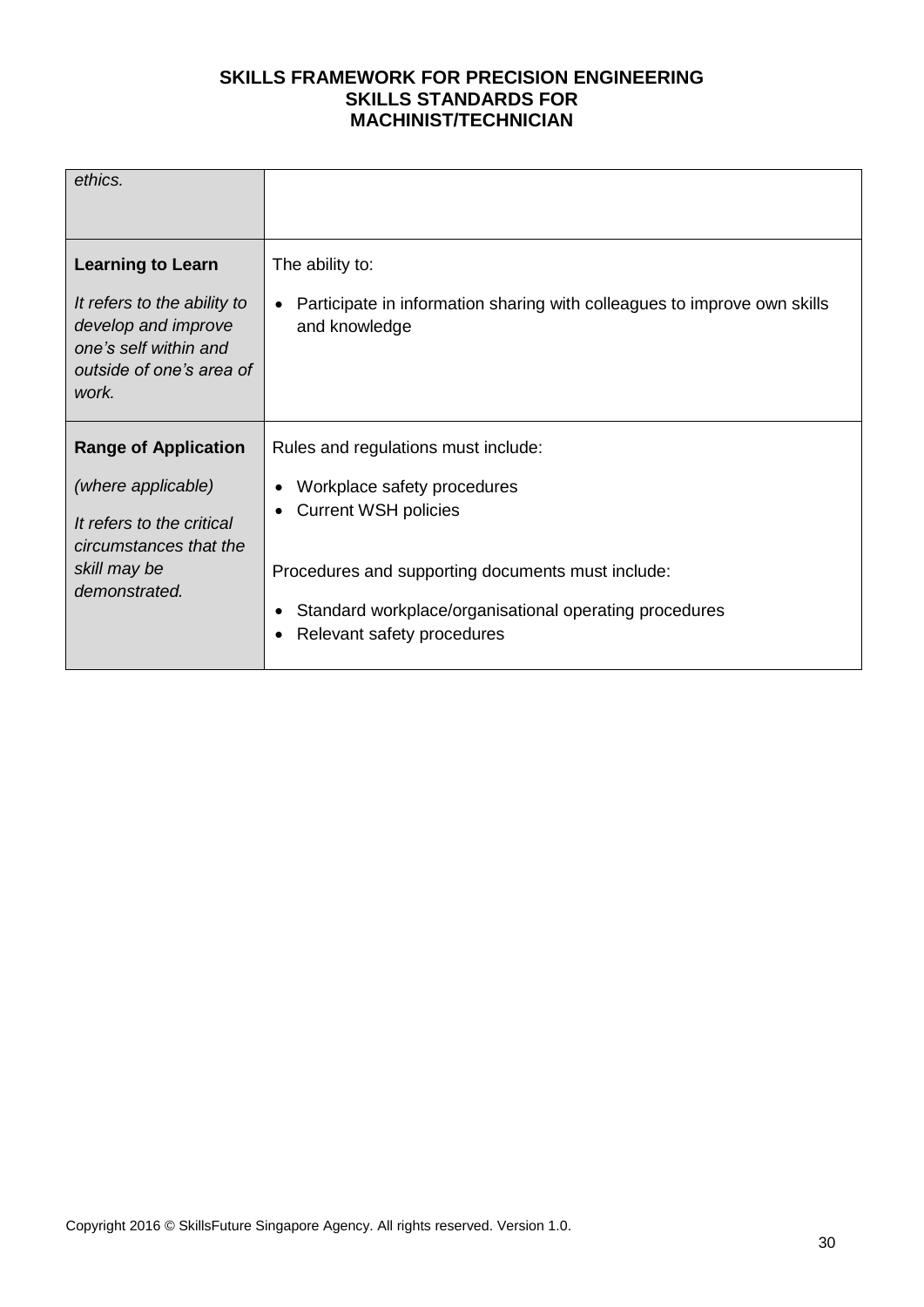| <b>Skill Code</b>                                                                                                                                                                                          | PRE-PMP-1011-1                                                                                                                                                        | <b>Skill Category</b>                                                                                                                                                                                                                                                    | <b>Precision Manufacturing</b><br>Processes                                                                                                                                                                                                                                                                            |
|------------------------------------------------------------------------------------------------------------------------------------------------------------------------------------------------------------|-----------------------------------------------------------------------------------------------------------------------------------------------------------------------|--------------------------------------------------------------------------------------------------------------------------------------------------------------------------------------------------------------------------------------------------------------------------|------------------------------------------------------------------------------------------------------------------------------------------------------------------------------------------------------------------------------------------------------------------------------------------------------------------------|
|                                                                                                                                                                                                            |                                                                                                                                                                       | <b>Skill Sub-Category</b><br>(where applicable)                                                                                                                                                                                                                          | N/A                                                                                                                                                                                                                                                                                                                    |
| <b>Skill Title</b>                                                                                                                                                                                         | <b>Install Electrical Sensors</b>                                                                                                                                     |                                                                                                                                                                                                                                                                          |                                                                                                                                                                                                                                                                                                                        |
| <b>Skill Description</b>                                                                                                                                                                                   | electrical control systems.                                                                                                                                           |                                                                                                                                                                                                                                                                          | This skill describes the ability to install electrical sensors at the workplace. It<br>also includes the ability to select the appropriate electrical sensors,<br>assemble electrical circuit including electrical sensors, test electrical<br>sensors, operate and test electrical circuit and rectify any defects in |
| Knowledge and<br><b>Analysis</b><br>It refers to gathering,<br>cognitive processing,<br>integration and<br>inspection of facts and<br>information required to<br>perform the work tasks<br>and activities. | The ability to understand:<br>Interpretation of circuit diagrams<br>$\bullet$<br>$\bullet$<br>components of control circuit<br>to equipment<br>$\bullet$<br>$\bullet$ | Knowledge of industrial health and safety<br>Knowledge to assess power supply voltages<br>Knowledge on verifying the connection of electrical sensors<br>Knowledge of electrical sensors wiring system<br>Types of general purpose tools, test instruments and materials | Types and uses of electrical sensors, electrical devices and components<br>Knowledge and understanding of connection of electrical devices and<br>Operational procedures related to switching on and off of power supply                                                                                               |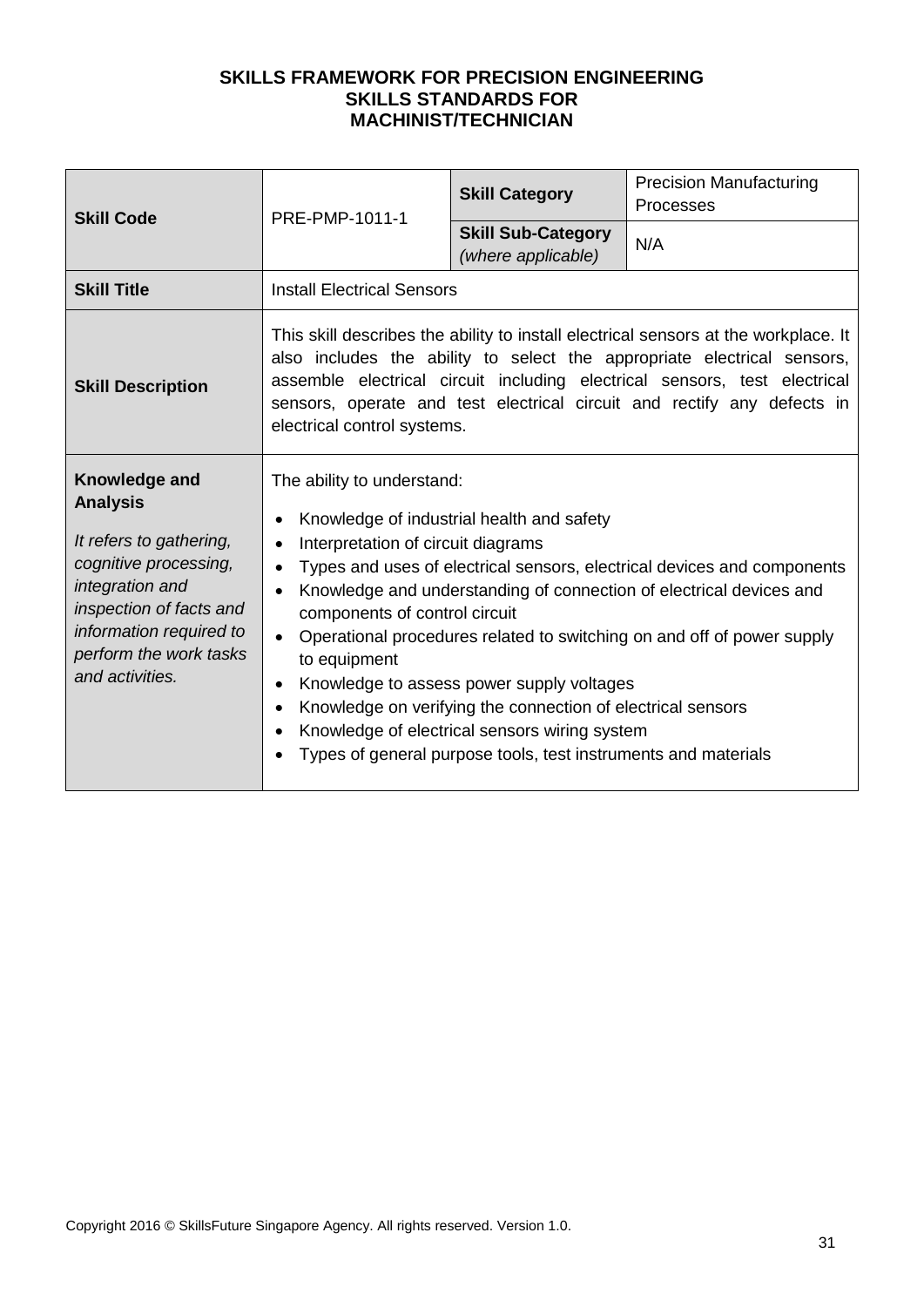| <b>Application and</b><br><b>Adaptation</b><br>It refers to the ability to<br>perform the work tasks<br>and activities required<br>of the occupation, and<br>the ability to react to<br>and manage the<br>changes at work.    | The ability to:<br>Select suitable personal protective equipment according to its intended<br>use<br>Select appropriate tools and equipment and check for safe and useable<br>$\bullet$<br>condition prior to carry out installation work to minimise safety risk<br>Conduct pre-operational check of electrical sensors, devices and<br>$\bullet$<br>components using appropriate test equipment<br>Isolate main power supply to electrical control system and switch off<br>power supply unit in system in accordance with operational procedures<br>Mount electrical sensors and connect wiring system in accordance with<br>given circuit diagrams<br>Connect main power supply to electrical control system and switch on<br>$\bullet$<br>power supply in accordance with the operational procedures<br>Activate electrical sensors, electrical devices and components to operate<br>control circuit in accordance with given circuit diagrams and work<br>instructions<br>Check and verify control circuit functionality for compliance with job<br>$\bullet$<br>requirements<br>Shut down electrical control system in accordance with operational and<br>Workplace Safety and Health procedures<br>Perform housekeeping to maintain a clean, tidy and dry work area |
|-------------------------------------------------------------------------------------------------------------------------------------------------------------------------------------------------------------------------------|-----------------------------------------------------------------------------------------------------------------------------------------------------------------------------------------------------------------------------------------------------------------------------------------------------------------------------------------------------------------------------------------------------------------------------------------------------------------------------------------------------------------------------------------------------------------------------------------------------------------------------------------------------------------------------------------------------------------------------------------------------------------------------------------------------------------------------------------------------------------------------------------------------------------------------------------------------------------------------------------------------------------------------------------------------------------------------------------------------------------------------------------------------------------------------------------------------------------------------------------------------------------------------|
| <b>Innovation and Value</b><br><b>Creation</b><br>It refers to the ability to<br>generate purposive<br>ideas to improve work<br>performance and/or<br>enhance business<br>values that are aligned<br>to organisational goals. | The ability to:<br>Reflect on own work and procedures that value add in speed and<br>$\bullet$<br>accuracy to enhance output                                                                                                                                                                                                                                                                                                                                                                                                                                                                                                                                                                                                                                                                                                                                                                                                                                                                                                                                                                                                                                                                                                                                                |
| <b>Social Intelligence</b><br>and Ethics<br>It refers to the ability to<br>use affective factors in<br>leadership, relationship<br>and diversity<br>management guided by<br>professional codes of<br>ethics.                  | The ability to:<br>Report incidences of equipment abnormalities to designated person<br>according to organisational procedures                                                                                                                                                                                                                                                                                                                                                                                                                                                                                                                                                                                                                                                                                                                                                                                                                                                                                                                                                                                                                                                                                                                                              |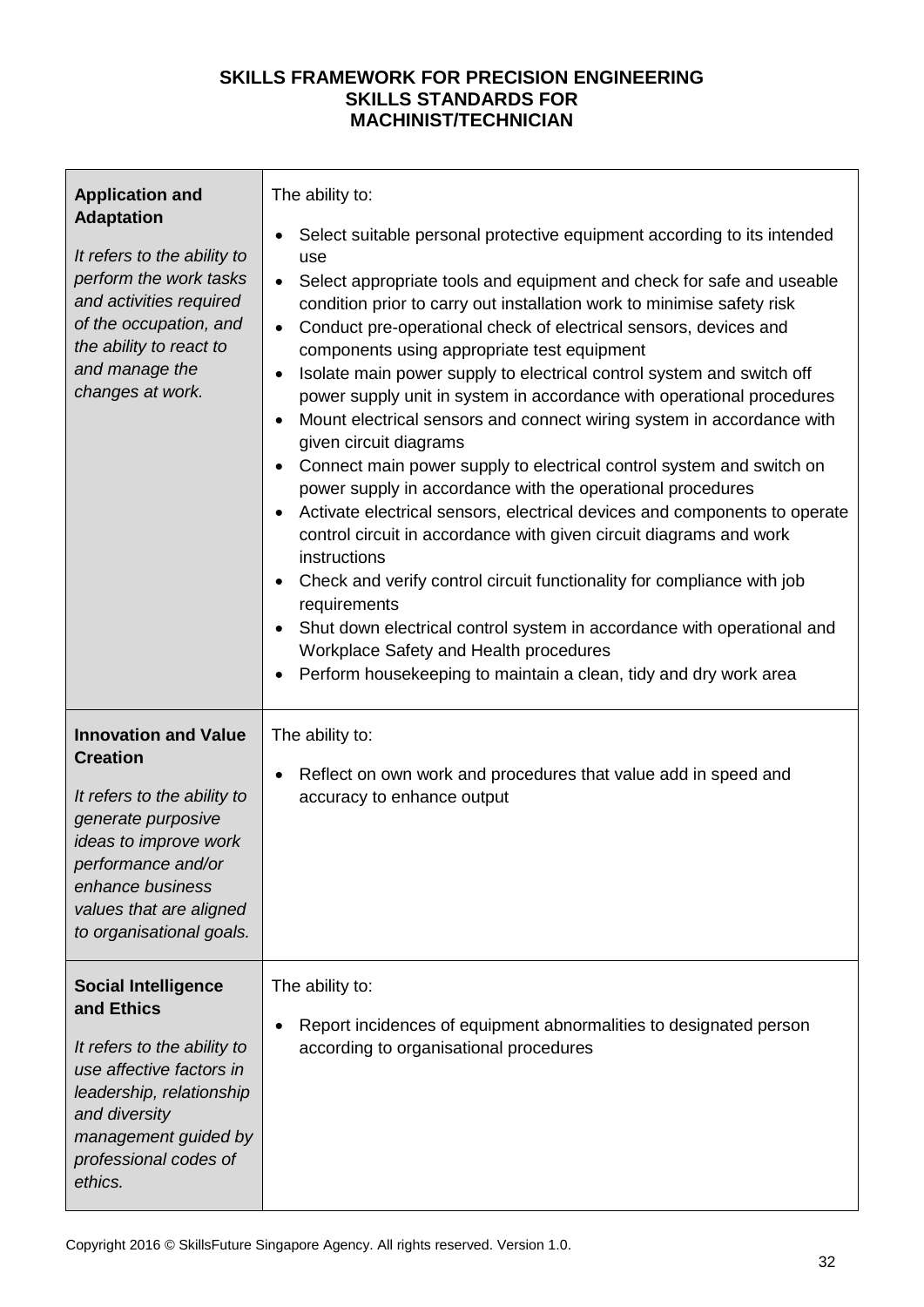| <b>Learning to Learn</b><br>It refers to the ability to<br>develop and improve<br>one's self within and<br>outside of one's area of<br>work. | The ability to:<br>Participate in information sharing with colleagues to improve own skills<br>and knowledge                                                                                                                                                                                                  |
|----------------------------------------------------------------------------------------------------------------------------------------------|---------------------------------------------------------------------------------------------------------------------------------------------------------------------------------------------------------------------------------------------------------------------------------------------------------------|
| <b>Range of Application</b>                                                                                                                  | Tools and equipment must include:                                                                                                                                                                                                                                                                             |
| (where applicable)<br>It refers to the critical<br>circumstances that the<br>skill may be<br>demonstrated.                                   | Sensor tester<br>Multi-meter<br>Crimping tool<br>٠<br>Wire cutter<br>Wire stripper<br><b>Electrical pliers</b><br>Test pen<br>Screwdrivers $(+)$ and $(-)$<br>Hexagonal key set<br>Adjustable spanner                                                                                                         |
|                                                                                                                                              | Materials must include:<br><b>Electrical wires</b><br>Fork lead terminals<br>Ring lead terminals<br>Plug lead terminals<br>Ferule lead terminals                                                                                                                                                              |
|                                                                                                                                              | Regulations must include:<br>Workplace safety procedures<br><b>Current WSH policies</b><br>Procedures and supporting documents must include:<br>Operational<br>Industrial health and safety (Code of Practice for Electrical Installation)<br>Manufacturer's specifications on electrical sensor installation |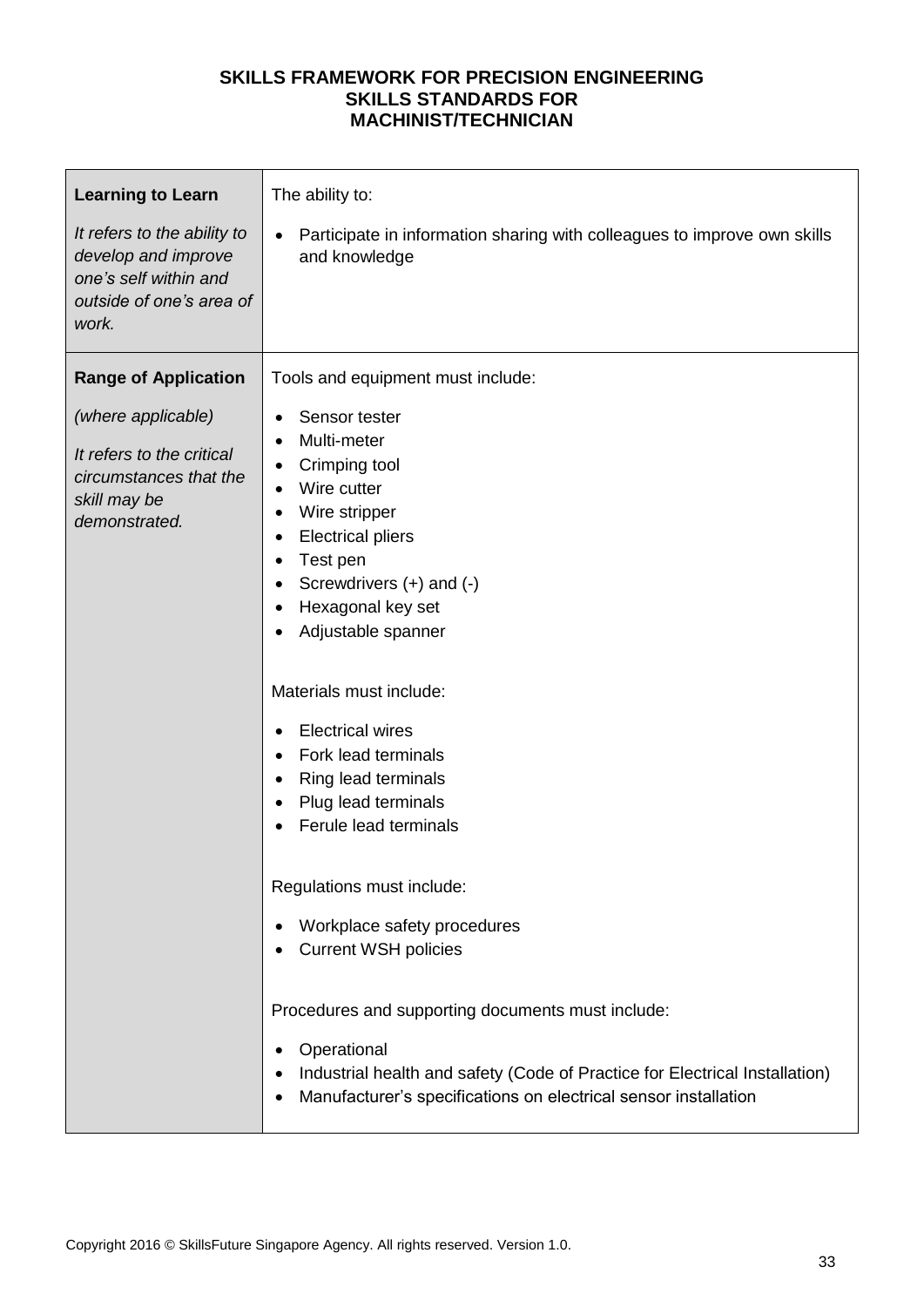| <b>Skill Code</b>                                                                                                                                                                                          | PRE-PMP-1001-1                                                                                                                                                                                                                                                                                                                                                                                                 | <b>Skill Category</b>                                                                                                                                                                                                                                                                                                                                                                                                        | <b>Precision Manufacturing</b><br><b>Processes</b>                         |
|------------------------------------------------------------------------------------------------------------------------------------------------------------------------------------------------------------|----------------------------------------------------------------------------------------------------------------------------------------------------------------------------------------------------------------------------------------------------------------------------------------------------------------------------------------------------------------------------------------------------------------|------------------------------------------------------------------------------------------------------------------------------------------------------------------------------------------------------------------------------------------------------------------------------------------------------------------------------------------------------------------------------------------------------------------------------|----------------------------------------------------------------------------|
|                                                                                                                                                                                                            |                                                                                                                                                                                                                                                                                                                                                                                                                | <b>Skill Sub-Category</b><br>(where applicable)                                                                                                                                                                                                                                                                                                                                                                              | N/A                                                                        |
| <b>Skill Title</b>                                                                                                                                                                                         | <b>Operate Hydraulic Systems</b>                                                                                                                                                                                                                                                                                                                                                                               |                                                                                                                                                                                                                                                                                                                                                                                                                              |                                                                            |
| <b>Skill Description</b>                                                                                                                                                                                   | This skill describes the ability to operate hydraulic systems at the workplace<br>safely based on workplace requirements. It also includes the ability to<br>interpret hydraulic system circuit diagrams, identify and select appropriate<br>hydraulic components, check and test hydraulic equipment and systems,<br>diagnose and amend hydraulic circuits and shut down and disconnect<br>hydraulic systems. |                                                                                                                                                                                                                                                                                                                                                                                                                              |                                                                            |
| Knowledge and<br><b>Analysis</b><br>It refers to gathering,<br>cognitive processing,<br>integration and<br>inspection of facts and<br>information required to<br>perform the work tasks<br>and activities. | The ability to understand:<br>$\bullet$<br>symbols and displacement diagram<br>$\bullet$<br>$\bullet$<br>$\bullet$                                                                                                                                                                                                                                                                                             | Types of hydraulic components and electrical devices<br>Knowledge on checking, verifying and amending completed circuit<br>Knowledge on testing hydraulic equipment and systems<br>Safe practices in operating hydraulic systems<br>Standard operating procedures for organisational reporting structure<br>Simple maintenance and proper storage of components<br>Knowledge on shut-down of hydraulic equipment and systems | Interpretation of control requirements, hydraulic symbols, circuit diagram |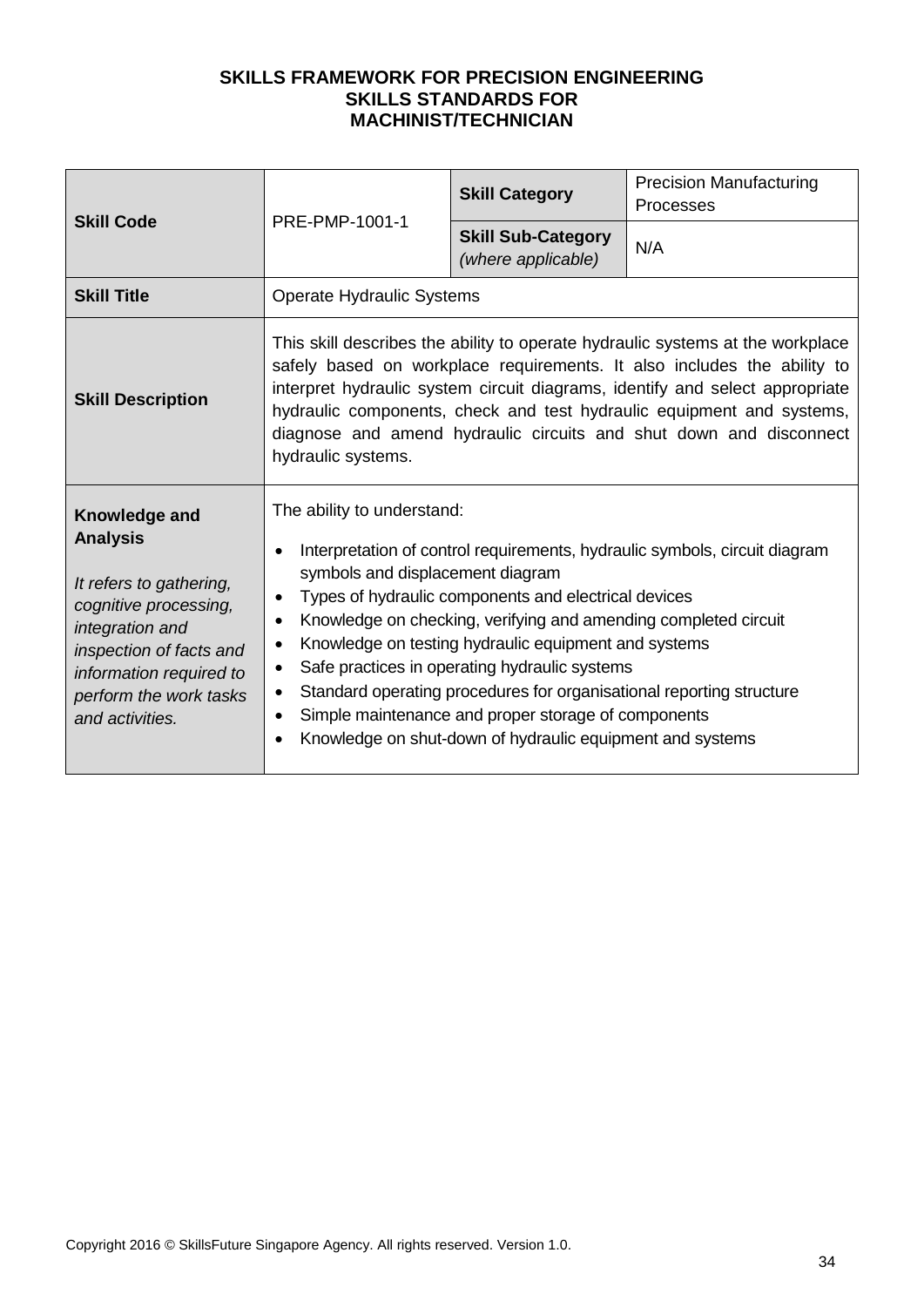| <b>Application and</b><br><b>Adaptation</b><br>It refers to the ability to<br>perform the work tasks<br>and activities required<br>of the occupation, and<br>the ability to react to<br>and manage the<br>changes at work.    | The ability to:<br>Plan work activities and requirements in accordance with organisational<br>٠<br>procedures<br>Select appropriate hydraulic components, hydraulic equipment and<br>$\bullet$<br>electrical devices in accordance with control requirements<br>Assemble hydraulic components and connect electrical devices and<br>$\bullet$<br>wiring in accordance with circuit diagram<br>Check functionality of hardware and software of hydraulic equipment<br>$\bullet$<br>Test and modify hydraulic equipment and systems in accordance with<br>$\bullet$<br>organisational procedures to ensure design meets control requirements<br>Apply safe work practices while operating and testing the hydraulic<br>system<br>Identify and tag faulty/unsafe components<br>$\bullet$<br>Maintain good housekeeping in accordance with Workplace Safety and<br>Health practices |
|-------------------------------------------------------------------------------------------------------------------------------------------------------------------------------------------------------------------------------|---------------------------------------------------------------------------------------------------------------------------------------------------------------------------------------------------------------------------------------------------------------------------------------------------------------------------------------------------------------------------------------------------------------------------------------------------------------------------------------------------------------------------------------------------------------------------------------------------------------------------------------------------------------------------------------------------------------------------------------------------------------------------------------------------------------------------------------------------------------------------------|
| <b>Innovation and Value</b><br><b>Creation</b><br>It refers to the ability to<br>generate purposive<br>ideas to improve work<br>performance and/or<br>enhance business<br>values that are aligned<br>to organisational goals. | The ability to:<br>Store good and spoilt components/parts for proper recycling<br>٠<br>Select and replace spoilt components with good conditioned-used<br>$\bullet$<br>recycled components                                                                                                                                                                                                                                                                                                                                                                                                                                                                                                                                                                                                                                                                                      |
| <b>Social Intelligence</b><br>and Ethics<br>It refers to the ability to<br>use affective factors in<br>leadership, relationship<br>and diversity<br>management guided by<br>professional codes of<br>ethics.                  | The ability to:<br>Share best practices with co-workers in Workplace Safety and Health<br>$\bullet$<br>requirements<br>Work within a team on reporting work outcomes                                                                                                                                                                                                                                                                                                                                                                                                                                                                                                                                                                                                                                                                                                            |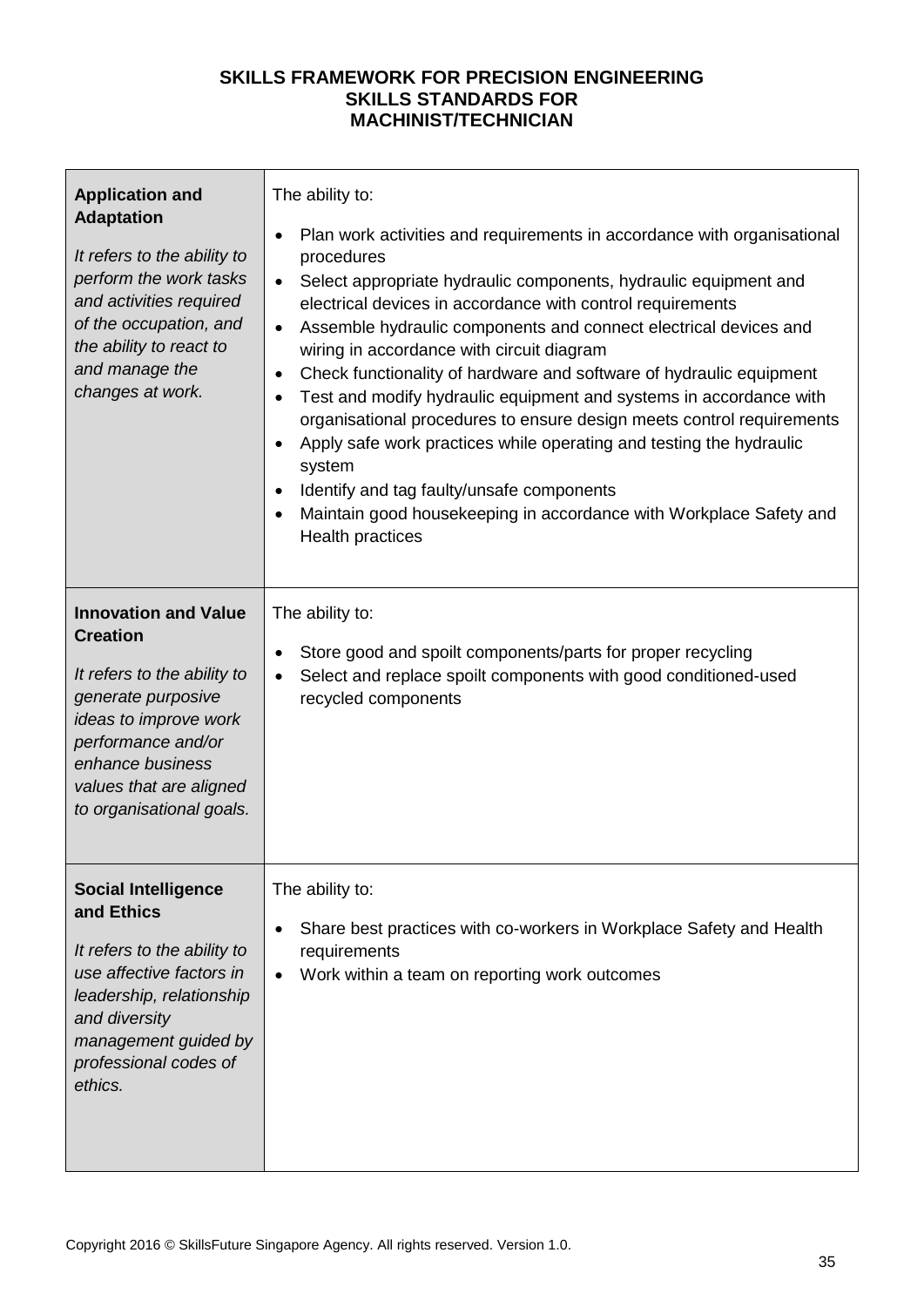| <b>Range of Application</b><br>Tools and equipment must include:<br>(where applicable)<br>Maintenance management software<br>$\bullet$<br>Inventory management system software<br>$\bullet$<br>It refers to the critical<br>Hydraulic test equipment<br>$\bullet$<br>circumstances and<br>Hand tools and power tools<br>$\bullet$<br>contexts that the skill<br>WSH signage and PPE<br>may be demonstrated.<br>Procedures and supporting documents must include:<br>Job instructions<br>Work/job specifications<br>Workshop drawings<br><b>Engineering drawings</b><br><b>Report sheets</b><br>Rules and regulations must include: | <b>Learning to Learn</b><br>It refers to the ability to<br>develop and improve<br>one's self within and<br>outside of one's area of<br>work. | The ability to:<br>Create a checklist to ensure all connections are wired properly and<br>correctly |
|------------------------------------------------------------------------------------------------------------------------------------------------------------------------------------------------------------------------------------------------------------------------------------------------------------------------------------------------------------------------------------------------------------------------------------------------------------------------------------------------------------------------------------------------------------------------------------------------------------------------------------|----------------------------------------------------------------------------------------------------------------------------------------------|-----------------------------------------------------------------------------------------------------|
| Workplace Safety and Health<br>$\bullet$<br>Quality procedures and applicable procedures<br>$\bullet$                                                                                                                                                                                                                                                                                                                                                                                                                                                                                                                              |                                                                                                                                              |                                                                                                     |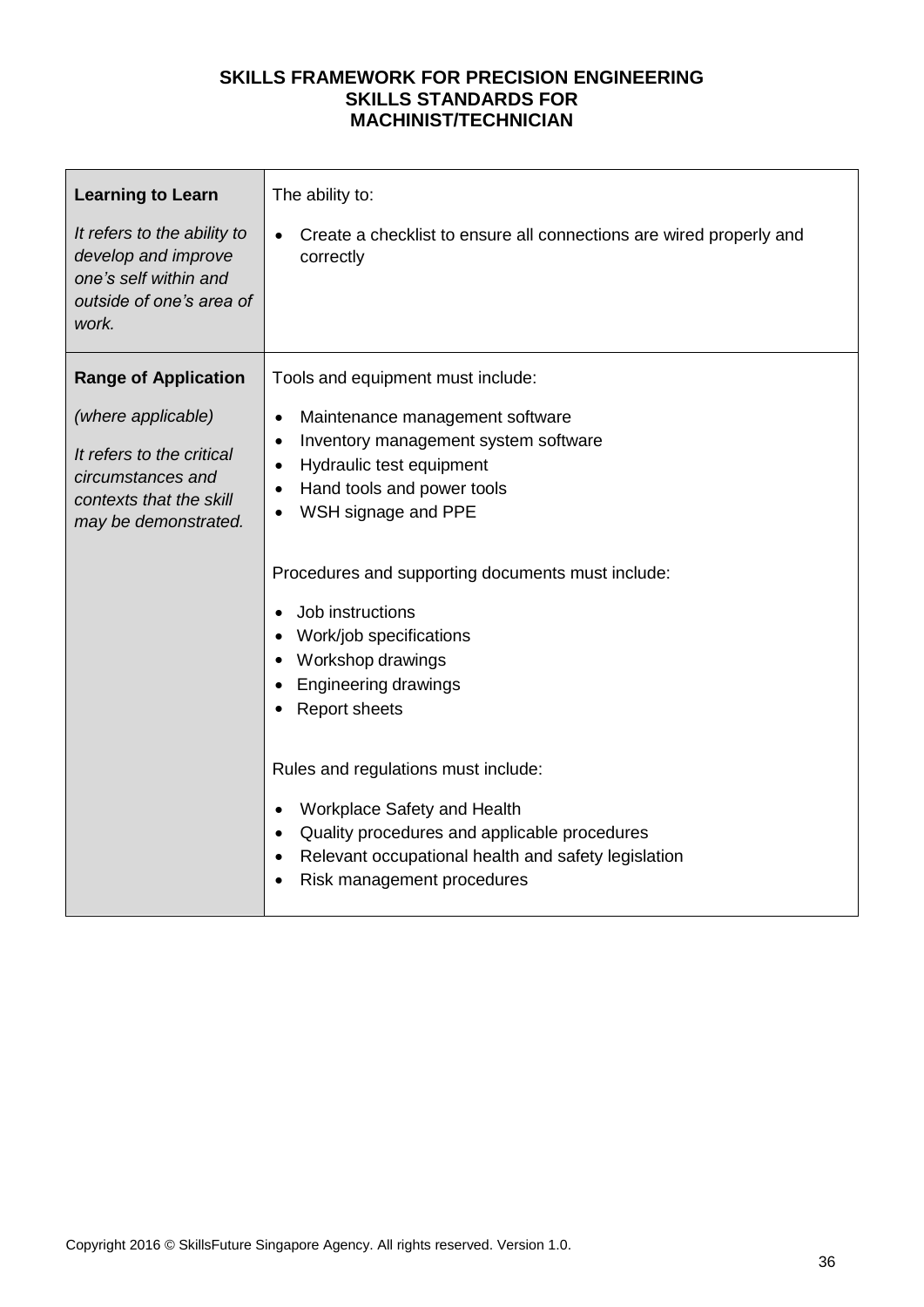| <b>Skill Code</b>                                                                                                                                                                                                          | PRE-PMP-1002-1                                                                                                                                                                                                                                                                                                                                                                                                                                                                                                                                                                                                                                           | <b>Skill Category</b>                                                                                                                                                 | <b>Precision Manufacturing</b><br>Processes                                                                                                                                                                                     |
|----------------------------------------------------------------------------------------------------------------------------------------------------------------------------------------------------------------------------|----------------------------------------------------------------------------------------------------------------------------------------------------------------------------------------------------------------------------------------------------------------------------------------------------------------------------------------------------------------------------------------------------------------------------------------------------------------------------------------------------------------------------------------------------------------------------------------------------------------------------------------------------------|-----------------------------------------------------------------------------------------------------------------------------------------------------------------------|---------------------------------------------------------------------------------------------------------------------------------------------------------------------------------------------------------------------------------|
|                                                                                                                                                                                                                            |                                                                                                                                                                                                                                                                                                                                                                                                                                                                                                                                                                                                                                                          | <b>Skill Sub-Category</b><br>(where applicable)                                                                                                                       | N/A                                                                                                                                                                                                                             |
| <b>Skill</b>                                                                                                                                                                                                               | Operate Programmable Logic Controller                                                                                                                                                                                                                                                                                                                                                                                                                                                                                                                                                                                                                    |                                                                                                                                                                       |                                                                                                                                                                                                                                 |
| <b>Skill Description</b>                                                                                                                                                                                                   | This skill describes the ability to operate programmable logic control at the<br>workplace safely based on workplace requirements. It also includes the<br>ability to select appropriate components, test electrical sensors, assemble<br>control system, operate and test control system, and rectify defects in the<br>control system.                                                                                                                                                                                                                                                                                                                 |                                                                                                                                                                       |                                                                                                                                                                                                                                 |
| Knowledge and<br><b>Analysis</b><br>It refers to gathering,<br>cognitive processing,<br>integration and<br>inspection of facts and<br>information required to<br>perform the work tasks<br>and activities.                 | The ability to understand:<br>Interpretation of control requirements<br>Types, characteristics and operating principles of input and output<br>$\bullet$<br>devices<br>Types of connections<br>$\bullet$<br>Types and characteristics of PLC and programming input devices<br>$\bullet$<br>Selection of types of general-purpose equipment, tools and materials<br>$\bullet$<br>Interpretation of electrical symbols and schematic diagrams<br>$\bullet$<br>Analysis of power supply voltage<br>$\bullet$<br>Rating of protective devices<br>Safe practices in assembling and operating PLC control systems<br>$\bullet$<br>Method of disposal of debris |                                                                                                                                                                       |                                                                                                                                                                                                                                 |
| <b>Application and</b><br><b>Adaptation</b><br>It refers to the ability to<br>perform the work tasks<br>and activities required<br>of the occupation, and<br>the ability to react to<br>and manage the<br>changes at work. | The ability to:<br>procedures<br>$\bullet$<br>with control requirements<br>Set up programmable logic controllers<br>$\bullet$                                                                                                                                                                                                                                                                                                                                                                                                                                                                                                                            | Assemble control system in accordance with design requirements<br>Test set-up of programmable logic controllers<br>Conclude testing of programmable logic controllers | Plan work activities and requirements in accordance with organisational<br>Select appropriate input, output devices and related items in accordance<br>Apply safe work practices while operating and testing the control system |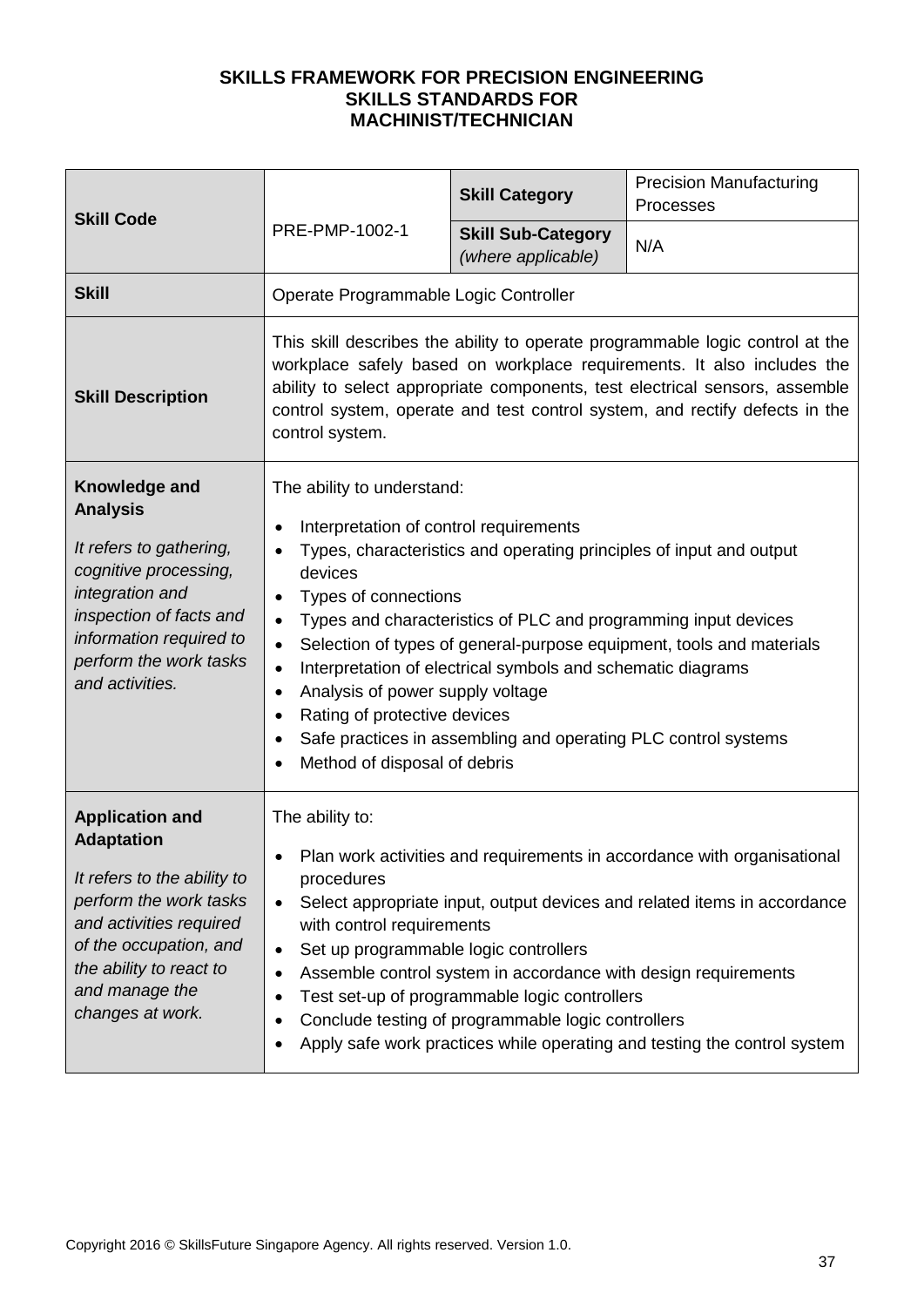| <b>Innovation and Value</b><br><b>Creation</b><br>It refers to the ability to<br>generate purposive<br>ideas to improve work<br>performance and/or<br>enhance business<br>values that are aligned<br>to organisational goals. | The ability to:<br>Store good and spoilt components/parts for proper recycling<br>$\bullet$<br>Select and replace spoilt components with good conditioned-used<br>$\bullet$<br>recycled components                                                                                         |
|-------------------------------------------------------------------------------------------------------------------------------------------------------------------------------------------------------------------------------|--------------------------------------------------------------------------------------------------------------------------------------------------------------------------------------------------------------------------------------------------------------------------------------------|
| <b>Social Intelligence</b><br>and Ethics<br>It refers to the ability to<br>use affective factors in<br>leadership, relationship<br>and diversity<br>management guided by<br>professional codes of<br>ethics.                  | The ability to:<br>Clarify details of work activities to be carried out based on given work<br>$\bullet$<br>instructions<br>Share best practices with co-workers in workplace safety and health<br>$\bullet$<br>requirements<br>Work within a team on reporting work outcomes<br>$\bullet$ |
| <b>Learning to Learn</b><br>It refers to the ability to<br>develop and improve<br>one's self within and<br>outside of one's area of<br>work.                                                                                  | The ability to:<br>Prepare remedial actions to prevent recurrence of mistakes<br>Create a checklist to ensure all connections are wired properly and<br>correctly                                                                                                                          |
| <b>Range of Application</b><br>(where applicable)<br>It refers to the critical<br>circumstances and<br>contexts that the skill<br>may be demonstrated.                                                                        | Tools and equipment must include:<br>Sensor tester<br>$\bullet$<br>Multimeter<br>٠<br>Crimping tool<br>Wire cutter<br>Wire stripper<br><b>Electrical pliers</b><br>٠<br>Test pen<br>$\bullet$<br>Screwdrivers (+) and (-)<br>Hexagon key set<br>Adjustable spanner                         |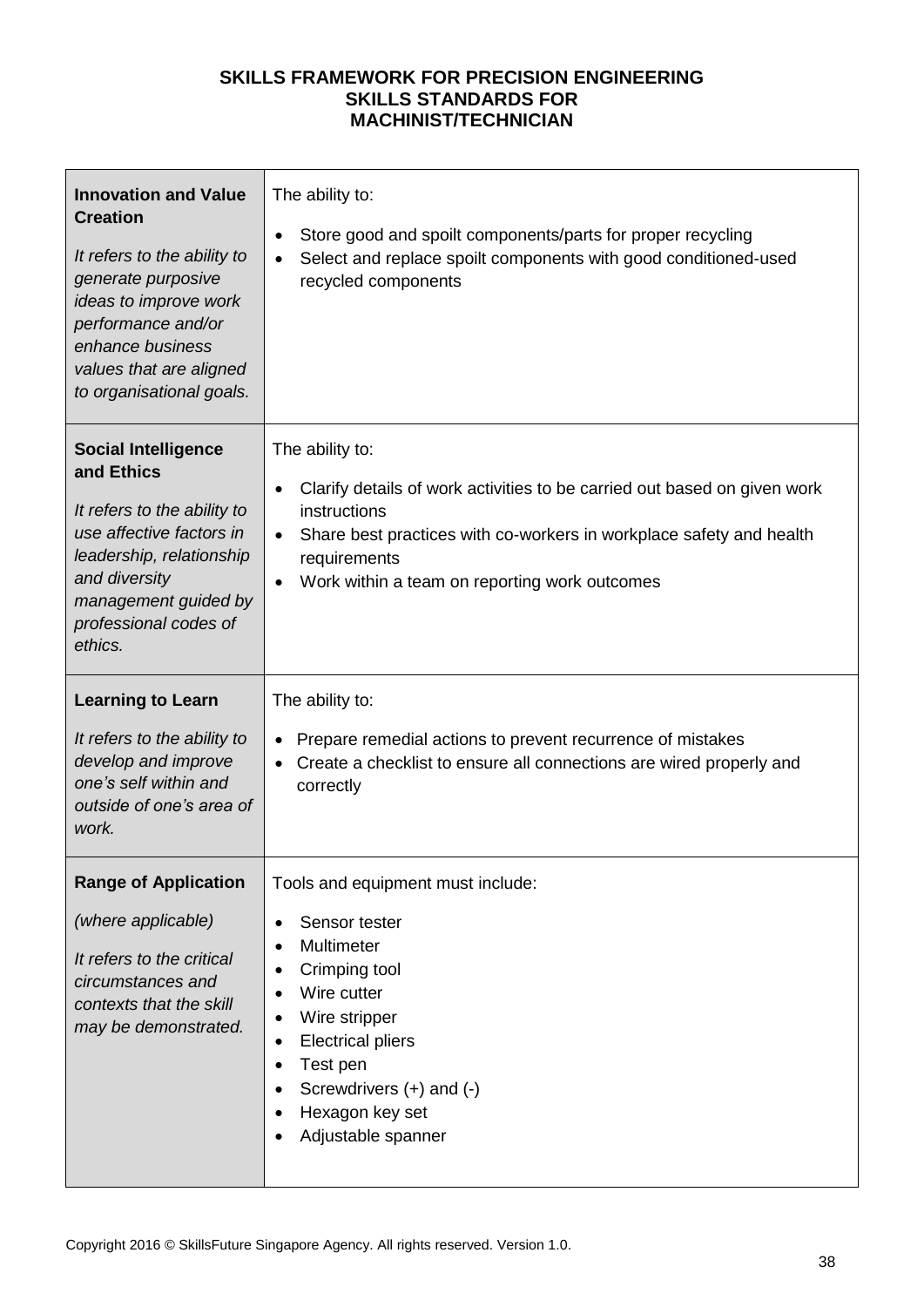| Rules and regulations must include:                    |
|--------------------------------------------------------|
| Workplace safety procedures                            |
| <b>Current WSH policies</b>                            |
|                                                        |
| Procedures and supporting documents must include:      |
| Standard workplace/organisational operating procedures |
| Industrial health and safety CP 5:1998                 |
|                                                        |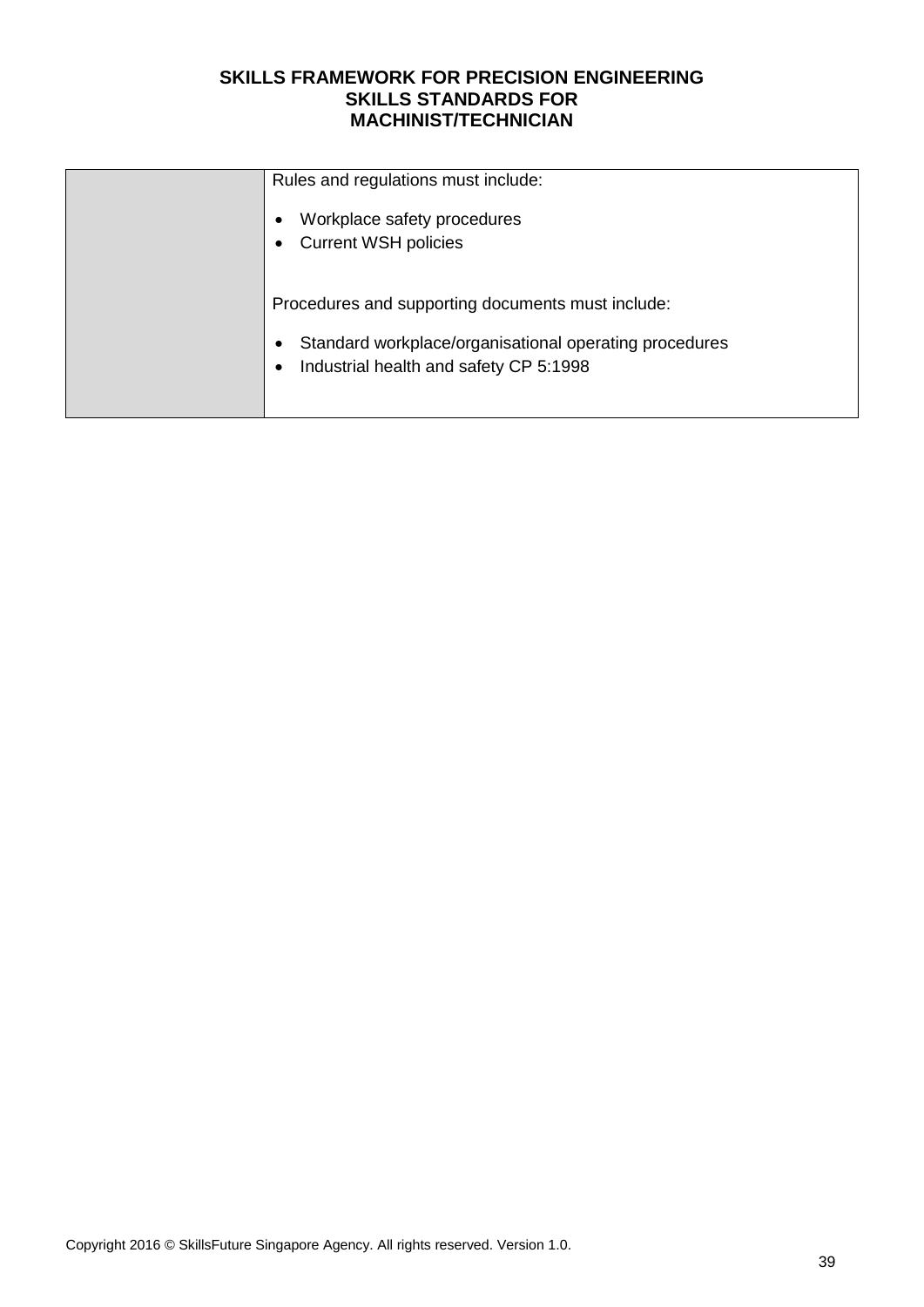| <b>Skill Code</b>                                                                                                                                                                                                          | PRE-PMP-1003-1                                                                                                                                                                                                                                                                                                                                                                                                                                                                          | <b>Skill Category</b>                                                                         | <b>Precision Manufacturing</b><br>Processes                        |
|----------------------------------------------------------------------------------------------------------------------------------------------------------------------------------------------------------------------------|-----------------------------------------------------------------------------------------------------------------------------------------------------------------------------------------------------------------------------------------------------------------------------------------------------------------------------------------------------------------------------------------------------------------------------------------------------------------------------------------|-----------------------------------------------------------------------------------------------|--------------------------------------------------------------------|
|                                                                                                                                                                                                                            |                                                                                                                                                                                                                                                                                                                                                                                                                                                                                         | <b>Skill Sub-Category</b><br>(where applicable)                                               | N/A                                                                |
| <b>Skill</b>                                                                                                                                                                                                               | <b>Perform Cleanroom Practices</b>                                                                                                                                                                                                                                                                                                                                                                                                                                                      |                                                                                               |                                                                    |
| <b>Skill Description</b>                                                                                                                                                                                                   | This skill describes the ability to perform good cleanroom practices when<br>carrying out daily tasks in the cleanroom. It also includes contamination<br>control procedures, aseptic monitoring and checks for personnel hygiene.                                                                                                                                                                                                                                                      |                                                                                               |                                                                    |
| Knowledge and<br><b>Analysis</b><br>It refers to gathering,<br>cognitive processing,<br>integration and<br>inspection of facts and<br>information required to<br>perform the work tasks<br>and activities.                 | The ability to understand:<br>Types of cleanroom and zoning classification<br>$\bullet$<br>Types of cleanroom clothing, machinery, equipment and materials<br>$\bullet$<br>Importance of cleanroom gowning procedures<br>$\bullet$<br>Principles of cleanroom testing<br>$\bullet$<br>Types of contamination and cleanroom contamination control<br>$\bullet$<br>procedures<br>Types of aseptic monitoring in cleanroom<br>$\bullet$<br>Requirements for personnel hygiene<br>$\bullet$ |                                                                                               |                                                                    |
| <b>Application and</b><br><b>Adaptation</b><br>It refers to the ability to<br>perform the work tasks<br>and activities required<br>of the occupation, and<br>the ability to react to<br>and manage the<br>changes at work. | The ability to:<br>$\bullet$<br>materials<br>Perform gowning procedures<br>$\bullet$<br>$\bullet$<br>$\bullet$<br>Perform checks for personnel hygiene<br>$\bullet$                                                                                                                                                                                                                                                                                                                     | Perform cleanroom contamination control procedures<br>Perform aseptic monitoring in cleanroom | Identify the types of cleanroom clothing, machinery, equipment and |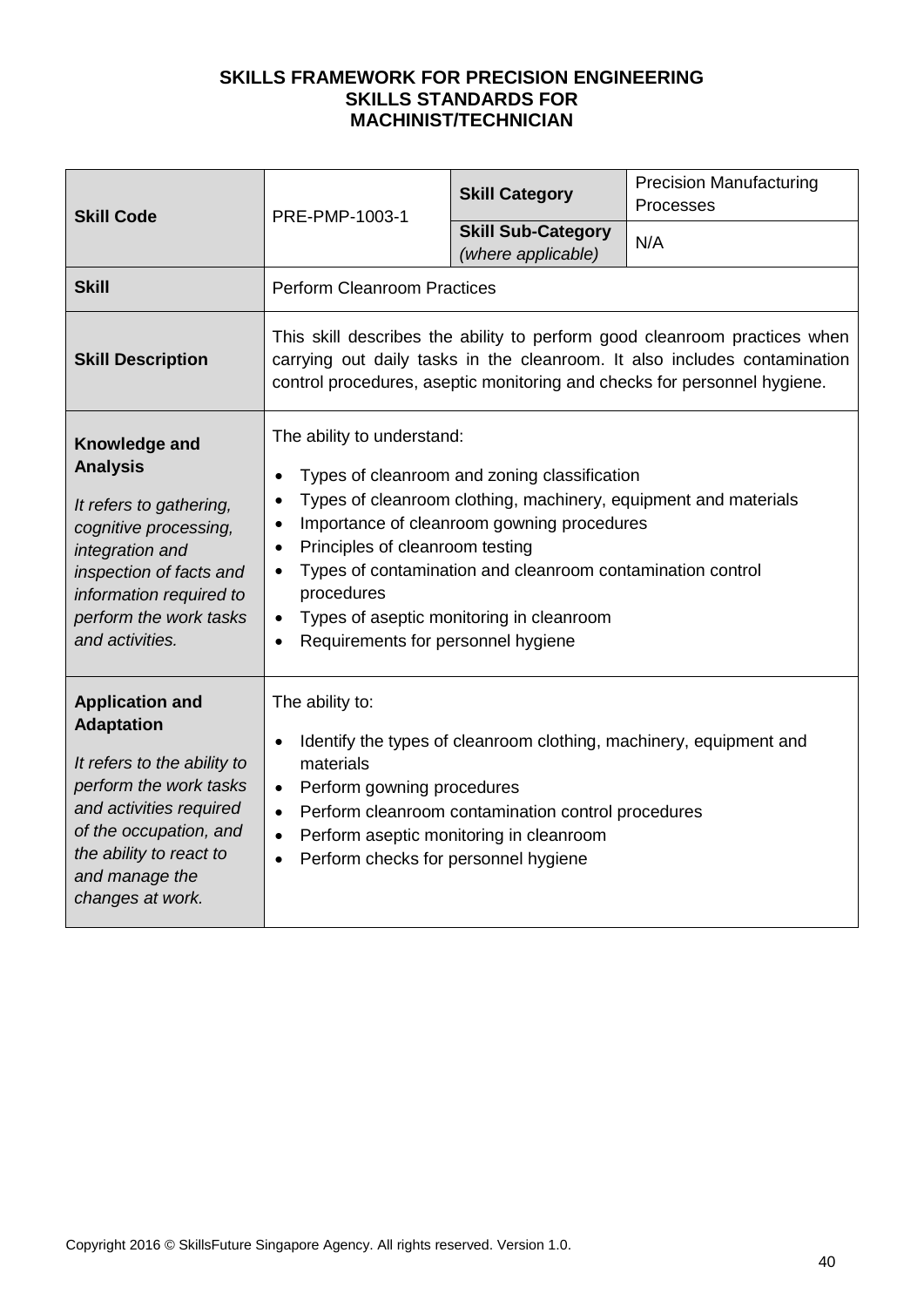| <b>Innovation and Value</b><br><b>Creation</b><br>It refers to the ability to<br>generate purposive<br>ideas to improve work<br>performance and/or<br>enhance business<br>values that are aligned<br>to organisational goals. | The ability to:<br>Improvise techniques to simplify processes/operations leading to shorter<br>٠<br>duration to complete the work<br>Contribute ideas to improve workflow in cleanroom operations                                                                   |
|-------------------------------------------------------------------------------------------------------------------------------------------------------------------------------------------------------------------------------|---------------------------------------------------------------------------------------------------------------------------------------------------------------------------------------------------------------------------------------------------------------------|
| <b>Social Intelligence</b><br>and Ethics<br>It refers to the ability to<br>use affective factors in<br>leadership, relationship<br>and diversity<br>management guided by<br>professional codes of<br>ethics.                  | The ability to:<br>Report any abnormalities in aseptic monitoring<br>Check with designated personnel on contamination control measures<br>$\bullet$                                                                                                                 |
| <b>Learning to Learn</b><br>It refers to the ability to<br>develop and improve<br>one's self within and<br>outside of one's area of<br>work.                                                                                  | The ability to:<br>Participate in reviewing contamination control measures for clean room<br>$\bullet$<br>operations in accordance to organisation procedures<br>Keep up-to-date on latest innovation in control measures for clean room<br>$\bullet$<br>operations |
| <b>Range of Application</b><br>(where applicable)<br>It refers to the critical<br>circumstances and<br>contexts that the skill<br>may be demonstrated.                                                                        | Types of cleanroom must include:<br>Class 1<br>$\bullet$<br>Class 10<br>Class 100<br><b>Class 1000</b><br><b>Class 10,000</b><br>Class 100,000<br>Cleanroom zone must include:<br>Pre-change<br>Changing                                                            |
|                                                                                                                                                                                                                               | Cleanroom entrance                                                                                                                                                                                                                                                  |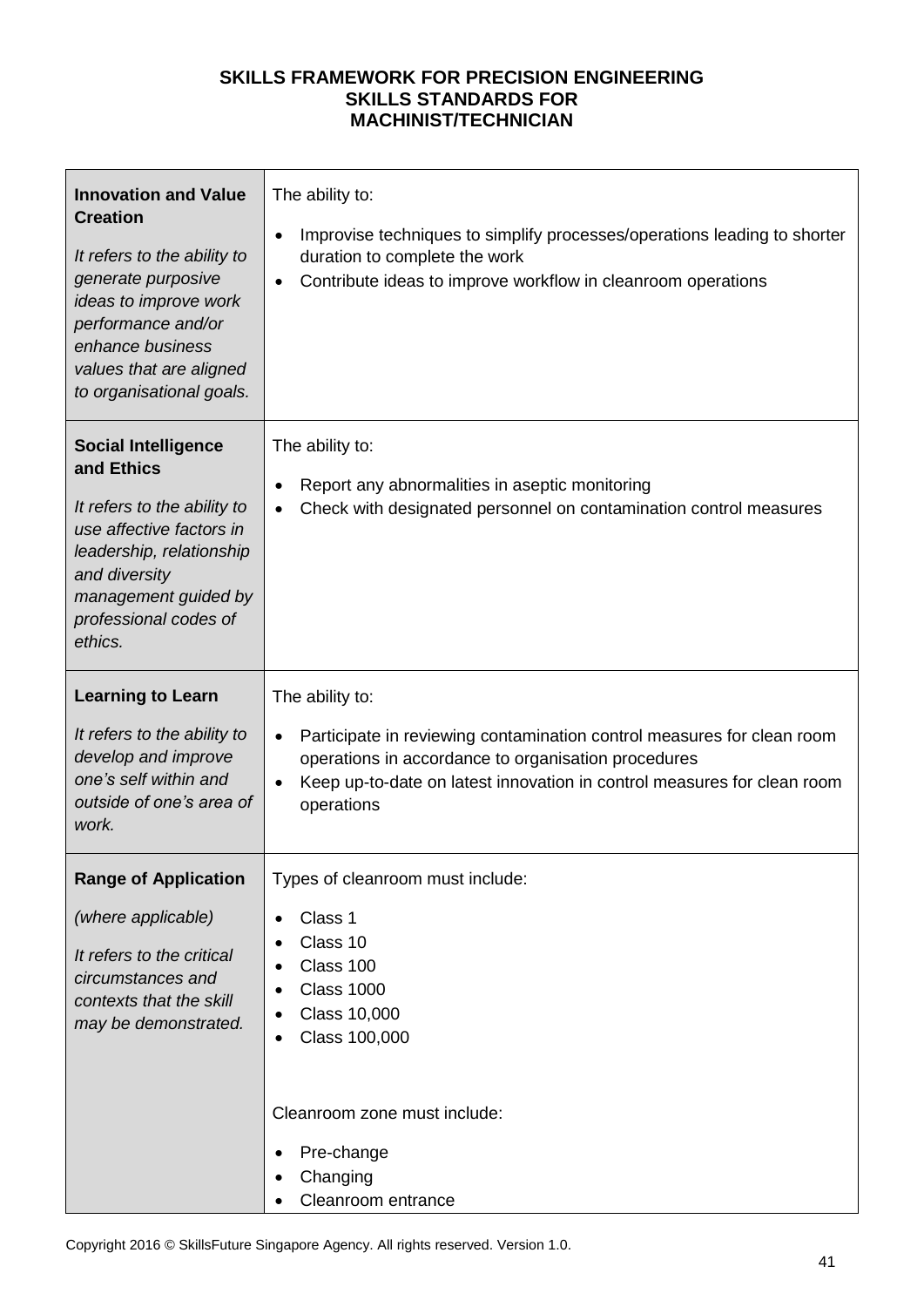| Cleanroom clothing, machinery, equipment and materials must include:                                                                                                                                                                                                                                                                                                                                                                     |
|------------------------------------------------------------------------------------------------------------------------------------------------------------------------------------------------------------------------------------------------------------------------------------------------------------------------------------------------------------------------------------------------------------------------------------------|
| Overall, hood, facemask, knee-length boots and gloves<br>$\bullet$<br>Process equipment and machinery<br>$\bullet$<br>Pharmaceuticals manufacturing: containers and ingredients<br>$\bullet$<br>Microelectronics industry: silicon wafers and process chemicals<br>$\bullet$<br>Writing materials, wipers, mops, labels and swaps<br>$\bullet$                                                                                           |
| Cleanroom gowning procedures must include:                                                                                                                                                                                                                                                                                                                                                                                               |
| Entrance<br>Exit                                                                                                                                                                                                                                                                                                                                                                                                                         |
| Cleanroom tests must include:                                                                                                                                                                                                                                                                                                                                                                                                            |
| Room air supply and extract<br>$\bullet$<br>Air movement between areas<br>$\bullet$<br>Filter installation leak<br>$\bullet$<br>Containment leak<br>Air movement in room<br>$\bullet$<br>Particle count<br>$\bullet$<br>Temperature<br>$\bullet$<br><b>Relative humidity</b><br>$\bullet$<br>Heating and cooling capabilities of the room<br>$\bullet$<br>Sound levels<br>$\bullet$<br><b>Lighting levels</b><br><b>Vibration levels</b> |
| Sources of contamination must include:<br>Industrial processes<br>Airborne contaminants<br>Surface                                                                                                                                                                                                                                                                                                                                       |
| Contamination control must include:<br>ESD behaviour of operating materials<br>Magnetic influences<br>Properties of materials<br>Outgassing                                                                                                                                                                                                                                                                                              |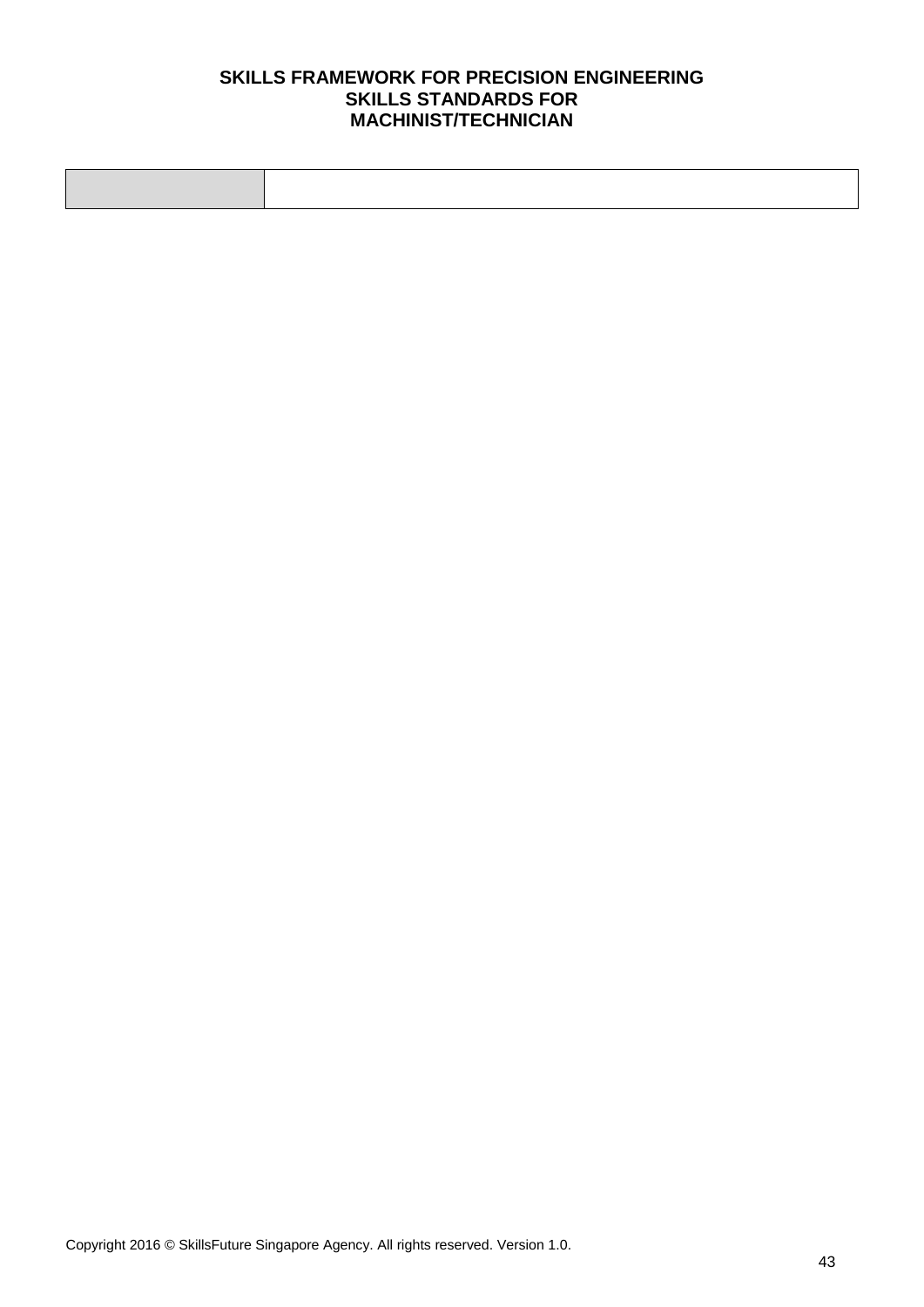| <b>Skill Code</b>                                                                                                                                                                                          | PRE-PMP-1004-1                                                                                                                                                                                                                                                                                                                                                                                                                                                                                                                                                                                                                                                                                                                                                                                                                                                                                                 | <b>Skill Category</b>                           | <b>Precision Manufacturing</b><br>Processes |
|------------------------------------------------------------------------------------------------------------------------------------------------------------------------------------------------------------|----------------------------------------------------------------------------------------------------------------------------------------------------------------------------------------------------------------------------------------------------------------------------------------------------------------------------------------------------------------------------------------------------------------------------------------------------------------------------------------------------------------------------------------------------------------------------------------------------------------------------------------------------------------------------------------------------------------------------------------------------------------------------------------------------------------------------------------------------------------------------------------------------------------|-------------------------------------------------|---------------------------------------------|
|                                                                                                                                                                                                            |                                                                                                                                                                                                                                                                                                                                                                                                                                                                                                                                                                                                                                                                                                                                                                                                                                                                                                                | <b>Skill Sub-Category</b><br>(where applicable) | N/A                                         |
| <b>Skill Title</b>                                                                                                                                                                                         | Perform CNC Milling and Programming                                                                                                                                                                                                                                                                                                                                                                                                                                                                                                                                                                                                                                                                                                                                                                                                                                                                            |                                                 |                                             |
| <b>Skill Description</b>                                                                                                                                                                                   | This skill describes the ability to apply skills and knowledge in CNC milling<br>and programming at the workplace. It also includes the ability to determine<br>the job requirements, set up the work piece, select appropriate cutting tools<br>and set-up, operate the CNC milling machine to machine the work piece,<br>carry out measurements and observe safe work practices.                                                                                                                                                                                                                                                                                                                                                                                                                                                                                                                             |                                                 |                                             |
| Knowledge and<br><b>Analysis</b><br>It refers to gathering,<br>cognitive processing,<br>integration and<br>inspection of facts and<br>information required to<br>perform the work tasks<br>and activities. | The ability to understand:<br>Knowledge of technical drawing specification of the work piece<br>$\bullet$<br>Machine tool limitations<br>Alpha-numerical addresses and miscellaneous functional codes in CNC<br>programs<br>Application of canned cycles and sub-routines for relevant jobs<br>$\bullet$<br>Types of measuring tools appropriate for the job<br>$\bullet$<br>Workplace Safety and Health procedures for general machining<br>$\bullet$<br>Appropriate cutting tools necessary for the job<br>$\bullet$<br>Consideration of ease of securing and removing the work piece<br>$\bullet$<br>Types of work holding fixtures<br>$\bullet$<br>Machining parameters such as cutting speed, feed rate, work piece or<br>cutter revolution required<br>Industrial health and safety regulations<br>$\bullet$<br>Verification of CNC part program<br>$\bullet$<br>Types of defects in tools and equipment |                                                 |                                             |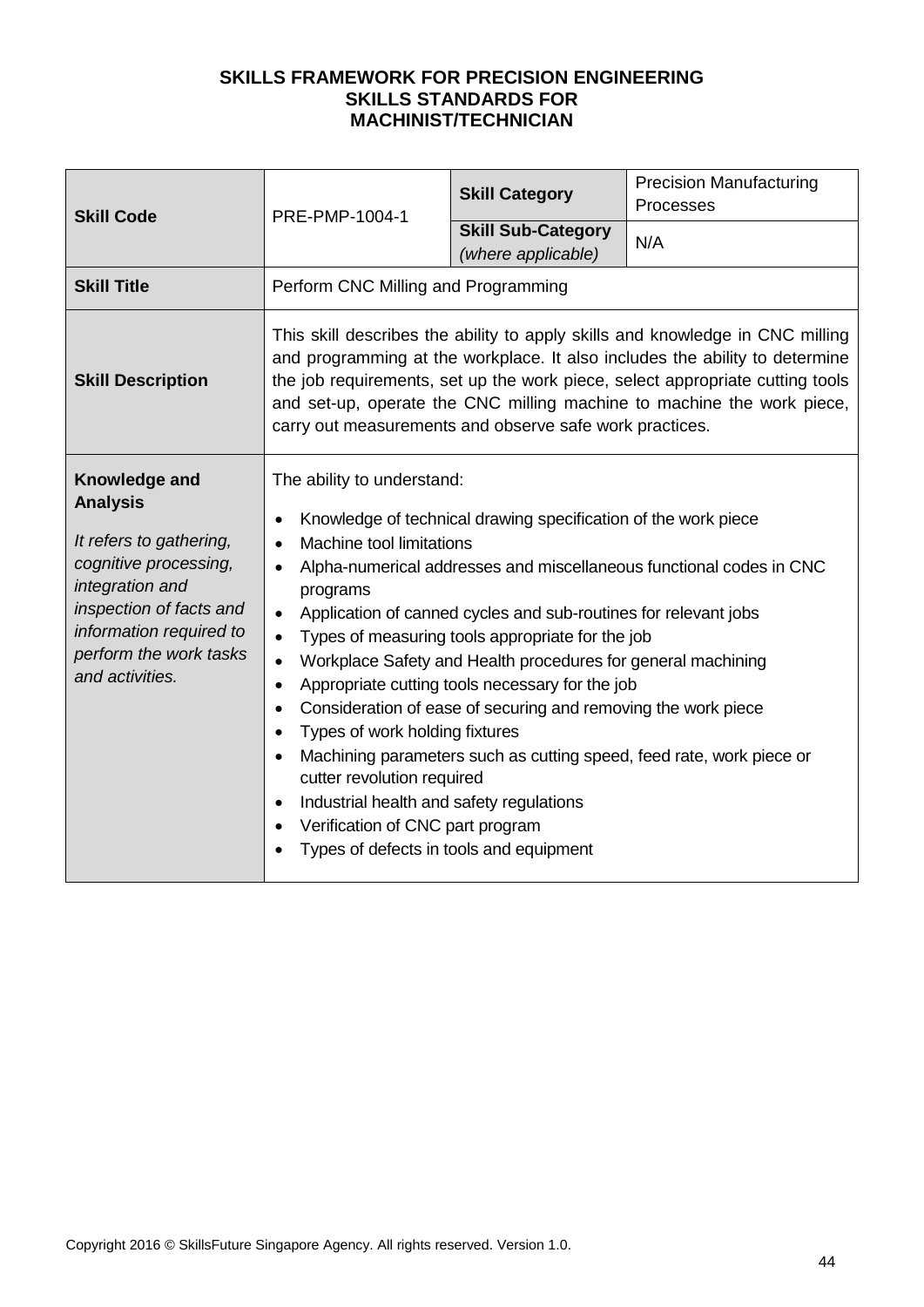| <b>Application and</b><br><b>Adaptation</b><br>It refers to the ability to<br>perform the work tasks<br>and activities required<br>of the occupation, and<br>the ability to react to<br>and manage the<br>changes at work.    | The ability to:<br>Access and interpret international drawing conventions and standards<br>$\bullet$<br>Determine job requirements from the blue prints<br>$\bullet$<br>Check and ensure correct work material is used<br>$\bullet$<br>Write and verify a CNC part programme<br>$\bullet$<br>Secure work piece safely, quickly and accurately<br>$\bullet$<br>Select appropriate tooling<br>$\bullet$<br>Set up tooling, register and record tool off-set<br>$\bullet$<br>Select the appropriate cutting tool to be mounted to the tool magazine<br>$\bullet$<br>Perform tool setting and compensation<br>$\bullet$<br>Set the desired machining parameters<br>$\bullet$<br>Carry out an operational dry run<br>$\bullet$<br>Operate the CNC milling machine to carry out the machining process<br>Check work piece for conformance with specifications<br>$\bullet$<br>Observe safety procedures and adhering to personal safety<br>requirements |
|-------------------------------------------------------------------------------------------------------------------------------------------------------------------------------------------------------------------------------|---------------------------------------------------------------------------------------------------------------------------------------------------------------------------------------------------------------------------------------------------------------------------------------------------------------------------------------------------------------------------------------------------------------------------------------------------------------------------------------------------------------------------------------------------------------------------------------------------------------------------------------------------------------------------------------------------------------------------------------------------------------------------------------------------------------------------------------------------------------------------------------------------------------------------------------------------|
| <b>Innovation and Value</b><br><b>Creation</b><br>It refers to the ability to<br>generate purposive<br>ideas to improve work<br>performance and/or<br>enhance business<br>values that are aligned<br>to organisational goals. | The ability to:<br>Test out machining parameters with different cutting tool materials to<br>$\bullet$<br>optimise outcome<br>Compare and contrast production outcomes against standard time<br>$\bullet$                                                                                                                                                                                                                                                                                                                                                                                                                                                                                                                                                                                                                                                                                                                                         |
| <b>Social Intelligence</b><br>and Ethics<br>It refers to the ability to<br>use affective factors in<br>leadership, relationship<br>and diversity<br>management guided by<br>professional codes of<br>ethics.                  | The ability to:<br>Clarify job requirements<br>٠<br>Seek clarification on doubts and challenges with peers and/or superior<br>Store optimised programme for repeat orders<br>$\bullet$                                                                                                                                                                                                                                                                                                                                                                                                                                                                                                                                                                                                                                                                                                                                                            |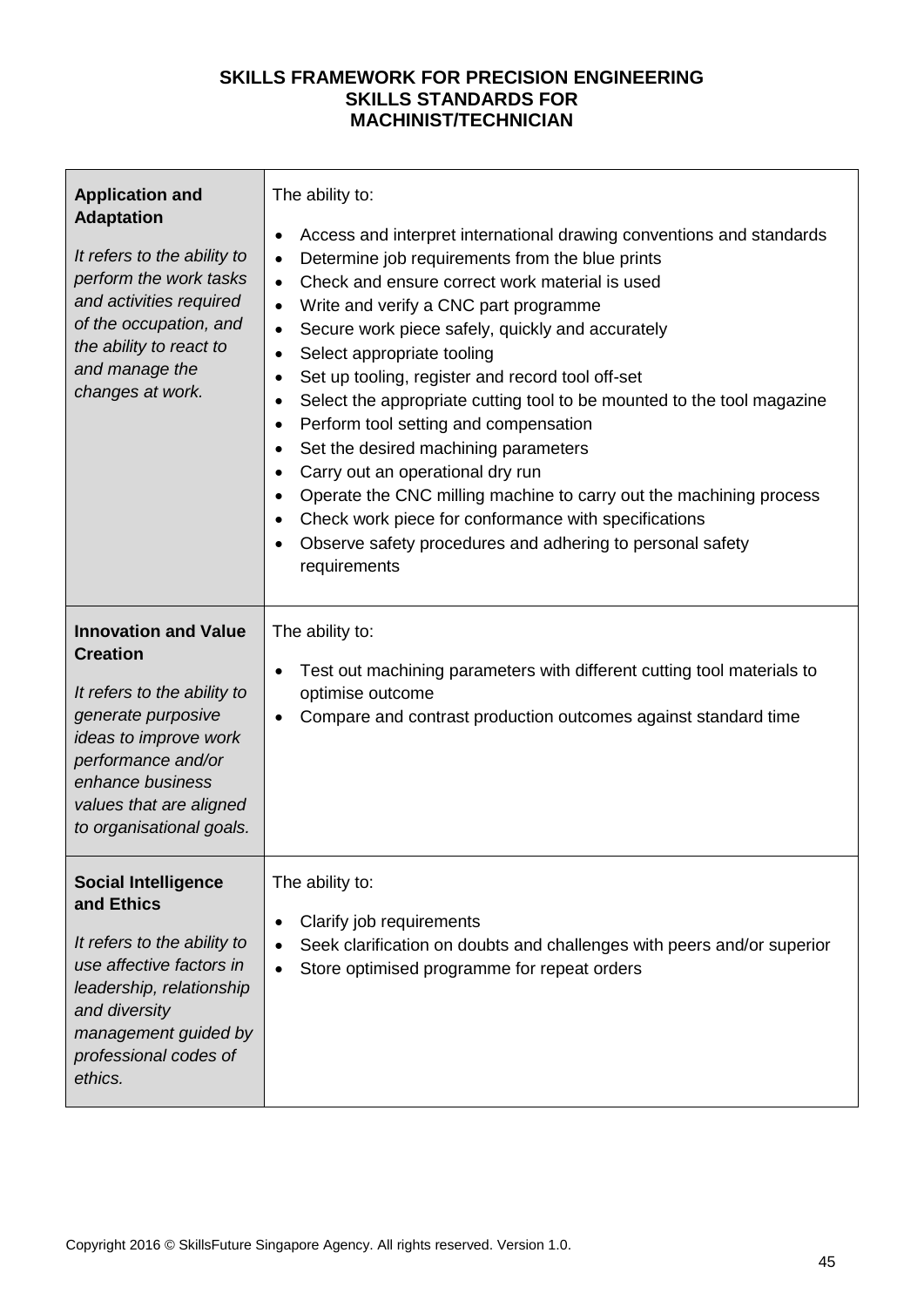| <b>Learning to Learn</b><br>It refers to the ability to<br>develop and improve<br>one's self within and<br>outside of one's area of<br>work. | The ability to:<br>Reflect on machining approach and possible ways to improve<br>productivity<br>Compare and contrast machining data of different types of cutting tool<br>materials for productivity and cost evaluation   |
|----------------------------------------------------------------------------------------------------------------------------------------------|-----------------------------------------------------------------------------------------------------------------------------------------------------------------------------------------------------------------------------|
| <b>Range of Application</b>                                                                                                                  | Tools and equipment must include:                                                                                                                                                                                           |
| (where applicable)<br>It refers to the critical<br>circumstances and<br>contexts that the skill<br>may be demonstrated.                      | Personal protective equipment<br>٠<br>CNC milling machine with accessories<br>Measuring tools and equipment<br>$\bullet$<br>Work-holding fixtures and tools<br>Testing equipment and tools<br>Milling tools and accessories |
|                                                                                                                                              | Procedures and supporting documents must include:                                                                                                                                                                           |
|                                                                                                                                              | Work information<br>Job sheets<br><b>Technical drawings</b><br><b>Cutting parameters</b>                                                                                                                                    |
|                                                                                                                                              | Programming and verification must include:                                                                                                                                                                                  |
|                                                                                                                                              | <b>CAD/CAM</b> software<br><b>Verification CAM software</b>                                                                                                                                                                 |
|                                                                                                                                              | Rules and regulations must include:<br>Workplace safety procedures<br><b>Current WSH policies</b>                                                                                                                           |
|                                                                                                                                              | Local legislation and regulations                                                                                                                                                                                           |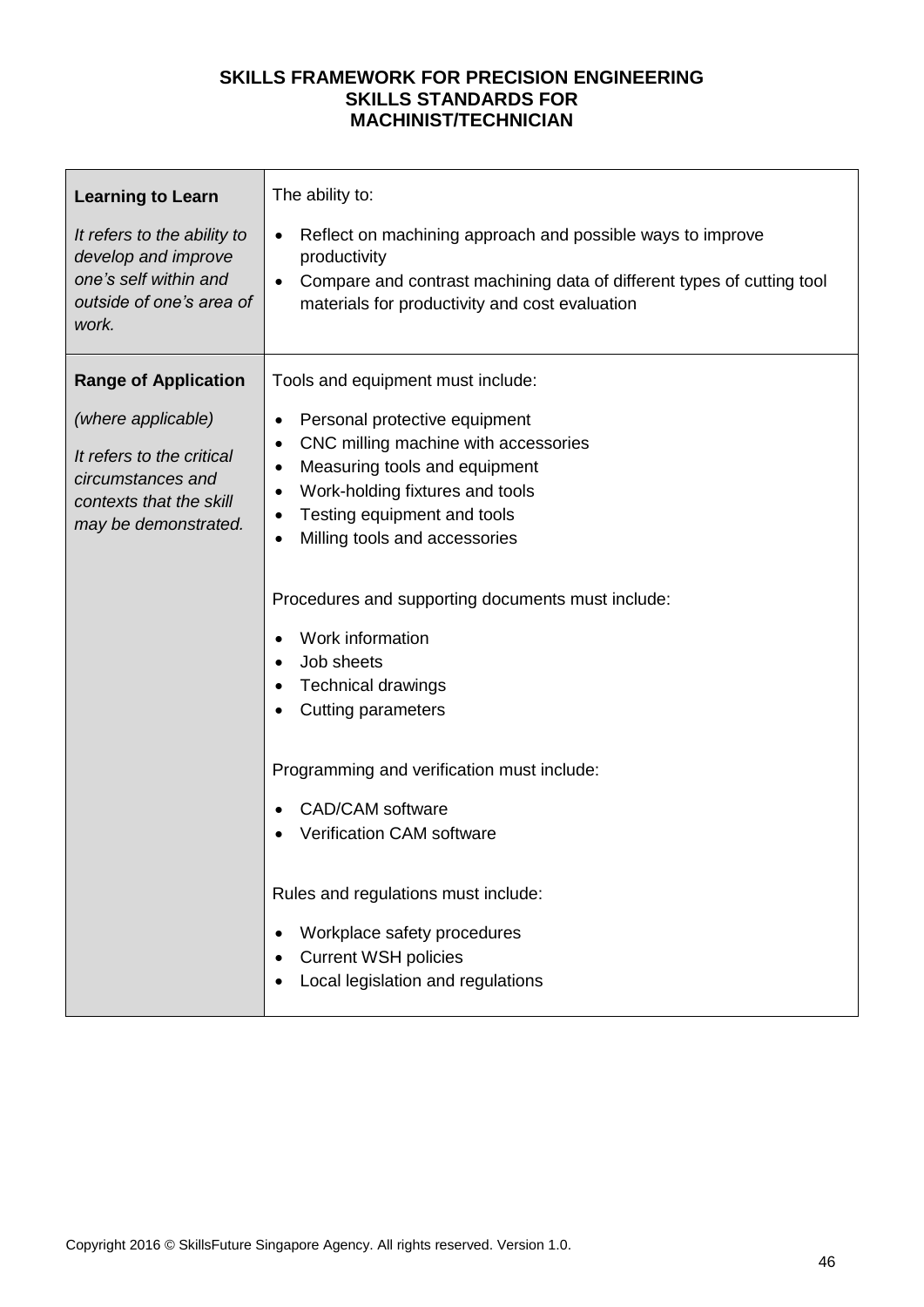| <b>Skill Code</b>                                                                                                                                                                                          | PRE-PMP-1005-1                                                                                                                                                                                                                                                                                                                                                                                                                                                                                                                                                                                                                                                                                                                                                                                                                                                                                                                                    | <b>Skill Category</b>                           | <b>Precision Manufacturing</b><br>Processes |
|------------------------------------------------------------------------------------------------------------------------------------------------------------------------------------------------------------|---------------------------------------------------------------------------------------------------------------------------------------------------------------------------------------------------------------------------------------------------------------------------------------------------------------------------------------------------------------------------------------------------------------------------------------------------------------------------------------------------------------------------------------------------------------------------------------------------------------------------------------------------------------------------------------------------------------------------------------------------------------------------------------------------------------------------------------------------------------------------------------------------------------------------------------------------|-------------------------------------------------|---------------------------------------------|
|                                                                                                                                                                                                            |                                                                                                                                                                                                                                                                                                                                                                                                                                                                                                                                                                                                                                                                                                                                                                                                                                                                                                                                                   | <b>Skill Sub-Category</b><br>(where applicable) | N/A                                         |
| <b>Skill Title</b>                                                                                                                                                                                         | Perform CNC Turning and Programming                                                                                                                                                                                                                                                                                                                                                                                                                                                                                                                                                                                                                                                                                                                                                                                                                                                                                                               |                                                 |                                             |
| <b>Skill Description</b>                                                                                                                                                                                   | This skill describes the ability to apply skills and knowledge in CNC turning<br>and programming at the workplace. It also includes the ability to determine<br>the job requirements, set up the work piece, select appropriate cutting tools<br>and set-up, operate the CNC lathe to machine the work piece, carry out<br>measurements and observe safe work practices.                                                                                                                                                                                                                                                                                                                                                                                                                                                                                                                                                                          |                                                 |                                             |
| Knowledge and<br><b>Analysis</b><br>It refers to gathering,<br>cognitive processing,<br>integration and<br>inspection of facts and<br>information required to<br>perform the work tasks<br>and activities. | The ability to understand:<br>Knowledge of technical drawing specification of the work piece<br>Machine tool limitations<br>$\bullet$<br>Alpha-numerical addresses and miscellaneous functional codes in CNC<br>$\bullet$<br>programs<br>Application of canned cycles and sub-routines for relevant jobs<br>$\bullet$<br>Types of measuring tools required for the job<br>$\bullet$<br>Workplace Safety and Health procedures for general machining<br>$\bullet$<br>Appropriate cutting tools necessary for the job<br>$\bullet$<br>Consideration of ease of securing and removing the work piece<br>$\bullet$<br>Types of work holding fixtures<br>Possible machining parameters such as cutting speed, feed rate and work<br>piece revolution required<br>Possible pitfalls and optimisation of operational sequence<br>Industrial health and safety regulations<br>Verification of CNC part program<br>Types of defects in tools and equipment |                                                 |                                             |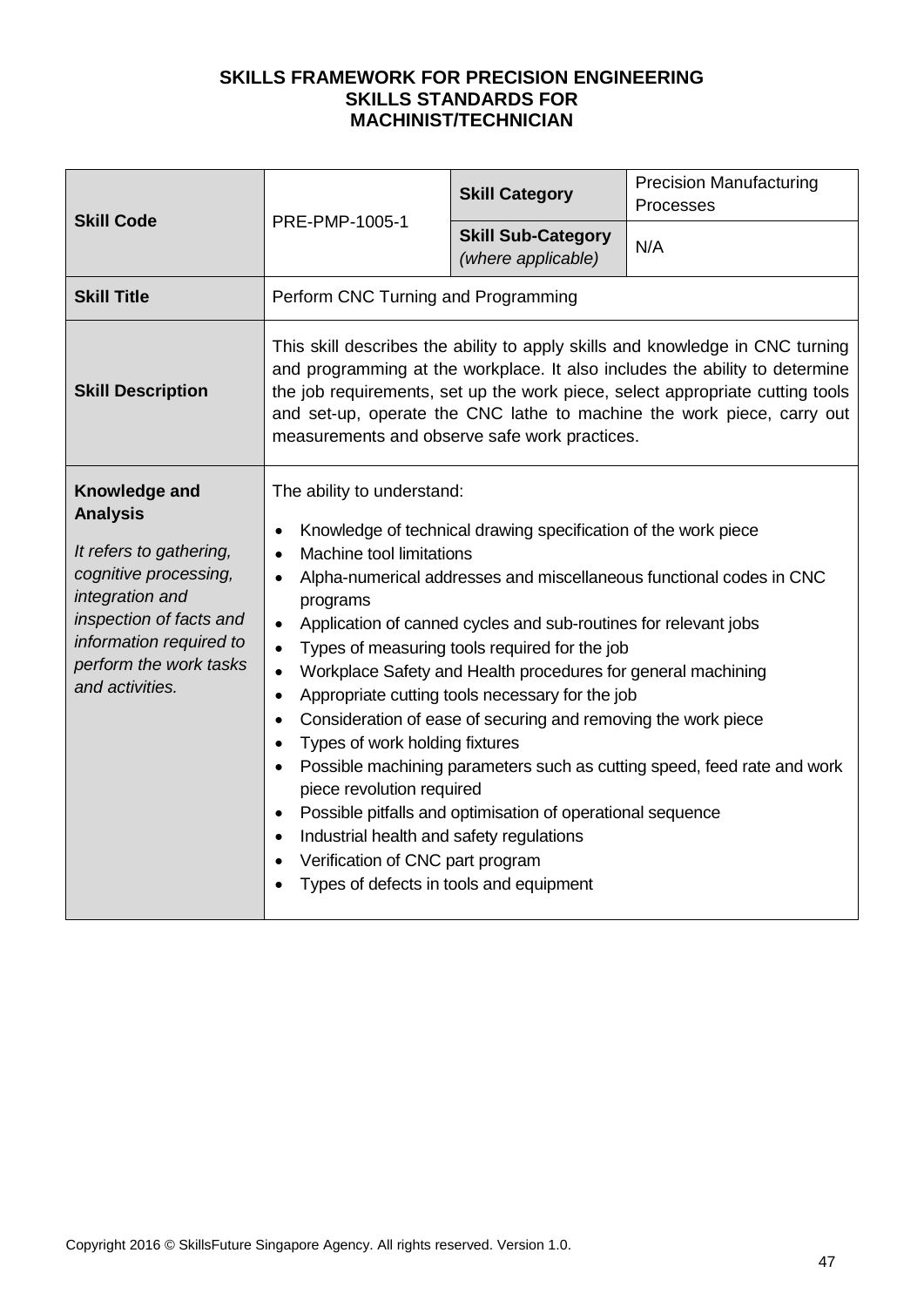| <b>Application and</b><br><b>Adaptation</b><br>It refers to the ability to<br>perform the work tasks<br>and activities required<br>of the occupation, and<br>the ability to react to<br>and manage the<br>changes at work.    | The ability to:<br>Access and interpret international drawing conventions and standards<br>٠<br>Determine job requirements from the blue prints<br>٠<br>Check and ensure correct work material is used<br>$\bullet$<br>Write and verify a CNC part programme<br>$\bullet$<br>Secure work piece safely, quickly and accurately<br>$\bullet$<br>Select appropriate tooling<br>$\bullet$<br>Set up tooling, register and record tool off-set<br>٠<br>Select the appropriate cutting tool to be mounted to the tool magazine<br>$\bullet$<br>Perform tool setting and compensation<br>$\bullet$<br>Set the desired machining parameters<br>$\bullet$<br>Carry out an operational dry run<br>$\bullet$<br>Operate the CNC lathe to carry out the machining process<br>Check work piece for conformance with specifications<br>$\bullet$<br>Observe safety procedures and adhering to personal safety<br>requirements |
|-------------------------------------------------------------------------------------------------------------------------------------------------------------------------------------------------------------------------------|-----------------------------------------------------------------------------------------------------------------------------------------------------------------------------------------------------------------------------------------------------------------------------------------------------------------------------------------------------------------------------------------------------------------------------------------------------------------------------------------------------------------------------------------------------------------------------------------------------------------------------------------------------------------------------------------------------------------------------------------------------------------------------------------------------------------------------------------------------------------------------------------------------------------|
| <b>Innovation and Value</b><br><b>Creation</b><br>It refers to the ability to<br>generate purposive<br>ideas to improve work<br>performance and/or<br>enhance business<br>values that are aligned<br>to organisational goals. | The ability to:<br>Test out machining parameters with different cutting tool materials to<br>٠<br>optimise outcome<br>Compare and contrast production outcomes against standard time<br>$\bullet$                                                                                                                                                                                                                                                                                                                                                                                                                                                                                                                                                                                                                                                                                                               |
| <b>Social Intelligence</b><br>and Ethics<br>It refers to the ability to<br>use affective factors in<br>leadership, relationship<br>and diversity<br>management guided by<br>professional codes of<br>ethics.                  | The ability to:<br>Clarify job requirements<br>Seek clarification on doubts and challenges with peers and/or superior<br>Store optimised programme for repeat orders<br>٠                                                                                                                                                                                                                                                                                                                                                                                                                                                                                                                                                                                                                                                                                                                                       |
| <b>Learning to Learn</b><br>It refers to the ability to<br>develop and improve                                                                                                                                                | The ability to:<br>Reflect on machining approach and possible ways to improve<br>productivity                                                                                                                                                                                                                                                                                                                                                                                                                                                                                                                                                                                                                                                                                                                                                                                                                   |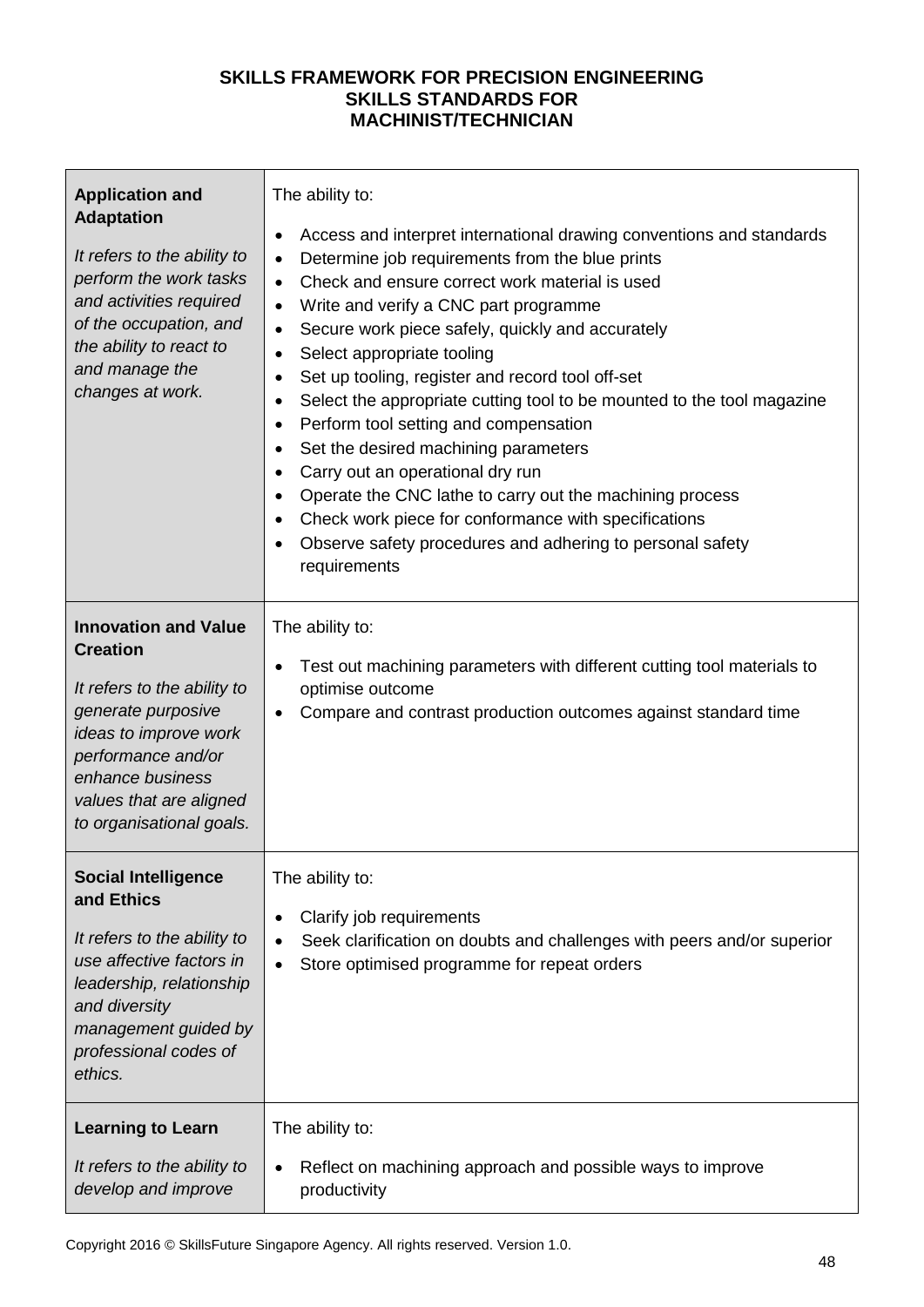| one's self within and<br>outside of one's area of<br>work.                                                                                             | Compare and contrast machining data of different types of cutting tool<br>$\bullet$<br>materials for productivity and cost evaluation<br>Use relevant engineering tables and catalogues with electronic searches<br>$\bullet$<br>and databases                                                                                                                                                                                                        |
|--------------------------------------------------------------------------------------------------------------------------------------------------------|-------------------------------------------------------------------------------------------------------------------------------------------------------------------------------------------------------------------------------------------------------------------------------------------------------------------------------------------------------------------------------------------------------------------------------------------------------|
| <b>Range of Application</b><br>(where applicable)<br>It refers to the critical<br>circumstances and<br>contexts that the skill<br>may be demonstrated. | Tool and equipment must include:<br>• Personal protective equipment<br>• CNC lathe with accessories<br>Measuring tools and equipment<br>$\bullet$<br>Work-holding fixtures and tools<br>٠<br>Testing equipment and tools<br>٠<br>Lathe tools and accessories must include:<br>Types of CNC lathe cutters<br>$\bullet$<br>Faceplate and indexing chucks<br><b>Quick fixtures</b><br>Tungsten carbide, coated carbides, cubic boron nitride and cermets |
|                                                                                                                                                        | cutting inserts<br>Procedures and documents must include:<br>Work information<br>Job sheets<br>Technical drawings<br>Cutting parameters<br>Programming and verification must include:                                                                                                                                                                                                                                                                 |
|                                                                                                                                                        | <b>CAD/CAM</b> software<br><b>Verification CAM software</b><br>Rules and regulations must include:<br>Workplace safety procedures<br>٠<br><b>Current WSH policies</b><br>Local legislation and regulations<br>٠                                                                                                                                                                                                                                       |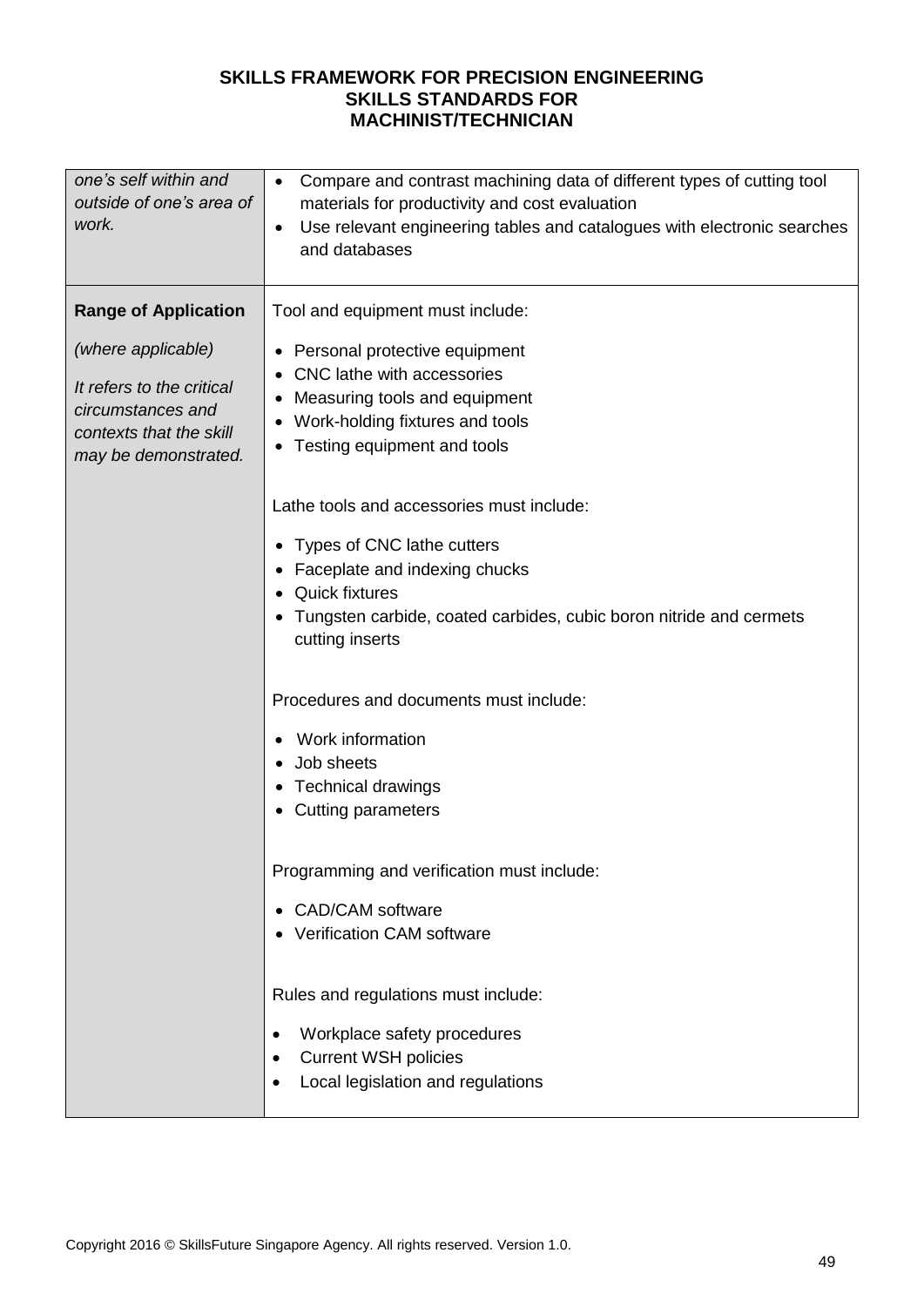| <b>Skill Code</b>                                                                                                                                                                                          | PRE-PMP-1006-1                                                                                                                                                                                                                                                                                                                                                                                                                                                                                                                                                                                                                                                                                                                                                                                                                                                   | <b>Skill Category</b>                           | <b>Precision Manufacturing</b><br>Processes                                                                                                                                                                                                                                                                                                                                                                                                                              |
|------------------------------------------------------------------------------------------------------------------------------------------------------------------------------------------------------------|------------------------------------------------------------------------------------------------------------------------------------------------------------------------------------------------------------------------------------------------------------------------------------------------------------------------------------------------------------------------------------------------------------------------------------------------------------------------------------------------------------------------------------------------------------------------------------------------------------------------------------------------------------------------------------------------------------------------------------------------------------------------------------------------------------------------------------------------------------------|-------------------------------------------------|--------------------------------------------------------------------------------------------------------------------------------------------------------------------------------------------------------------------------------------------------------------------------------------------------------------------------------------------------------------------------------------------------------------------------------------------------------------------------|
|                                                                                                                                                                                                            |                                                                                                                                                                                                                                                                                                                                                                                                                                                                                                                                                                                                                                                                                                                                                                                                                                                                  | <b>Skill Sub-Category</b><br>(where applicable) | N/A                                                                                                                                                                                                                                                                                                                                                                                                                                                                      |
| <b>Skill Title</b>                                                                                                                                                                                         | Perform EDM-CNC Wire Cut Machine Operations                                                                                                                                                                                                                                                                                                                                                                                                                                                                                                                                                                                                                                                                                                                                                                                                                      |                                                 |                                                                                                                                                                                                                                                                                                                                                                                                                                                                          |
| <b>Skill Description</b>                                                                                                                                                                                   | and observe safe work practices.                                                                                                                                                                                                                                                                                                                                                                                                                                                                                                                                                                                                                                                                                                                                                                                                                                 |                                                 | This skill describes the ability to apply skills and knowledge in electro-<br>discharge machining (EDM) and CNC wire cut machining at the workplace.<br>It also includes the ability to determine the job requirements, set up the work<br>piece, electrodes and wires, plan sequence of operations, test run the CNC<br>part program, operate the EDM and CNC wire cut machines to machine the<br>work piece, optimise the machining parameters, carry out measurements |
| Knowledge and<br><b>Analysis</b><br>It refers to gathering,<br>cognitive processing,<br>integration and<br>inspection of facts and<br>information required to<br>perform the work tasks<br>and activities. | The ability to understand:<br>Interpretation of technical drawing specification of the work piece<br><b>Machine limitations</b><br>$\bullet$<br>Alpha-numerical codes and addresses in CNC part programs<br>$\bullet$<br>CNC part program, canned cycles and sub-routines for relevant machines<br>$\bullet$<br>Types of electrodes and wires and their applications<br>$\bullet$<br>Types of measuring tools required to check the job<br>$\bullet$<br>Ways to locate work piece accurately for repeatability<br>$\bullet$<br>Machining parameters such as wire speed, feed rate, amperage<br>$\bullet$<br>requirement, spark gap, electrode wear and rate of metal removal<br>Possible pitfalls and optimisation of operational sequence<br>$\bullet$<br>Machine and quick set-up maintenances<br>Workplace Safety and Health procedures for general machining |                                                 |                                                                                                                                                                                                                                                                                                                                                                                                                                                                          |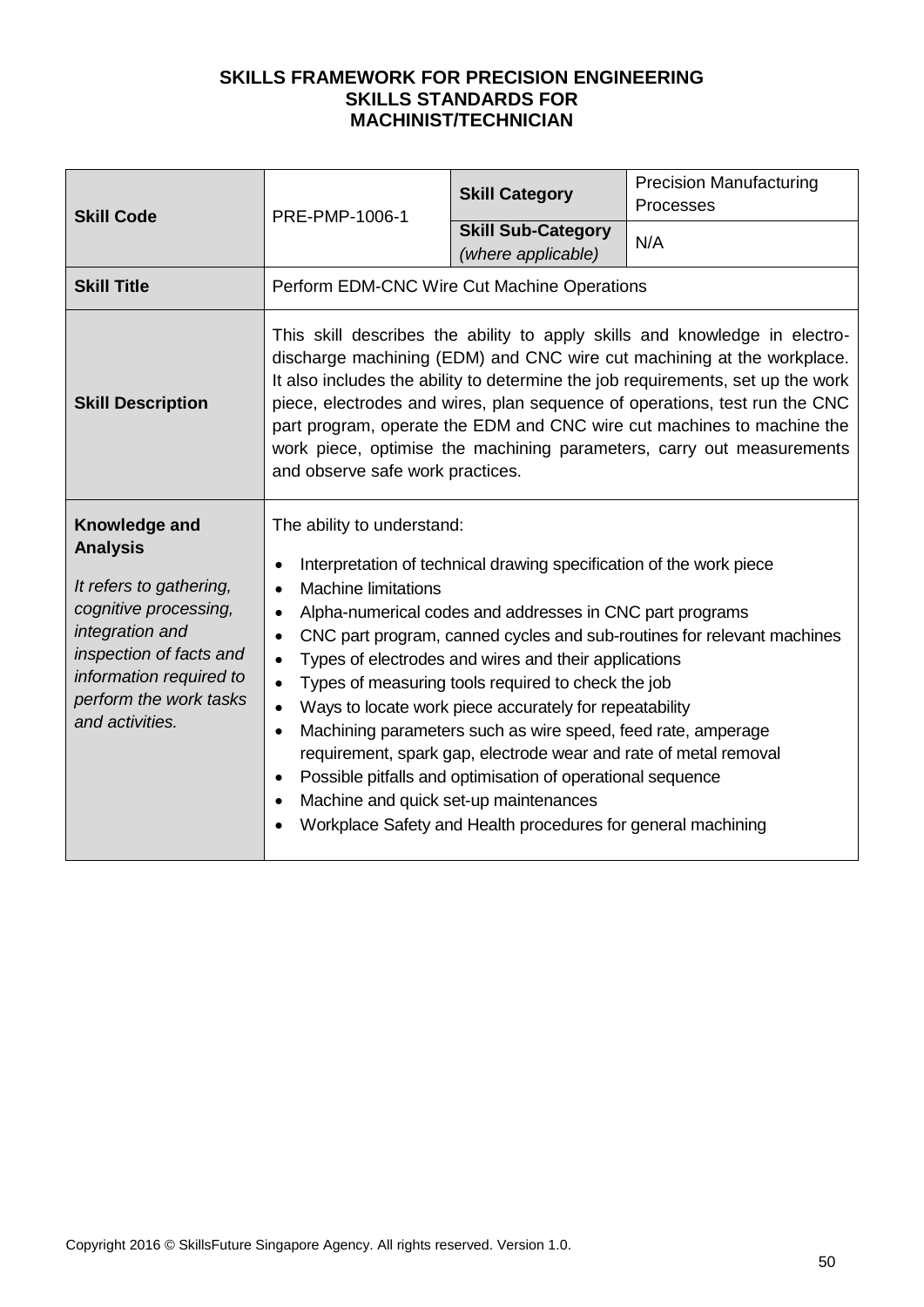| <b>Application and</b><br><b>Adaptation</b><br>It refers to the ability to<br>perform the work tasks<br>and activities required<br>of the occupation, and<br>the ability to react to<br>and manage the<br>changes at work.    | The ability to:<br>Interpret international drawing conventions and standards<br>$\bullet$<br>Check and ensure correct work material is used<br>$\bullet$<br>Write and verify a CNC part program<br>$\bullet$<br>Secure work piece safely, quickly and accurately<br>$\bullet$<br>Select the appropriate copper electrodes and wires to be mounted to the<br>$\bullet$<br>machine<br>Perform electrode and wire reference setting<br>$\bullet$<br>Set the desired machining parameters<br>$\bullet$<br>Test run the EDM/wire cut part program<br>Carry out the machining operations<br>$\bullet$<br>Carry out in-process quality checks |
|-------------------------------------------------------------------------------------------------------------------------------------------------------------------------------------------------------------------------------|----------------------------------------------------------------------------------------------------------------------------------------------------------------------------------------------------------------------------------------------------------------------------------------------------------------------------------------------------------------------------------------------------------------------------------------------------------------------------------------------------------------------------------------------------------------------------------------------------------------------------------------|
| <b>Innovation and Value</b><br><b>Creation</b><br>It refers to the ability to<br>generate purposive<br>ideas to improve work<br>performance and/or<br>enhance business<br>values that are aligned<br>to organisational goals. | The ability to:<br>Consider the need of using proper quick fix to reduce set-up time and<br>maintain positioning accuracy<br>Test out machining parameters with different cutting tool materials to<br>optimise outcome<br>Compare and contrast production outcomes against standard time                                                                                                                                                                                                                                                                                                                                              |
| <b>Social Intelligence</b><br>and Ethics<br>It refers to the ability to<br>use affective factors in<br>leadership, relationship<br>and diversity<br>management guided by<br>professional codes of<br>ethics.                  | The ability to:<br>Adhere to work safety<br>Clarify job requirements<br>٠<br>Store optimised programme for repeat orders                                                                                                                                                                                                                                                                                                                                                                                                                                                                                                               |
| <b>Learning to Learn</b><br>It refers to the ability to<br>develop and improve<br>one's self within and<br>outside of one's area of<br>work.                                                                                  | The ability to:<br>Reflect on machining approach and possible ways to improve<br>productivity<br>Compare and contrast machining data of different types of cutting tool<br>materials for productivity and cost evaluation<br>Use relevant engineering tables and catalogues with electronic searches<br>$\bullet$<br>and databases                                                                                                                                                                                                                                                                                                     |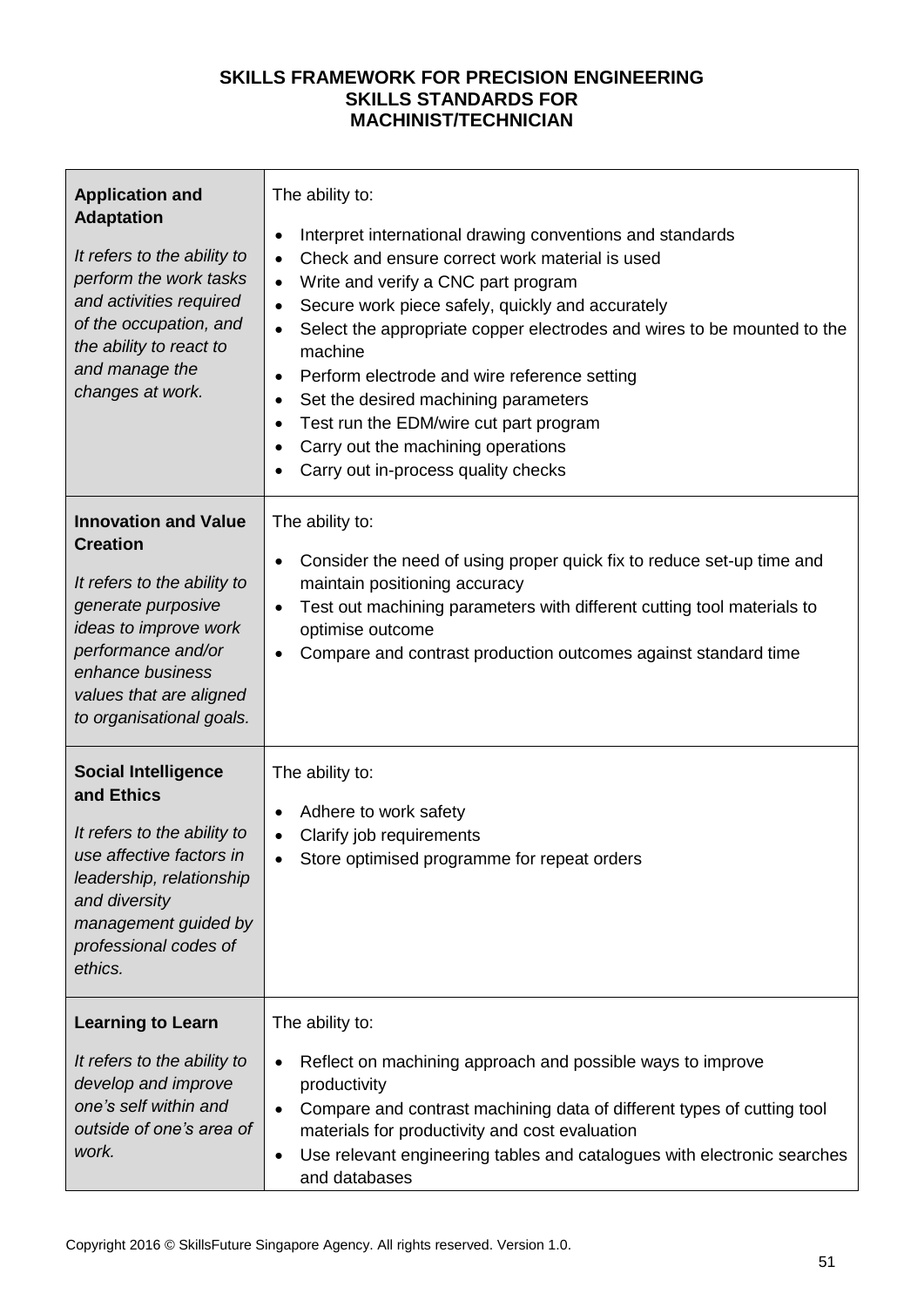| <b>Range of Application</b><br>(where applicable)                                                 | Tools and equipment must include:<br>Personal protective equipment<br>$\bullet$                                                                     |
|---------------------------------------------------------------------------------------------------|-----------------------------------------------------------------------------------------------------------------------------------------------------|
| It refers to the critical<br>circumstances and<br>contexts that the skill<br>may be demonstrated. | Test equipment and tools required for carrying out dimensional and<br>$\bullet$<br>geometric measurement<br>EDM electrodes and wire-cut accessories |
|                                                                                                   | Procedures and documents must include:                                                                                                              |
|                                                                                                   | Work information<br>Job sheets<br><b>Technical drawings</b><br><b>Machining parameters</b>                                                          |
|                                                                                                   | Programming and verification must include:                                                                                                          |
|                                                                                                   | <b>CAD/CAM</b> software<br><b>Verification CAM software</b>                                                                                         |
|                                                                                                   | Rules and regulations must include:                                                                                                                 |
|                                                                                                   | Workplace safety procedures<br><b>Current WSH policies</b><br>Local legislation and regulations                                                     |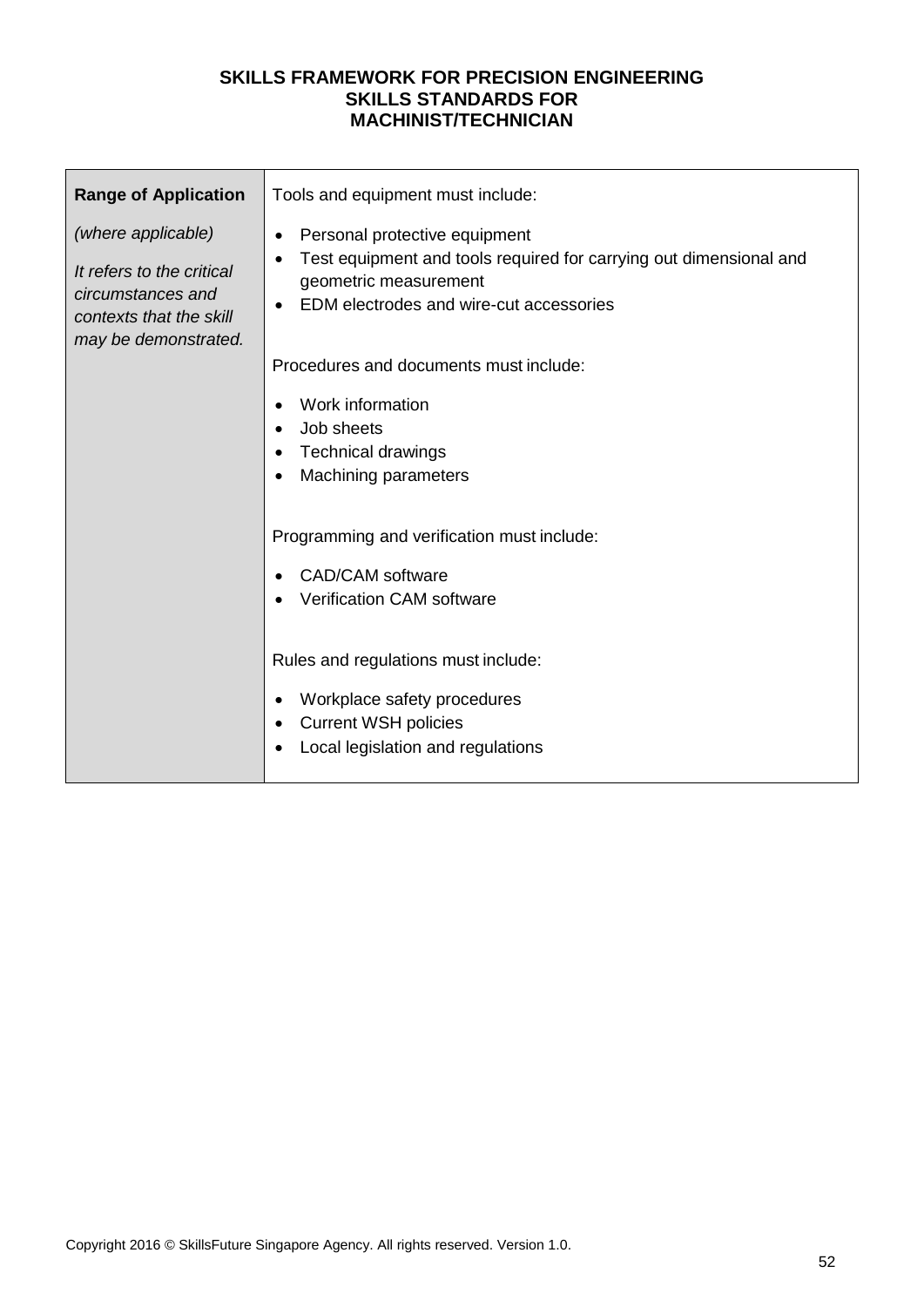| <b>Skill Code</b>                                                                                                                                                                                                          | PRE-PMP-1007-1                                                                                                                                                                                                                                                                                                                                                                                                                                                                                                                                                                                                                                                  | <b>Skill Category</b>                           | <b>Precision Manufacturing</b><br>Processes |
|----------------------------------------------------------------------------------------------------------------------------------------------------------------------------------------------------------------------------|-----------------------------------------------------------------------------------------------------------------------------------------------------------------------------------------------------------------------------------------------------------------------------------------------------------------------------------------------------------------------------------------------------------------------------------------------------------------------------------------------------------------------------------------------------------------------------------------------------------------------------------------------------------------|-------------------------------------------------|---------------------------------------------|
|                                                                                                                                                                                                                            |                                                                                                                                                                                                                                                                                                                                                                                                                                                                                                                                                                                                                                                                 | <b>Skill Sub-Category</b><br>(where applicable) | N/A                                         |
| <b>Skill Title</b>                                                                                                                                                                                                         | Perform General Assembly                                                                                                                                                                                                                                                                                                                                                                                                                                                                                                                                                                                                                                        |                                                 |                                             |
| <b>Skill Description</b>                                                                                                                                                                                                   | This skill describes the ability to assemble a mechanical device using hand<br>tools and workshop machines, ensuring that the components are properly<br>aligned and manually tested for smooth functionality. It also includes<br>troubleshooting and making necessary modifications to ensure functional<br>continuity.                                                                                                                                                                                                                                                                                                                                       |                                                 |                                             |
| Knowledge and<br><b>Analysis</b><br>It refers to gathering,<br>cognitive processing,<br>integration and<br>inspection of facts and<br>information required to<br>perform the work tasks<br>and activities.                 | The ability to understand:<br>De-burring and chamfering methods<br>Joining processes and applying methods such as welding, riveting,<br>$\bullet$<br>crimping, gluing, bolt and nuts, soldering and brazing<br>General workshop processes such as drilling, tapping, die threading,<br>$\bullet$<br>reaming and doweling<br>Functional purpose of machine and standard elements<br>$\bullet$<br>Purpose of stoning, lapping and filing<br>$\bullet$<br>Referencing to guidelines for the size and length of standard components<br>$\bullet$<br>Selection of appropriate hand tools<br>$\bullet$<br>General maintenance of general workshop tools and equipment |                                                 |                                             |
| <b>Application and</b><br><b>Adaptation</b><br>It refers to the ability to<br>perform the work tasks<br>and activities required<br>of the occupation, and<br>the ability to react to<br>and manage the<br>changes at work. | The ability to:<br>Use appropriate hand tools for assembly work<br>Perform filing operation<br>Perform drilling, reaming, tapping and die threading operations<br>Apply various bonding and joining process<br>$\bullet$<br>Maintain and lubricate assembled components/equipment<br>$\bullet$<br>Perform modification fitting operation<br>٠<br>Align and check accuracy of functional dynamic components<br>Apply safety measures for dynamic components<br>Test assembled device for functionality                                                                                                                                                           |                                                 |                                             |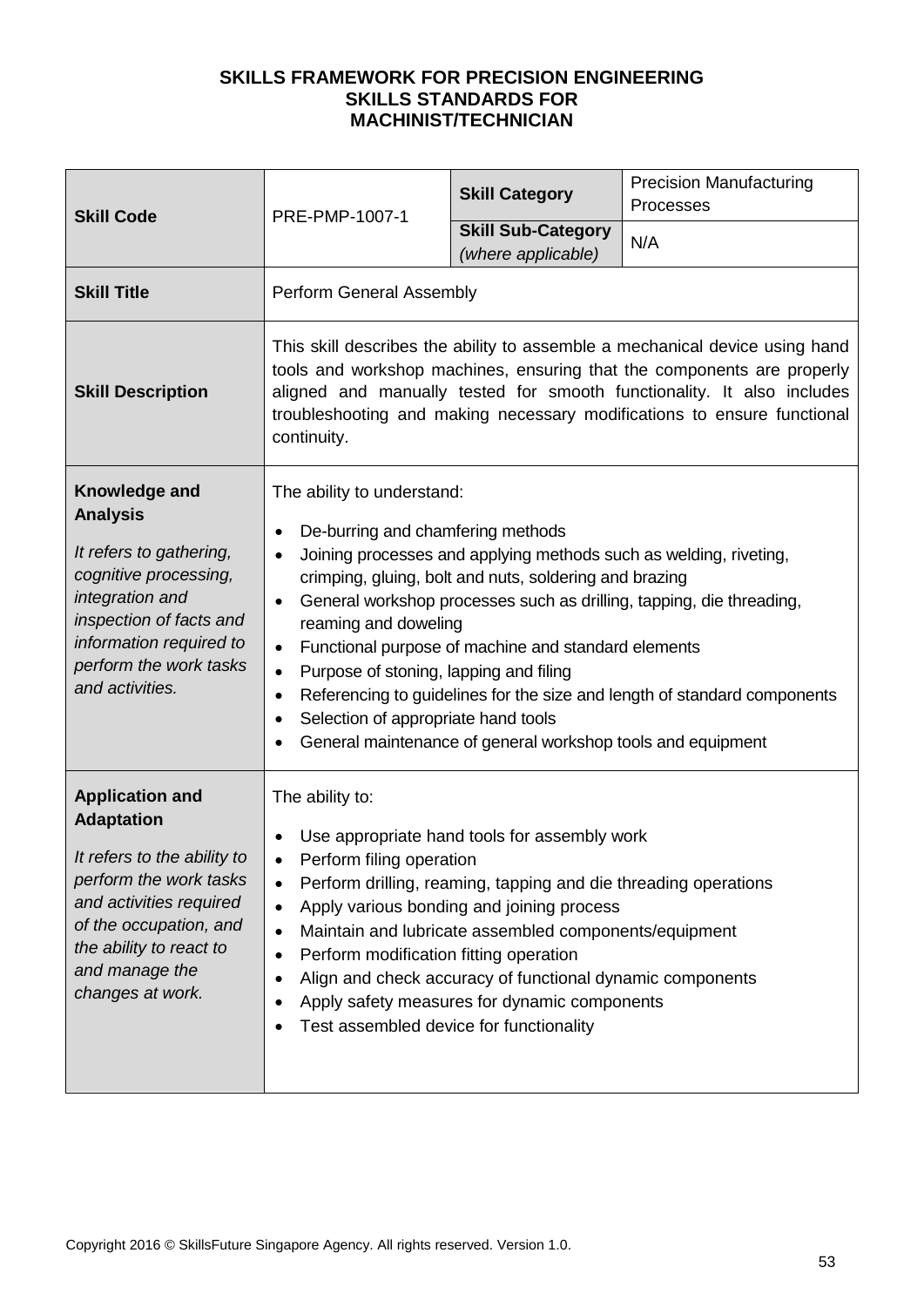| <b>Innovation and Value</b><br><b>Creation</b><br>It refers to the ability to<br>generate purposive<br>ideas to improve work<br>performance and/or<br>enhance business<br>values that are aligned<br>to organisational goals. | The ability to:<br>Compare and contrast assembly approaches for speed and accuracy<br>$\bullet$<br>Compare and contrast assembled equipment for speed and accuracy for<br>$\bullet$<br>production output against known standards<br>Improve set-up time and through-put time for production runs/reduction<br>$\bullet$<br>of rejects |
|-------------------------------------------------------------------------------------------------------------------------------------------------------------------------------------------------------------------------------|---------------------------------------------------------------------------------------------------------------------------------------------------------------------------------------------------------------------------------------------------------------------------------------------------------------------------------------|
| <b>Social Intelligence</b><br>and Ethics<br>It refers to the ability to<br>use affective factors in<br>leadership, relationship<br>and diversity<br>management guided by<br>professional codes of<br>ethics.                  | The ability to:<br>Seek clarification on doubts and challenges with peers and/or superior<br>٠<br>Reflect on errors in assembly and possible remedies and seek<br>$\bullet$<br>consensus<br>Keep workplace tools and equipment orderly<br>$\bullet$                                                                                   |
| <b>Learning to Learn</b><br>It refers to the ability to<br>develop and improve<br>one's self within and<br>outside of one's area of<br>work.                                                                                  | The ability to:<br>Keep up-to-date on trends in assembly techniques<br>$\bullet$<br>Compare output speed of similar or comparable assembly/production<br>$\bullet$<br>equipment<br>Search for solutions for problems encountered<br>$\bullet$                                                                                         |
| <b>Range of Application</b><br>(where applicable)<br>It refers to the critical<br>circumstances and<br>contexts that the skill<br>may be demonstrated.                                                                        | Tools and equipment must include:<br>Accessories for assembly work<br>General workshop machines<br>Workshop tools<br>Procedures and supporting documents must include:<br>Job instructions<br>Work/job specifications<br>Workshop drawings<br>Engineering drawings<br><b>Report sheets</b>                                            |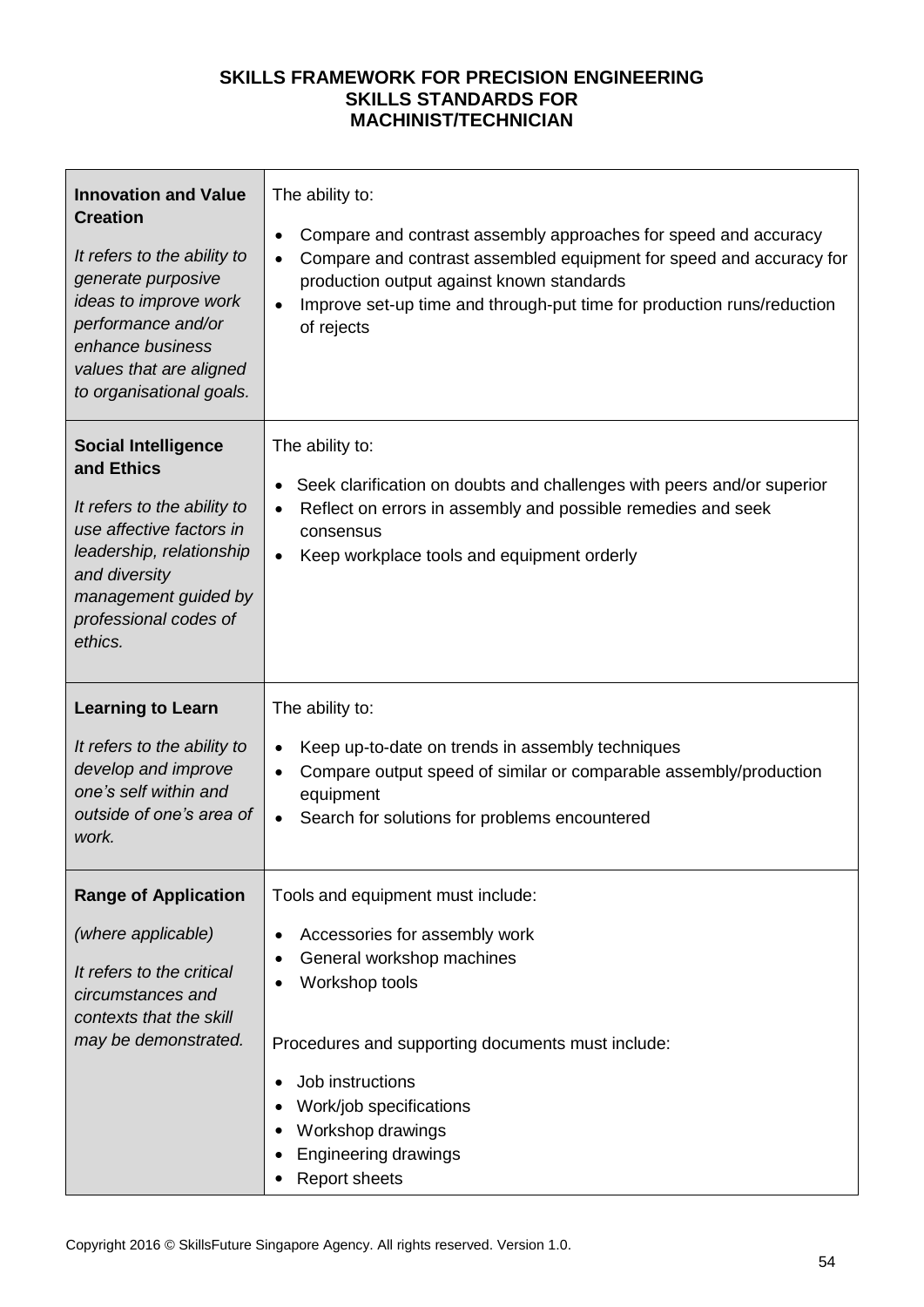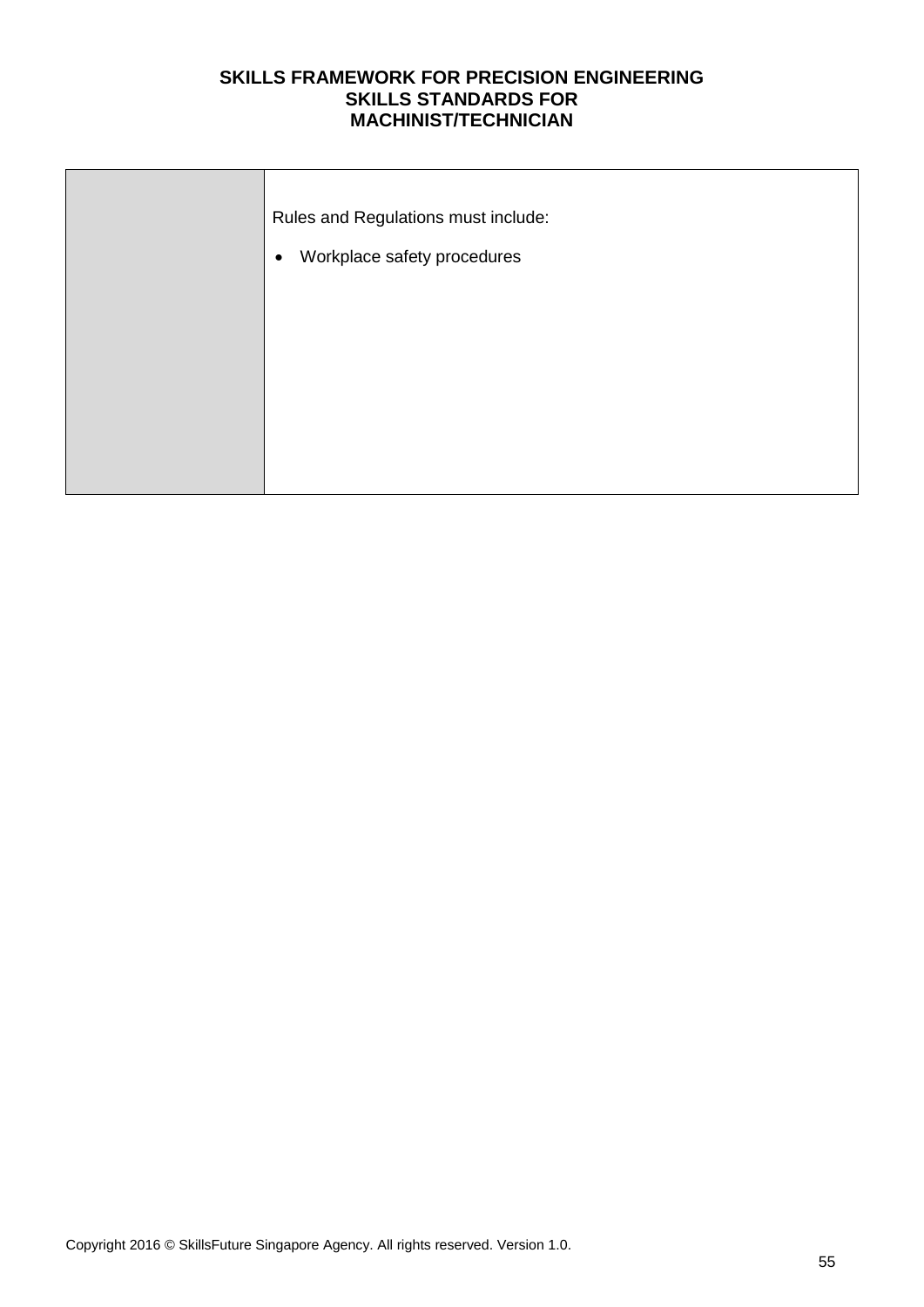| <b>Skill Code</b>                                                                                                                                                                                                          | PRE-PMP-1008-1                                                                                                                                                                                                                                                                                                                                                                                                                                                        | <b>Skill Category</b>                                                                                                                                                                                                                                                                                                           | <b>Precision Manufacturing</b><br>Processes                                                                                              |
|----------------------------------------------------------------------------------------------------------------------------------------------------------------------------------------------------------------------------|-----------------------------------------------------------------------------------------------------------------------------------------------------------------------------------------------------------------------------------------------------------------------------------------------------------------------------------------------------------------------------------------------------------------------------------------------------------------------|---------------------------------------------------------------------------------------------------------------------------------------------------------------------------------------------------------------------------------------------------------------------------------------------------------------------------------|------------------------------------------------------------------------------------------------------------------------------------------|
|                                                                                                                                                                                                                            |                                                                                                                                                                                                                                                                                                                                                                                                                                                                       | <b>Skill Sub-Category</b><br>(where applicable)                                                                                                                                                                                                                                                                                 | N/A                                                                                                                                      |
| <b>Skill Title</b>                                                                                                                                                                                                         | Perform General Machining                                                                                                                                                                                                                                                                                                                                                                                                                                             |                                                                                                                                                                                                                                                                                                                                 |                                                                                                                                          |
| <b>Skill Description</b>                                                                                                                                                                                                   | This skill describes the ability to carry out common machining operations<br>and apply them in the workplace. It also includes identifying work<br>requirements, operational sequence and basic machine maintenance.                                                                                                                                                                                                                                                  |                                                                                                                                                                                                                                                                                                                                 |                                                                                                                                          |
| Knowledge and<br><b>Analysis</b><br>It refers to gathering,<br>cognitive processing,<br>integration and<br>inspection of facts and<br>information required to<br>perform the work tasks<br>and activities.                 | The ability to understand:<br>Interpret drawings and blueprints including material selection and datums<br>Work holding devices and methods<br>$\bullet$<br>Types and application of cutting tools, tool geometry, etc<br>$\bullet$<br>Machining parameters such as cutting speed, feed rate, work piece or<br>$\bullet$<br>cutter revolution required<br>Limits, fits, and tolerances<br>$\bullet$<br>Use of hand tools<br>$\bullet$<br>Basic preventive maintenance |                                                                                                                                                                                                                                                                                                                                 |                                                                                                                                          |
| <b>Application and</b><br><b>Adaptation</b><br>It refers to the ability to<br>perform the work tasks<br>and activities required<br>of the occupation, and<br>the ability to react to<br>and manage the<br>changes at work. | The ability to:<br>$\bullet$<br>$\bullet$<br>$\bullet$<br>$\bullet$<br>Perform common machining operations<br>tools                                                                                                                                                                                                                                                                                                                                                   | Establish job requirements and suitable sequence of operations<br>Ensure the correct work material is used<br>Set up and secure the work piece safely<br>Select, position and mount appropriate cutting tools<br>Use suitable measuring instruments and/or gauges to check the<br>component for conformance with specifications | Determine and set the appropriate machining parameters for the job<br>Perform basic/periodical maintenance and adjustment of the machine |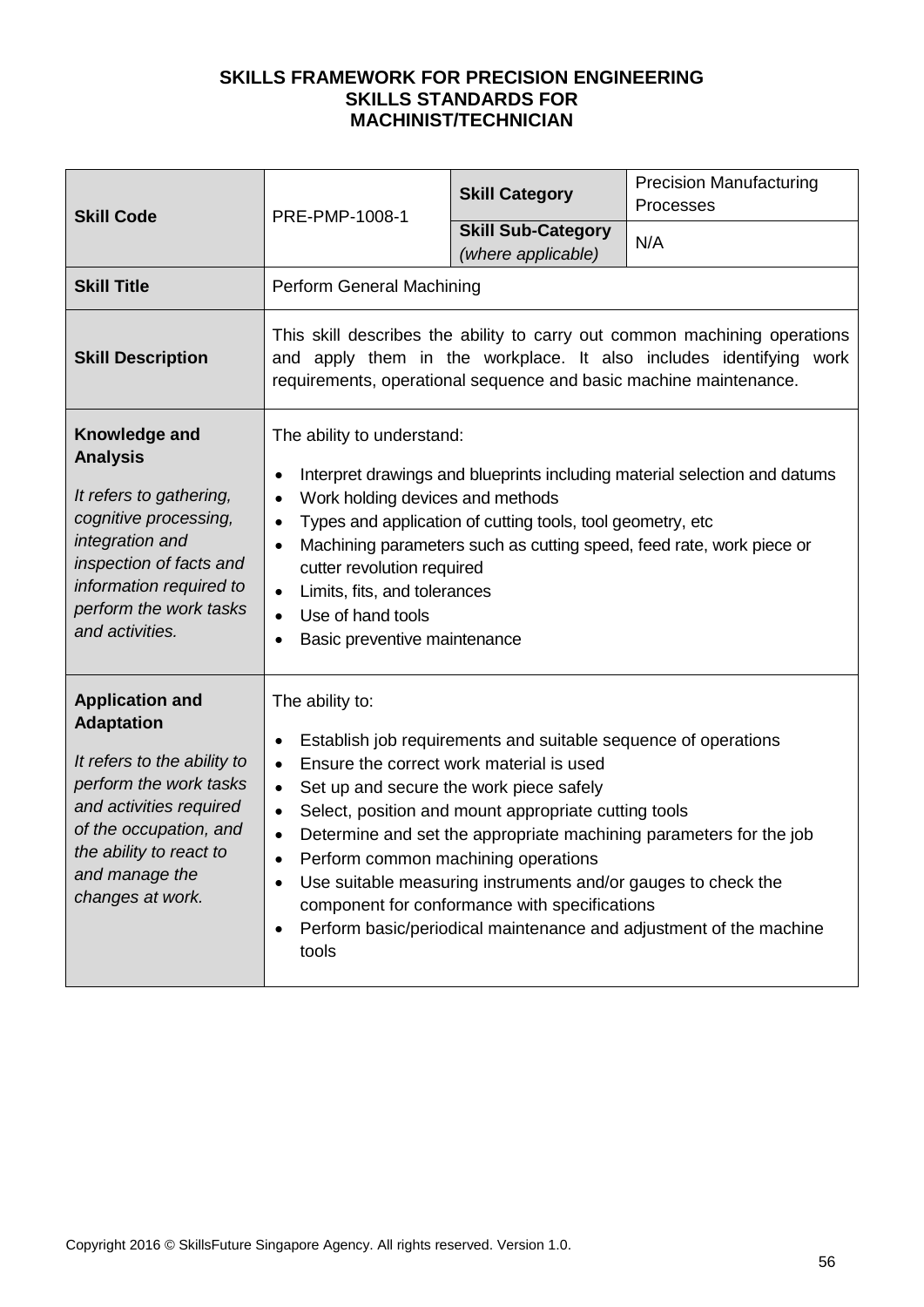| <b>Innovation and Value</b><br><b>Creation</b><br>It refers to the ability to<br>generate purposive<br>ideas to improve work<br>performance and/or<br>enhance business<br>values that are aligned<br>to organisational goals. | The ability to:<br>Propose/develop quick set-up fixture to reduce set-up time and set up of<br>work piece<br>Organise all measuring tools and equipment orderly in a cabinet for quick<br>access<br>Test out machining parameters to optimise outcome<br>Compare and contrast outcomes                                                                   |
|-------------------------------------------------------------------------------------------------------------------------------------------------------------------------------------------------------------------------------|----------------------------------------------------------------------------------------------------------------------------------------------------------------------------------------------------------------------------------------------------------------------------------------------------------------------------------------------------------|
| <b>Social Intelligence</b><br>and Ethics<br>It refers to the ability to<br>use affective factors in<br>leadership, relationship<br>and diversity<br>management guided by<br>professional codes of<br>ethics.                  | The ability to:<br>Seek clarification on doubts and challenges with peers and/or superior<br>Keep workplace tools and equipment orderly                                                                                                                                                                                                                  |
| <b>Learning to Learn</b><br>It refers to the ability to<br>develop and improve<br>one's self within and<br>outside of one's area of<br>work.                                                                                  | The ability to:<br>Reflect on machining approach and possible ways to improve<br>productivity<br>Compare and contrast types of cutting tools and advancement in cutting<br>$\bullet$<br>tool materials<br>Search for solutions for problems encountered<br>Use relevant engineering tables and catalogues including electronic<br>searches and databases |
| <b>Range of Application</b><br>(where applicable)<br>It refers to the critical<br>circumstances and<br>contexts that the skill<br>may be demonstrated.                                                                        | Tools and equipment must include:<br>Personal protective equipment<br>Goggles and safety aids<br>Test equipment and tools to measure test pieces and components<br>Procedures and supporting documents must include:<br>Rules and regulations must include:<br>Workplace safety procedures                                                               |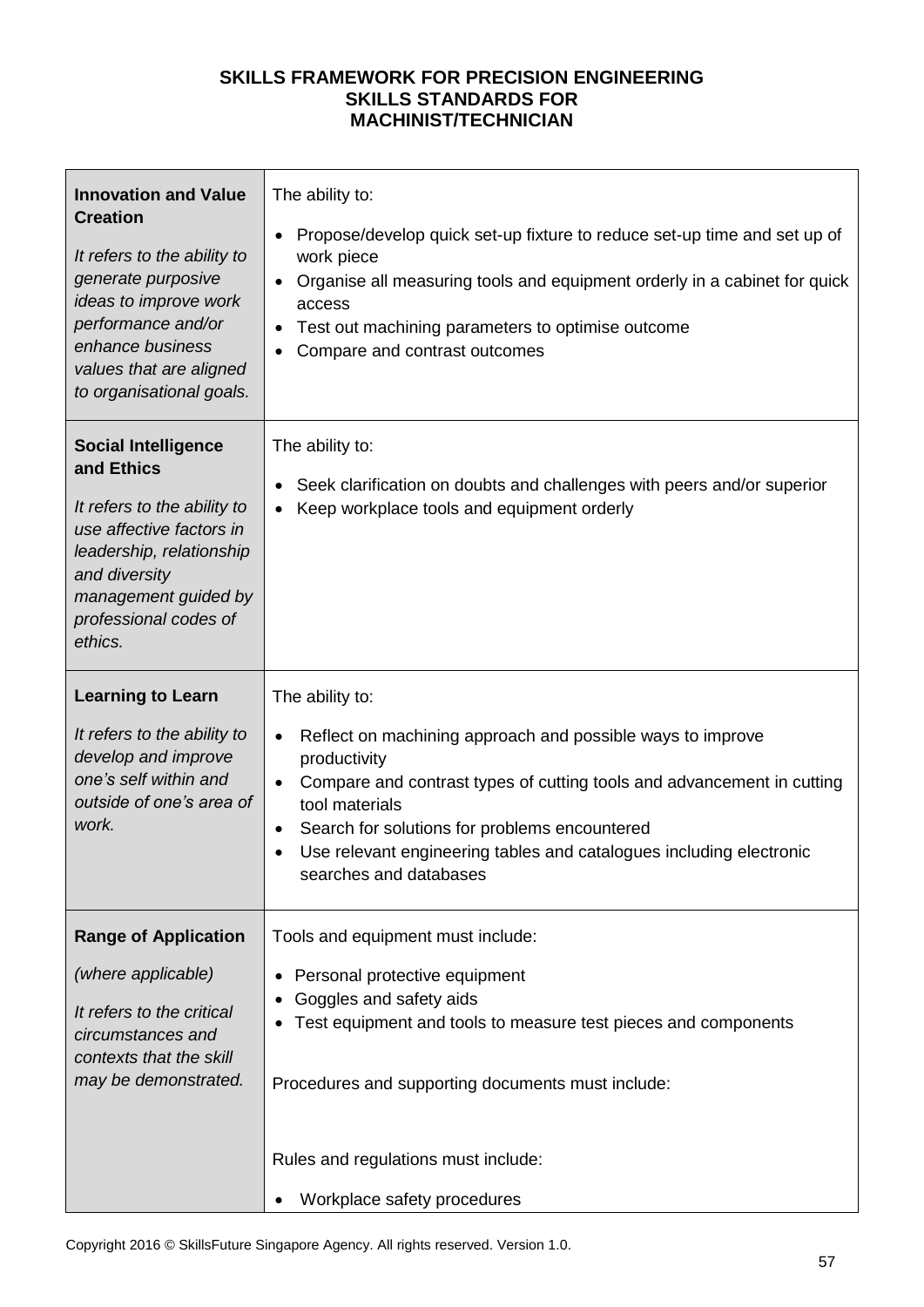| <b>Current WSH policies</b>                                        |
|--------------------------------------------------------------------|
| Local legislation and regulations on weights and measures          |
| Internationally recognised procedures and standards on dimensional |
| and geometrical measurements                                       |
|                                                                    |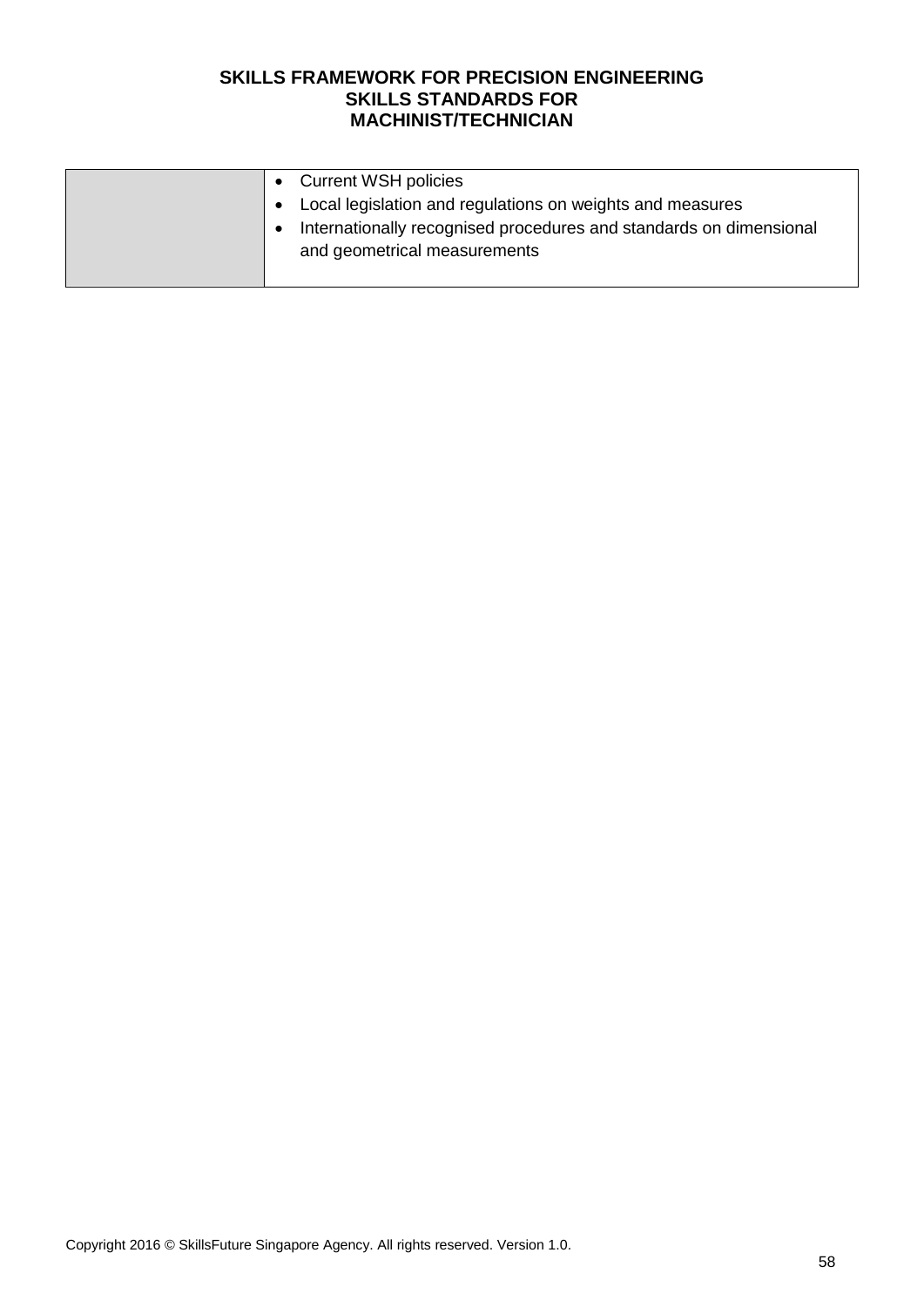| PRE-QUA-1001-1<br><b>Skill Code</b>                                                                                                                                                                                        |                                                                                                                                                                                                                                                                                                                                                                                                                                                                                                                                                                                                                                                                                                | <b>Skill Category</b>                                                                                                                                                                                                                                                                                                        | Quality                                                                                                                                                                                                                      |
|----------------------------------------------------------------------------------------------------------------------------------------------------------------------------------------------------------------------------|------------------------------------------------------------------------------------------------------------------------------------------------------------------------------------------------------------------------------------------------------------------------------------------------------------------------------------------------------------------------------------------------------------------------------------------------------------------------------------------------------------------------------------------------------------------------------------------------------------------------------------------------------------------------------------------------|------------------------------------------------------------------------------------------------------------------------------------------------------------------------------------------------------------------------------------------------------------------------------------------------------------------------------|------------------------------------------------------------------------------------------------------------------------------------------------------------------------------------------------------------------------------|
|                                                                                                                                                                                                                            | <b>Skill Sub-Category</b><br>(where applicable)                                                                                                                                                                                                                                                                                                                                                                                                                                                                                                                                                                                                                                                | N/A                                                                                                                                                                                                                                                                                                                          |                                                                                                                                                                                                                              |
| <b>Skill</b>                                                                                                                                                                                                               | <b>Apply Quality Systems</b>                                                                                                                                                                                                                                                                                                                                                                                                                                                                                                                                                                                                                                                                   |                                                                                                                                                                                                                                                                                                                              |                                                                                                                                                                                                                              |
| <b>Skill Description</b>                                                                                                                                                                                                   | This skill describes the ability to apply skills and knowledge related to quality<br>improvement in the workplace. It also includes planning and carrying out<br>daily work to meet organisational quality system requirements as well as<br>maintaining and improving work quality.                                                                                                                                                                                                                                                                                                                                                                                                           |                                                                                                                                                                                                                                                                                                                              |                                                                                                                                                                                                                              |
| Knowledge and<br><b>Analysis</b><br>It refers to gathering,<br>cognitive processing,<br>integration and<br>inspection of facts and<br>information required to<br>perform the work tasks<br>and activities.                 | The ability to understand:<br>Organisational quality systems, procedures and policies<br>Interpretation of work instructions<br>$\bullet$<br>Applicable product, process and quality specifications<br>$\bullet$<br>Types and usage of quality system tools and equipment<br>$\bullet$<br>Types and interpretation of quality records<br>$\bullet$<br>Legislative and industrial framework for quality<br>$\bullet$<br>Organisational procedures for detecting and reporting non-conformities<br>$\bullet$<br>Organisational procedures for detecting, reporting and resolving non-<br>$\bullet$<br>compliances<br>Organisational procedures for providing feedback for quality<br>improvement |                                                                                                                                                                                                                                                                                                                              |                                                                                                                                                                                                                              |
| <b>Application and</b><br><b>Adaptation</b><br>It refers to the ability to<br>perform the work tasks<br>and activities required<br>of the occupation, and<br>the ability to react to<br>and manage the<br>changes at work. | The ability to:<br>$\bullet$<br>organisational quality procedures<br>to achieve consistency and quality<br>$\bullet$<br>conformities                                                                                                                                                                                                                                                                                                                                                                                                                                                                                                                                                           | Plan work activities to meet quality systems requirements<br>Carry out work activities according to work instructions and<br>Monitor resolution of non-compliances via quality records<br>Assess effectiveness of the corrective action(s) to rectify non-<br>planning, carrying out, maintaining and improving work quality | Monitor quality outcomes against established job and quality objectives<br>Take appropriate corrective action(s) to rectify non-conformities promptly<br>Report any abnormalities and problems encountered in encountered in |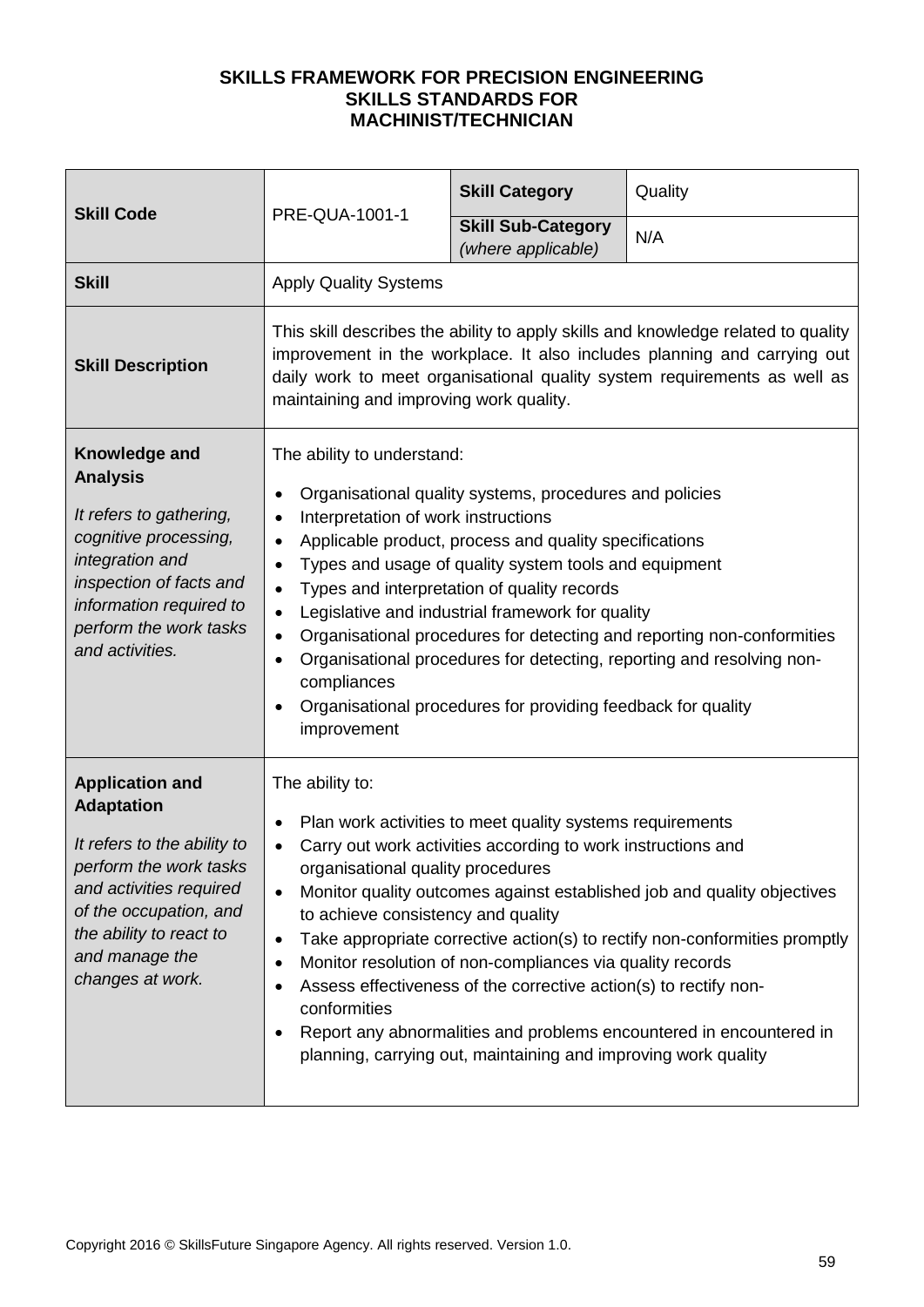| <b>Innovation and Value</b><br><b>Creation</b><br>It refers to the ability to<br>generate purposive<br>ideas to improve work<br>performance and/or<br>enhance business<br>values that are aligned<br>to organisational goals. | The ability to:<br>Improvise techniques to simplify processes/operations leading to shorter<br>$\bullet$<br>duration to complete the work<br>Provide constructive suggestions to improve on quality system and work<br>$\bullet$<br>processes according to organisational procedures                                                                                                              |
|-------------------------------------------------------------------------------------------------------------------------------------------------------------------------------------------------------------------------------|---------------------------------------------------------------------------------------------------------------------------------------------------------------------------------------------------------------------------------------------------------------------------------------------------------------------------------------------------------------------------------------------------|
| <b>Social Intelligence</b><br>and Ethics<br>It refers to the ability to<br>use affective factors in<br>leadership, relationship<br>and diversity<br>management guided by<br>professional codes of<br>ethics.                  | The ability to:<br>Establish networks and working relationships with others to enhance<br>$\bullet$<br>team effectiveness<br>Seek appropriate advice for own work improvement from relevant<br>$\bullet$<br>personnel<br>Carry out improvement of own work and quality performance according<br>$\bullet$<br>to feedback received                                                                 |
| <b>Learning to Learn</b><br>It refers to the ability to<br>develop and improve<br>one's self within and<br>outside of one's area of<br>work.                                                                                  | The ability to:<br>Undertake appropriate opportunities to learn and develop required work<br>$\bullet$<br>competencies and quality skills for continuous improvement                                                                                                                                                                                                                              |
| <b>Range of Application</b><br>(where applicable)<br>It refers to the critical<br>circumstances and<br>contexts that the skill<br>may be demonstrated.                                                                        | Organisational quality systems, procedures and policies must include:<br>Quality Management System (QMS)<br>$\bullet$<br>Quality objectives<br><b>Quality policies</b><br>Quality procedures<br>Tools and equipment must include:<br>Measuring equipment<br>٠<br>Comparative equipment<br>$\bullet$<br>Statistical analysis equipment and processes<br>Quality control tools<br>Charts<br>$\circ$ |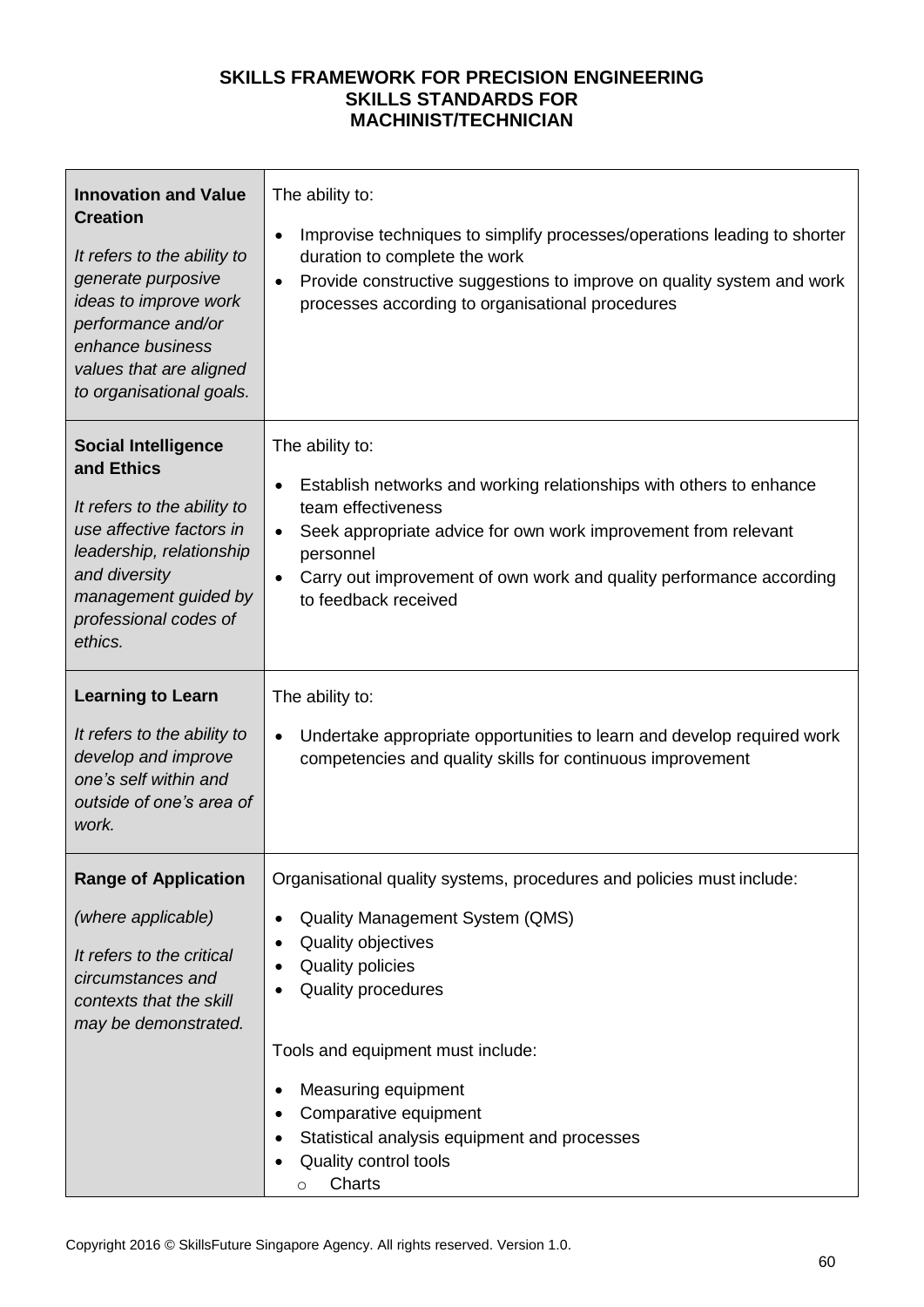| Tables<br>$\circ$                                               |
|-----------------------------------------------------------------|
| Spreadsheets<br>$\circ$                                         |
| QC 7 Tools<br>$\circ$                                           |
| Acceptance Sampling Plan<br>$\circ$                             |
|                                                                 |
| Quality records must include:                                   |
|                                                                 |
| Quality control records                                         |
| Non-conformity records<br>$\bullet$                             |
| Non-compliance records<br>$\bullet$                             |
| <b>Customer satisfaction records</b>                            |
|                                                                 |
| Legislative and industrial framework for quality must include:  |
|                                                                 |
| Relevant industry codes of practice                             |
| International/National Quality Standards/Framework<br>$\bullet$ |
| <b>ISO 9001</b><br>$\circ$                                      |
| Singapore Quality Class (SQC)<br>$\circ$                        |
|                                                                 |
|                                                                 |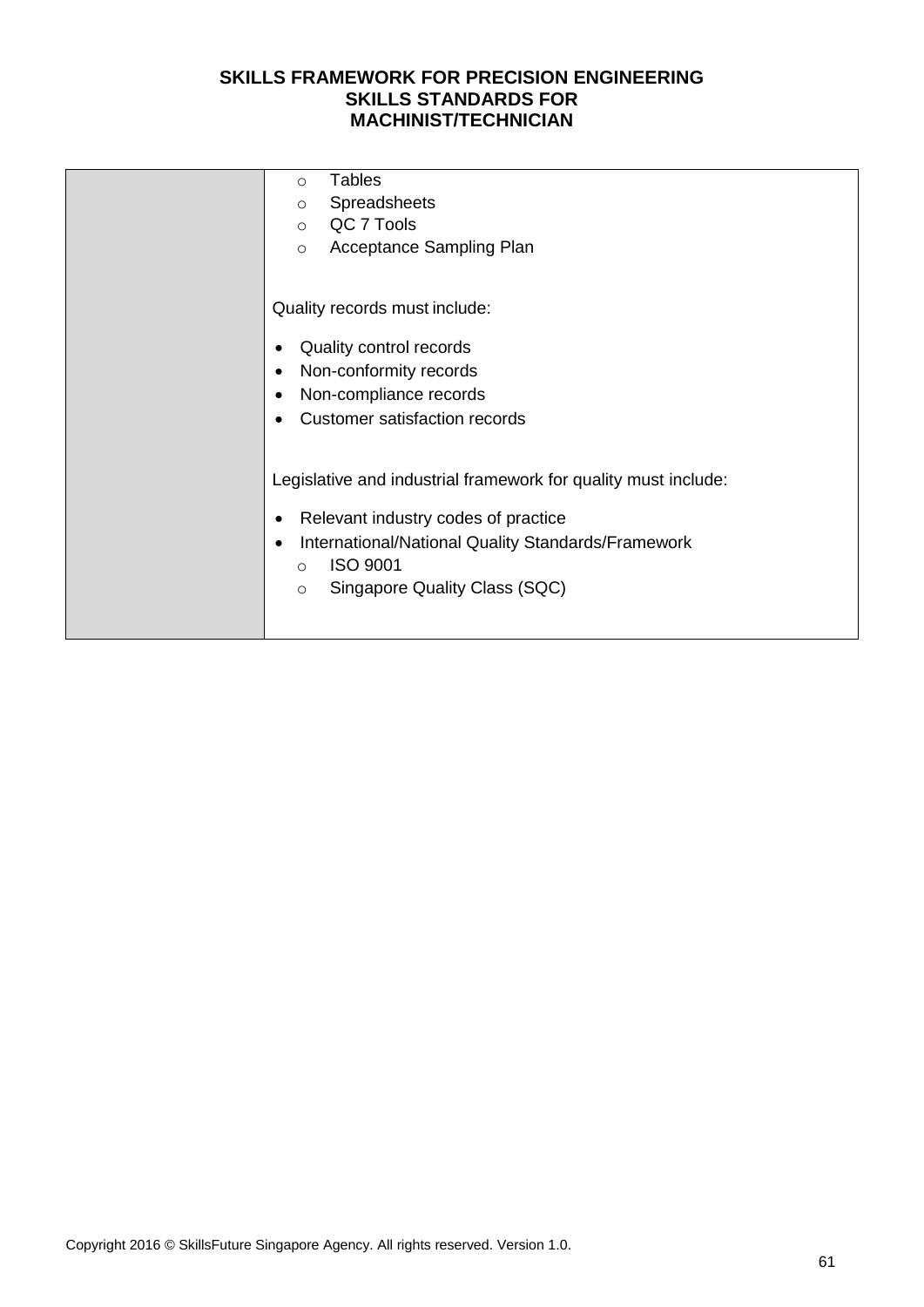| <b>Skill Code</b>                                                                                                                                                                                                          | PRE-WSH-2003-1                                                                                                                                                                                                                                                                                                                                                                                                                                                                                                                                                                                                                                               | <b>Skill Category</b>                                                                                                                                                                                                                                                                                                                                                                                                                                                                                   | Workplace Safety and<br>Health |  |
|----------------------------------------------------------------------------------------------------------------------------------------------------------------------------------------------------------------------------|--------------------------------------------------------------------------------------------------------------------------------------------------------------------------------------------------------------------------------------------------------------------------------------------------------------------------------------------------------------------------------------------------------------------------------------------------------------------------------------------------------------------------------------------------------------------------------------------------------------------------------------------------------------|---------------------------------------------------------------------------------------------------------------------------------------------------------------------------------------------------------------------------------------------------------------------------------------------------------------------------------------------------------------------------------------------------------------------------------------------------------------------------------------------------------|--------------------------------|--|
|                                                                                                                                                                                                                            |                                                                                                                                                                                                                                                                                                                                                                                                                                                                                                                                                                                                                                                              | <b>Skill Sub-Category</b><br>(where applicable)                                                                                                                                                                                                                                                                                                                                                                                                                                                         | N/A                            |  |
| <b>Skill</b>                                                                                                                                                                                                               | Apply Workplace Safety and Health Policies                                                                                                                                                                                                                                                                                                                                                                                                                                                                                                                                                                                                                   |                                                                                                                                                                                                                                                                                                                                                                                                                                                                                                         |                                |  |
| <b>Skill Description</b>                                                                                                                                                                                                   | This skill describes the ability to apply Workplace Safety and Health (WSH)<br>policies to maintain health and safety in the workplace. It also includes the<br>ability to apply basic knowledge and application skills of WSH policies,<br>schedule daily work, identify hazards in accordance to WSH requirements<br>and implement risk controls.                                                                                                                                                                                                                                                                                                          |                                                                                                                                                                                                                                                                                                                                                                                                                                                                                                         |                                |  |
| Knowledge and<br><b>Analysis</b><br>It refers to gathering,<br>cognitive processing,<br>integration and<br>inspection of facts and<br>information required to<br>perform the work tasks<br>and activities.                 | The ability to understand:<br>Types and interpretation of relevant WSH legislations and relevant<br>$\bullet$<br>industry codes of practice (CP)<br>Types and usage of Personal Protective Equipment (PPE), safety<br>$\bullet$<br>devices and equipment<br>Types and interpretation of safety signage<br>$\bullet$<br>Organisational WSH procedures and Risk Assessment (RA)<br>$\bullet$<br>Common manufacturing hazards and risk controls<br>$\bullet$<br>Types of hazards on work area, safety signage, safety devices and<br>$\bullet$<br>equipment<br>Types of risk control measures<br>Organisational WSH procedures and WSH legislative requirements |                                                                                                                                                                                                                                                                                                                                                                                                                                                                                                         |                                |  |
| <b>Application and</b><br><b>Adaptation</b><br>It refers to the ability to<br>perform the work tasks<br>and activities required<br>of the occupation, and<br>the ability to react to<br>and manage the<br>changes at work. | The ability to:<br>$\bullet$<br>$\bullet$<br>procedures<br>$\bullet$<br>Carry out risk controls<br>$\bullet$<br>event of emergencies or drills<br><b>WSH requirements</b>                                                                                                                                                                                                                                                                                                                                                                                                                                                                                    | Establish job and WSH objectives according to work instructions,<br>organisational WSH procedures and policies<br>Plan work activities to meet WSH requirements<br>Schedule daily work activities in accordance to organisational WSH<br>Identify and monitor hazards by conducting WSH checks on work area,<br>safety signage, safety devices and equipment<br>Follow organisational emergency and evacuation procedures in the<br>Report any abnormalities and problems encountered in complying with |                                |  |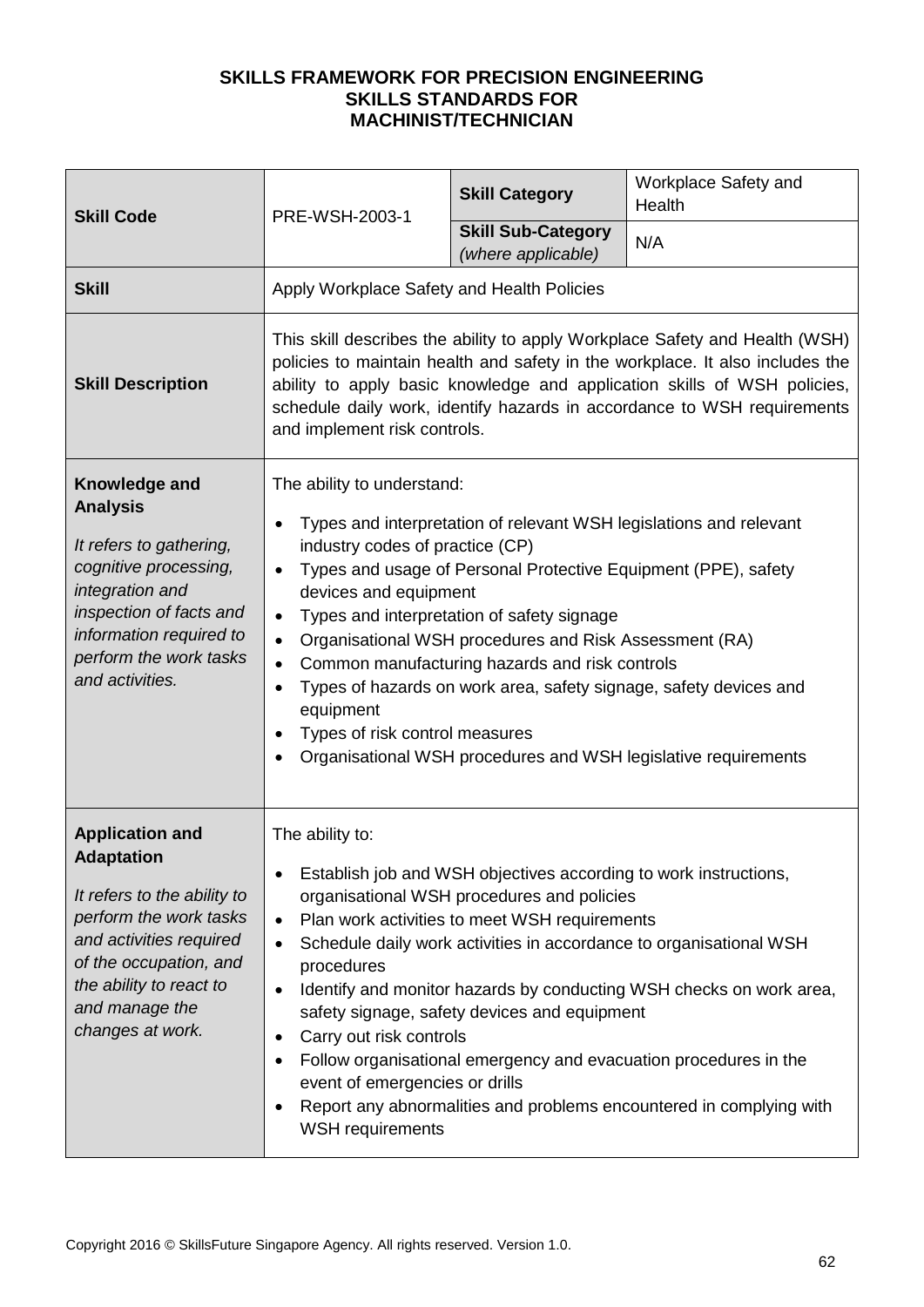| <b>Innovation and Value</b><br><b>Creation</b><br>It refers to the ability to<br>generate purposive<br>ideas to improve work<br>performance and/or<br>enhance business<br>values that are aligned<br>to organisational goals. | The ability to:<br>Contribute ideas to enhance WSH programs<br>٠<br>Provide constructive suggestions to apply WSH practices                                                                           |
|-------------------------------------------------------------------------------------------------------------------------------------------------------------------------------------------------------------------------------|-------------------------------------------------------------------------------------------------------------------------------------------------------------------------------------------------------|
| <b>Social Intelligence</b><br>and Ethics<br>It refers to the ability to<br>use affective factors in<br>leadership, relationship<br>and diversity<br>management guided by<br>professional codes of<br>ethics.                  | The ability to:<br>Check with designated personnel on risk control measures<br>Seek appropriate advice for monitoring hazard checks<br>$\bullet$<br>Cooperate with peers to implement WSH policies    |
| <b>Learning to Learn</b>                                                                                                                                                                                                      | The ability to:                                                                                                                                                                                       |
| It refers to the ability to<br>develop and improve<br>one's self within and<br>outside of one's area of<br>work.                                                                                                              | Undertake appropriate opportunities to learn and develop required work<br>$\bullet$<br>competencies and skills for implementing WSH in workplace<br>Keep up-to-date on changes to WSH policies        |
| <b>Range of Application</b>                                                                                                                                                                                                   | Legislative and industrial framework for WSH                                                                                                                                                          |
| (where applicable)                                                                                                                                                                                                            |                                                                                                                                                                                                       |
| It refers to the critical<br>circumstances and<br>contexts that the skill<br>may be demonstrated.                                                                                                                             | WSH checks must include:<br>Workplace<br>Safety tools and equipment<br>Safety signage<br>Personal Protective Equipment (PPE)<br>Type of hazards must include:<br>Physical hazards<br>Chemical hazards |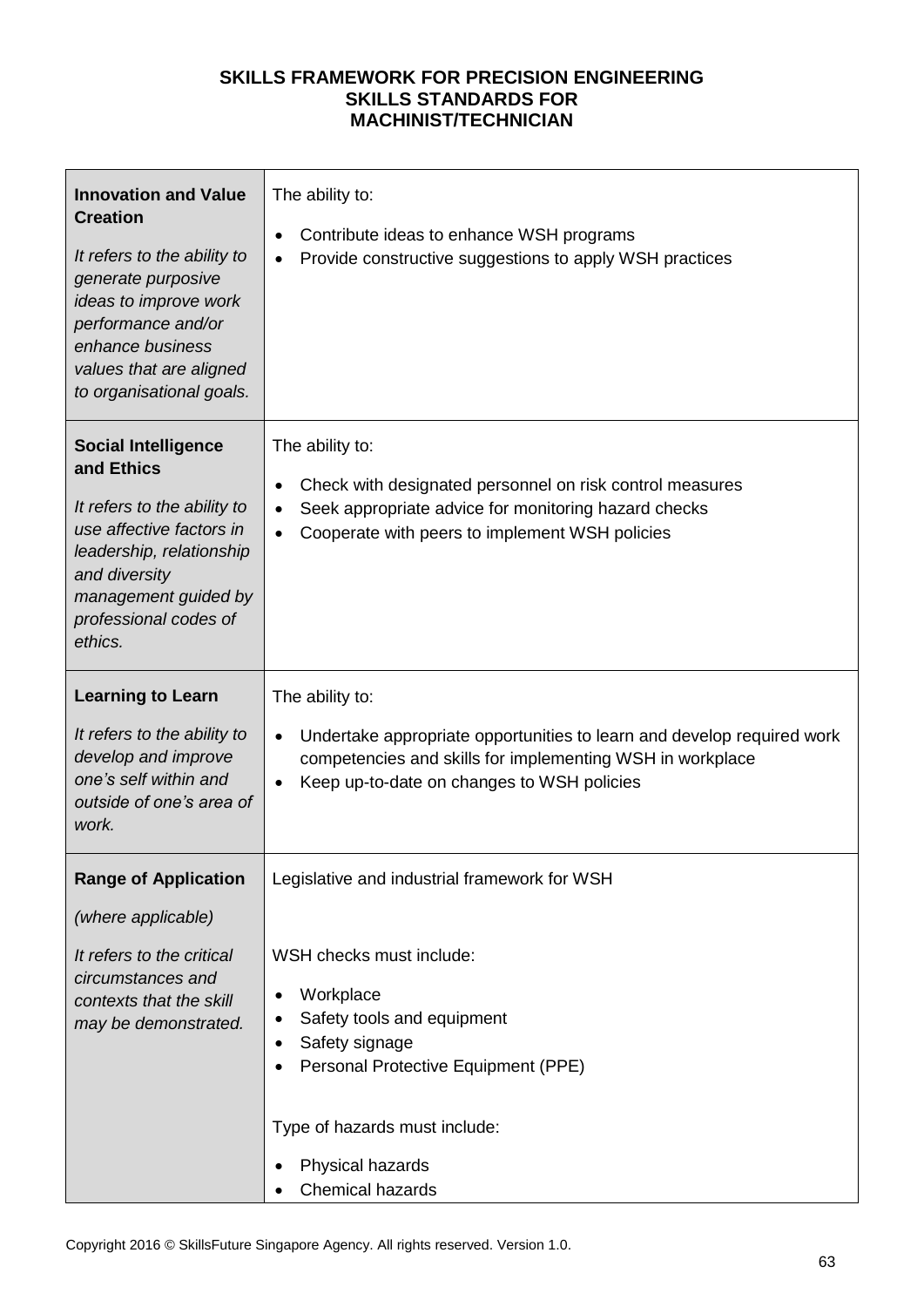| Ergonomics hazards<br>$\bullet$                                                                                                                               |
|---------------------------------------------------------------------------------------------------------------------------------------------------------------|
| Risk control must include:                                                                                                                                    |
| Elimination<br>$\bullet$<br>Substitution<br>$\bullet$<br>Engineering controls<br>$\bullet$<br>Administrative controls<br>$\bullet$<br>Use of PPE<br>$\bullet$ |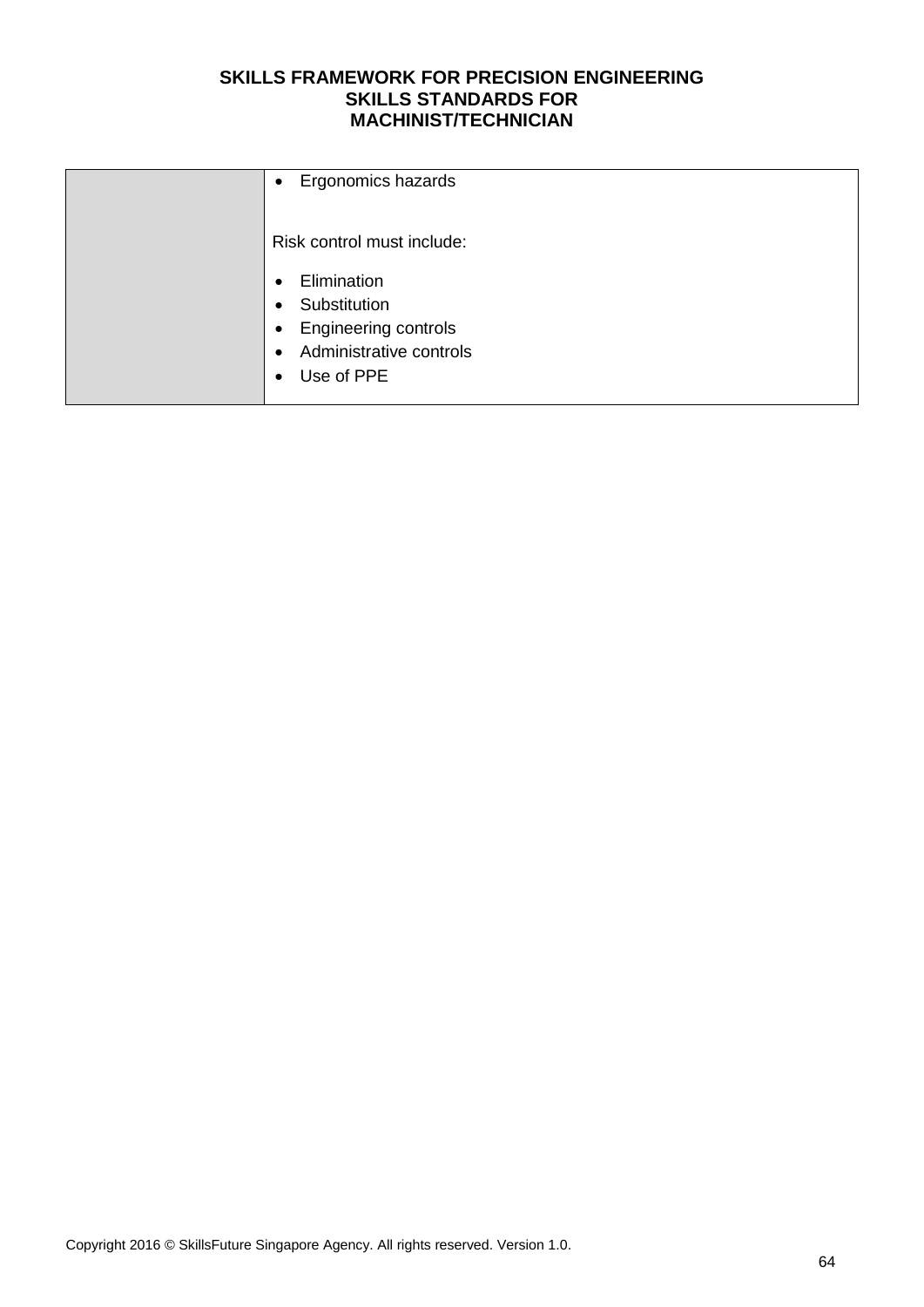| <b>Skill Code</b>                                                                                                                                                                                          | PRE-WSH-1001-1                                                                                                                                                                                                                                                                                                                                                                                                                                                                                                                                                                                                                  | <b>Skill Category</b>                           | Workplace Safety and<br>Health |  |
|------------------------------------------------------------------------------------------------------------------------------------------------------------------------------------------------------------|---------------------------------------------------------------------------------------------------------------------------------------------------------------------------------------------------------------------------------------------------------------------------------------------------------------------------------------------------------------------------------------------------------------------------------------------------------------------------------------------------------------------------------------------------------------------------------------------------------------------------------|-------------------------------------------------|--------------------------------|--|
|                                                                                                                                                                                                            |                                                                                                                                                                                                                                                                                                                                                                                                                                                                                                                                                                                                                                 | <b>Skill Sub-Category</b><br>(where applicable) | N/A                            |  |
| <b>Skill</b>                                                                                                                                                                                               | Apply Workplace Safety and Health in Metal Work                                                                                                                                                                                                                                                                                                                                                                                                                                                                                                                                                                                 |                                                 |                                |  |
| <b>Skill Description</b>                                                                                                                                                                                   | The ability to apply Workplace Safety and Health practices to ensure the<br>safety of oneself and others at work in metal work. It also includes<br>identifying own roles and responsibilities in a metal work job by following<br>safe work procedures and adopting relevant risk control measures when<br>conducting metal works and responding to fire emergencies.                                                                                                                                                                                                                                                          |                                                 |                                |  |
| Knowledge and<br><b>Analysis</b><br>It refers to gathering,<br>cognitive processing,<br>integration and<br>inspection of facts and<br>information required to<br>perform the work tasks<br>and activities. | The ability to understand:<br>Workplace Safety and Health legal obligations and other organisational<br>requirements<br>Rights and responsibilities of a worker stipulated by the Workplace<br>Safety and Health (WSH) Act<br>Rights and responsibilities of a worker stipulated by the Employment Act<br>$\bullet$<br>and Work Injury Compensation Act<br>Common safety signs in a factory<br>$\bullet$<br>Common workplace hazards in a factory<br>$\bullet$<br>Types of risk control measures<br>Components of "Permit-to-Work" (PTW)<br>Types of Personal Protective Equipment (PPE)<br>Proper usage and maintenance of PPE |                                                 |                                |  |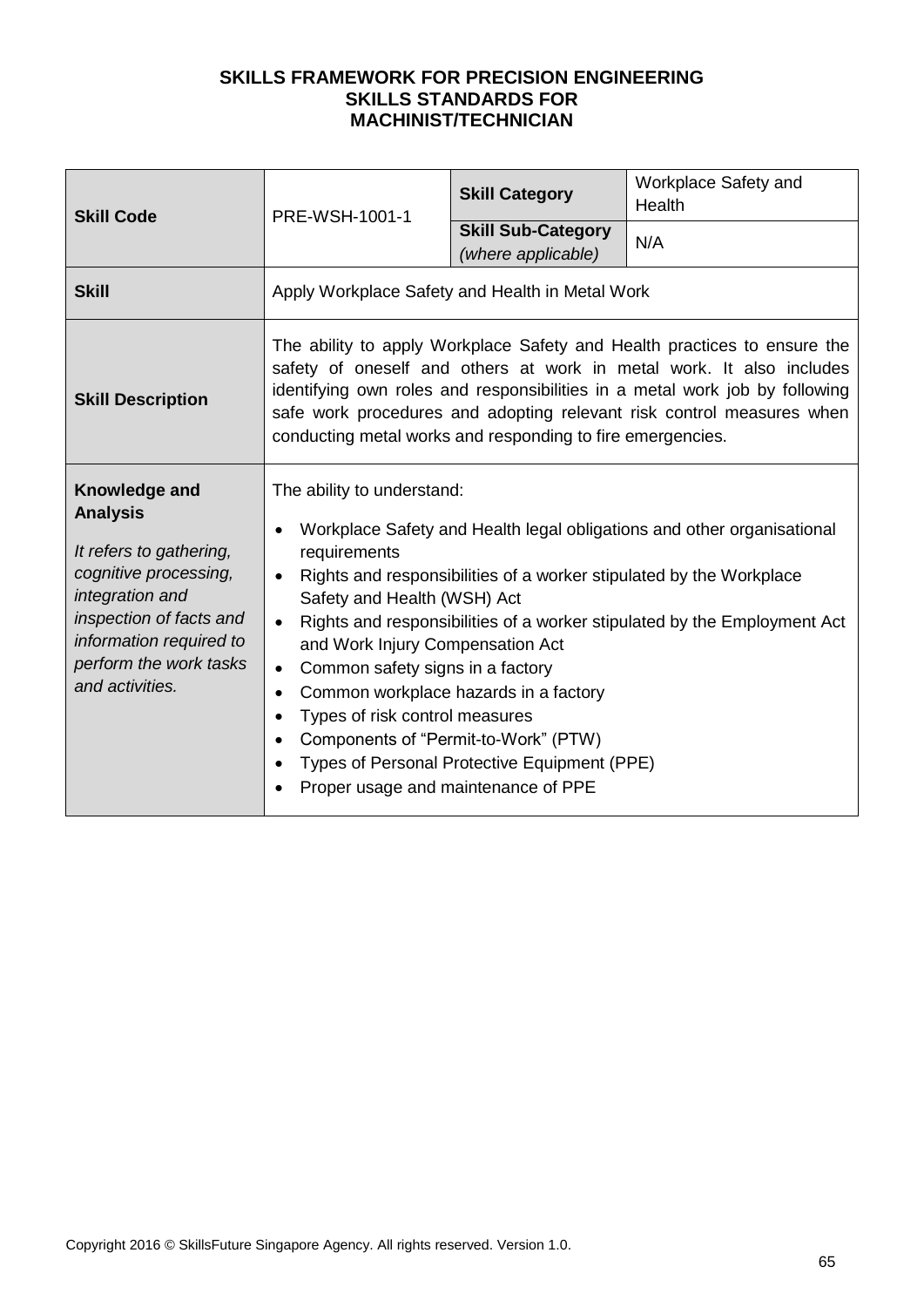| <b>Application and</b><br><b>Adaptation</b><br>It refers to the ability to<br>perform the work tasks<br>and activities required<br>of the occupation, and<br>the ability to react to<br>and manage the<br>changes at work.    | The ability to:<br>Identify own roles and responsibilities in metal working considering legal<br>٠<br>obligations in Workplace Safety and Health (WSH) and its legal<br>requirements, the Employment Act and Work Injury Compensation Act<br>Follow safe work procedures in metal working noting:<br>$\bullet$<br>Safety signs in a factory<br>$\circ$<br>Common workplace hazards in a factory<br>$\circ$<br>Identify relevant risk control measures to be implemented according to<br>safe work procedures<br>Follow "Permit-to-Work" (PTW) procedures according to safe work<br>$\bullet$<br>procedures<br>Wear appropriate Personal Protective Equipment (PPE) according to<br>$\bullet$<br>safe work procedures<br>Respond to fire emergencies following:<br>Fire evacuation procedures based on incident at site in accordance<br>$\circ$<br>with organisational firefighting procedures<br>Using correct types of fire extinguishers in the event of a fire<br>$\circ$<br>Applying the correct techniques to extinguish a fire according to<br>$\circ$<br>established organisational firefighting procedures |
|-------------------------------------------------------------------------------------------------------------------------------------------------------------------------------------------------------------------------------|---------------------------------------------------------------------------------------------------------------------------------------------------------------------------------------------------------------------------------------------------------------------------------------------------------------------------------------------------------------------------------------------------------------------------------------------------------------------------------------------------------------------------------------------------------------------------------------------------------------------------------------------------------------------------------------------------------------------------------------------------------------------------------------------------------------------------------------------------------------------------------------------------------------------------------------------------------------------------------------------------------------------------------------------------------------------------------------------------------------------|
| <b>Innovation and Value</b><br><b>Creation</b><br>It refers to the ability to<br>generate purposive<br>ideas to improve work<br>performance and/or<br>enhance business<br>values that are aligned<br>to organisational goals. | The ability to:<br>Contribute ideas to enhance WSH programs<br>Provide constructive suggestions to apply WSH practices<br>$\bullet$                                                                                                                                                                                                                                                                                                                                                                                                                                                                                                                                                                                                                                                                                                                                                                                                                                                                                                                                                                                 |
| <b>Social Intelligence</b><br>and Ethics<br>It refers to the ability to<br>use affective factors in<br>leadership, relationship<br>and diversity<br>management guided by<br>professional codes of<br>ethics.                  | The ability to:<br>Report unsafe working conditions, work practices and any irregularities<br>$\bullet$<br>in firefighting or related activities to relevant stakeholders in accordance<br>with organisational procedures<br>Cooperate with peers to implement WSH policies                                                                                                                                                                                                                                                                                                                                                                                                                                                                                                                                                                                                                                                                                                                                                                                                                                         |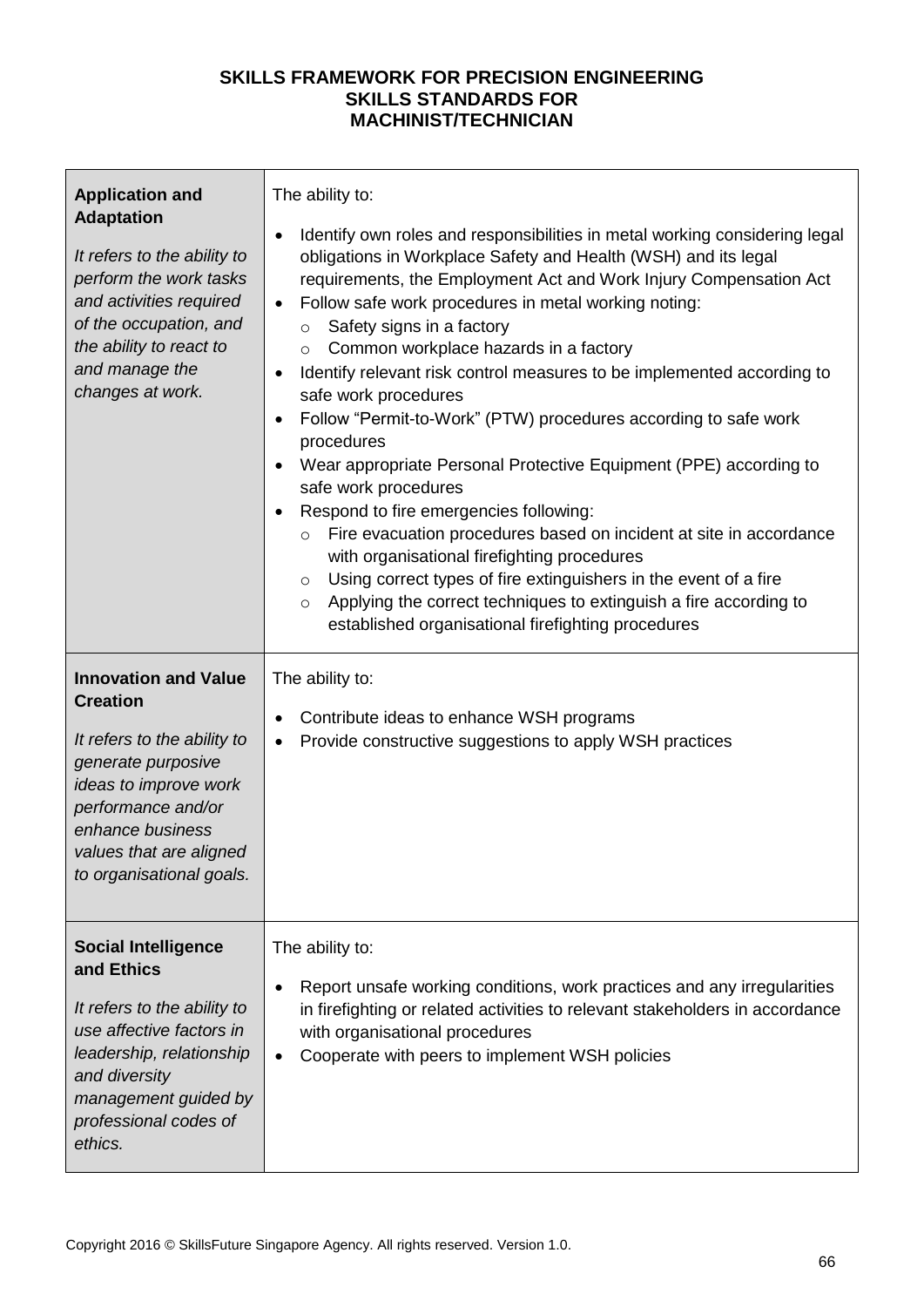| <b>Learning to Learn</b>                                                                                                | The ability to:                                                                                                                                                                                                                                                                                                                                                                                                                                                                           |  |
|-------------------------------------------------------------------------------------------------------------------------|-------------------------------------------------------------------------------------------------------------------------------------------------------------------------------------------------------------------------------------------------------------------------------------------------------------------------------------------------------------------------------------------------------------------------------------------------------------------------------------------|--|
| It refers to the ability to<br>develop and improve<br>one's self within and<br>outside of one's area of<br>work.        | Practise and take part in drills to be ready for emergencies.<br>$\bullet$<br>Stay abreast of developments in equipment and personal protective<br>gears<br>Stay updated on latest legislative requirements<br>Familiarising with safety practices at workplace relating to health and<br>safety at workplace                                                                                                                                                                             |  |
| <b>Range of Application</b>                                                                                             | Rules and regulations must include:                                                                                                                                                                                                                                                                                                                                                                                                                                                       |  |
| (where applicable)<br>It refers to the critical<br>circumstances and<br>contexts that the skill<br>may be demonstrated. | Workplace Safety and Health (WSH) Act and subsidiary legislations<br><b>WSH (General Provisions) Regulations</b><br><b>Employment Act</b><br>٠<br>Work Injury Compensation Act<br>$\bullet$<br>Penalties for non-compliance<br>٠<br><b>WAH Regulation</b><br>$\bullet$<br>WSH (Risk Management) Regulations<br>$\bullet$<br>Code of Practice on WSH Risk Management<br>$\bullet$<br>Statutory Medical Examinations as required under the WSH (Medical<br><b>Examinations) Regulations</b> |  |
|                                                                                                                         | Organisational and other requirements must include:<br>Company in-house rules and regulations<br>Equipment manufacturer's guidelines (instructions, specifications,<br>operators manual or checklists)<br>Safety signs on site<br>Workplace hazards<br>Risk control measures<br>Tools and equipment must include:<br>Personal Protective Equipment (PPE)<br>Fire extinguishers                                                                                                            |  |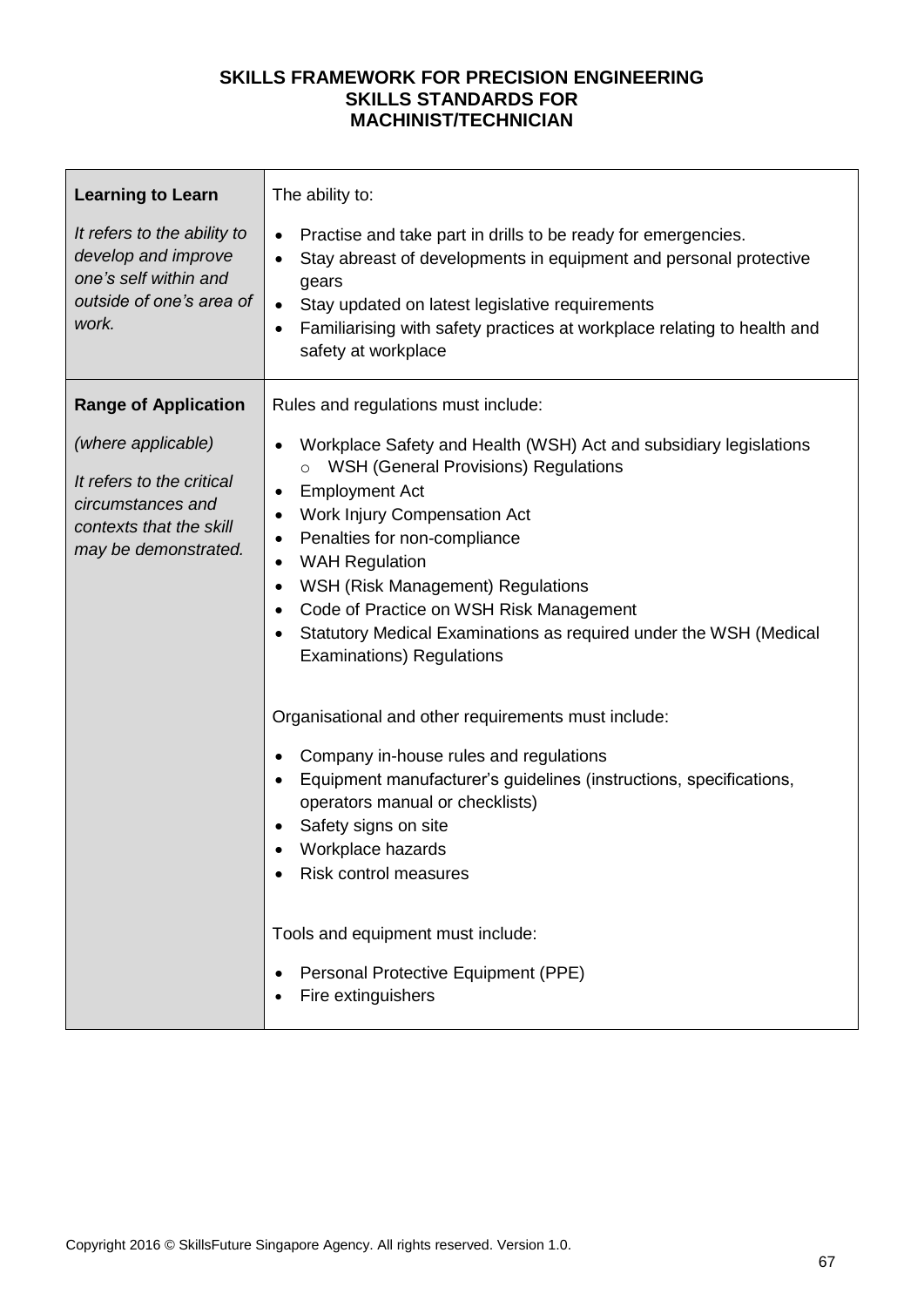| <b>Skill Code</b>                                                                                                                                                                                                          | PRE-WSH-1002-1                                                                                                                                                                                                                                                                                                                                                                                                                                  | <b>Skill Category</b>                           | Workplace Safety and<br>Health |
|----------------------------------------------------------------------------------------------------------------------------------------------------------------------------------------------------------------------------|-------------------------------------------------------------------------------------------------------------------------------------------------------------------------------------------------------------------------------------------------------------------------------------------------------------------------------------------------------------------------------------------------------------------------------------------------|-------------------------------------------------|--------------------------------|
|                                                                                                                                                                                                                            |                                                                                                                                                                                                                                                                                                                                                                                                                                                 | <b>Skill Sub-Category</b><br>(where applicable) | N/A                            |
| <b>Skill</b>                                                                                                                                                                                                               | <b>Identify Hazards and Maintain Risk Control Measures</b>                                                                                                                                                                                                                                                                                                                                                                                      |                                                 |                                |
| <b>Skill Description</b>                                                                                                                                                                                                   | The skill describes the ability to identify hazards and maintain risk control<br>measures at workplace.                                                                                                                                                                                                                                                                                                                                         |                                                 |                                |
| Knowledge and<br><b>Analysis</b><br>It refers to gathering,<br>cognitive processing,<br>integration and<br>inspection of facts and<br>information required to<br>perform the work tasks<br>and activities.                 | The ability to understand:<br>Types of hazards associated with the use of tools and operation of<br>equipment and machine at workplace<br>Types of hazards associated with materials and chemicals used at<br>$\bullet$<br>workplace<br>Principles and methodology of risk assessment<br>Importance and types of risk control measures at workplace<br>$\bullet$<br>Organisational WSH procedures and WSH legislative requirements<br>$\bullet$ |                                                 |                                |
| <b>Application and</b><br><b>Adaptation</b><br>It refers to the ability to<br>perform the work tasks<br>and activities required<br>of the occupation, and<br>the ability to react to<br>and manage the<br>changes at work. | The ability to:<br>Identify hazards by conducting WSH checks on work area, safety<br>$\bullet$<br>signage, safety devices, equipment, machine, materials and chemicals<br>used at workplace<br>Carry out risk controls in accordance to WSH organisational procedures<br>$\bullet$<br>and legislative requirements                                                                                                                              |                                                 |                                |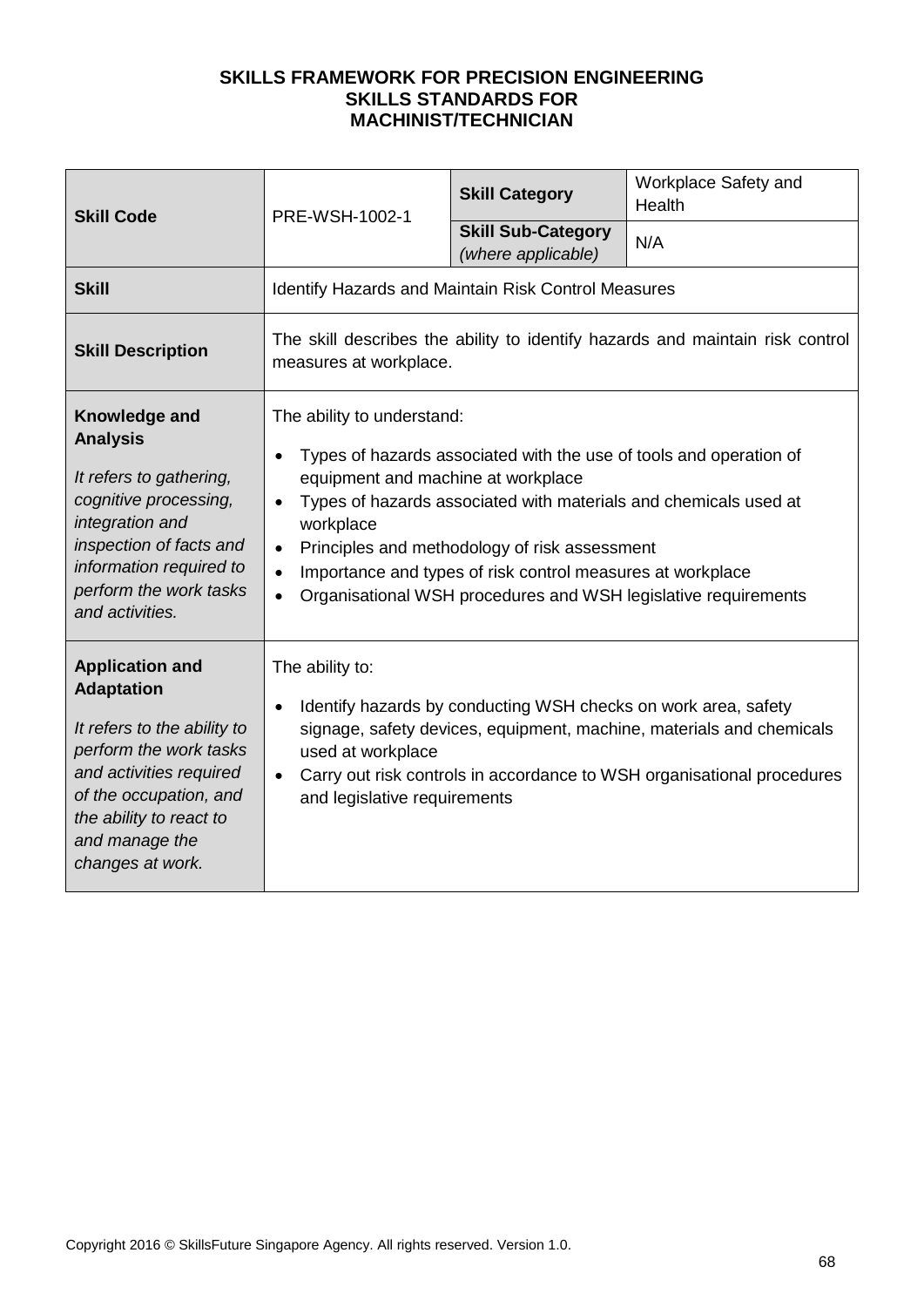| <b>Innovation and Value</b><br><b>Creation</b><br>It refers to the ability to<br>generate purposive<br>ideas to improve work<br>performance and/or<br>enhance business<br>values that are aligned<br>to organisational goals. | The ability to:<br>Contribute ideas to improve control of WSH risks in accordance to the<br>٠<br>hierarchy of control<br>Identify inadequacies in the existing control measures in accordance<br>$\bullet$<br>with organisational procedures<br>Provide constructive suggestions to carry out risk controls measures<br>$\bullet$ |
|-------------------------------------------------------------------------------------------------------------------------------------------------------------------------------------------------------------------------------|-----------------------------------------------------------------------------------------------------------------------------------------------------------------------------------------------------------------------------------------------------------------------------------------------------------------------------------|
| <b>Social Intelligence</b><br>and Ethics<br>It refers to the ability to<br>use affective factors in<br>leadership, relationship<br>and diversity<br>management guided by<br>professional codes of<br>ethics.                  | The ability to:<br>Report any abnormalities and problems encountered in identifying and<br>$\bullet$<br>monitoring hazards<br>Check with designated personnel on risk control<br>$\bullet$                                                                                                                                        |
| <b>Learning to Learn</b><br>It refers to the ability to<br>develop and improve<br>one's self within and<br>outside of one's area of<br>work.                                                                                  | The ability to:<br>Provide input to risk assessment team at workplace in accordance to<br>$\bullet$<br>WSH organisational procedures and legislative requirements                                                                                                                                                                 |
| <b>Range of Application</b><br>(where applicable)<br>It refers to the critical<br>circumstances and<br>contexts that the skill<br>may be demonstrated.                                                                        | Legislative and industrial framework for WSH<br>Hazards associated with tools, equipment and machines must include:<br>Electrical<br>٠<br>Mechanical<br>Fire and explosion<br>٠<br>Radiation<br>Noise<br>Hazards associated with materials and chemicals must include:                                                            |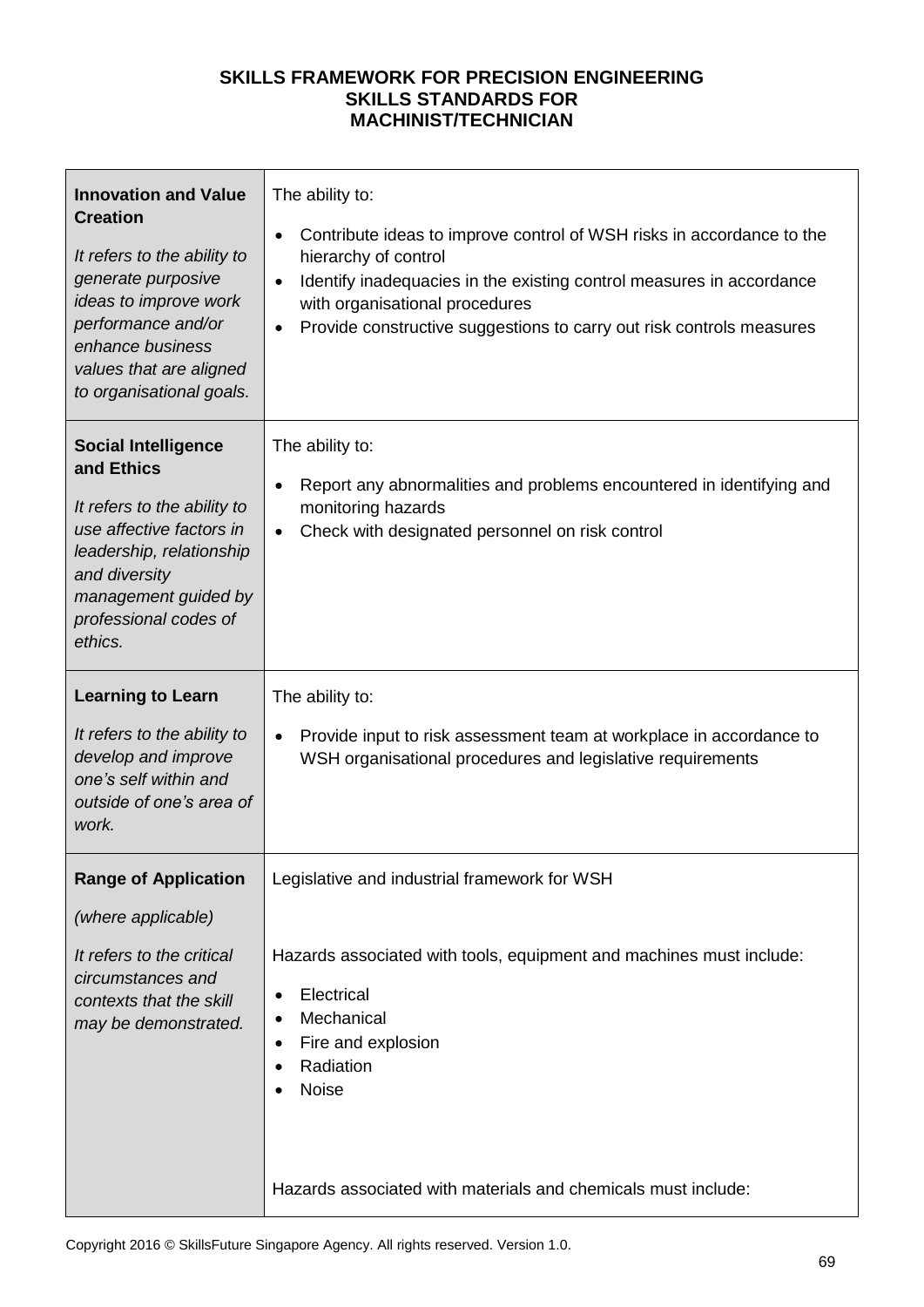| Fire and explosion<br>$\bullet$<br>Burn and scald<br>$\bullet$<br>Sudden release of pressure<br>$\bullet$<br>Corrosion<br>$\bullet$<br>Irritation<br>$\bullet$<br>Asphyxiation<br>$\bullet$<br>Toxicity<br>$\bullet$<br>Carcinogens<br>$\bullet$<br>Acute effects<br>$\bullet$<br>Chronic effects<br>$\bullet$<br>Chemical products<br>$\bullet$                                                                                                                                                                                                                                       |
|----------------------------------------------------------------------------------------------------------------------------------------------------------------------------------------------------------------------------------------------------------------------------------------------------------------------------------------------------------------------------------------------------------------------------------------------------------------------------------------------------------------------------------------------------------------------------------------|
| Hazards associated with environment must include:<br>Poor housekeeping<br>$\bullet$<br>Unstable stacking of materials<br>$\bullet$<br>Storage of incompatible materials<br>$\bullet$<br>Incompatible works<br>$\bullet$<br>Unguarded machines<br>$\bullet$<br>Hazardous atmosphere<br>$\bullet$<br>Conditions that expose a person to hazards:<br>$\bullet$<br>Struck by or struck against objects<br>$\circ$<br>Trip and fall on same level<br>$\circ$<br>Falling from height<br>$\circ$<br>Drowning<br>$\circ$<br>Scalds and burns<br>$\circ$<br><b>Lightning strikes</b><br>$\circ$ |
| At-risk behaviours must include:<br>Violating procedures<br>$\bullet$<br>Taking short-cuts<br>$\bullet$<br>By-passing safety procedures<br>$\bullet$<br>Disabling machine safety features<br>$\bullet$<br>Not using or misuse of Personal Protective Equipment (PPE)<br>$\bullet$<br>Unauthorised use of equipment<br>$\bullet$<br>Misuse of equipment<br>$\bullet$<br><b>Reckless acts</b><br>$\bullet$<br>Horseplay<br>$\bullet$                                                                                                                                                     |
| Health hazards must include:<br>Noise<br>$\bullet$                                                                                                                                                                                                                                                                                                                                                                                                                                                                                                                                     |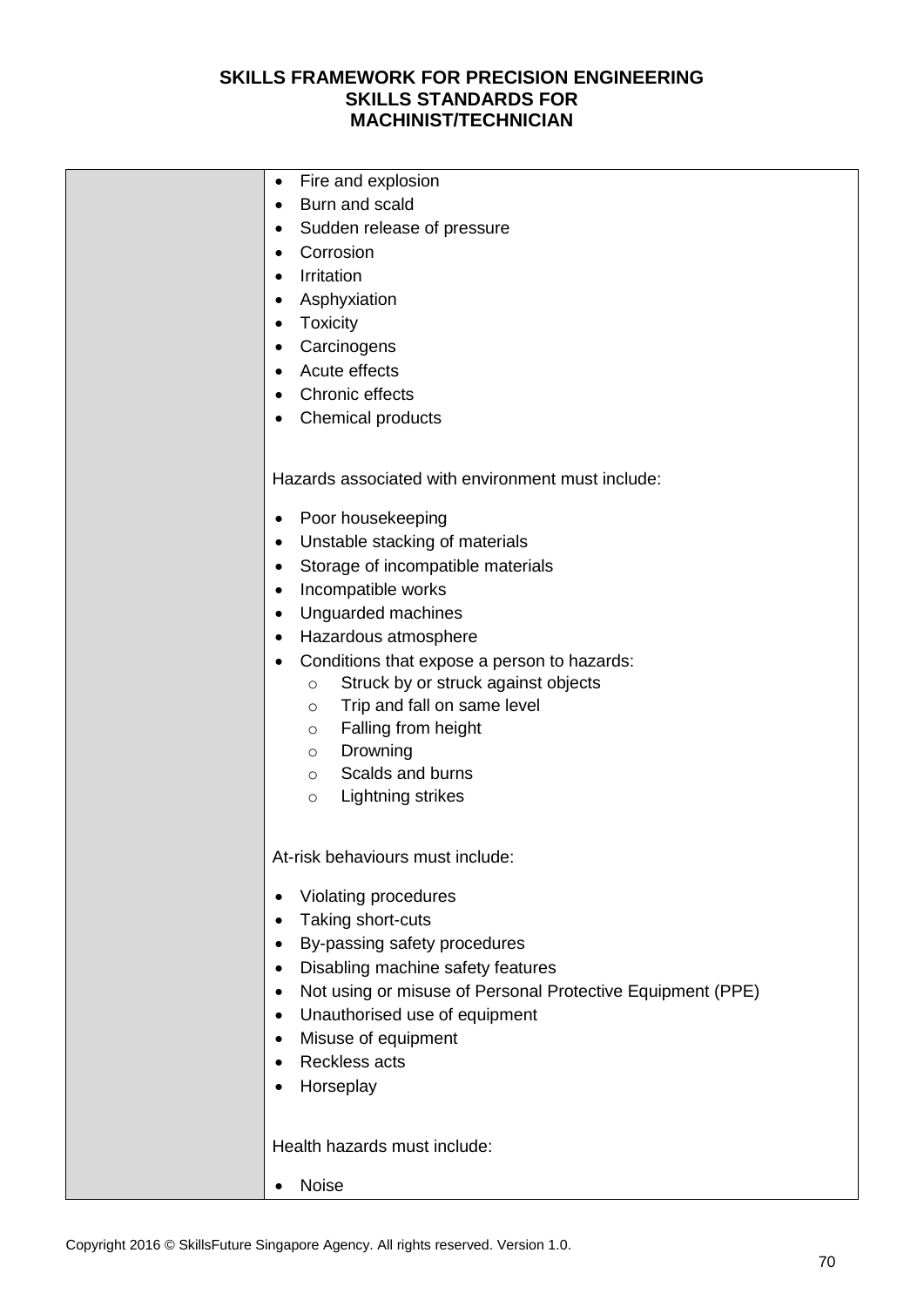| Chemical<br>٠                                   |
|-------------------------------------------------|
| Haze                                            |
| Ergonomic                                       |
| Poor posture                                    |
| Duration<br>$\bullet$                           |
| Frequency                                       |
| Area layout                                     |
| Manual handling                                 |
|                                                 |
| Hierarchy of risk control must include:         |
| Elimination                                     |
| Substitution                                    |
| <b>Engineering controls</b><br>٠                |
| Administrative controls                         |
| Personal Protective Equipment (PPE)<br>٠        |
|                                                 |
| Common risk assessment approaches must include: |
| <b>Activity-Based</b>                           |
| <b>Trade-Based</b>                              |
|                                                 |
| Simple risk assessment methods must include:    |
| Review Material Safety Data Sheets<br>$\bullet$ |
| Job Safety Analysis (Task Analysis)             |
| Workplace Audits and Inspections                |
| <b>Risk Analysis Form</b>                       |
| Matrix method                                   |
|                                                 |
| Risk quantification must include:               |
| Severity of hazard                              |
| Likelihood of the occurrence                    |
| Risk Level = Severity x Likelihood              |
|                                                 |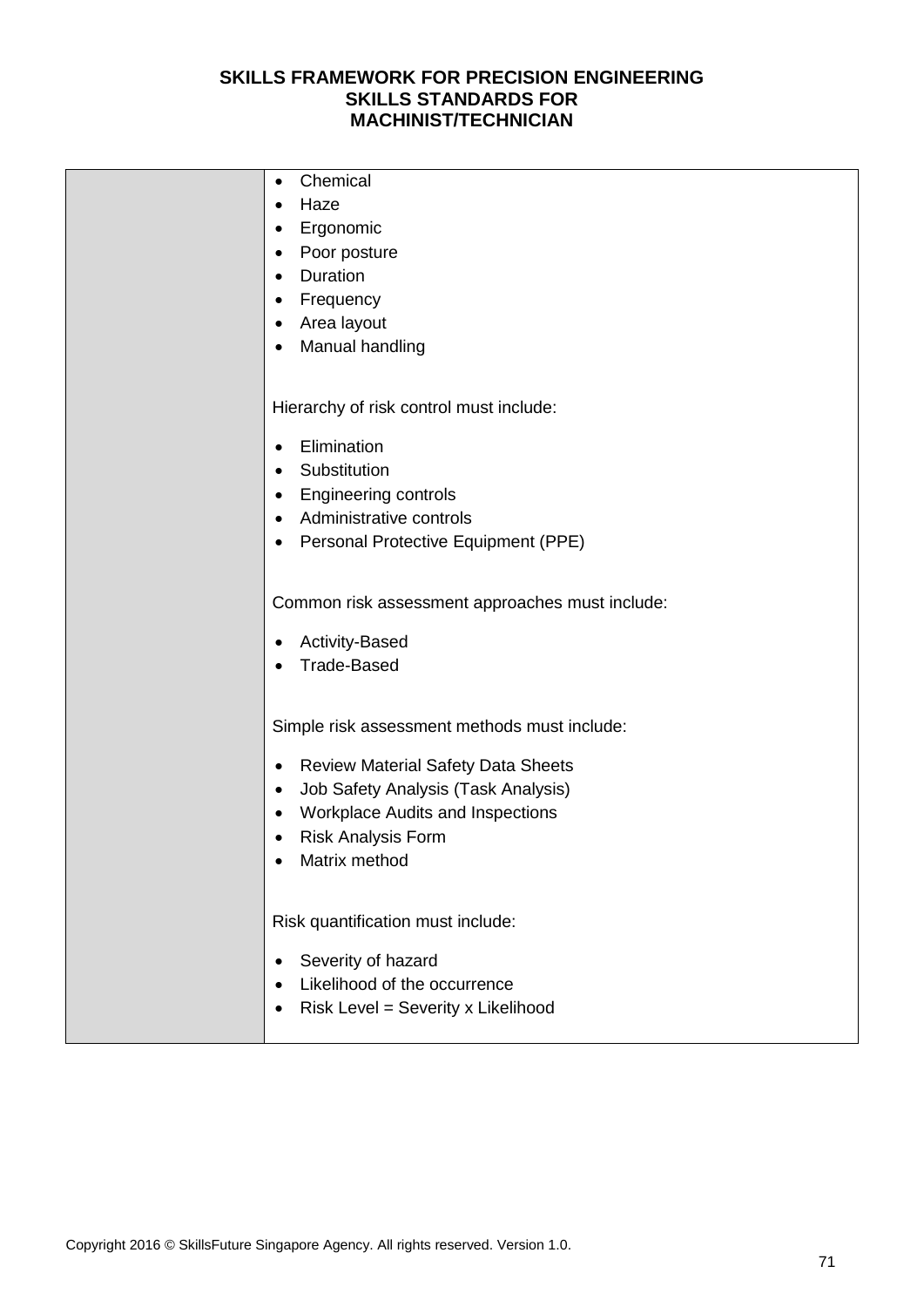|                                                                                                                                                                                                            | PRE-MPI-1001-1                                                                                                                                                                                                                                                                                                                                                                                                                                                                                                                                                                                                                                                                                                                                                                                                                                                                                                               | <b>Skill Category</b>                           | <b>Manufacturing Productivity</b><br>and Innovation |  |
|------------------------------------------------------------------------------------------------------------------------------------------------------------------------------------------------------------|------------------------------------------------------------------------------------------------------------------------------------------------------------------------------------------------------------------------------------------------------------------------------------------------------------------------------------------------------------------------------------------------------------------------------------------------------------------------------------------------------------------------------------------------------------------------------------------------------------------------------------------------------------------------------------------------------------------------------------------------------------------------------------------------------------------------------------------------------------------------------------------------------------------------------|-------------------------------------------------|-----------------------------------------------------|--|
| <b>Skill Code</b>                                                                                                                                                                                          |                                                                                                                                                                                                                                                                                                                                                                                                                                                                                                                                                                                                                                                                                                                                                                                                                                                                                                                              | <b>Skill Sub-Category</b><br>(where applicable) | N/A                                                 |  |
| <b>Skill</b>                                                                                                                                                                                               | Apply 5S Techniques in Manufacturing                                                                                                                                                                                                                                                                                                                                                                                                                                                                                                                                                                                                                                                                                                                                                                                                                                                                                         |                                                 |                                                     |  |
| <b>Skill Description</b>                                                                                                                                                                                   | This skill describes the ability to apply 5S procedures (a structured approach<br>to housekeeping) to the job and the work areas. It also includes SEIRI<br>(clearing unnecessary items from work areas), SEITON (organising work<br>areas in an orderly manner), SEISO (cleaning work areas), SEIKESTU<br>(maintaining work areas cleanliness) and SHITSUKE (maintaining self-<br>discipline in work areas).                                                                                                                                                                                                                                                                                                                                                                                                                                                                                                                |                                                 |                                                     |  |
| Knowledge and<br><b>Analysis</b><br>It refers to gathering,<br>cognitive processing,<br>integration and<br>inspection of facts and<br>information required to<br>perform the work tasks<br>and activities. | The ability to understand:<br>Basic principles of effective workplace organisation<br>Elements, purpose and benefits of 5S program (SEIRI, SEITON, SEISO,<br>SEIKESTU and SHITSUKE)<br>Meaning and significance of 5S techniques to own job and workplace<br>$\bullet$<br>Application of 5S techniques to own job and workplace to achieve<br>$\bullet$<br>objectives<br>Organisational pre-determined schedule for conducting 5S techniques<br>$\bullet$<br>Methods and organisational criteria for identifying, categorising, labelling<br>$\bullet$<br>and segregating necessary and unnecessary items<br>Methods, organisational guidelines and procedures to labelling,<br>segregating and disposing unnecessary items<br>Organisational guidelines and procedures relating to placing, storing and<br>arranging necessary items<br>Organisational health and safety guidelines relating to performing 5S<br>techniques |                                                 |                                                     |  |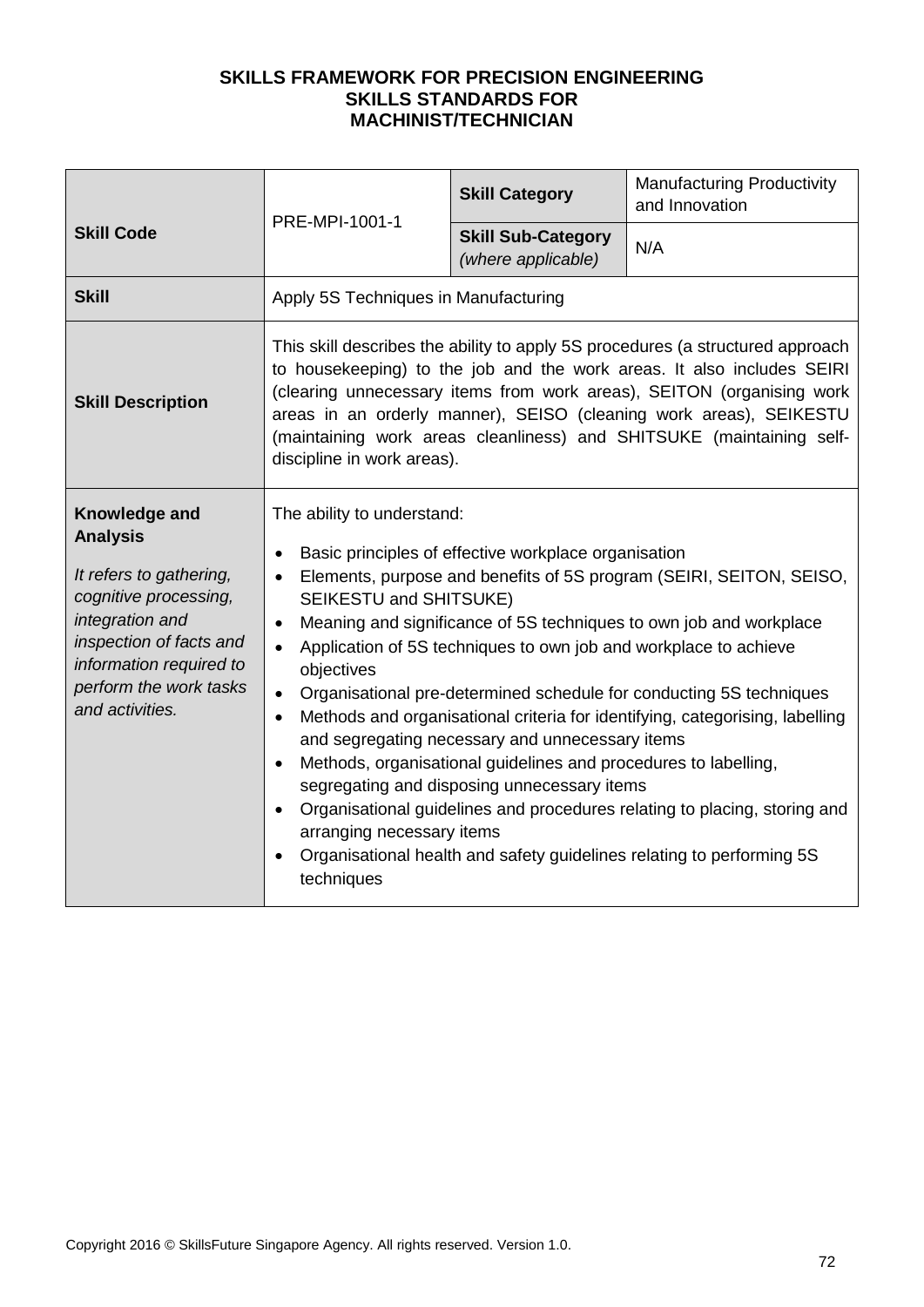| <b>Application and</b><br><b>Adaptation</b><br>It refers to the ability to<br>perform the work tasks<br>and activities required<br>of the occupation, and<br>the ability to react to<br>and manage the<br>changes at work.    | The ability to:<br>Conduct 5S techniques in accordance with organisational pre-<br>determined schedule and safety and health guidelines<br>Identify, label and segregate unnecessary items in work areas in<br>$\bullet$<br>accordance with organisational procedures<br>Clear all unnecessary items from work areas and place them at<br>$\bullet$<br>designated location or holding area<br>Dispose unnecessary items at designated location or holding area in<br>accordance with organisational guidelines and procedures<br>Identify and allocate appropriate place for each necessary item in<br>$\bullet$<br>accordance with work requirements and organisational guidelines<br>Arrange and where appropriate, store each necessary item properly and<br>safely in its right place in accordance with its usage requirements<br>Return each necessary item immediately to its assigned location after<br>use<br>Check and identify work areas and items that require cleaning before<br>and after work activities<br>Clean identified work areas and items using appropriate cleaning tools,<br>equipment, materials and methods in accordance with manufacturer's<br>instructions and organisational procedures<br>Identify and report any defects and hazards discovered in work areas or<br>$\bullet$<br>items that are cleaned in accordance with organisational procedures<br>Carry out visual checks on 3S (SEIRI, SEITON and SEISO) conditions<br>$\bullet$<br>of work areas according to organisational 5S check list to identify any<br>non-conformance in organisational standards<br>Take corrective actions against any deterioration of 3S (SEIRI, SEITON<br>$\bullet$<br>and SEISO) conditions in work areas<br>Evaluate 5S conditions of work areas for non-conformance based on<br>organisational 5S audit list<br>Take corrective actions where practices of 5S deviate from established<br>procedures or are not in conformance with specified standards |
|-------------------------------------------------------------------------------------------------------------------------------------------------------------------------------------------------------------------------------|-----------------------------------------------------------------------------------------------------------------------------------------------------------------------------------------------------------------------------------------------------------------------------------------------------------------------------------------------------------------------------------------------------------------------------------------------------------------------------------------------------------------------------------------------------------------------------------------------------------------------------------------------------------------------------------------------------------------------------------------------------------------------------------------------------------------------------------------------------------------------------------------------------------------------------------------------------------------------------------------------------------------------------------------------------------------------------------------------------------------------------------------------------------------------------------------------------------------------------------------------------------------------------------------------------------------------------------------------------------------------------------------------------------------------------------------------------------------------------------------------------------------------------------------------------------------------------------------------------------------------------------------------------------------------------------------------------------------------------------------------------------------------------------------------------------------------------------------------------------------------------------------------------------------------------------------------------------------------------------|
| <b>Innovation and Value</b><br><b>Creation</b><br>It refers to the ability to<br>generate purposive<br>ideas to improve work<br>performance and/or<br>enhance business<br>values that are aligned<br>to organisational goals. | The ability to:<br>Provide ideas and constructive suggestions for continuous process<br>improvement<br>Propose 5S improvement ideas in work areas in accordance with<br>organisational procedures                                                                                                                                                                                                                                                                                                                                                                                                                                                                                                                                                                                                                                                                                                                                                                                                                                                                                                                                                                                                                                                                                                                                                                                                                                                                                                                                                                                                                                                                                                                                                                                                                                                                                                                                                                                 |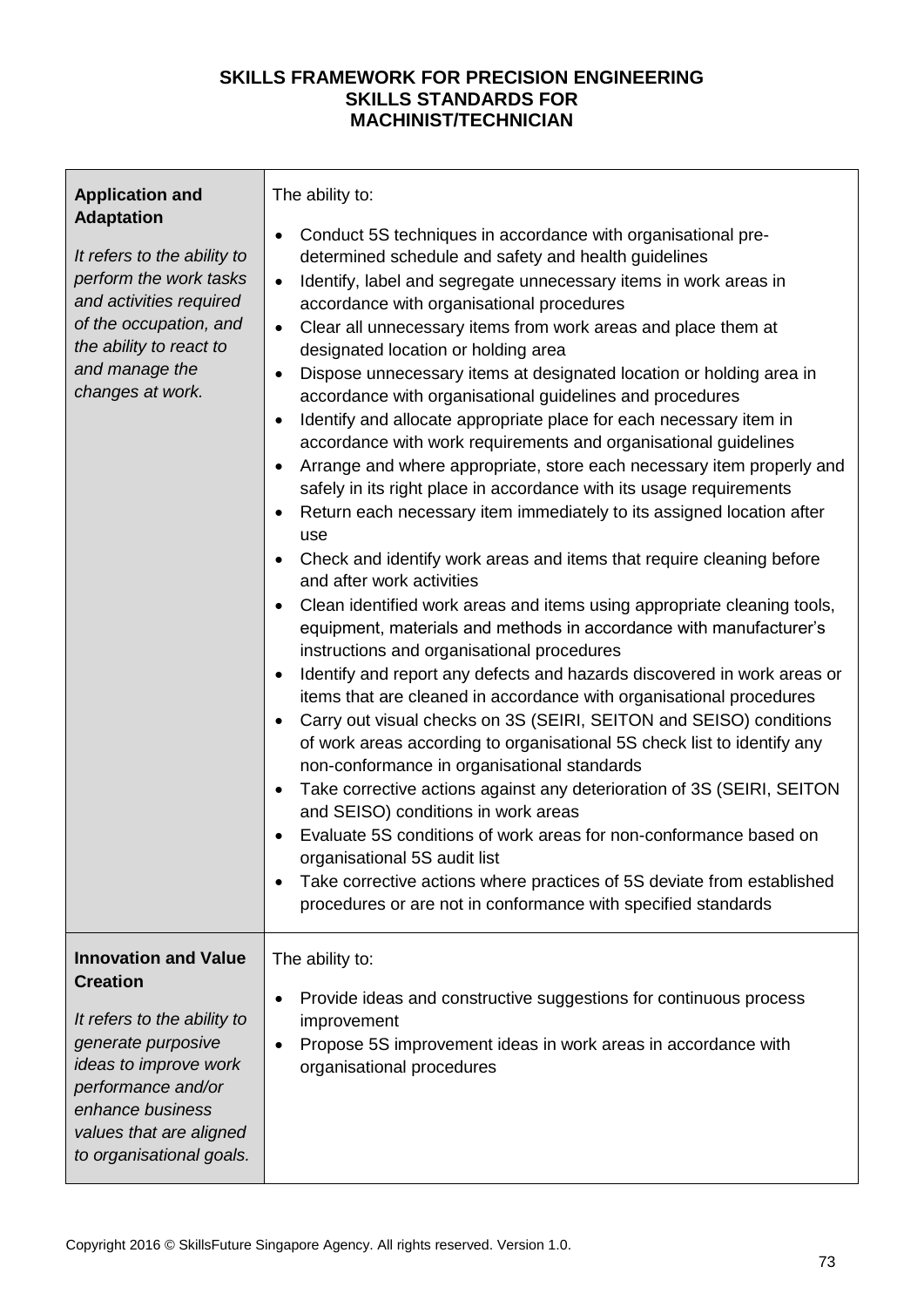| <b>Social Intelligence</b><br>and Ethics<br>It refers to the ability to<br>use affective factors in<br>leadership, relationship<br>and diversity<br>management guided by<br>professional codes of<br>ethics. | The ability to:<br>Engage regular constructive feedback with colleagues to maintain high<br>$\bullet$<br>productivity<br>Communicate with team members on the performance indicators<br>$\bullet$<br>expected from the improvement activities<br>Share best practices in improving productivity with peers                                                                                                                                                                                                                             |
|--------------------------------------------------------------------------------------------------------------------------------------------------------------------------------------------------------------|----------------------------------------------------------------------------------------------------------------------------------------------------------------------------------------------------------------------------------------------------------------------------------------------------------------------------------------------------------------------------------------------------------------------------------------------------------------------------------------------------------------------------------------|
| <b>Learning to Learn</b><br>It refers to the ability to<br>develop and improve<br>one's self within and<br>outside of one's area of<br>work.                                                                 | The ability to:<br>Undertake appropriate opportunities to learn and develop required work<br>$\bullet$<br>competencies and quality skills for continuous improvement<br>Keep up-to-date on good practices at workplace                                                                                                                                                                                                                                                                                                                 |
| <b>Range of Application</b><br>(where applicable)<br>It refers to the critical<br>circumstances and<br>contexts that the skill<br>may be demonstrated.                                                       | Rules and regulations must include:<br>Workplace Safety and Health Act<br>Procedures, guidelines and supporting documents must include:<br>Standard operating procedures relating to work scope<br>$\bullet$<br>Organisational procedures relating to labelling and segregating<br>$\bullet$<br>unnecessary items<br>Organisational guidelines and procedures to dispose unnecessary items<br>Organisational health and safety guidelines relating to performing SEIRI<br>Relevant industry standards, manuals and reference materials |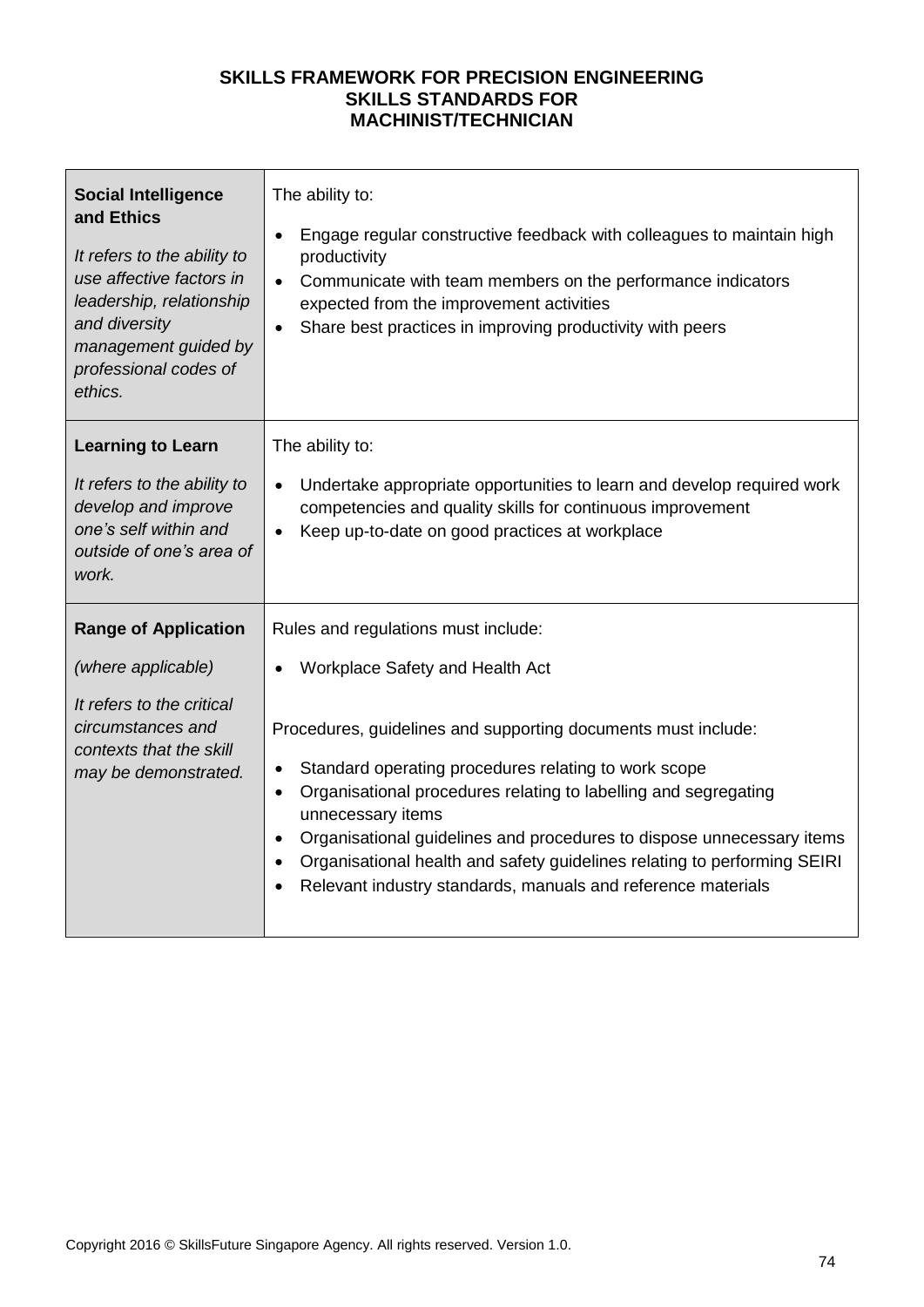| <b>Skill Code</b>                                                                                                                                                                                                          | PRE-MPI-1002-1                                                                                                                                                                                                                                                                                                                | <b>Skill Category</b>                                                                                                                                                                                                                                                                                       | <b>Manufacturing Productivity</b><br>and Innovation                                                                                                                                                                                                                                                                                                                                                                                                      |
|----------------------------------------------------------------------------------------------------------------------------------------------------------------------------------------------------------------------------|-------------------------------------------------------------------------------------------------------------------------------------------------------------------------------------------------------------------------------------------------------------------------------------------------------------------------------|-------------------------------------------------------------------------------------------------------------------------------------------------------------------------------------------------------------------------------------------------------------------------------------------------------------|----------------------------------------------------------------------------------------------------------------------------------------------------------------------------------------------------------------------------------------------------------------------------------------------------------------------------------------------------------------------------------------------------------------------------------------------------------|
|                                                                                                                                                                                                                            |                                                                                                                                                                                                                                                                                                                               | <b>Skill Sub-Category</b><br>(where applicable)                                                                                                                                                                                                                                                             | N/A                                                                                                                                                                                                                                                                                                                                                                                                                                                      |
| <b>Skill</b>                                                                                                                                                                                                               | Apply Continuous Process Improvement Techniques                                                                                                                                                                                                                                                                               |                                                                                                                                                                                                                                                                                                             |                                                                                                                                                                                                                                                                                                                                                                                                                                                          |
| <b>Skill Description</b>                                                                                                                                                                                                   | This skill describes the ability to apply continuous process improvement<br>techniques and be able to put them into practice at the workplace. It also<br>includes the ability to identify improvement opportunities, carry out<br>continuous improvement activities as well as follow-through the<br>improvement activities. |                                                                                                                                                                                                                                                                                                             |                                                                                                                                                                                                                                                                                                                                                                                                                                                          |
| Knowledge and<br><b>Analysis</b><br>It refers to gathering,<br>cognitive processing,<br>integration and<br>inspection of facts and<br>information required to<br>perform the work tasks<br>and activities.                 | The ability to understand:<br>Purpose of continuous improvement<br>Procedures for making action plan<br>$\bullet$<br>Types of performance indicators                                                                                                                                                                          | Types of continuous process improvement techniques<br>Concepts and methods of continuous process improvement<br>Procedures for carrying out continuous improvement activities<br>Methods to track and measure progress of improvement activities<br>Procedures to follow-through the improvement activities | Procedures for reporting and recording improvement activities outcomes                                                                                                                                                                                                                                                                                                                                                                                   |
| <b>Application and</b><br><b>Adaptation</b><br>It refers to the ability to<br>perform the work tasks<br>and activities required<br>of the occupation, and<br>the ability to react to<br>and manage the<br>changes at work. | The ability to:<br>Identify improvement goals to be achieved<br>data related to improvement goals<br>$\bullet$<br>with organisational procedures                                                                                                                                                                              | Follow-through the progress of improvement activities and take<br>appropriate corrective actions on any non-conformances                                                                                                                                                                                    | Carry out the improvement activities in accordance with the action plan<br>Collect, collate and compile data for continuous process improvement<br>Apply appropriate continuous process improvement techniques to collect<br>Take corrective action against issues which arose during implementation<br>of improvement activities in accordance with organisational procedures<br>Report and record the outcomes of improvement activities in accordance |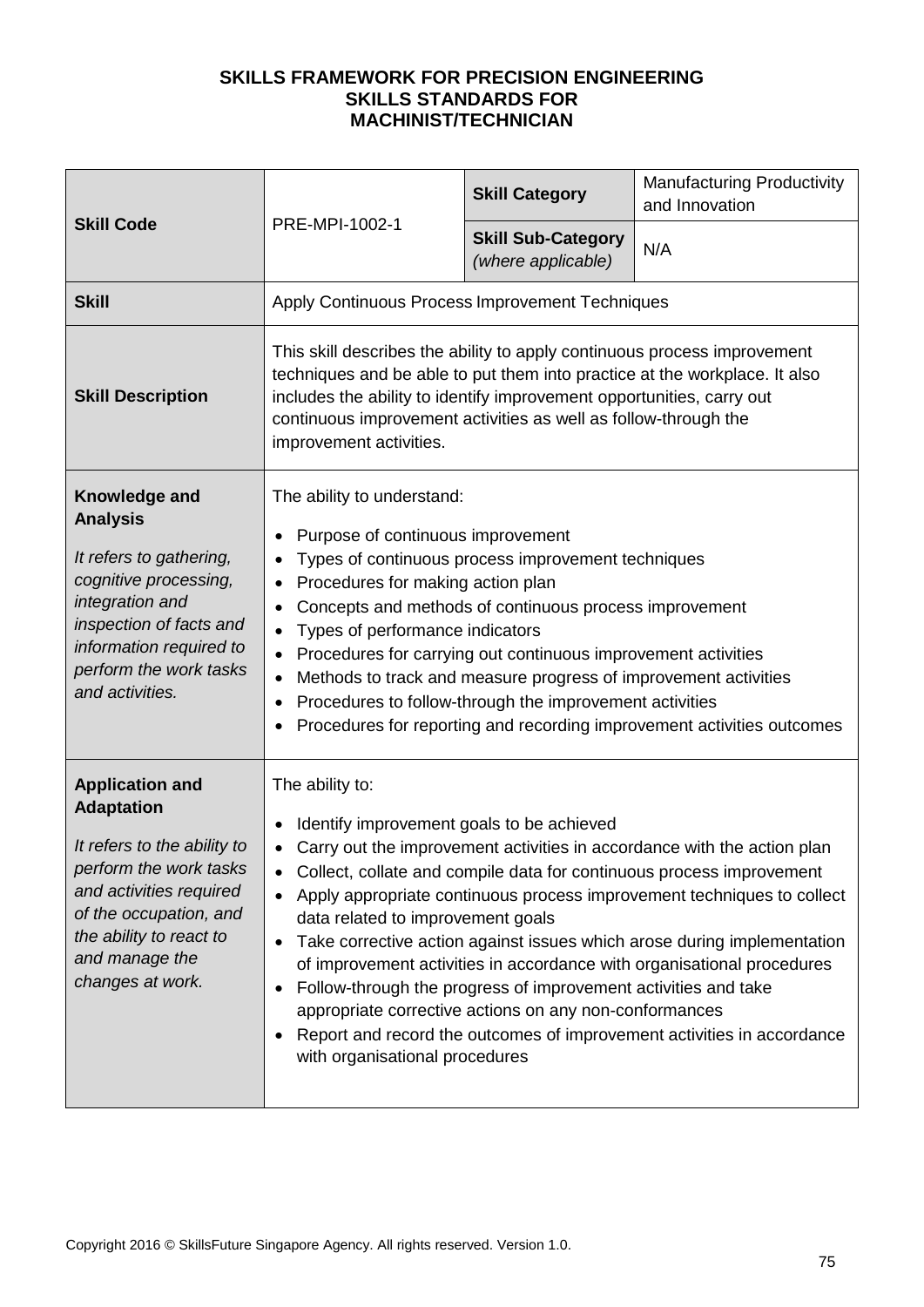| <b>Innovation and Value</b><br><b>Creation</b><br>It refers to the ability to<br>generate purposive<br>ideas to improve work<br>performance and/or<br>enhance business<br>values that are aligned<br>to organisational goals. | The ability to:<br>Provide ideas and constructive suggestions for continuous process<br>improvement                                                                                                                                                                                                                                                                                                                                                                    |
|-------------------------------------------------------------------------------------------------------------------------------------------------------------------------------------------------------------------------------|------------------------------------------------------------------------------------------------------------------------------------------------------------------------------------------------------------------------------------------------------------------------------------------------------------------------------------------------------------------------------------------------------------------------------------------------------------------------|
| <b>Social Intelligence</b><br>and Ethics<br>It refers to the ability to<br>use affective factors in<br>leadership, relationship<br>and diversity<br>management guided by<br>professional codes of<br>ethics.                  | The ability to:<br>Communicate with team members on the performance indicators<br>$\bullet$<br>expected from the improvement activities<br>Determine the timeframes, tasks, responsibilities and resources required<br>to achieve the improvement goals identified and discuss with appropriate<br>personnel                                                                                                                                                           |
| <b>Learning to Learn</b><br>It refers to the ability to<br>develop and improve<br>one's self within and<br>outside of one's area of<br>work.                                                                                  | The ability to:<br>Undertake appropriate opportunities to learn and develop required work<br>competencies and quality skills for continuous improvement<br>Address the gaps or shortfalls in action plan proposal, if any                                                                                                                                                                                                                                              |
| <b>Range of Application</b><br>(where applicable)<br>It refers to the critical<br>circumstances and<br>contexts that the skill<br>may be demonstrated.                                                                        | Work place improvement goals must include:<br>Productivity improvement<br>$\bullet$<br>Cost reduction or saving<br>Product quality improvement<br>$\bullet$<br>Customer service improvement<br>Process or line improvement<br>٠<br>Production machine efficiency<br>$\bullet$<br>Machine maintenance efficiency<br>$\bullet$<br>Defect reduction<br>$\bullet$<br>Safety, health and environment improvement<br>Continuous process improvement techniques must include: |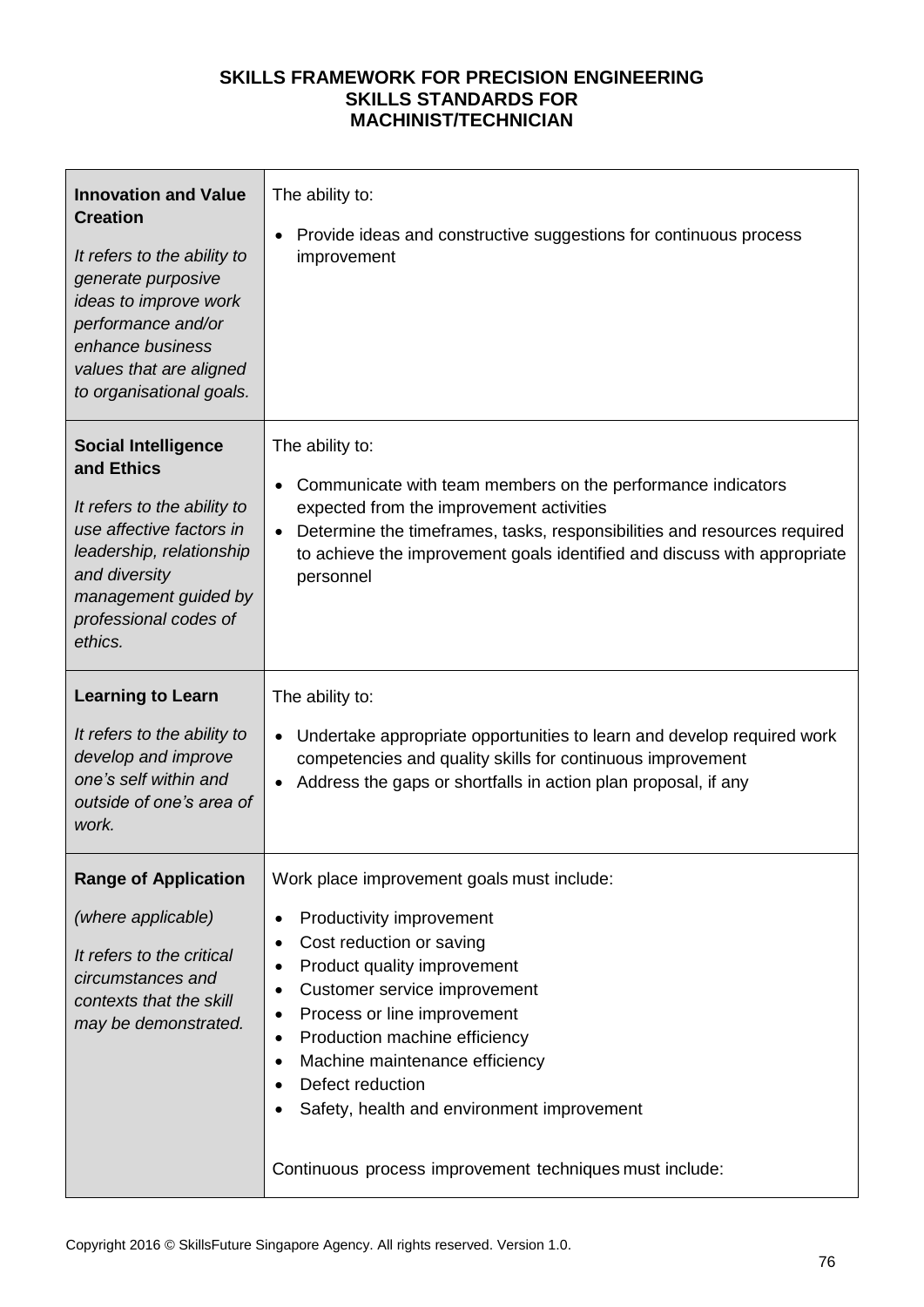| Improvement models such as:<br>$\bullet$                     |
|--------------------------------------------------------------|
| o Plan-Do-Check-Act (PDCA) cycle                             |
| ○ Quality Circles (QC)                                       |
| o Problem-solving cycle                                      |
| Tools for data collection and analysis such as:<br>$\bullet$ |
| o Brainstorming                                              |
| o Pareto diagram                                             |
| ○ Cause-and-effect diagram                                   |
| $\circ$ Check sheet                                          |
| Data stratification<br>$\circ$                               |
| Flowchart                                                    |
| $\circ$<br>$\circ$ Run charts                                |
|                                                              |
| o Workflow/Process analysis                                  |
|                                                              |
| Performance indicators must include:                         |
| Management indicators such as:                               |
| $\circ$ Operating profit                                     |
| o Productivity of labour, machine or energy                  |
| $\circ$ Cost reduction or saving                             |
| o Value of warranty claims                                   |
| o Number of customer complaints                              |
| ○ Customer satisfaction index                                |
| Quality indicators such as:                                  |
| o Process defect ratio                                       |
| ○ Cost of process defects                                    |
| o Number of defects missed                                   |
| $\circ$ Number of warranty claims                            |
| o Overall process yield                                      |
|                                                              |
| Safety, health and environment indicators such as:<br>٠      |
| Accident frequency<br>O                                      |
| Accident severity ratio<br>$\circ$                           |
| Number of near-misses detected<br>O                          |
| Number of danger points detected<br>O                        |
| Number of improvements made to dangerous work<br>O           |
| Process or line improvement<br>٠                             |
| Overall equipment effectiveness<br>$\circ$                   |
| Availability ratio<br>O                                      |
| Performance ratio<br>$\circ$                                 |
| <b>Quality ratio</b><br>O                                    |
| Machine maintenance efficiency<br>٠                          |
| Mean time between failure (MTBF)<br>O                        |
| Mean time to repair (MTTR)<br>O                              |
| Mean time to failure (MTTF)<br>O                             |
|                                                              |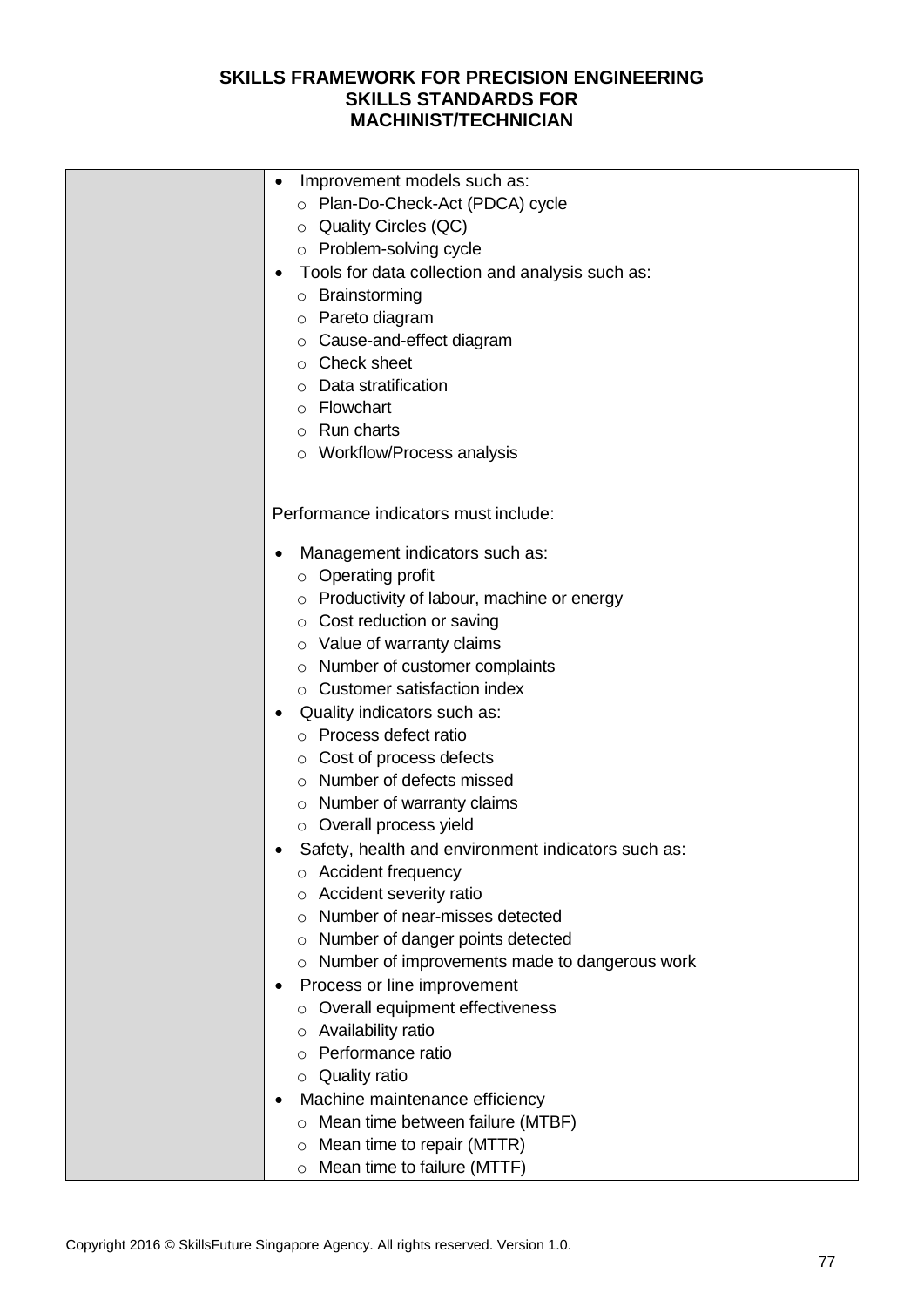| Methods of tracking the progress of improvement activities must include:<br>Milestone charts<br>Project control charts<br><b>Gantt charts</b>                                                                                                     |
|---------------------------------------------------------------------------------------------------------------------------------------------------------------------------------------------------------------------------------------------------|
| Procedures for continuous process improvements must include:<br>Measure the result of improvement against the performance indicators<br>Take corrective action against any unmet goal<br>Report and record the outcomes of improvement activities |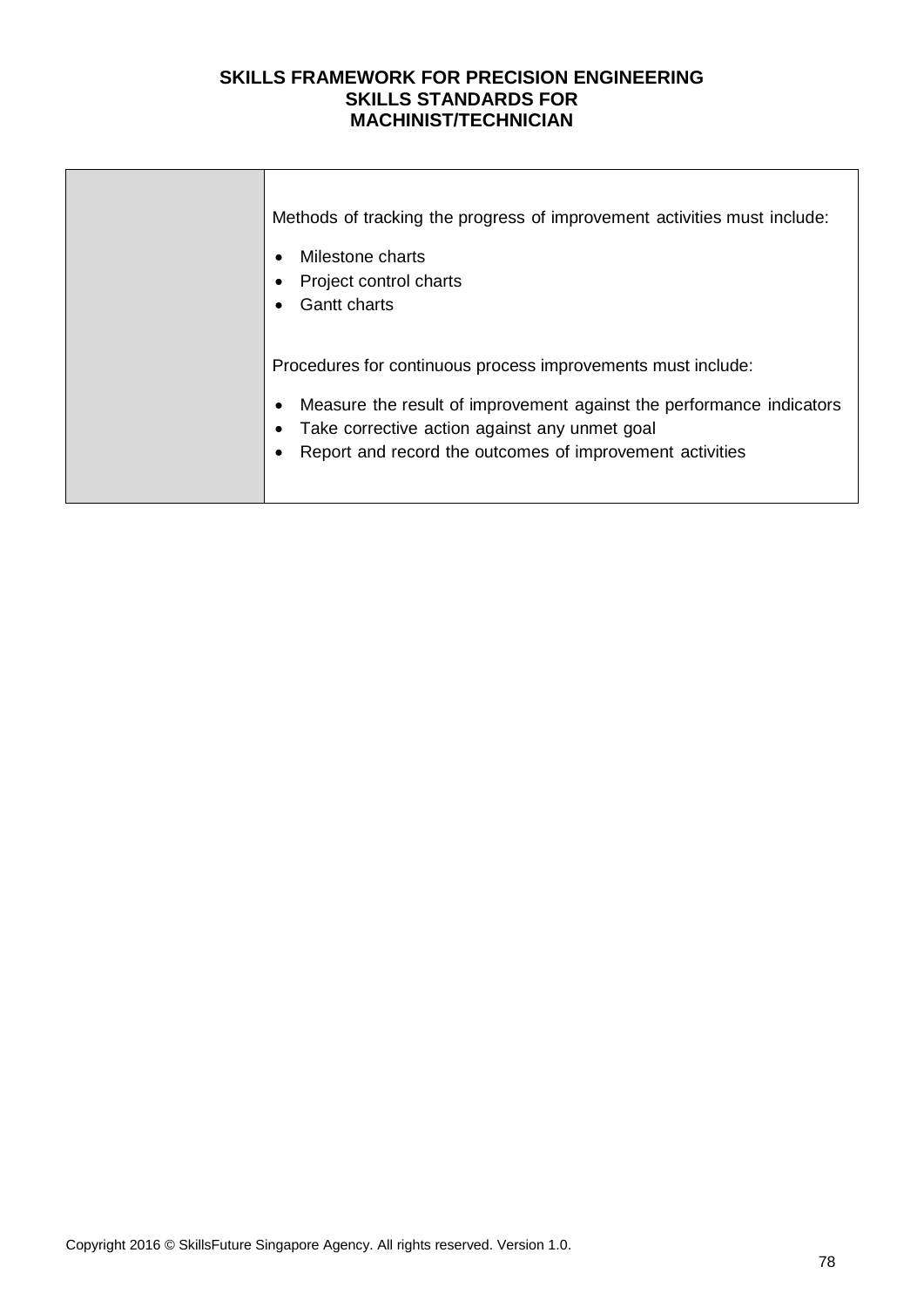| <b>Skill Code</b>                                                                                                                                                                                          | PRE-MPI-1003-1                                                                                                                                                                                                                                                                                                                      | <b>Skill Category</b>                                                                                                                                                                                                                          | <b>Manufacturing Productivity</b><br>and Innovation                                                                                                                                                                                                                                                                                                                          |
|------------------------------------------------------------------------------------------------------------------------------------------------------------------------------------------------------------|-------------------------------------------------------------------------------------------------------------------------------------------------------------------------------------------------------------------------------------------------------------------------------------------------------------------------------------|------------------------------------------------------------------------------------------------------------------------------------------------------------------------------------------------------------------------------------------------|------------------------------------------------------------------------------------------------------------------------------------------------------------------------------------------------------------------------------------------------------------------------------------------------------------------------------------------------------------------------------|
|                                                                                                                                                                                                            |                                                                                                                                                                                                                                                                                                                                     | <b>Skill Sub-Category</b><br>(where applicable)                                                                                                                                                                                                | N/A                                                                                                                                                                                                                                                                                                                                                                          |
| <b>Skill</b>                                                                                                                                                                                               | <b>Perform Basic Productivity Practices</b>                                                                                                                                                                                                                                                                                         |                                                                                                                                                                                                                                                |                                                                                                                                                                                                                                                                                                                                                                              |
| <b>Skill Description</b>                                                                                                                                                                                   | the financial big picture.                                                                                                                                                                                                                                                                                                          |                                                                                                                                                                                                                                                | This skill describes the ability to apply basic productivity practices and be<br>able to put them into practice at their workplaces. It also includes the ability<br>to use appropriate methods to improve productivity, preventing poor<br>productivity practices, applying productivity techniques and linking them to                                                     |
| Knowledge and<br><b>Analysis</b><br>It refers to gathering,<br>cognitive processing,<br>integration and<br>inspection of facts and<br>information required to<br>perform the work tasks<br>and activities. | The ability to understand:<br>Ways to measure productivity growth<br>$\bullet$<br>$\bullet$<br>contribute to increase in productivity<br>$\bullet$<br>behaviours at the workplace<br>$\bullet$<br>productivity<br>$\bullet$<br>$\bullet$<br>be used to aid in productivity<br>Minimising wastage to raise productivity<br>$\bullet$ | how to determine and achieve productivity growth<br>Impact on productivity outcome due to various types of employee<br>Strategies to achieve better productivity performance<br>.8 Types of WASTE. as a useful framework to raise productivity | Productivity objectives, underlying purpose and goals of productivity and<br>Factors involved such as cheaper, better and faster improvement that<br>Differences in performance mindset that can impact the outcome of<br>Productivity applications and their relation to the financial big picture<br>Costing of managing business to an organisation and types of costs to |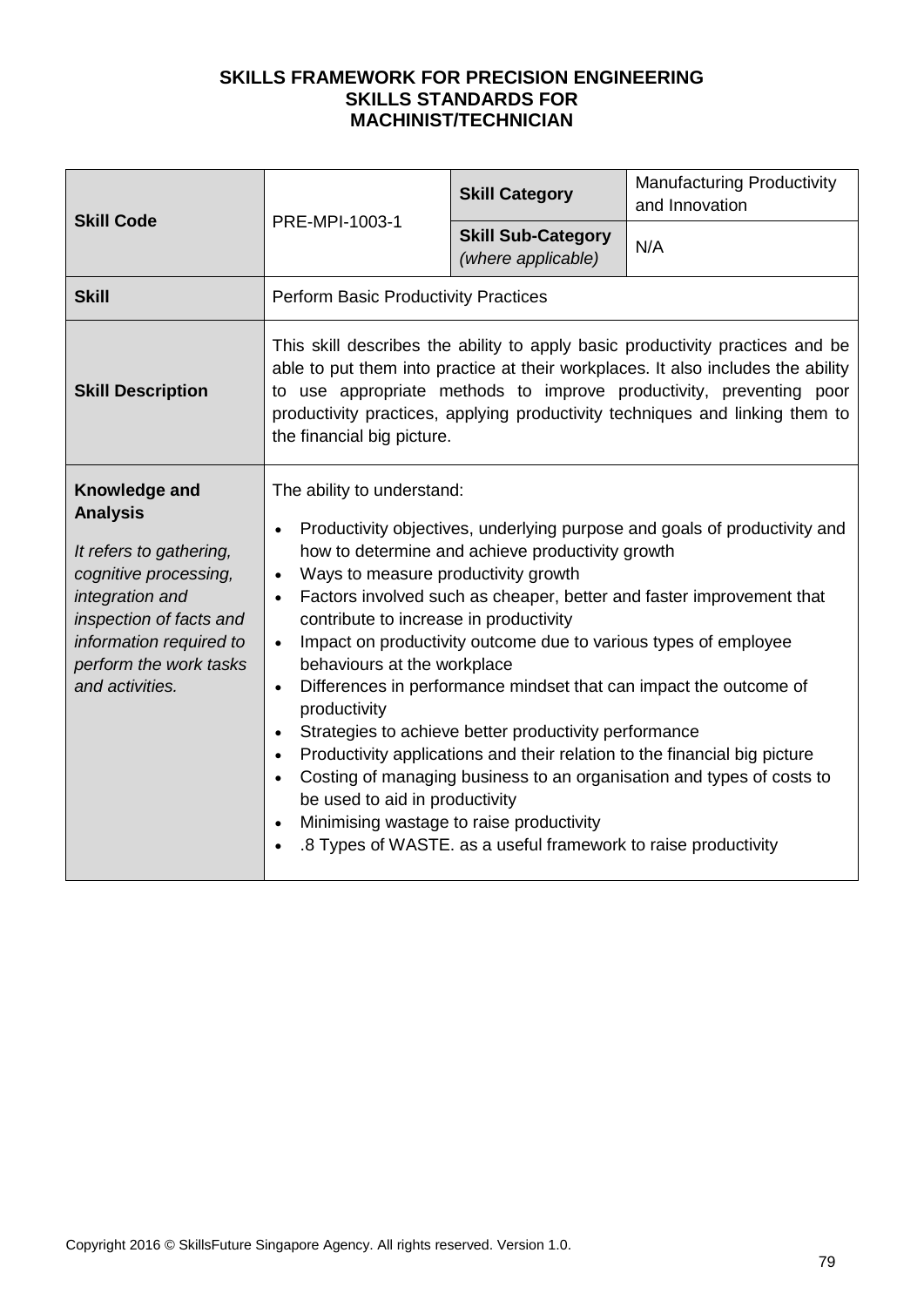| <b>Application and</b><br><b>Adaptation</b><br>It refers to the ability to<br>perform the work tasks<br>and activities required<br>of the occupation, and<br>the ability to react to<br>and manage the<br>changes at work.    | The ability to:<br>Interpret productivity purpose, goals, objectives and productivity<br>$\bullet$<br>measures<br>Select appropriate methods to increase productivity and workplace<br>$\bullet$<br>performance<br>Determine different employee behaviours that can impact the outcome<br>$\bullet$<br>of productivity<br>Select appropriate methods to raise productivity growth at the workplace<br>٠<br>Interpret productivity improvement and link it to the financial big picture<br>٠<br>Detect and prepare a list of activities that contribute to internal wastage<br>$\bullet$<br>Categorise the various forms of waste in accordance with the 8 Types of<br>$\bullet$<br>Waste framework<br>Determine ways to reduce total operational cost in order to maximise<br>profit margin |
|-------------------------------------------------------------------------------------------------------------------------------------------------------------------------------------------------------------------------------|---------------------------------------------------------------------------------------------------------------------------------------------------------------------------------------------------------------------------------------------------------------------------------------------------------------------------------------------------------------------------------------------------------------------------------------------------------------------------------------------------------------------------------------------------------------------------------------------------------------------------------------------------------------------------------------------------------------------------------------------------------------------------------------------|
| <b>Innovation and Value</b><br><b>Creation</b><br>It refers to the ability to<br>generate purposive<br>ideas to improve work<br>performance and/or<br>enhance business<br>values that are aligned<br>to organisational goals. | The ability to:<br>Provide ideas and constructive suggestions for continuous process<br>$\bullet$<br>improvement<br>Apply appropriate productivity techniques and take measurements on<br>$\bullet$<br>the kind of improvement (cheaper, better, faster) made                                                                                                                                                                                                                                                                                                                                                                                                                                                                                                                               |
| <b>Social Intelligence</b><br>and Ethics<br>It refers to the ability to<br>use affective factors in<br>leadership, relationship<br>and diversity<br>management guided by<br>professional codes of<br>ethics.                  | The ability to:<br>Engage regular constructive feedback with colleagues to maintain high<br>productivity<br>Share best practices in improving productivity with peers                                                                                                                                                                                                                                                                                                                                                                                                                                                                                                                                                                                                                       |
| <b>Learning to Learn</b><br>It refers to the ability to<br>develop and improve<br>one's self within and<br>outside of one's area of                                                                                           | The ability to:<br>Undertake appropriate opportunities to learn and develop required work<br>competencies and quality skills for continuous improvement<br>Keep up-to-date on latest productivity practices                                                                                                                                                                                                                                                                                                                                                                                                                                                                                                                                                                                 |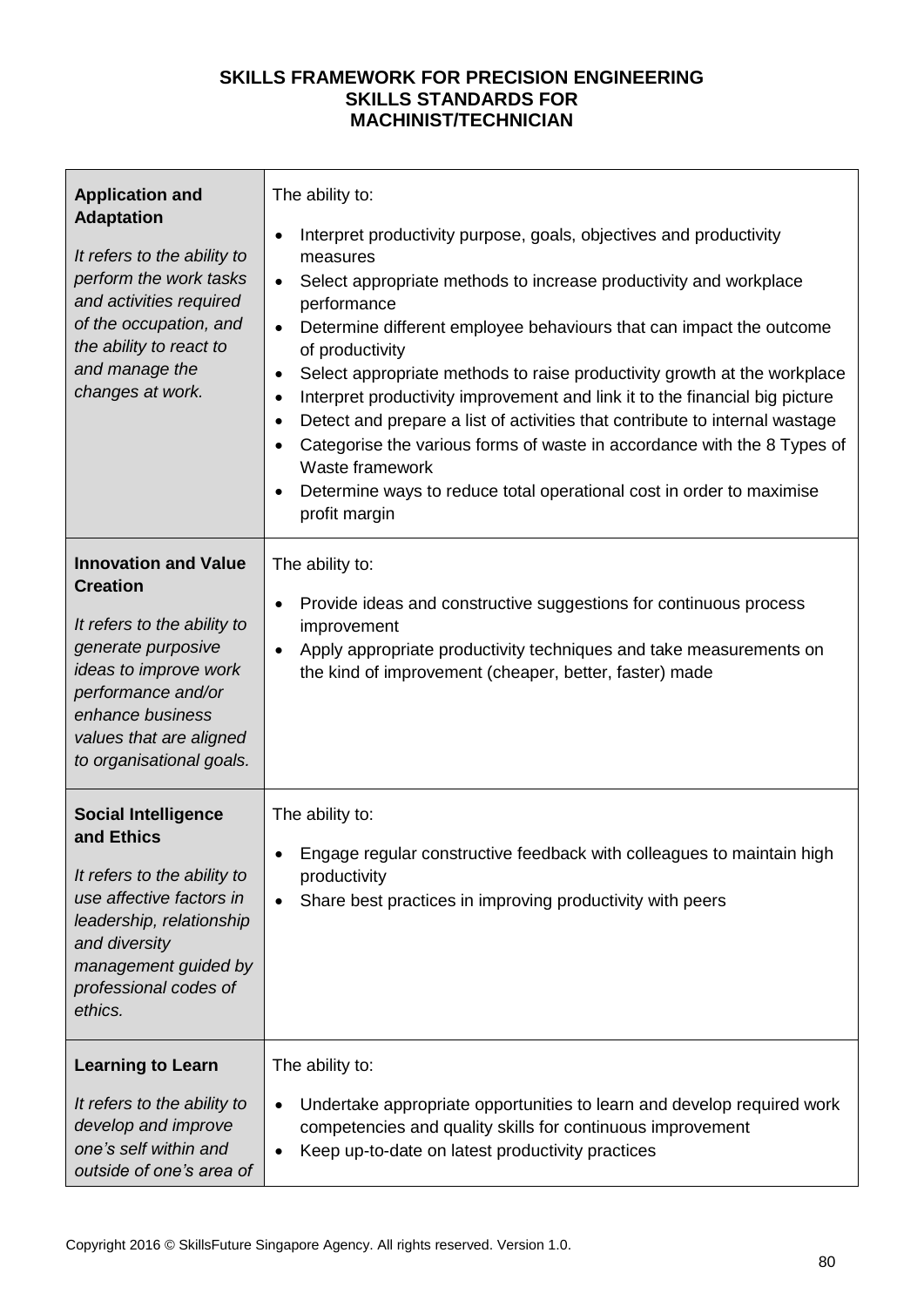| Rules and regulations must include:<br><b>Range of Application</b><br>(where applicable)<br>Standards or codes of practice relating to the product and services of<br>the organisation<br>It refers to the critical<br>circumstances and<br>contexts that the skill<br>Procedures and supporting documents must include:<br>may be demonstrated.<br>Organisation mission, values and goals<br>Organisational training objectives such as focus on acquiring specific<br>competencies or qualifications, productivity improvement and customer<br>satisfaction<br>Achievement of effective and efficient operations<br>Organisational culture that affect the performance of productivity |  |
|------------------------------------------------------------------------------------------------------------------------------------------------------------------------------------------------------------------------------------------------------------------------------------------------------------------------------------------------------------------------------------------------------------------------------------------------------------------------------------------------------------------------------------------------------------------------------------------------------------------------------------------------------------------------------------------|--|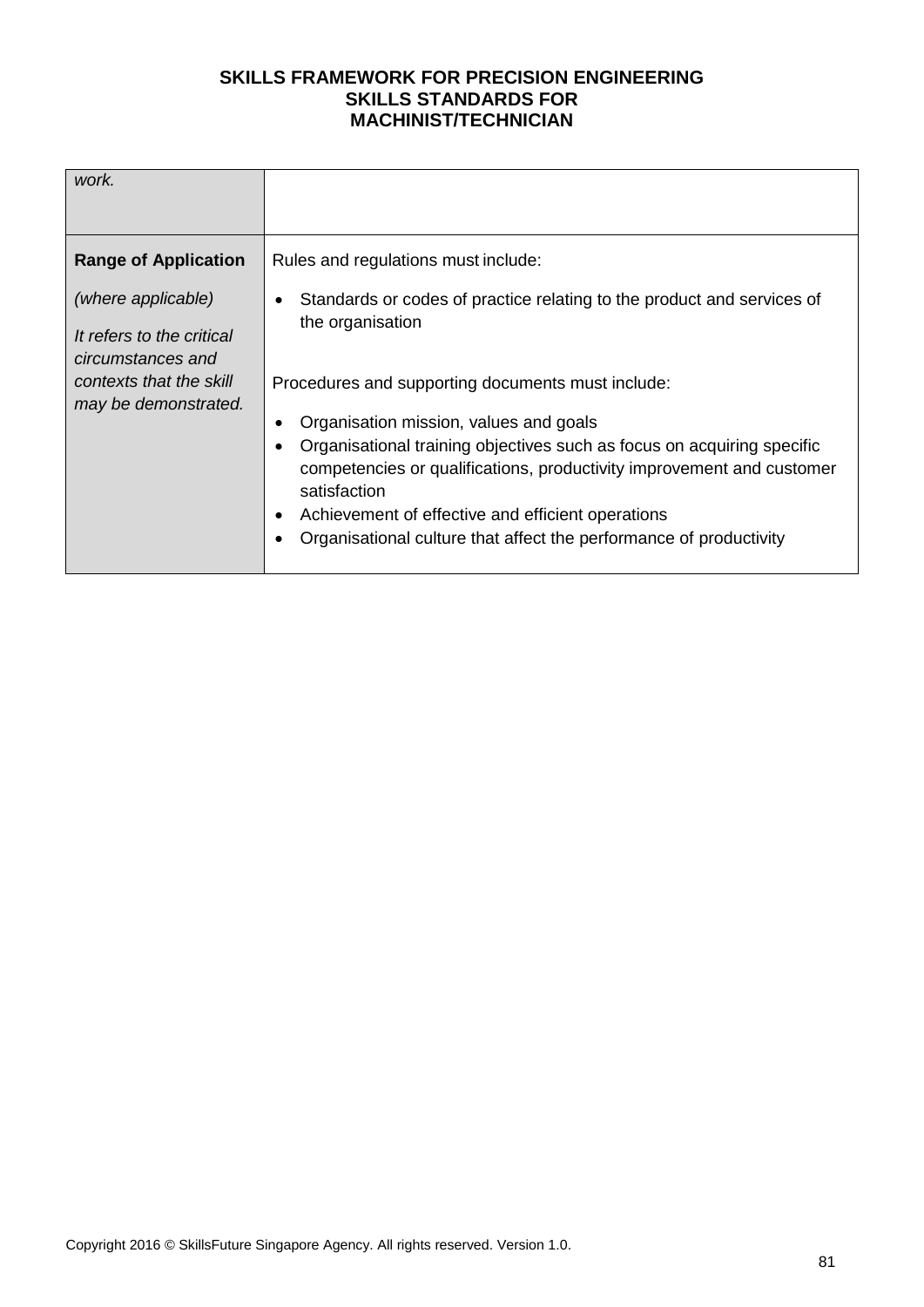| <b>Skill Code</b>                                                                                                                                                                                                          | <b>SVCF-CS-101C-1</b>                                                                                                                                                                                                                                              | <b>Skill Category</b>                                                                                                                                                                                                                                               | <b>Customer Experience</b>                                                                                                                                                                                                                                                                                      |
|----------------------------------------------------------------------------------------------------------------------------------------------------------------------------------------------------------------------------|--------------------------------------------------------------------------------------------------------------------------------------------------------------------------------------------------------------------------------------------------------------------|---------------------------------------------------------------------------------------------------------------------------------------------------------------------------------------------------------------------------------------------------------------------|-----------------------------------------------------------------------------------------------------------------------------------------------------------------------------------------------------------------------------------------------------------------------------------------------------------------|
|                                                                                                                                                                                                                            |                                                                                                                                                                                                                                                                    | <b>Skill Sub-Category</b><br>(where applicable)                                                                                                                                                                                                                     | N/A                                                                                                                                                                                                                                                                                                             |
| <b>Skill</b>                                                                                                                                                                                                               | Provide Go-the-Extra-Mile Service                                                                                                                                                                                                                                  |                                                                                                                                                                                                                                                                     |                                                                                                                                                                                                                                                                                                                 |
| <b>Skill Description</b>                                                                                                                                                                                                   | the customer experience.                                                                                                                                                                                                                                           |                                                                                                                                                                                                                                                                     | This skill describes the ability to provide go-the-extra-mile service to exceed<br>customer expectations and create a positive customer experience. It also<br>includes demonstrating the qualities and characteristics of a service<br>professional and escalating feedback on areas of improvement to enhance |
| Knowledge and<br><b>Analysis</b><br>It refers to gathering,<br>cognitive processing,<br>integration and<br>inspection of facts and<br>information required to<br>perform the work tasks<br>and activities.                 | The ability to understand:<br>Types of customers<br>$\bullet$<br>Customer needs and expectations<br>$\bullet$<br>$\bullet$<br>$\bullet$<br>organisation<br>$\bullet$<br>$\bullet$<br>Principles of effective communication<br>$\bullet$<br>$\bullet$<br>experience | Qualities and characteristics of a service professional<br>Importance of go-the-extra-mile for service to oneself and the<br>Methods to exceed customer expectations<br>Methods to escalate areas of improvement to enhance customer                                |                                                                                                                                                                                                                                                                                                                 |
| <b>Application and</b><br><b>Adaptation</b><br>It refers to the ability to<br>perform the work tasks<br>and activities required<br>of the occupation, and<br>the ability to react to<br>and manage the<br>changes at work. | The ability to:<br>$\bullet$<br>expectations<br>$\bullet$<br>expectations                                                                                                                                                                                          | Recognise the diverse range of customers and their needs and<br>when delivering go-the-extra-mile service to exceed customer<br>Create a positive customer experience by offering customized and<br>personalized service in accordance with organisation guidelines | Demonstrate the qualities and characteristics of a service professional                                                                                                                                                                                                                                         |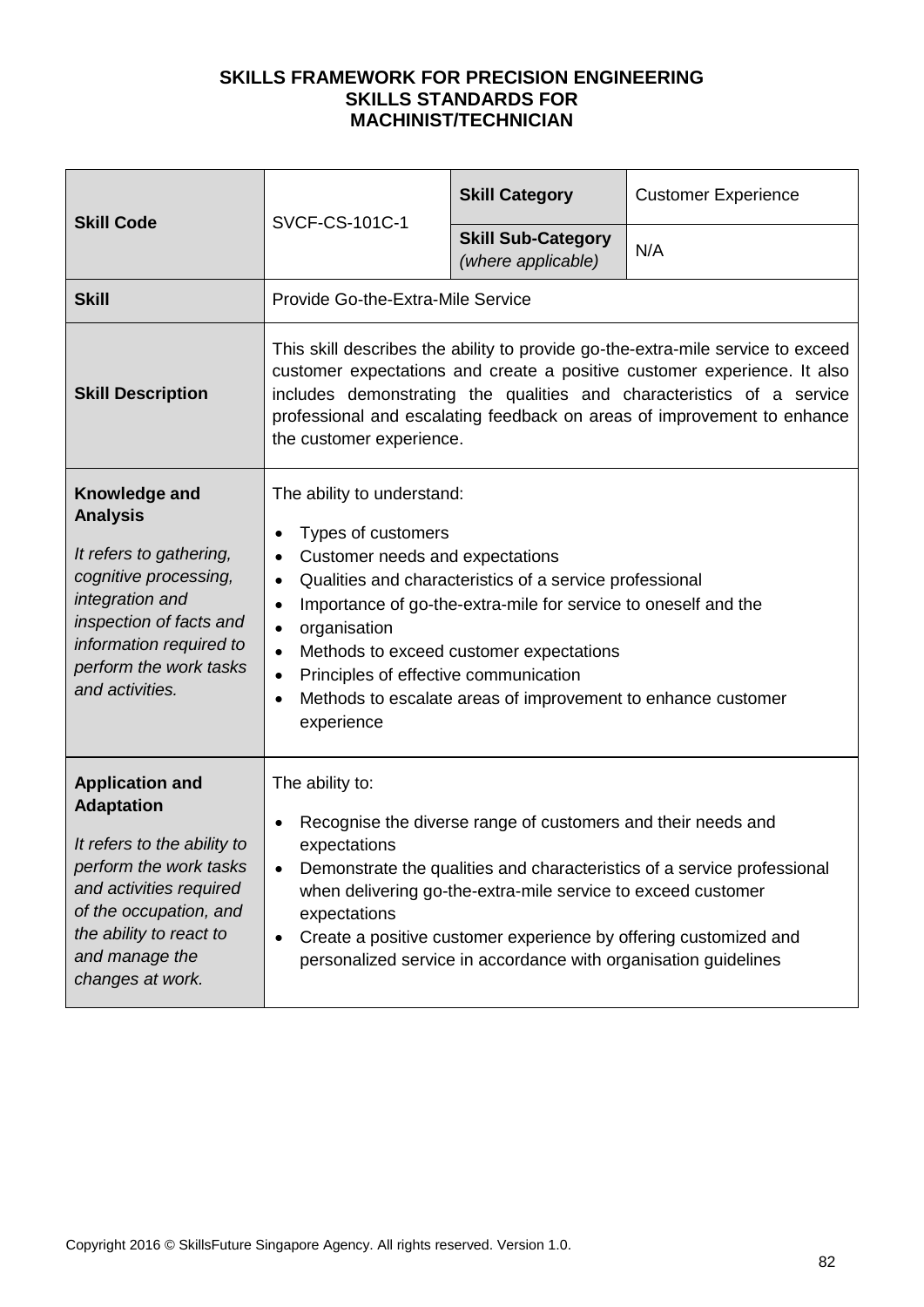| <b>Innovation and Value</b><br><b>Creation</b><br>It refers to the ability to<br>generate purposive<br>ideas to improve work<br>performance and/or<br>enhance business<br>values that are aligned<br>to organisational goals. | The ability to:<br>Escalate feedback through appropriate channels on areas of<br>٠<br>improvement to enhance the customer experience                                                                                                                                                                                                                                                          |
|-------------------------------------------------------------------------------------------------------------------------------------------------------------------------------------------------------------------------------|-----------------------------------------------------------------------------------------------------------------------------------------------------------------------------------------------------------------------------------------------------------------------------------------------------------------------------------------------------------------------------------------------|
| <b>Social Intelligence</b><br>and Ethics<br>It refers to the ability to<br>use affective factors in<br>leadership, relationship<br>and diversity<br>management guided by<br>professional codes of<br>ethics.                  | The ability to:<br>Empathise with customers' needs to exceed customers' expectations to<br>$\bullet$<br>create a positive customer experience<br>Demonstrate customer-friendly communication principles in go-the-<br>$\bullet$<br>extra-mile interactions with customers                                                                                                                     |
| <b>Learning to Learn</b><br>It refers to the ability to<br>develop and improve<br>one's self within and<br>outside of one's area of                                                                                           | The ability to:<br>Seek customer's feedback on service delivery to improve own<br>$\bullet$<br>performance in providing go-the-extra-mile service                                                                                                                                                                                                                                             |
| work.                                                                                                                                                                                                                         |                                                                                                                                                                                                                                                                                                                                                                                               |
| <b>Range of Application</b><br>(where applicable)<br>It refers to the critical<br>circumstances and<br>contexts that the skill<br>may be demonstrated.                                                                        | Customer expectations may be defined as the perceived value customers<br>seek from the purchase of a good or service and must include:<br>Reliability<br>٠<br>Quality of product/service<br>٠<br>Safety of product/service<br>Performance of product/service<br>٠<br>Aesthetic appearance of product/service<br>٠<br>Comfort of product/service<br>$\bullet$<br>Durability of product/service |
|                                                                                                                                                                                                                               | Qualities and characteristics of a service professional must include:<br>Ability to work with diverse team members                                                                                                                                                                                                                                                                            |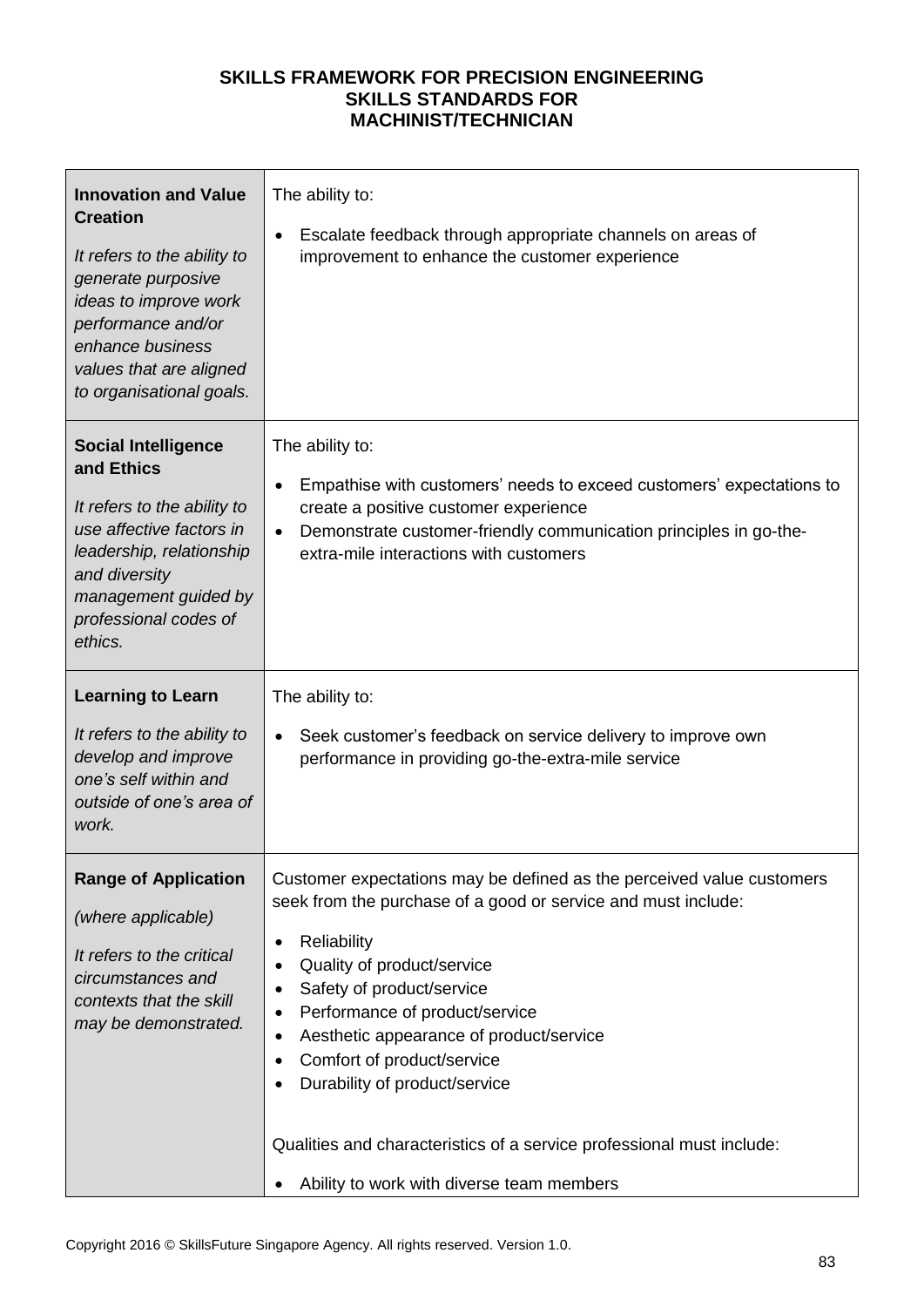| Good communication skills<br>$\bullet$                                        |
|-------------------------------------------------------------------------------|
| Integrity Positive attitude                                                   |
| Flexible and ability to adapt to provide service to a diverse range of        |
| customers                                                                     |
| Proactive in seeking out unmet needs of customer                              |
| <b>Consistent service</b>                                                     |
| Initiative                                                                    |
| <b>Customer-first mindset</b>                                                 |
|                                                                               |
| Go-the-extra-mile service is defined as service that exceeds both internal    |
| and external customer expectations and must include:                          |
|                                                                               |
| Being aware of the different customer's needs before approaching              |
| customers                                                                     |
| Offering alternate solutions to customers                                     |
| Providing value-add services to customers (e.g. calling another store         |
| inm the area to see if that product is available)                             |
| Suggesting alternate choices to customers when preferred choices are          |
| not available                                                                 |
| Establishing rapport with customers to build relationships with customers     |
| who frequent the establishment                                                |
| Following up with customers on unanswered questions                           |
|                                                                               |
| Customer experience is the sum of all experiences a customer has with an      |
| organisation and its product or service. A positive customer experience       |
| makes the customer feel happy, satisfied, justified, valued, served and       |
| cared for throughout their relationship with the organisation. The ability to |
| deliver a positive customer experience enhances customer loyalty and          |
| retention.                                                                    |
|                                                                               |
| Methods to offer customised and personalised service must include:            |
|                                                                               |
| Balancing time spent with one customer against the needs of other             |
| customers                                                                     |
| Treating customers as individuals                                             |
| Varying personal approaches in response to customer attributes such as        |
| being patient with older customers and being sensitive when handling          |
| customers from different cultural backgrounds                                 |
| Acceding to customer's special requests according to organisational           |
| guidelines such as extending warranty period                                  |
| Up-selling products or services by offering the customer the opportunity      |
| to purchase additional item                                                   |
| Cross-selling products or services by offering the customer additional        |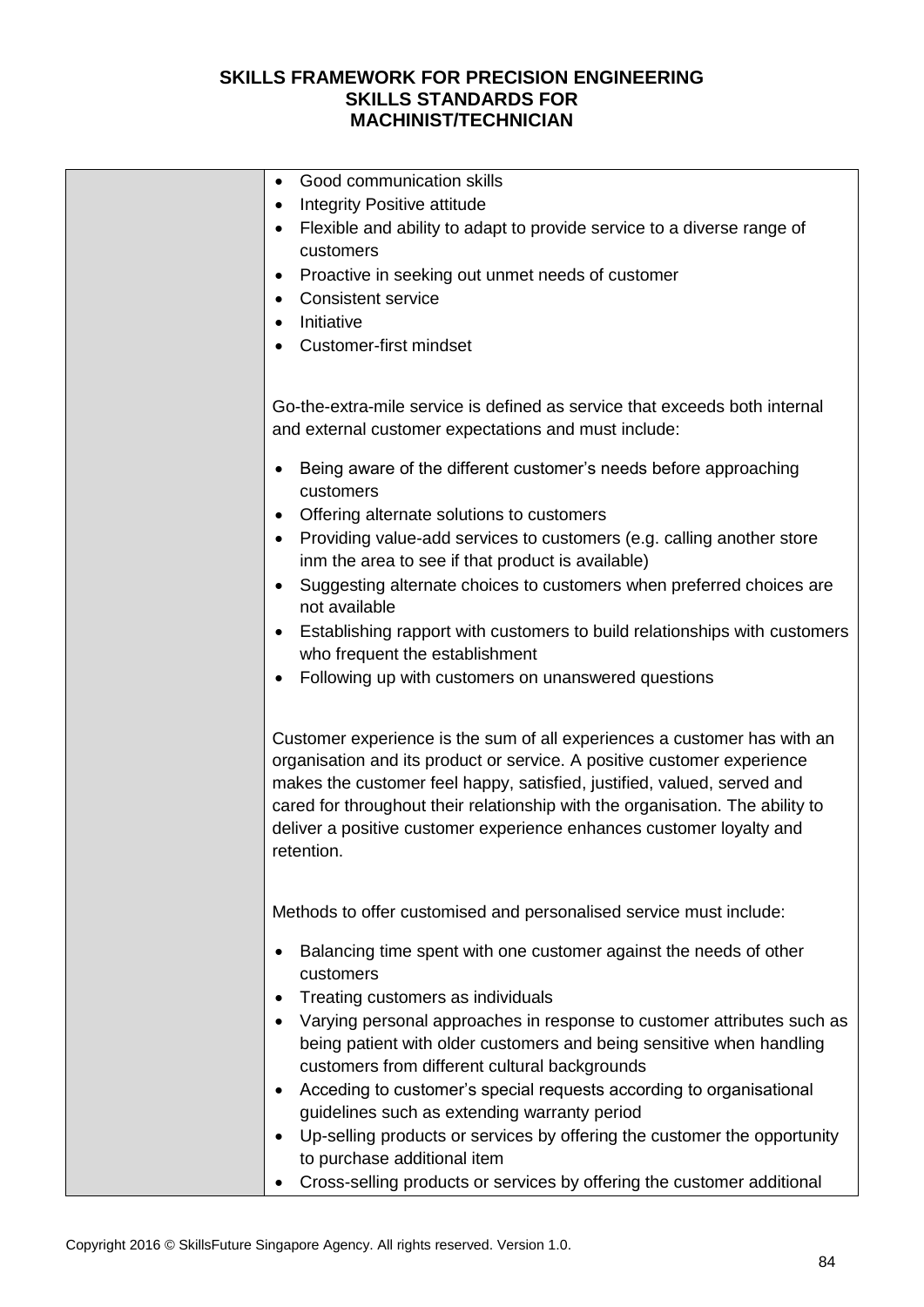| options to complement their purchase |
|--------------------------------------|
|                                      |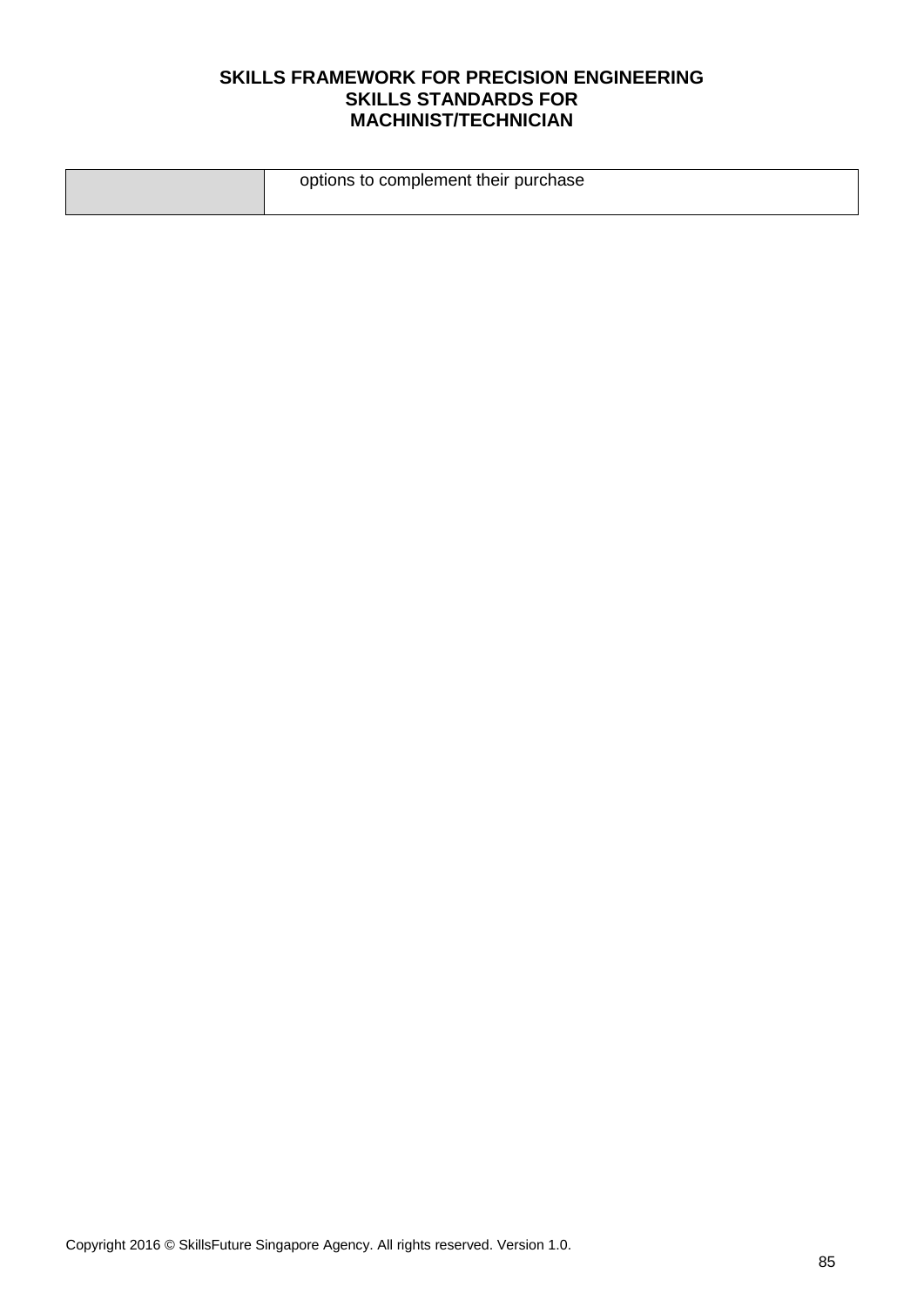| <b>Skill Code</b>                                                                                                                                                                                                          | SVCF-CS-103C-1                                                                                                                                                                                                                                                                                                                                                     | <b>Skill Category</b>                           | <b>Customer Experience</b> |
|----------------------------------------------------------------------------------------------------------------------------------------------------------------------------------------------------------------------------|--------------------------------------------------------------------------------------------------------------------------------------------------------------------------------------------------------------------------------------------------------------------------------------------------------------------------------------------------------------------|-------------------------------------------------|----------------------------|
|                                                                                                                                                                                                                            |                                                                                                                                                                                                                                                                                                                                                                    | <b>Skill Sub-Category</b><br>(where applicable) | N/A                        |
| <b>Skill</b>                                                                                                                                                                                                               | Respond to Service Challenges                                                                                                                                                                                                                                                                                                                                      |                                                 |                            |
| <b>Skill Description</b>                                                                                                                                                                                                   | This skill describes the ability to respond to challenging service situations<br>through the use of appropriate verbal and non-verbal communication<br>techniques. It also includes recognising triggers which may lead to service<br>challenges, use of service recovery procedures to respond to the challenges<br>and escalating unresolved service challenges. |                                                 |                            |
| Knowledge and<br><b>Analysis</b><br>It refers to gathering,<br>cognitive processing,<br>integration and<br>inspection of facts and<br>information required to<br>perform the work tasks<br>and activities.                 | The ability to understand:<br>Types of triggers in the service environment<br>Types of service challenges<br>Importance of responding to service challenges<br>Principles of effective communication<br>$\bullet$<br>Method to escalate service challenges<br>Service escalation channels<br>$\bullet$<br>Resilience and methods to demonstrate resilience         |                                                 |                            |
| <b>Application and</b><br><b>Adaptation</b><br>It refers to the ability to<br>perform the work tasks<br>and activities required<br>of the occupation, and<br>the ability to react to<br>and manage the<br>changes at work. | The ability to:<br>Use service recovery procedures to respond to service challenges in<br>accordance with organisation guidelines<br>Escalate unresolved service challenges using appropriate channels in<br>accordance with the organisation's guidelines<br>Demonstrate resilience in the handling of service challenges<br>$\bullet$                            |                                                 |                            |
| <b>Innovation and Value</b><br><b>Creation</b><br>It refers to the ability to<br>generate purposive<br>ideas to improve work                                                                                               | The ability to:<br>Strive for win-win outcomes when handling service challenges<br>Identify and suggest areas of improvement that may arise out of service<br>challenges                                                                                                                                                                                           |                                                 |                            |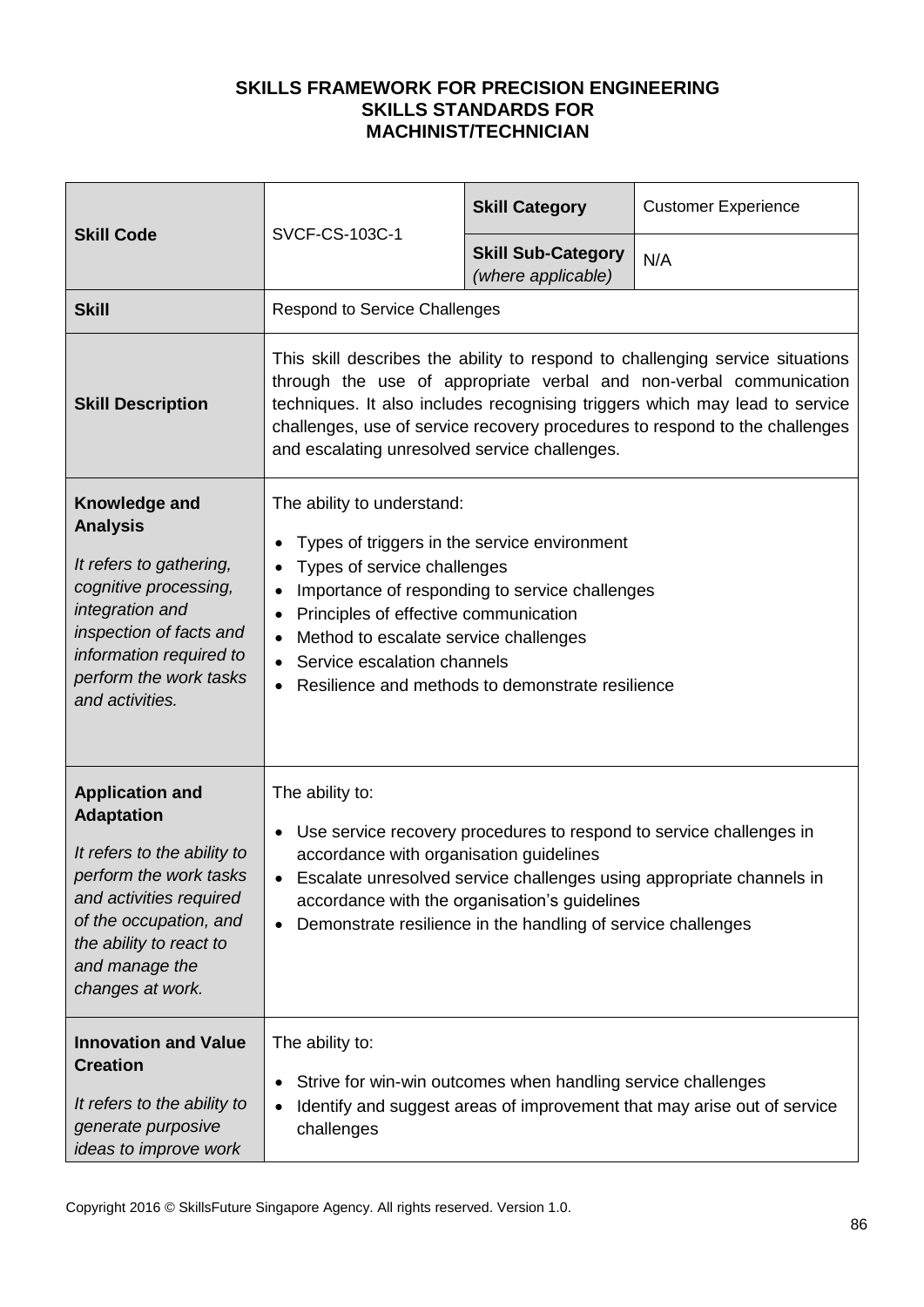| performance and/or<br>enhance business<br>values that are aligned<br>to organisational goals.                                                                                                                |                                                                                                                                                                                                                                                                                                                                                                            |
|--------------------------------------------------------------------------------------------------------------------------------------------------------------------------------------------------------------|----------------------------------------------------------------------------------------------------------------------------------------------------------------------------------------------------------------------------------------------------------------------------------------------------------------------------------------------------------------------------|
| <b>Social Intelligence</b><br>and Ethics<br>It refers to the ability to<br>use affective factors in<br>leadership, relationship<br>and diversity<br>management guided by<br>professional codes of<br>ethics. | The ability to:<br>Empathise with customers while facing service challenges to prevent<br>$\bullet$<br>situation from escalating                                                                                                                                                                                                                                           |
| <b>Learning to Learn</b><br>It refers to the ability to<br>develop and improve<br>one's self within and<br>outside of one's area of<br>work.                                                                 | The ability to:<br>Undertake<br>$\bullet$<br>Keep abreast of latest products and services and service delivery<br>procedures to avoid creating service challenges<br>Reflect on own handling of service challenges to improve performance in<br>future situations<br>Monitor own service delivery to avoid creating situations that may give<br>rise to service challenges |
| <b>Range of Application</b><br>(where applicable)<br>It refers to the critical<br>circumstances and<br>contexts that the skill<br>may be demonstrated.                                                       | Triggers may be defined as causes of an event or situation that may lead to<br>service challenges.<br>The service environment may be defined as the workplace where products<br>or services are sold or delivered. It includes the shop-front, back-room<br>operations or store.                                                                                           |
|                                                                                                                                                                                                              | Triggers in the service environment must include:<br>Un-trained service staff<br>Poor attitude of staff<br>Lack of urgency to resolve complaints and feedback<br>Long waiting times and queues<br>Unresolved issues or problems                                                                                                                                            |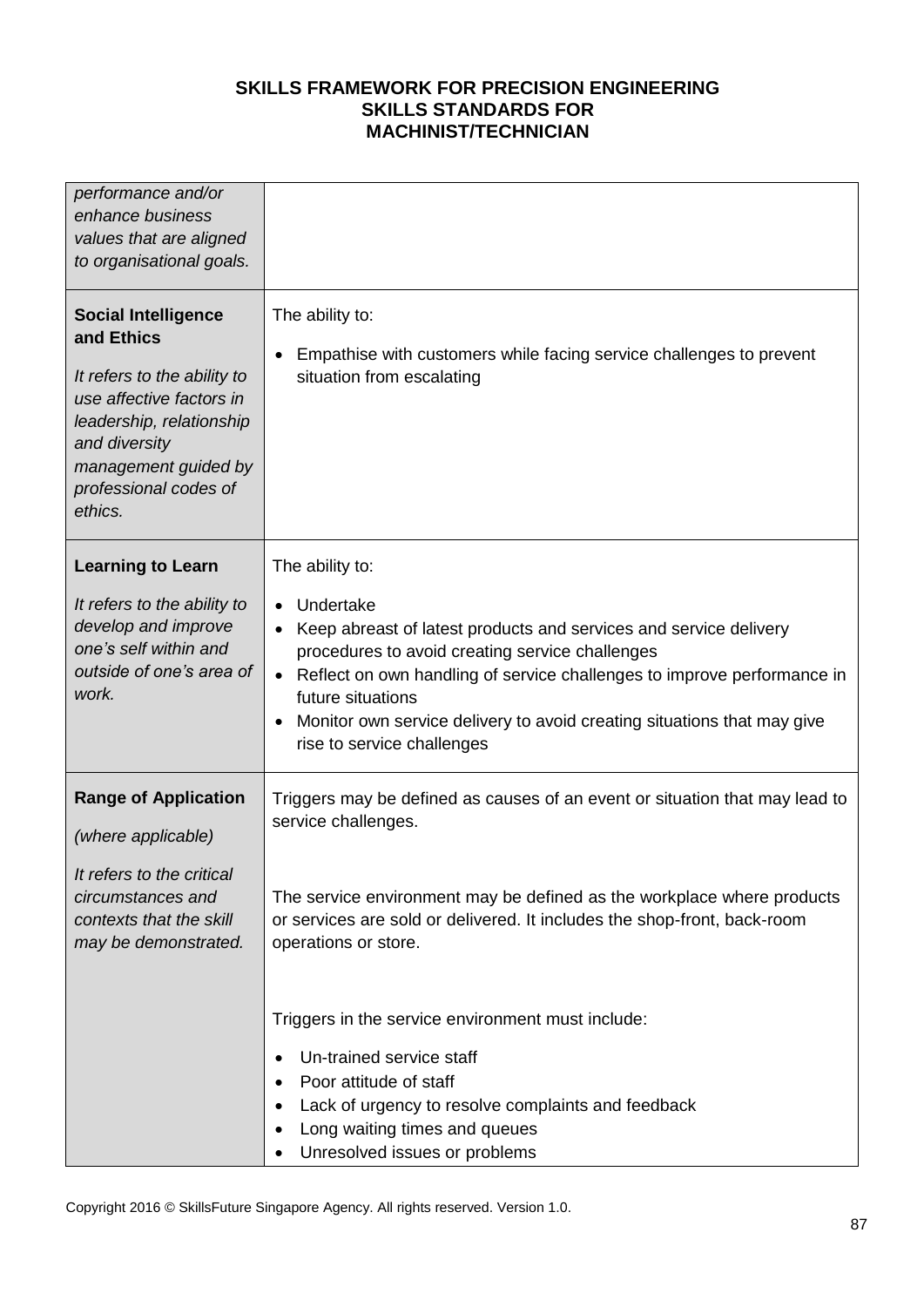| Poor response to information requested<br>$\bullet$                                                                                                                                                                          |
|------------------------------------------------------------------------------------------------------------------------------------------------------------------------------------------------------------------------------|
| Un-informed staff                                                                                                                                                                                                            |
| Lack of communication                                                                                                                                                                                                        |
| Lack of availability of product                                                                                                                                                                                              |
| Poor product or service quality                                                                                                                                                                                              |
|                                                                                                                                                                                                                              |
| Service challenges must include:                                                                                                                                                                                             |
|                                                                                                                                                                                                                              |
| Customer complaints on products or services                                                                                                                                                                                  |
| Negative feedback from customers on service delivery                                                                                                                                                                         |
|                                                                                                                                                                                                                              |
| Service recovery is a procedure for dealing with customers' service<br>challenges. It must include:                                                                                                                          |
| Listening to the customer to identify the cause of the service challenge<br>٠<br>Using verbal and non-verbal communication to address service challenge<br>$\bullet$<br>Apologising to the customer immediately<br>$\bullet$ |
| Taking immediate action to resolve the situation<br>$\bullet$                                                                                                                                                                |
| Showing empathy                                                                                                                                                                                                              |
| Conducting follow-up with customer                                                                                                                                                                                           |
| Resilience may be defined as the process and experience of being                                                                                                                                                             |
| disrupted by change, opportunities, stressors and adversity, and, after                                                                                                                                                      |
| introspection, accessing strengths to grow stronger through disruption                                                                                                                                                       |
|                                                                                                                                                                                                                              |
| Methods to demonstrate resilience must include:                                                                                                                                                                              |
| Developing coping skills to deal with stress of change, opportunity, stress or<br>$\bullet$<br>adversity                                                                                                                     |
| Building on actions and focusing on outcomes<br>$\bullet$                                                                                                                                                                    |
| Practicing realistic optimism and remaining hopeful under pressure<br>$\bullet$                                                                                                                                              |
| Developing strong support systems in or outside the workplace                                                                                                                                                                |
|                                                                                                                                                                                                                              |
|                                                                                                                                                                                                                              |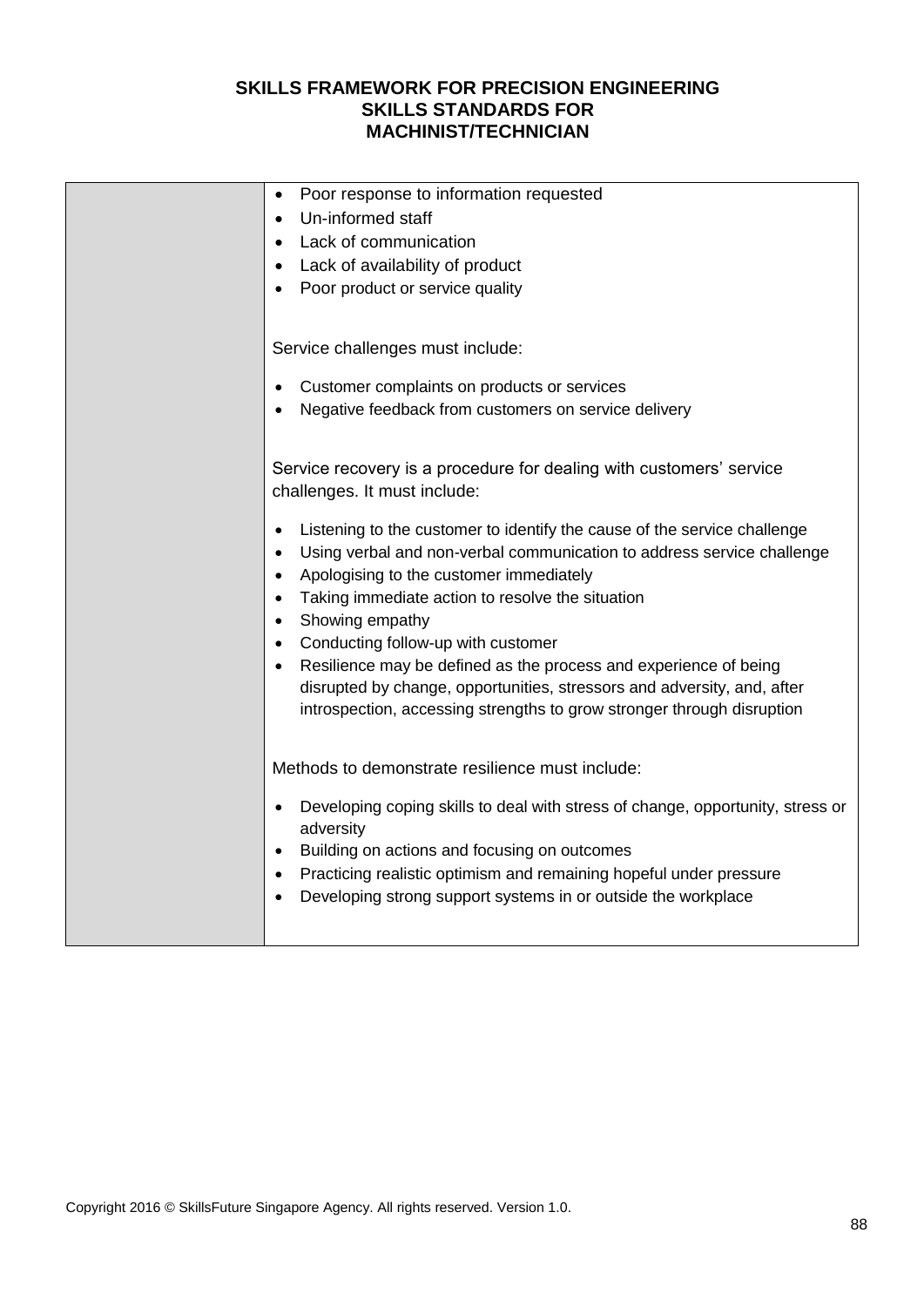| <b>Skill Code</b>                                                                                                                                                                                          | ES-PMD-104G-1                                                                                                                                                                                                                                                                                                                                                                                                                                                                                                                                                                                                                                                                                                                                                                                                 | <b>Skill Category</b>                           | Personal Management and<br>Development                                                                                                                                                                                                                                                                         |
|------------------------------------------------------------------------------------------------------------------------------------------------------------------------------------------------------------|---------------------------------------------------------------------------------------------------------------------------------------------------------------------------------------------------------------------------------------------------------------------------------------------------------------------------------------------------------------------------------------------------------------------------------------------------------------------------------------------------------------------------------------------------------------------------------------------------------------------------------------------------------------------------------------------------------------------------------------------------------------------------------------------------------------|-------------------------------------------------|----------------------------------------------------------------------------------------------------------------------------------------------------------------------------------------------------------------------------------------------------------------------------------------------------------------|
|                                                                                                                                                                                                            |                                                                                                                                                                                                                                                                                                                                                                                                                                                                                                                                                                                                                                                                                                                                                                                                               | <b>Skill Sub-Category</b><br>(where applicable) | N/A                                                                                                                                                                                                                                                                                                            |
| <b>Skill</b>                                                                                                                                                                                               | Adapt to Change                                                                                                                                                                                                                                                                                                                                                                                                                                                                                                                                                                                                                                                                                                                                                                                               |                                                 |                                                                                                                                                                                                                                                                                                                |
| <b>Skill Description</b>                                                                                                                                                                                   | knowledge and skills.                                                                                                                                                                                                                                                                                                                                                                                                                                                                                                                                                                                                                                                                                                                                                                                         |                                                 | This skill describes the ability to identify local and/or global trends and<br>changes impacting the workplace with a view to enhancing productivity and<br>effectiveness in a diverse workplace. It also includes adapting to changes<br>for sustained employability in the new knowledge economy and sharing |
| Knowledge and<br><b>Analysis</b><br>It refers to gathering,<br>cognitive processing,<br>integration and<br>inspection of facts and<br>information required to<br>perform the work tasks<br>and activities. | The ability to understand:<br>Ways in which various types of local and global trends impact one's<br>employability and job role<br>Ways to cope with adjustments and expectations required in current and<br>new job situation in a local and global context<br>Causes of gaps in own competencies<br>$\bullet$<br>Types of learning opportunities and their characteristics<br>$\bullet$<br>Types of other resources and opportunities for development<br>Ways to overcome barriers to the transfer of learning<br>$\bullet$<br>Process and strategies of coaching to motivate and help others<br>$\bullet$<br>Factors that hinder and encourage learning<br>Types of diversity at the workplace<br>Sources and stages of change and resistance to change<br>Components of self-esteem and positive attitude |                                                 |                                                                                                                                                                                                                                                                                                                |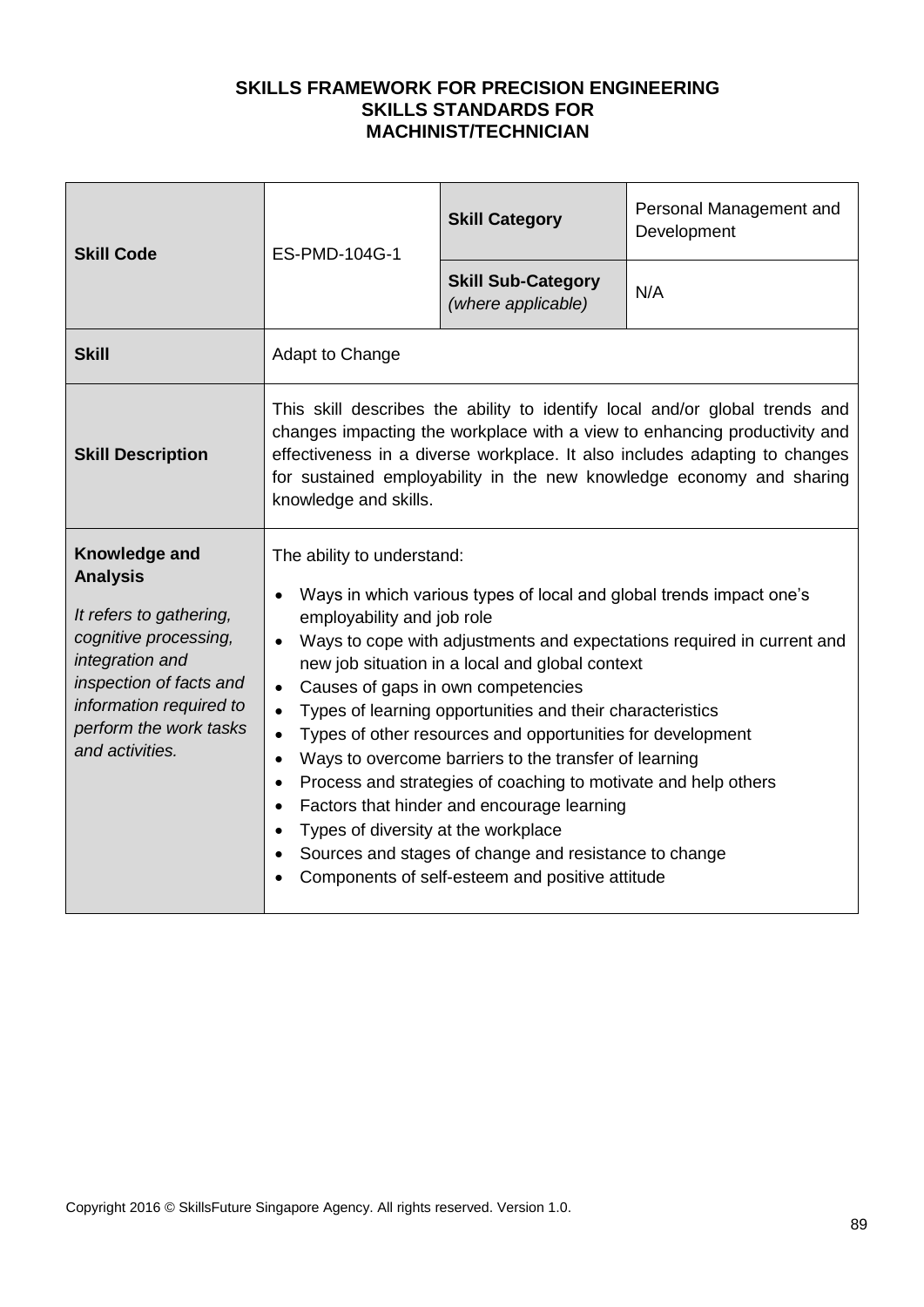| <b>Application and</b><br><b>Adaptation</b><br>It refers to the ability to<br>perform the work tasks<br>and activities required<br>of the occupation, and<br>the ability to react to<br>and manage the<br>changes at work.    | The ability to:<br>Access available sources of information to identify local and global<br>$\bullet$<br>trends and interpret information that impact one's employability and job<br>role<br>Identify the types of expectations and adjustments required in current<br>$\bullet$<br>and new job situation to stay employable and competitive in the local<br>and global context<br>Identify the types of competencies required in current and new job<br>$\bullet$<br>requirements<br>Identify the implications of diversity at the workplace and participate in<br>relevant approaches to work within a diverse workforce |
|-------------------------------------------------------------------------------------------------------------------------------------------------------------------------------------------------------------------------------|---------------------------------------------------------------------------------------------------------------------------------------------------------------------------------------------------------------------------------------------------------------------------------------------------------------------------------------------------------------------------------------------------------------------------------------------------------------------------------------------------------------------------------------------------------------------------------------------------------------------------|
| <b>Innovation and Value</b><br><b>Creation</b><br>It refers to the ability to<br>generate purposive<br>ideas to improve work<br>performance and/or<br>enhance business<br>values that are aligned<br>to organisational goals. | The ability to:<br>Transfer skills and knowledge acquired from training and development to<br>the workplace and measure performance improvement as a result of<br>training and development                                                                                                                                                                                                                                                                                                                                                                                                                                |
| <b>Social Intelligence</b><br>and Ethics<br>It refers to the ability to<br>use affective factors in<br>leadership, relationship<br>and diversity<br>management guided by<br>professional codes of<br>ethics.                  | The ability to:<br>Demonstrate the ability to learn from and coach others a given set of<br>$\bullet$<br>skills from one job situation to another                                                                                                                                                                                                                                                                                                                                                                                                                                                                         |
| <b>Learning to Learn</b><br>It refers to the ability to<br>develop and improve<br>one's self within and<br>outside of one's area of<br>work.                                                                                  | The ability to:<br>Identify gaps in own competencies, determine training and development<br>$\bullet$<br>needs and select suitable learning opportunities that match personal<br>learning styles<br>Identify the impact of change on oneself and own job and adopt<br>appropriate techniques to respond to change                                                                                                                                                                                                                                                                                                         |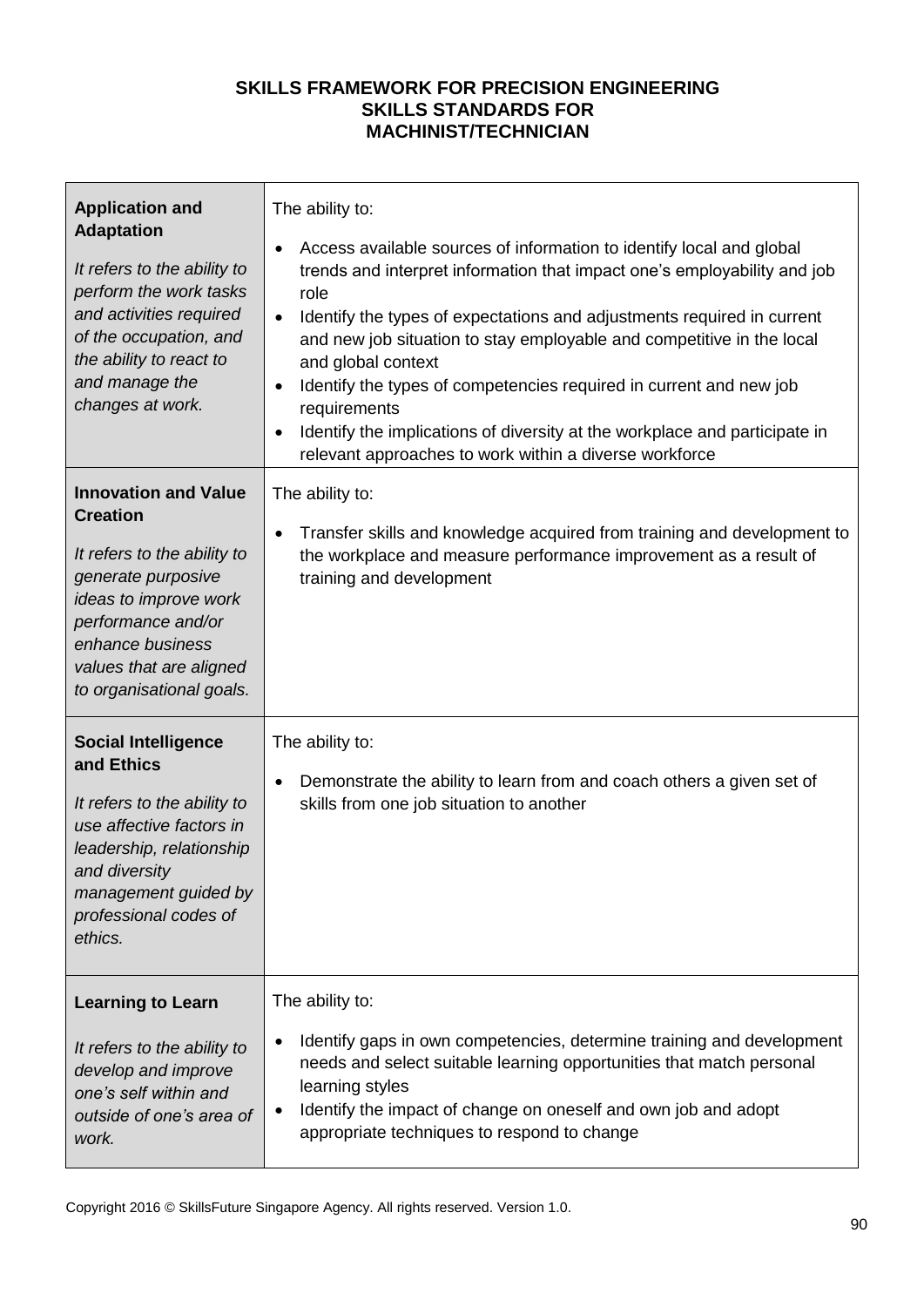| <b>Range of Application</b><br>(where applicable)                                                | N/A |
|--------------------------------------------------------------------------------------------------|-----|
| It refers to the critical<br>circumstances and<br>contexts that the skill<br>may be demonstrated |     |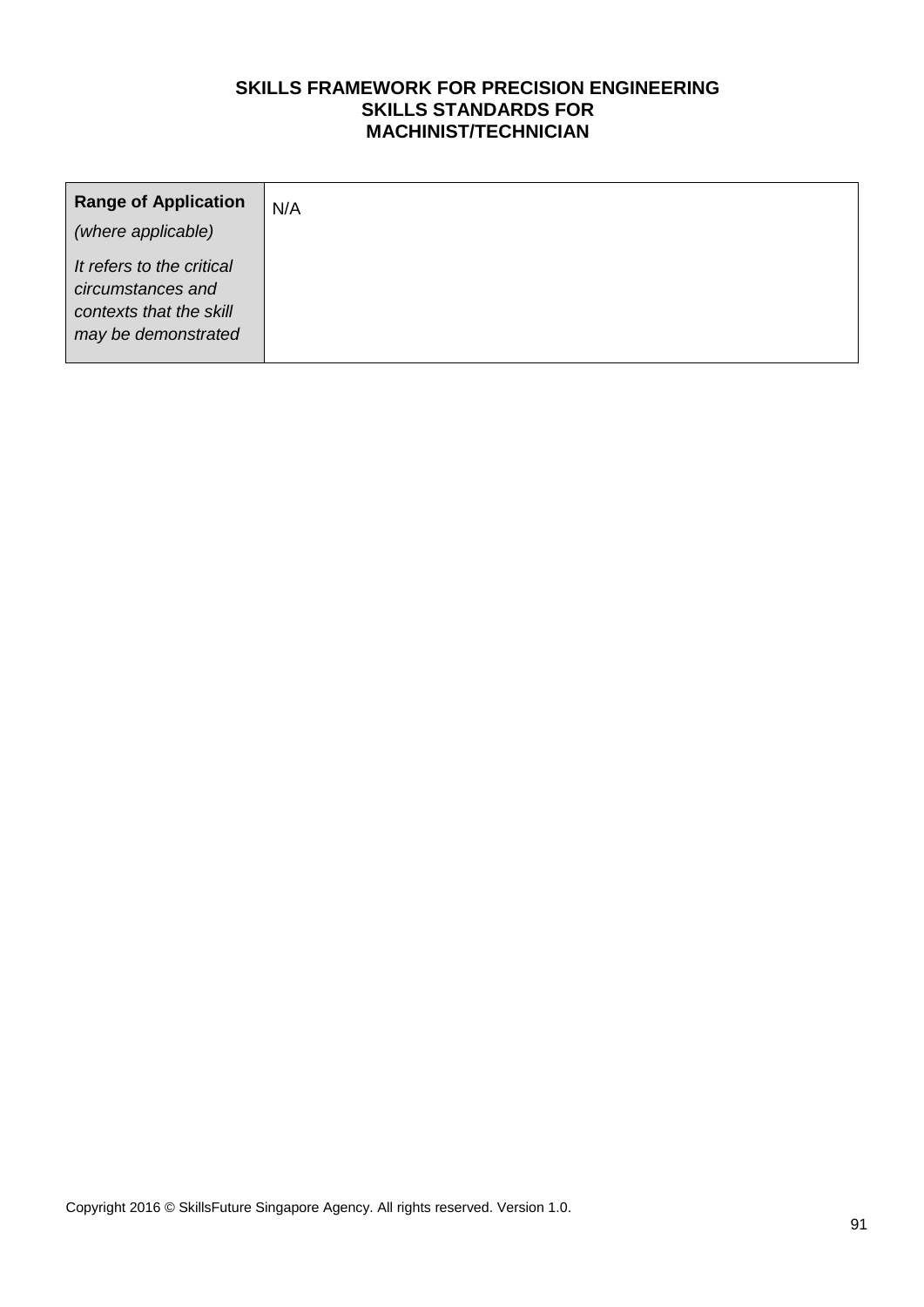| <b>Skill Code</b>                                                                                                                                                                                                          | ES-PMD-103G-1                                                                                                                                                                                                                                                                                                                                                                                                                                                                                                                                                                                                                                                                                      | <b>Skill Category</b>                           | Personal Management and<br>Development |
|----------------------------------------------------------------------------------------------------------------------------------------------------------------------------------------------------------------------------|----------------------------------------------------------------------------------------------------------------------------------------------------------------------------------------------------------------------------------------------------------------------------------------------------------------------------------------------------------------------------------------------------------------------------------------------------------------------------------------------------------------------------------------------------------------------------------------------------------------------------------------------------------------------------------------------------|-------------------------------------------------|----------------------------------------|
|                                                                                                                                                                                                                            |                                                                                                                                                                                                                                                                                                                                                                                                                                                                                                                                                                                                                                                                                                    | <b>Skill Sub-Category</b><br>(where applicable) | N/A                                    |
| <b>Skill</b>                                                                                                                                                                                                               | Apply Emotional Competence to Manage Self at the Workplace                                                                                                                                                                                                                                                                                                                                                                                                                                                                                                                                                                                                                                         |                                                 |                                        |
| <b>Skill Description</b>                                                                                                                                                                                                   | This skill describes the ability to understand and apply self-awareness<br>techniques. It also includes applying emotional intelligence principles to<br>manage oneself at the workplace.                                                                                                                                                                                                                                                                                                                                                                                                                                                                                                          |                                                 |                                        |
| Knowledge and<br><b>Analysis</b><br>It refers to gathering,<br>cognitive processing,<br>integration and<br>inspection of facts and<br>information required to<br>perform the work tasks<br>and activities.                 | The ability to understand:<br>Definitions of emotional intelligence<br>Aspects of emotional intelligence<br>$\bullet$<br>Domains of emotional intelligence and their application<br>Importance of emotional intelligence at work<br>$\bullet$<br>Importance of considering cultural differences in the application of<br>emotional intelligence<br>Factors in recognising the emotional needs of others at the workplace<br>$\bullet$<br>Traits of low personal confidence<br>$\bullet$<br>Characteristics of individuals with high emotional intelligence<br>Importance of demonstrating initiative and optimism at the workplace<br>Methods to develop emotional intelligence and their features |                                                 |                                        |
| <b>Application and</b><br><b>Adaptation</b><br>It refers to the ability to<br>perform the work tasks<br>and activities required<br>of the occupation, and<br>the ability to react to<br>and manage the<br>changes at work. | The ability to:<br>Demonstrate conscientiousness and trustworthiness to complete given<br>tasks according to organisational standards                                                                                                                                                                                                                                                                                                                                                                                                                                                                                                                                                              |                                                 |                                        |
| <b>Innovation and Value</b><br><b>Creation</b>                                                                                                                                                                             | The ability to:                                                                                                                                                                                                                                                                                                                                                                                                                                                                                                                                                                                                                                                                                    |                                                 |                                        |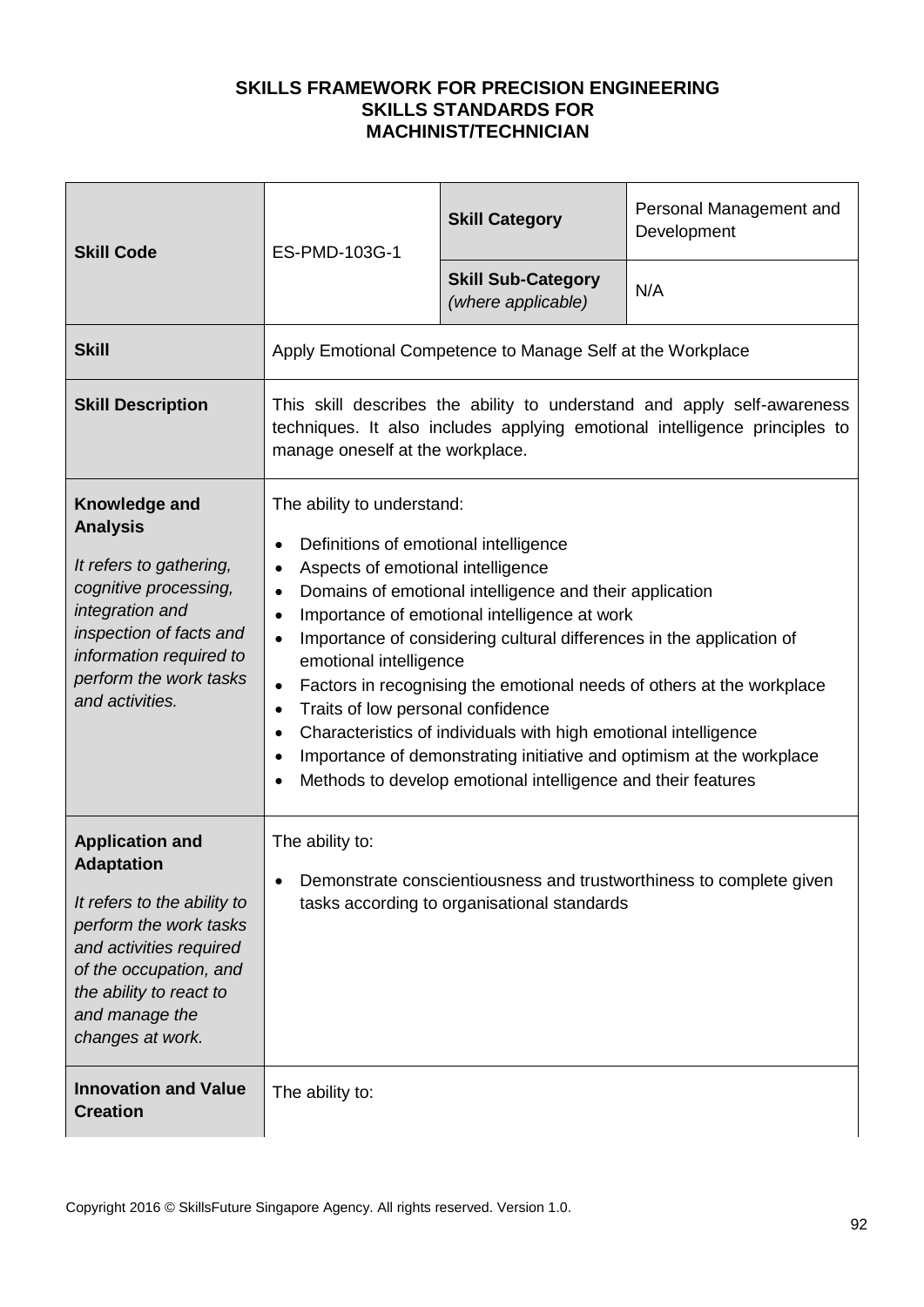| It refers to the ability to<br>generate purposive<br>ideas to improve work<br>performance and/or<br>enhance business<br>values that are aligned<br>to organisational goals.                                  | Present self with confidence and show flexibility in responding to<br>changes at the workplace                                                                                                                                                                                                                                                                                                                                                                                                                                                                                                                                                                                                                                                                                     |
|--------------------------------------------------------------------------------------------------------------------------------------------------------------------------------------------------------------|------------------------------------------------------------------------------------------------------------------------------------------------------------------------------------------------------------------------------------------------------------------------------------------------------------------------------------------------------------------------------------------------------------------------------------------------------------------------------------------------------------------------------------------------------------------------------------------------------------------------------------------------------------------------------------------------------------------------------------------------------------------------------------|
| <b>Social Intelligence</b><br>and Ethics<br>It refers to the ability to<br>use affective factors in<br>leadership, relationship<br>and diversity<br>management guided by<br>professional codes of<br>ethics. | The ability to:<br>Manage own emotions and impulses to work effectively with others,<br>$\bullet$<br>taking into consideration the different cultures and background of<br>individuals at the workplace<br>Recognise the emotional needs of others, empathise and respond<br>appropriately to their needs                                                                                                                                                                                                                                                                                                                                                                                                                                                                          |
| <b>Learning to Learn</b><br>It refers to the ability to<br>develop and improve<br>one's self within and<br>outside of one's area of<br>work.                                                                 | The ability to:<br>Recognise own emotional states, the causes of those emotional states<br>and its effects on performance and interpersonal relationships at the<br>workplace<br>Identify personal strengths and weaknesses and make improvements<br>$\bullet$<br>needed to develop emotional intelligence<br>Demonstrate initiative and optimism in pursuing goals beyond what is<br>$\bullet$<br>required and expected of self                                                                                                                                                                                                                                                                                                                                                   |
| <b>Range of Application</b><br>(where applicable)<br>It refers to the critical<br>circumstances and<br>contexts that the skill<br>may be demonstrated                                                        | Definitions of emotional intelligence must include:<br>The innate potential to feel, use, communicate, recognise, remember,<br>describe, identify, learn from, manage, understand and explain emotions<br>The ability, capacity, skill or, in the case of the trait EI model, a self-<br>$\bullet$<br>perceived ability to identify, assess, and control the emotions of oneself,<br>of others, and of groups<br>The capacity to reason about emotions, and of emotions to enhance<br>$\bullet$<br>thinking. It includes the abilities to accurately perceive emotions, to<br>access and generate emotions so as to assist thought, to understand<br>emotions and emotional knowledge, and to reflectively regulate<br>emotions so as to promote emotional and intellectual growth |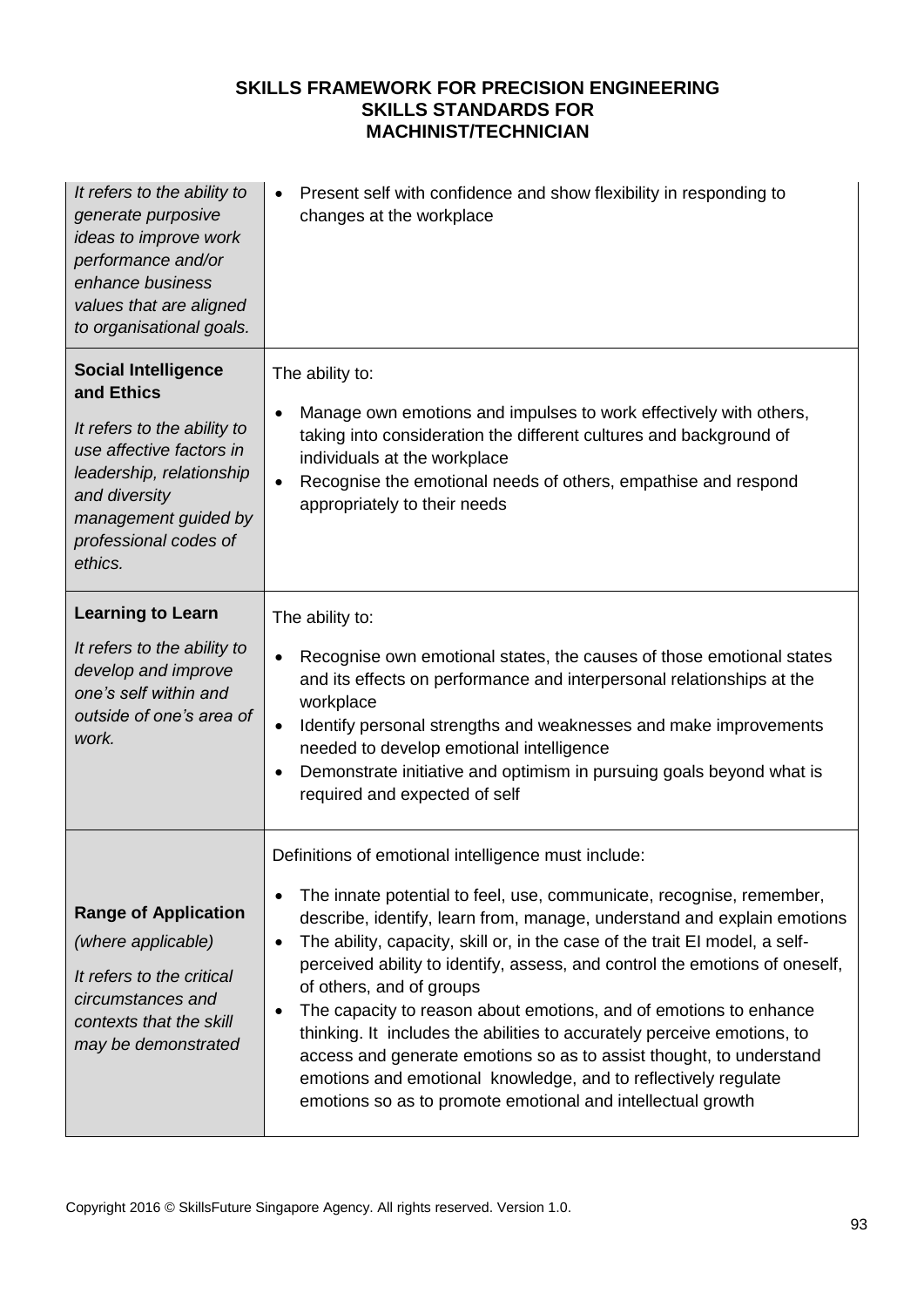| Aspects of emotional intelligence must include:<br>Understanding oneself, personal goals, intentions, responses, behaviour<br>and all<br>Understanding others and their feelings                                                            |
|---------------------------------------------------------------------------------------------------------------------------------------------------------------------------------------------------------------------------------------------|
| Domains of emotional intelligence must include:<br>Knowing one's emotions<br>Managing one's emotions<br>Motivating oneself<br>Recognising and understanding others' emotions<br>Managing relationship through use of emotional intelligence |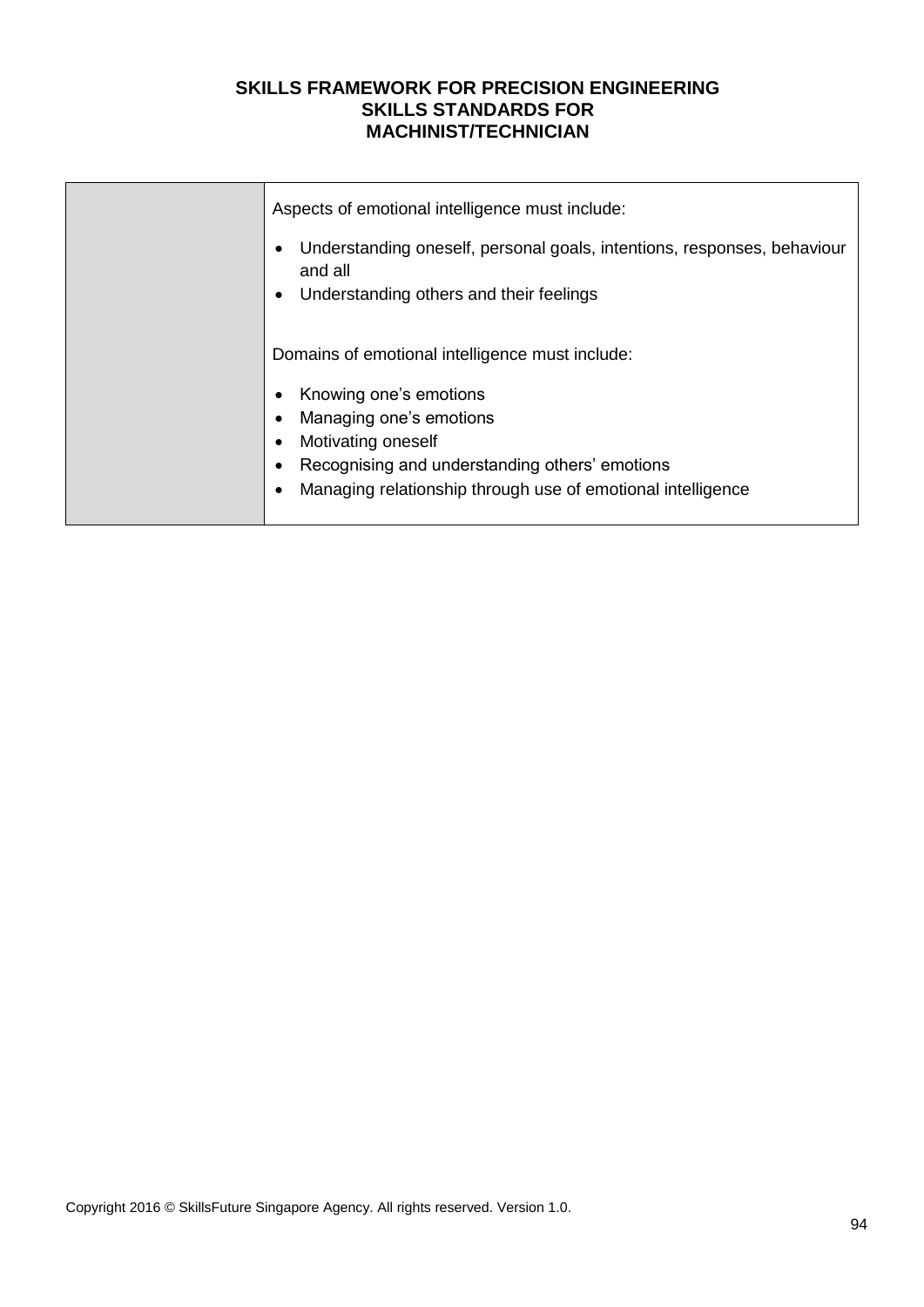| <b>Skill Code</b>                                                                                                                                                                                          | ES-PMD-101G-1                                                                                                                                                                                                                                                                                                                                                                                                                                                                                                                                                                                                                                                                                                                                                                                                                                                                                                                                                                                   | <b>Skill Category</b>                           | Personal Management and<br>Development |
|------------------------------------------------------------------------------------------------------------------------------------------------------------------------------------------------------------|-------------------------------------------------------------------------------------------------------------------------------------------------------------------------------------------------------------------------------------------------------------------------------------------------------------------------------------------------------------------------------------------------------------------------------------------------------------------------------------------------------------------------------------------------------------------------------------------------------------------------------------------------------------------------------------------------------------------------------------------------------------------------------------------------------------------------------------------------------------------------------------------------------------------------------------------------------------------------------------------------|-------------------------------------------------|----------------------------------------|
|                                                                                                                                                                                                            |                                                                                                                                                                                                                                                                                                                                                                                                                                                                                                                                                                                                                                                                                                                                                                                                                                                                                                                                                                                                 | <b>Skill Sub-Category</b><br>(where applicable) | N/A                                    |
| <b>Skill</b>                                                                                                                                                                                               | Develop Personal Effectiveness at Operations Level                                                                                                                                                                                                                                                                                                                                                                                                                                                                                                                                                                                                                                                                                                                                                                                                                                                                                                                                              |                                                 |                                        |
| <b>Skill Description</b>                                                                                                                                                                                   | This skill describes the ability to apply knowledge and life skills and relate<br>them to personal and team goals. It also includes managing time effectively,<br>maintaining work-life balance, managing stress as well as personal<br>finances.                                                                                                                                                                                                                                                                                                                                                                                                                                                                                                                                                                                                                                                                                                                                               |                                                 |                                        |
| Knowledge and<br><b>Analysis</b><br>It refers to gathering,<br>cognitive processing,<br>integration and<br>inspection of facts and<br>information required to<br>perform the work tasks<br>and activities. | The ability to understand:<br>Types of motivational factors affecting personal goal setting and<br>achievement<br>Strategies to link one's roles and responsibilities to individual and team<br>$\bullet$<br><b>SUCCESS</b><br>Factors that may affect the achievement of team goals<br>$\bullet$<br>Strategies to achieving goals<br>Benefits of prioritising tasks according to team goals<br>Various types of paraphernalia, technology and methods to manage time<br>$\bullet$<br>and work priorities and their features<br>Various barriers to effective time management and their characteristics<br>$\bullet$<br>• Various ways to access resources to overcome barriers to effective time<br>management and their characteristics<br>Practices that promote personal well-being and aspects of personal<br>management<br>Issues related to personal and family responsibilities and their impact on<br>work<br>Common sources of assistance available to support personal<br>management |                                                 |                                        |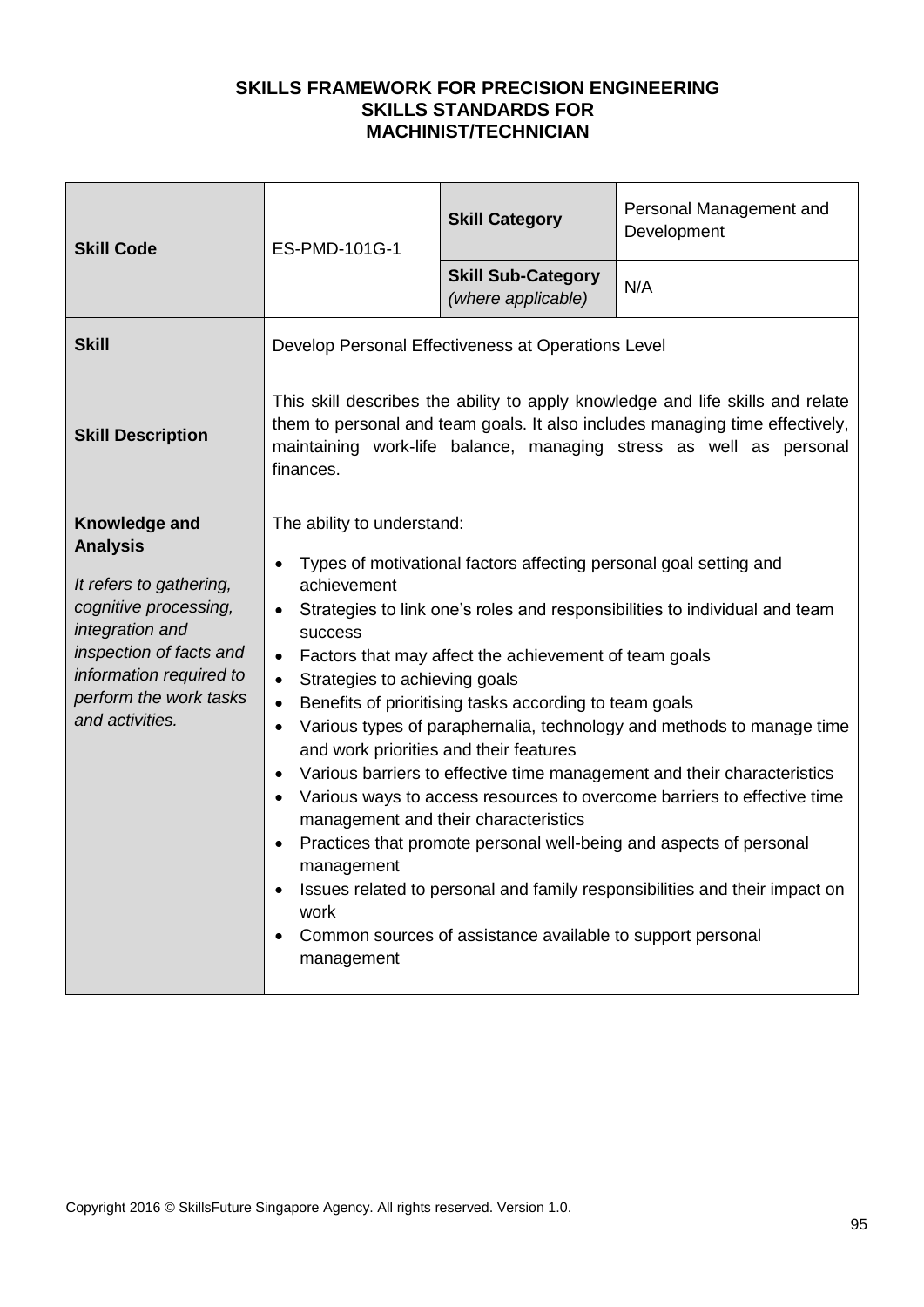| <b>Application and</b><br><b>Adaptation</b><br>It refers to the ability to<br>perform the work tasks<br>and activities required<br>of the occupation, and<br>the ability to react to<br>and manage the<br>changes at work.    | The ability to:<br>Set up personal goals and align them to team goals based on objectives<br>$\bullet$<br>set<br>Plan and complete personal tasks to meet team goals according to<br>$\bullet$<br>timelines set<br>Identify work-life balance programmes to maintain personal work-life<br>$\bullet$<br>balance for the achievement of team goals |
|-------------------------------------------------------------------------------------------------------------------------------------------------------------------------------------------------------------------------------|---------------------------------------------------------------------------------------------------------------------------------------------------------------------------------------------------------------------------------------------------------------------------------------------------------------------------------------------------|
| <b>Innovation and Value</b><br><b>Creation</b><br>It refers to the ability to<br>generate purposive<br>ideas to improve work<br>performance and/or<br>enhance business<br>values that are aligned<br>to organisational goals. | The ability to:<br>Recognise symptoms of and deal with stress to maintain work<br>effectiveness                                                                                                                                                                                                                                                   |
| <b>Social Intelligence</b><br>and Ethics<br>It refers to the ability to<br>use affective factors in<br>leadership, relationship<br>and diversity<br>management guided by<br>professional codes of<br>ethics.                  | The ability to:<br>Seek guidance when setting and achieving personal goals                                                                                                                                                                                                                                                                        |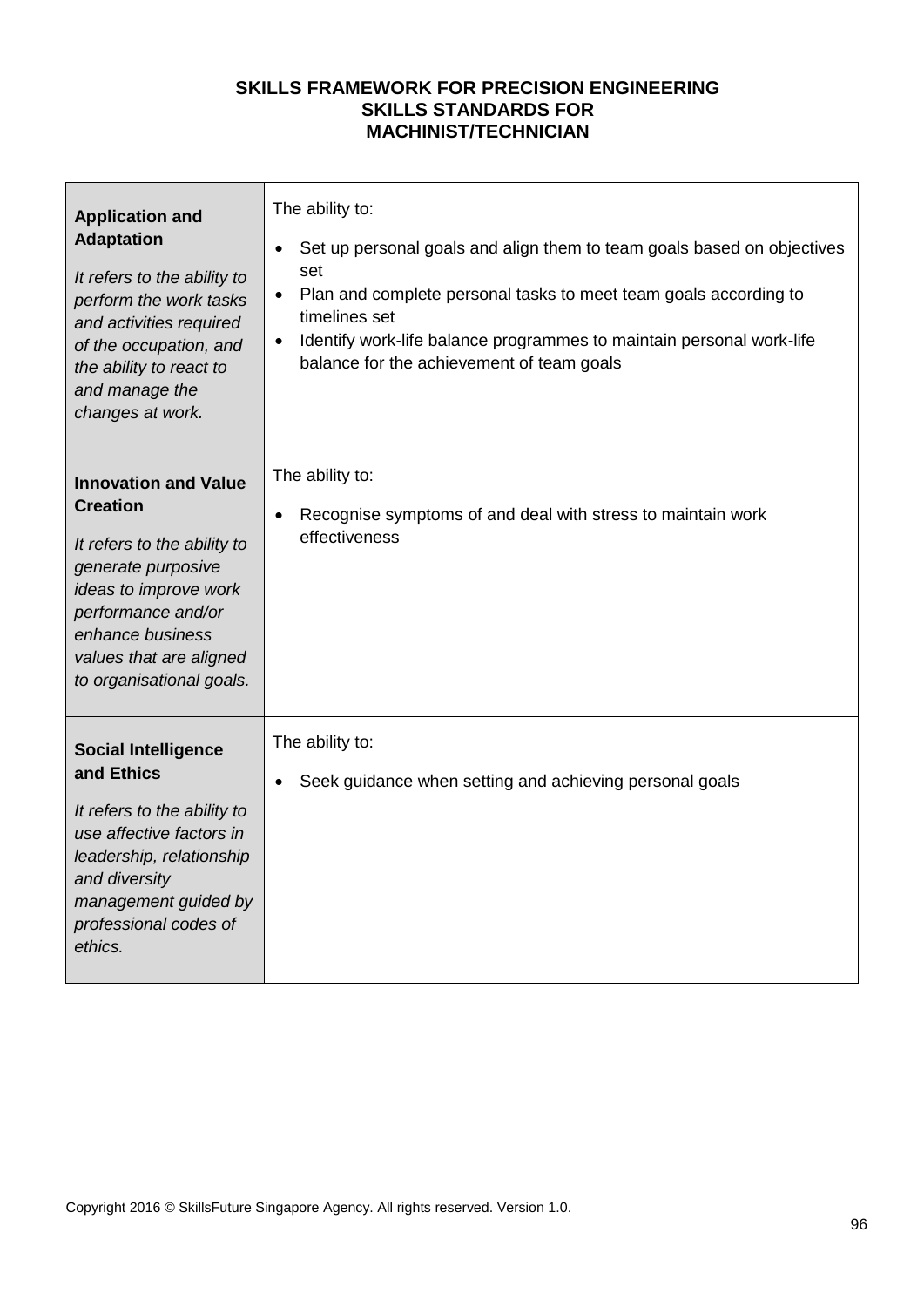| <b>Learning to Learn</b>                                                                                         | The ability to:                                                                                                                                                                                                                                                                                                                                                                                                                              |
|------------------------------------------------------------------------------------------------------------------|----------------------------------------------------------------------------------------------------------------------------------------------------------------------------------------------------------------------------------------------------------------------------------------------------------------------------------------------------------------------------------------------------------------------------------------------|
| It refers to the ability to<br>develop and improve<br>one's self within and<br>outside of one's area of<br>work. | Identify own roles and responsibilities and their contribution towards the<br>$\bullet$<br>achievement of team goals<br>Identify personal strengths and weaknesses, list the strategies to<br>$\bullet$<br>overcome weaknesses and describe how personal strengths can<br>contribute towards the achievement of team goals<br>Identify own existing financial position using appropriate tools and<br>describe how to manage such a position |
| <b>Range of Application</b>                                                                                      | N/A                                                                                                                                                                                                                                                                                                                                                                                                                                          |
| (where applicable)                                                                                               |                                                                                                                                                                                                                                                                                                                                                                                                                                              |
| It refers to the critical<br>circumstances and<br>contexts that the skill<br>may be demonstrated.                |                                                                                                                                                                                                                                                                                                                                                                                                                                              |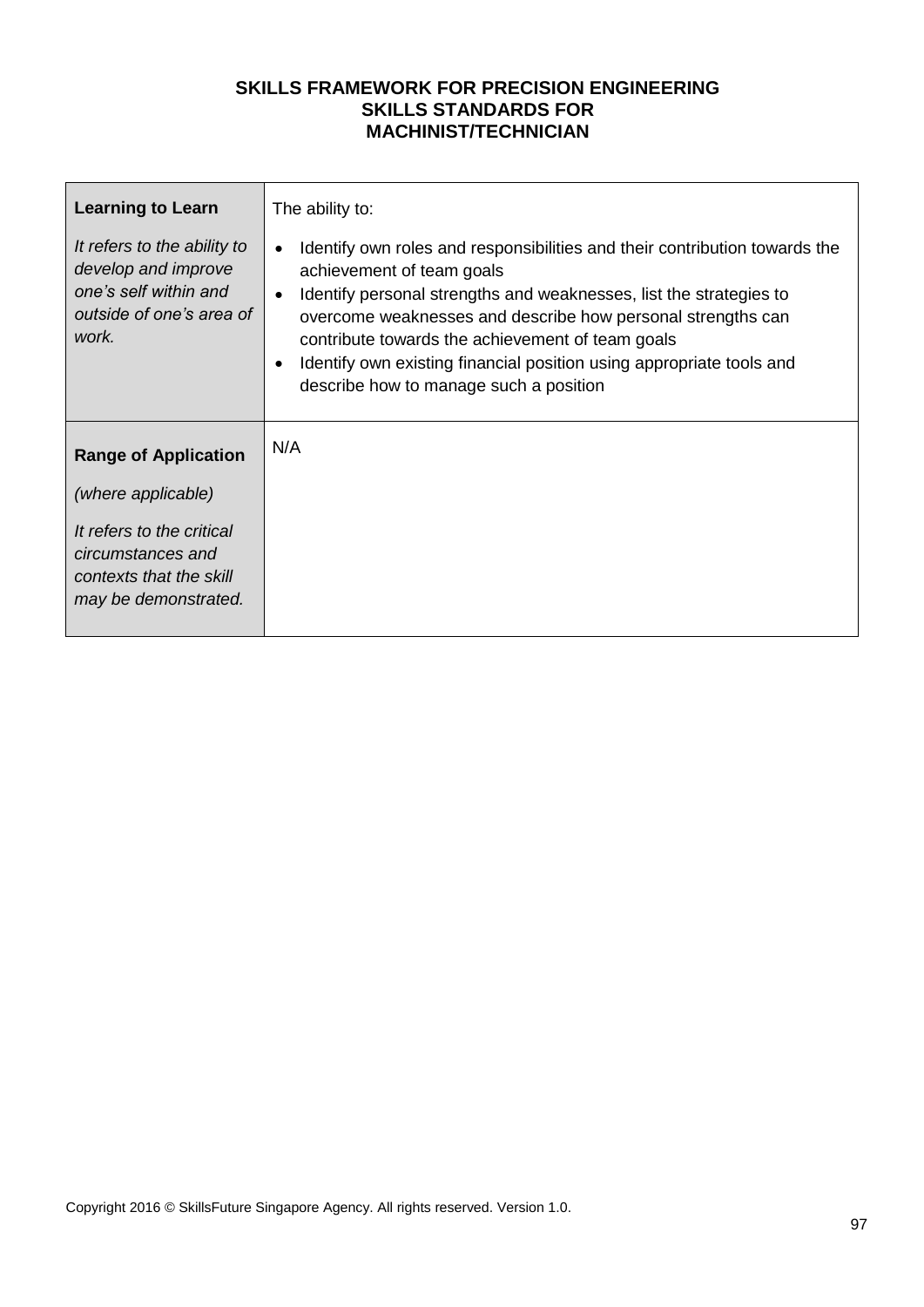| <b>Skill Code</b>                                                                                                                                                                                                          | ES-PMD-102G-1                                                                                                                                                                              | <b>Skill Category</b>                                                                                                                                                                                                                                                                                                                                                                                                                | <b>Personal Management</b><br>and Development                               |
|----------------------------------------------------------------------------------------------------------------------------------------------------------------------------------------------------------------------------|--------------------------------------------------------------------------------------------------------------------------------------------------------------------------------------------|--------------------------------------------------------------------------------------------------------------------------------------------------------------------------------------------------------------------------------------------------------------------------------------------------------------------------------------------------------------------------------------------------------------------------------------|-----------------------------------------------------------------------------|
|                                                                                                                                                                                                                            |                                                                                                                                                                                            | <b>Skill Sub-Category</b><br>(where applicable)                                                                                                                                                                                                                                                                                                                                                                                      | N/A                                                                         |
| <b>Skill</b>                                                                                                                                                                                                               |                                                                                                                                                                                            | Maintain Personal Presentation and Employability at Operations Level                                                                                                                                                                                                                                                                                                                                                                 |                                                                             |
| <b>Skill Description</b>                                                                                                                                                                                                   | competences and preparing for interviews.                                                                                                                                                  | This skill describes the ability to identify personal career goals and take<br>steps to realise career goals. It also includes determining one's                                                                                                                                                                                                                                                                                     |                                                                             |
| Knowledge and<br><b>Analysis</b><br>It refers to gathering,<br>cognitive processing,<br>integration and<br>inspection of facts and<br>information required to<br>perform the work tasks<br>and activities.                 | The ability to understand:<br>Meaning of competencies<br>$\bullet$<br>$\bullet$<br>$\bullet$<br>$\bullet$<br>$\bullet$<br>Necessity to prepare for job interview<br>$\bullet$<br>$\bullet$ | Necessity of setting personal career goals<br>Guidelines for setting personal career goals<br>Ways to develop career plan to achieve personal career goals<br>Components of resume and/or application form<br>Purpose of a resume and/or application form for job application<br>Different types of job interview and their features<br>Importance of basic social etiquette skills<br>Ways to develop basic social etiquette skills | Factors to consider in preparing a resume or filling in an application form |
| <b>Application and</b><br><b>Adaptation</b><br>It refers to the ability to<br>perform the work tasks<br>and activities required<br>of the occupation, and<br>the ability to react to<br>and manage the<br>changes at work. | The ability to:<br>competences based on guidelines set<br>$\bullet$<br>$\bullet$<br>opportunities<br>$\bullet$<br>and apply for jobs<br>skills                                             | Determine personal career goals taking into account personal<br>meet qualifications and expectations for the job<br>State sources of and interpret information on potential employment<br>Select jobs that best match personal competencies and career goals<br>Prepare for and attend job interview by applying basic social etiquette                                                                                              | List personal competencies acquired through learning and experience to      |
| <b>Innovation and Value</b><br><b>Creation</b>                                                                                                                                                                             | The ability to:                                                                                                                                                                            | Elaborate on personal strength, abilities and aptitudes that may add                                                                                                                                                                                                                                                                                                                                                                 |                                                                             |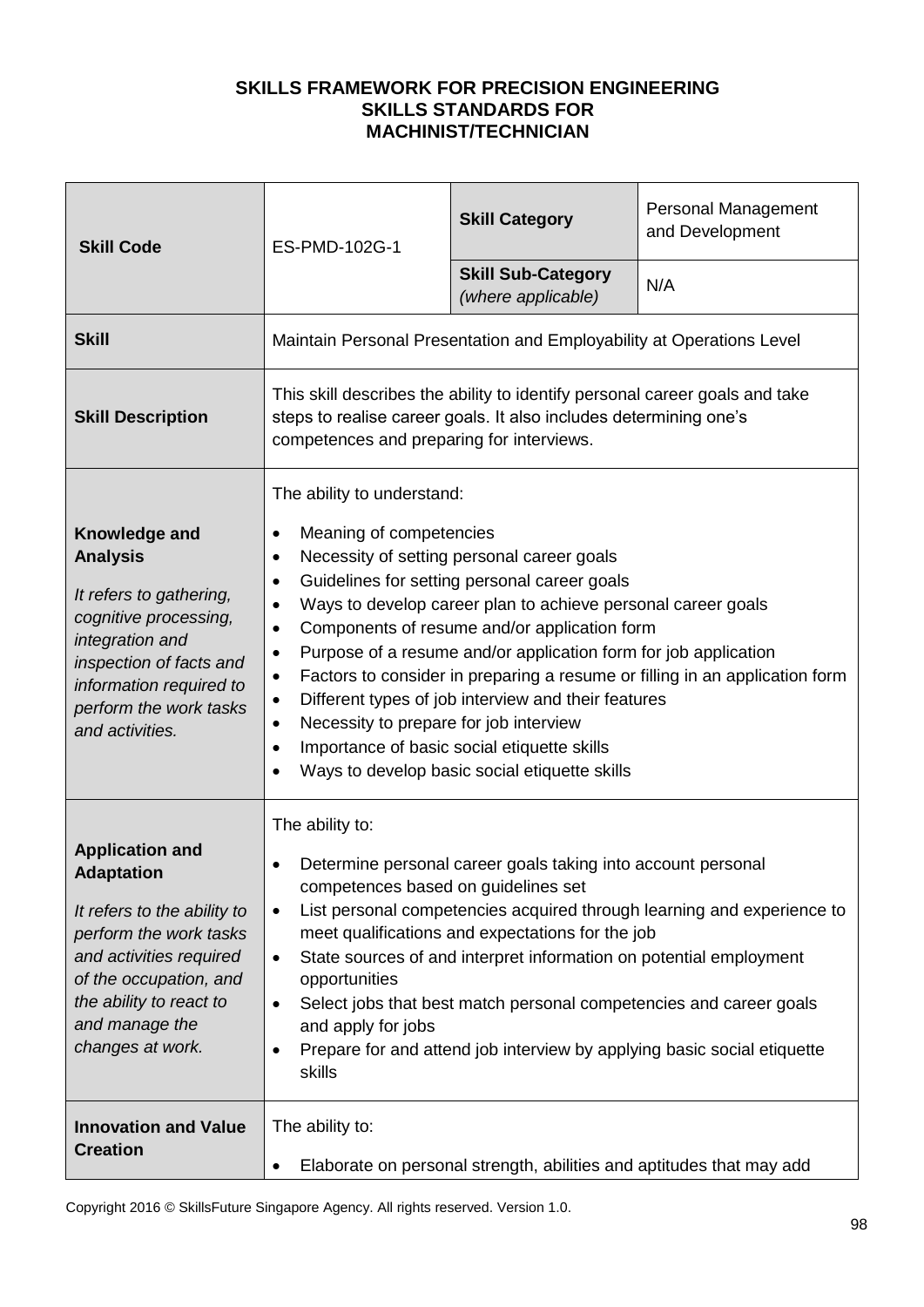| It refers to the ability to<br>generate purposive<br>ideas to improve work<br>performance and/or<br>enhance business<br>values that are aligned<br>to organisational                                         | value to the organisation                                                                                                                         |
|--------------------------------------------------------------------------------------------------------------------------------------------------------------------------------------------------------------|---------------------------------------------------------------------------------------------------------------------------------------------------|
| <b>Social Intelligence</b><br>and Ethics<br>It refers to the ability to<br>use affective factors in<br>leadership, relationship<br>and diversity<br>management guided by<br>professional codes of<br>ethics. | The ability to:<br>Demonstrate basis social etiquette skills and personal hygiene during<br>$\bullet$<br>job interview                            |
| <b>Learning to Learn</b><br>It refers to the ability to<br>develop and improve<br>one's self within and<br>outside of one's area of<br>work.                                                                 | The ability to:<br>Reflect on performance and feedback during job interview to address<br>$\bullet$<br>areas of improvement for future interviews |
| <b>Range of Application</b><br>(where applicable)<br>It refers to the critical<br>circumstances and<br>contexts that the skill<br>may be demonstrated.                                                       | N/A                                                                                                                                               |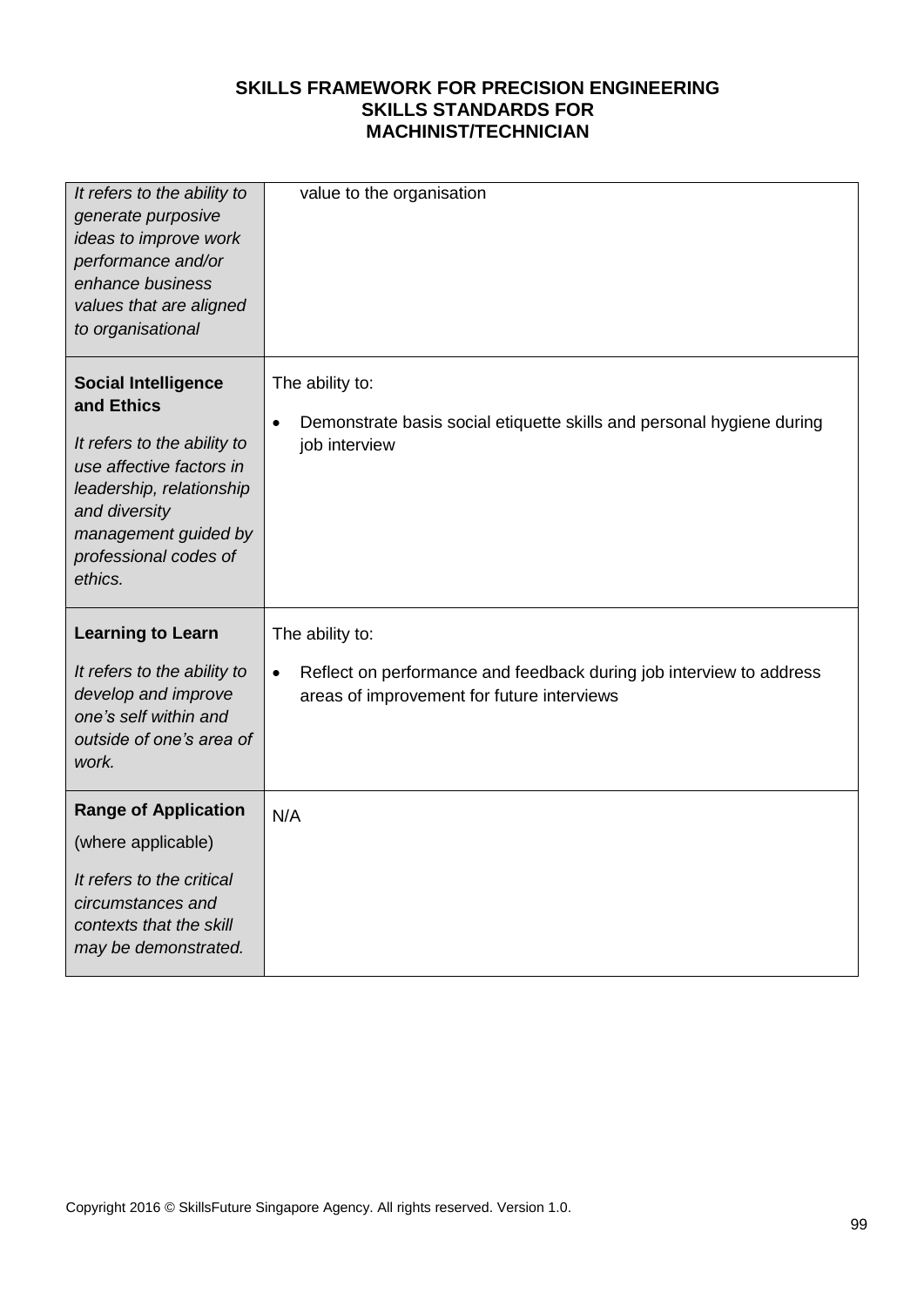| <b>Skill Code</b>                                                                                                                                                                                                          | ES-ACE-101G-1                                                                                                                                                                                                                                                                                                                                                                                                                                                                                                                                                                                                                                                                                                                                                                                                        | <b>Skill Category</b>                                          | Analytical, Conceptual and<br>Evaluative                                                                                                                                                                                     |
|----------------------------------------------------------------------------------------------------------------------------------------------------------------------------------------------------------------------------|----------------------------------------------------------------------------------------------------------------------------------------------------------------------------------------------------------------------------------------------------------------------------------------------------------------------------------------------------------------------------------------------------------------------------------------------------------------------------------------------------------------------------------------------------------------------------------------------------------------------------------------------------------------------------------------------------------------------------------------------------------------------------------------------------------------------|----------------------------------------------------------------|------------------------------------------------------------------------------------------------------------------------------------------------------------------------------------------------------------------------------|
|                                                                                                                                                                                                                            |                                                                                                                                                                                                                                                                                                                                                                                                                                                                                                                                                                                                                                                                                                                                                                                                                      | <b>Skill Sub-Category</b><br>(where applicable)                | N/A                                                                                                                                                                                                                          |
| <b>Skill</b>                                                                                                                                                                                                               |                                                                                                                                                                                                                                                                                                                                                                                                                                                                                                                                                                                                                                                                                                                                                                                                                      | Demonstrate Initiative and Enterprising Behaviours             |                                                                                                                                                                                                                              |
| <b>Skill Description</b>                                                                                                                                                                                                   | innovating and taking initiative.                                                                                                                                                                                                                                                                                                                                                                                                                                                                                                                                                                                                                                                                                                                                                                                    |                                                                | This skill describes the ability to demonstrate innovation and initiative to<br>initiate and sustain continuous improvement at the workplace. It also<br>includes identifying, evaluating and managing risks associated with |
| Knowledge and<br><b>Analysis</b><br>It refers to gathering,<br>cognitive processing,<br>integration and<br>inspection of facts and<br>information required to<br>perform the work tasks<br>and activities.                 | The ability to understand:<br>Initiative attributes that one should possess and display and their<br>characteristics<br>Thinking skills and process for generating innovative outcomes and<br>$\bullet$<br>identifying related risks and their features<br>Potential obstacles to creativity and innovation and how they can be<br>$\bullet$<br>managed<br>Ethics relating to innovation<br>$\bullet$<br>Types of risks associated with new initiatives and periodic initiatives<br>Ways to identify possible risks for innovation<br>$\bullet$<br>Ways to assign and determine probability of risks identified<br>Corrective actions to deal with risks<br>Factors to consider for selection of the most appropriate mode of<br>communication<br>Skills required for an effective self-directed individual and team |                                                                |                                                                                                                                                                                                                              |
| <b>Application and</b><br><b>Adaptation</b><br>It refers to the ability to<br>perform the work tasks<br>and activities required<br>of the occupation, and<br>the ability to react to<br>and manage the<br>changes at work. | The ability to:<br>communication<br>$\bullet$                                                                                                                                                                                                                                                                                                                                                                                                                                                                                                                                                                                                                                                                                                                                                                        | consultation with stakeholders using the most suitable mode of | Develop an action plan to implement the selected risk strategy in<br>Monitor the risks identified at individual level to implement action plan<br>and update risk response plan using appropriate measurements               |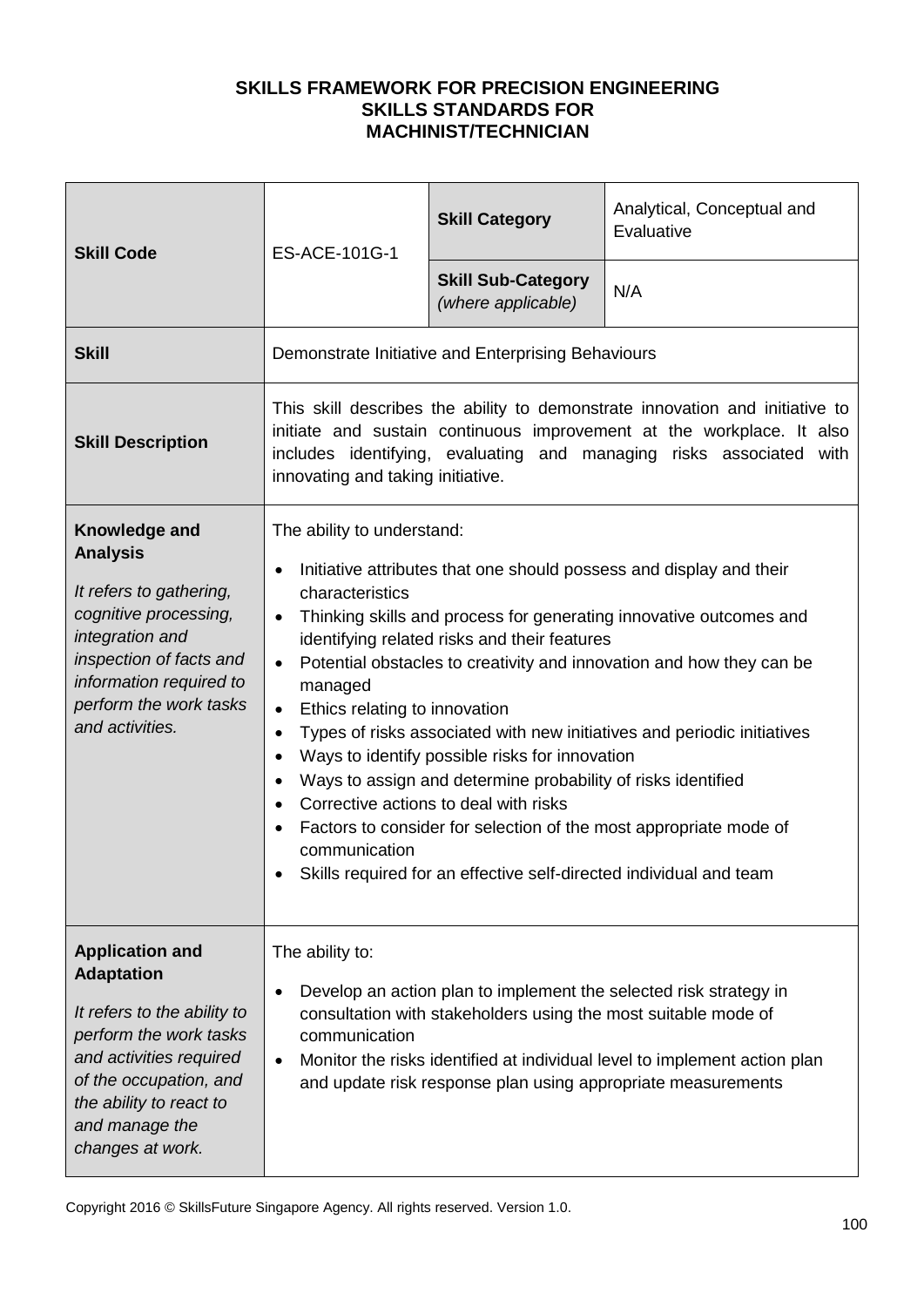| <b>Innovation and Value</b><br><b>Creation</b><br>It refers to the ability to<br>generate purposive<br>ideas to improve work<br>performance and/or<br>enhance business<br>values that are aligned<br>to organisational goals. | The ability to:<br>Show initiative in identifying opportunities and goals for continuous<br>$\bullet$<br>improvement in workplace performance<br>Review new initiatives for possible risks and recommend corrective<br>$\bullet$<br>actions and an appropriate strategy to deal with identified risks                                                              |
|-------------------------------------------------------------------------------------------------------------------------------------------------------------------------------------------------------------------------------|--------------------------------------------------------------------------------------------------------------------------------------------------------------------------------------------------------------------------------------------------------------------------------------------------------------------------------------------------------------------|
| <b>Social Intelligence</b><br>and Ethics<br>It refers to the ability to<br>use affective factors in<br>leadership, relationship<br>and diversity<br>management guided by<br>professional codes of<br>ethics.                  | The ability to:<br>Identify stakeholders' interests and concerns and discuss with<br>٠<br>stakeholders to garner concurrence on potential areas and/or practices<br>for innovation at the workplace<br>Demonstrate innovative and enterprising behaviours to improve<br>$\bullet$<br>business performance in accordance with regulatory requirements and<br>ethics |
| <b>Learning to Learn</b><br>It refers to the ability to<br>develop and improve<br>one's self within and<br>outside of one's area of<br>work.                                                                                  | The ability to:<br>Translate ideas into action with self-direction and sustain efforts for goal<br>attainment in accordance with context requirements, best practices and<br>future needs                                                                                                                                                                          |
| <b>Range of Application</b><br>(where applicable)<br>It refers to the critical<br>circumstances and<br>contexts that the skill<br>may be demonstrated.                                                                        | N/A                                                                                                                                                                                                                                                                                                                                                                |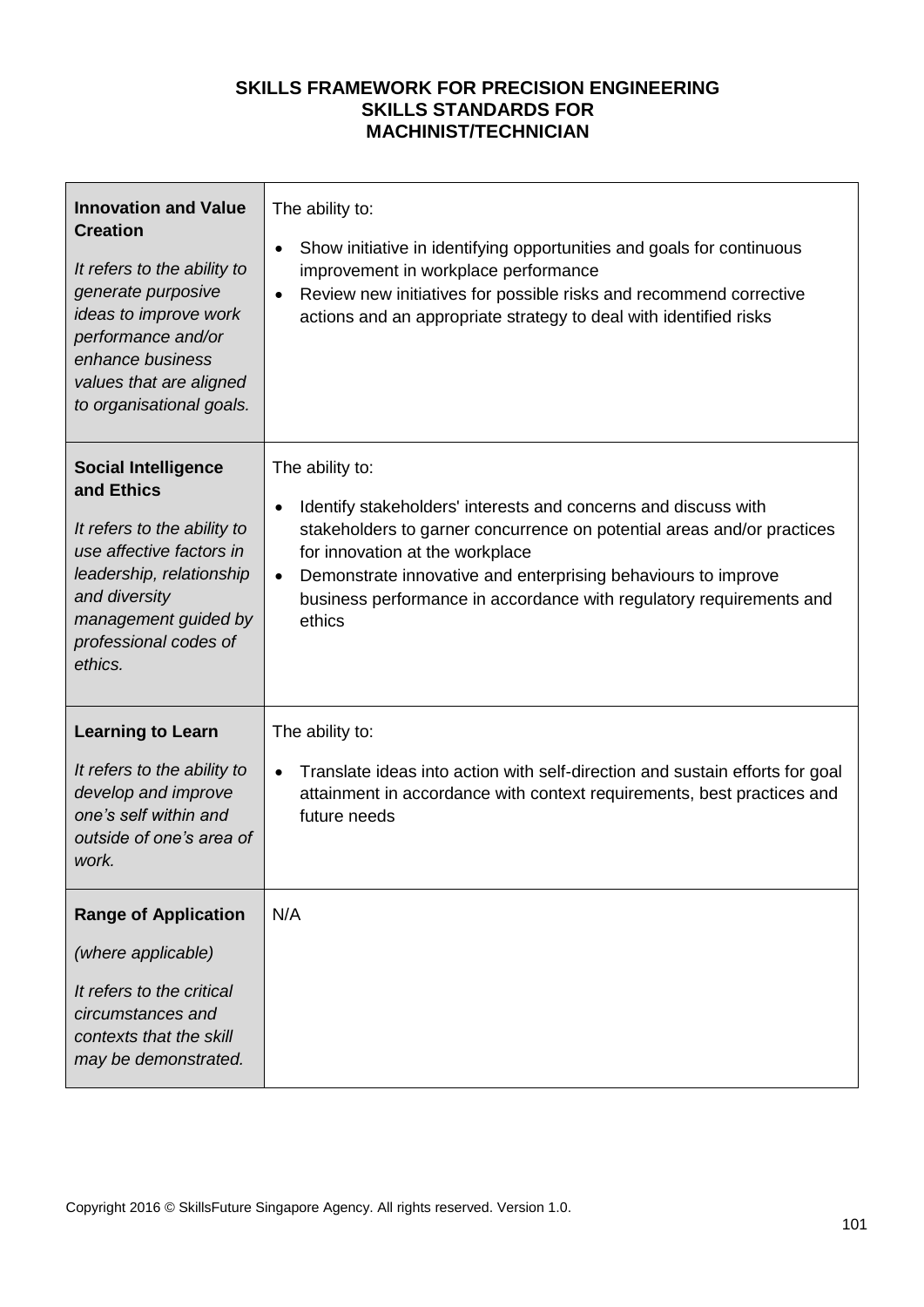| <b>Skill Code</b>                                                                                                                                                                                                         | ES-ACE-102G-1                                                                                                                                                                                                                                           | <b>Skill Category</b>                                                                                                                                                                                                               | Analytical, Conceptual and<br>Evaluative                                                                                                                                                                                                                                                                                                                        |
|---------------------------------------------------------------------------------------------------------------------------------------------------------------------------------------------------------------------------|---------------------------------------------------------------------------------------------------------------------------------------------------------------------------------------------------------------------------------------------------------|-------------------------------------------------------------------------------------------------------------------------------------------------------------------------------------------------------------------------------------|-----------------------------------------------------------------------------------------------------------------------------------------------------------------------------------------------------------------------------------------------------------------------------------------------------------------------------------------------------------------|
|                                                                                                                                                                                                                           |                                                                                                                                                                                                                                                         | <b>Skill Sub-Category</b><br>(where applicable)                                                                                                                                                                                     | N/A                                                                                                                                                                                                                                                                                                                                                             |
| <b>Skill</b>                                                                                                                                                                                                              |                                                                                                                                                                                                                                                         | Solve Problems and Make Decisions at Operations Level                                                                                                                                                                               |                                                                                                                                                                                                                                                                                                                                                                 |
| <b>Skill Description</b>                                                                                                                                                                                                  | This skill describes the ability to acquire problem-solving and decision-<br>making techniques. It also includes proactively identifying the root causes to<br>a problem and taking responsibility for the decisions within own circle of<br>influence. |                                                                                                                                                                                                                                     |                                                                                                                                                                                                                                                                                                                                                                 |
| Knowledge and<br><b>Analysis</b><br>It refers to gathering,<br>cognitive processing,<br>integration and<br>inspection of facts and<br>information required to<br>perform the work tasks<br>and activities.                | The ability to understand:<br>٠<br>each selected idea<br>$\bullet$<br>$\bullet$<br>solutions and action plan<br>$\bullet$<br>action plan<br>Types of corrective actions                                                                                 | Procedure for evaluating selected ideas for problem-solving<br>Areas of impact from implementation of an action plan<br>Potential areas requiring corrective action<br>Reflective mechanisms for the entire problem-solving process | Factors to consider in selecting suitable modes of communication<br>Methods to determine the strengths and limitations and constraints of<br>Types of evaluation methods to determine effectiveness of implemented<br>Techniques to identify sources of failure in the implemented solution and                                                                 |
| <b>Application and</b><br><b>Adaptation</b><br>It refers to the ability to<br>perform the work tasks<br>and activities required<br>of the occupation, and<br>the ability to react to<br>and manage the<br>changes at work | The ability to:<br>٠<br>$\bullet$<br>symptoms identified<br>$\bullet$<br>and techniques<br>$\bullet$                                                                                                                                                    | workplace using appropriate tools and techniques<br>the future based on appropriate tools and techniques                                                                                                                            | Recognise symptoms that could lead to potential problems at the<br>Identify deviations from organisational norm and SOPs based on<br>Identify the possible root causes of the problems using appropriate tools<br>Implement action plan at the workplace based on organisational SOP<br>Identify preventive measures to avoid recurrence of similar problems in |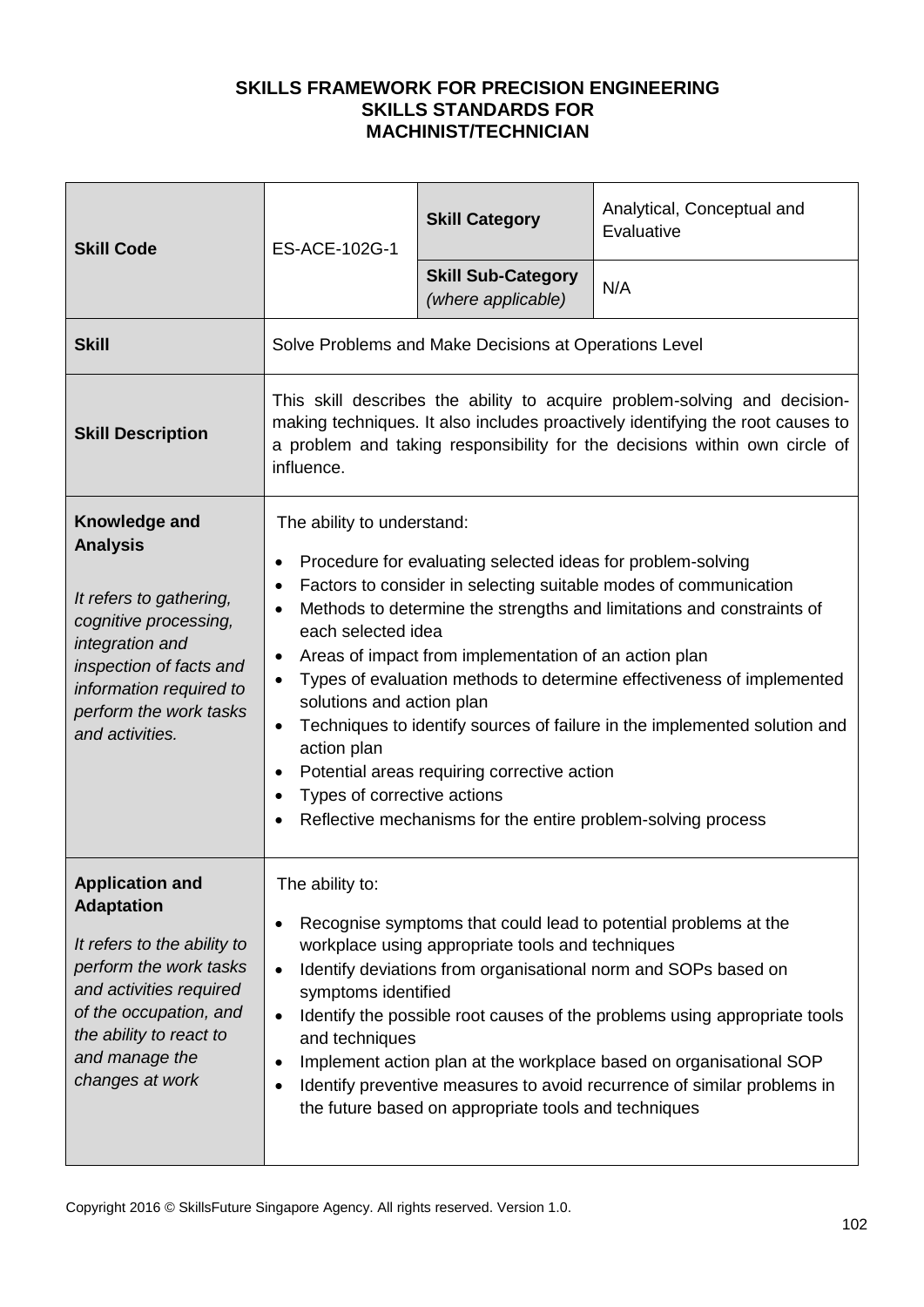| <b>Innovation and Value</b><br><b>Creation</b><br>It refers to the ability to<br>generate purposive<br>ideas to improve work<br>performance and/or<br>enhance business<br>values that are aligned<br>to organisational goals. | The ability to:<br>Generate and select ideas to solve the problem using creative and<br>$\bullet$<br>logical thinking<br>Evaluate selected ideas using pertinent criteria and choose the most<br>desirable ones as solutions to the problems<br>Evaluate the effectiveness of the implemented solutions and action plan<br>and initiate corrective actions where necessary |
|-------------------------------------------------------------------------------------------------------------------------------------------------------------------------------------------------------------------------------|----------------------------------------------------------------------------------------------------------------------------------------------------------------------------------------------------------------------------------------------------------------------------------------------------------------------------------------------------------------------------|
| <b>Social Intelligence</b><br>and Ethics<br>It refers to the ability to<br>use affective factors in<br>leadership, relationship<br>and diversity<br>management guided by<br>professional codes of<br>ethics.                  | The ability to:<br>Identify relevant parties' priorities and concerns and use suitable<br>communication mechanisms and modes to garner agreement from<br>relevant parties on chosen solution and action plan                                                                                                                                                               |
| <b>Learning to Learn</b><br>It refers to the ability to<br>develop and improve<br>one's self within and<br>outside of one's area of<br>work.                                                                                  | The ability to:<br>Identify impact of the problems on own job responsibilities and other<br>$\bullet$<br>parties involved and make adjustments of own work processes and<br>working methods                                                                                                                                                                                |
| <b>Range of Application</b><br>(where applicable)<br>It refers to the critical<br>circumstances and<br>contexts that the skill<br>may be demonstrated.                                                                        | N/A                                                                                                                                                                                                                                                                                                                                                                        |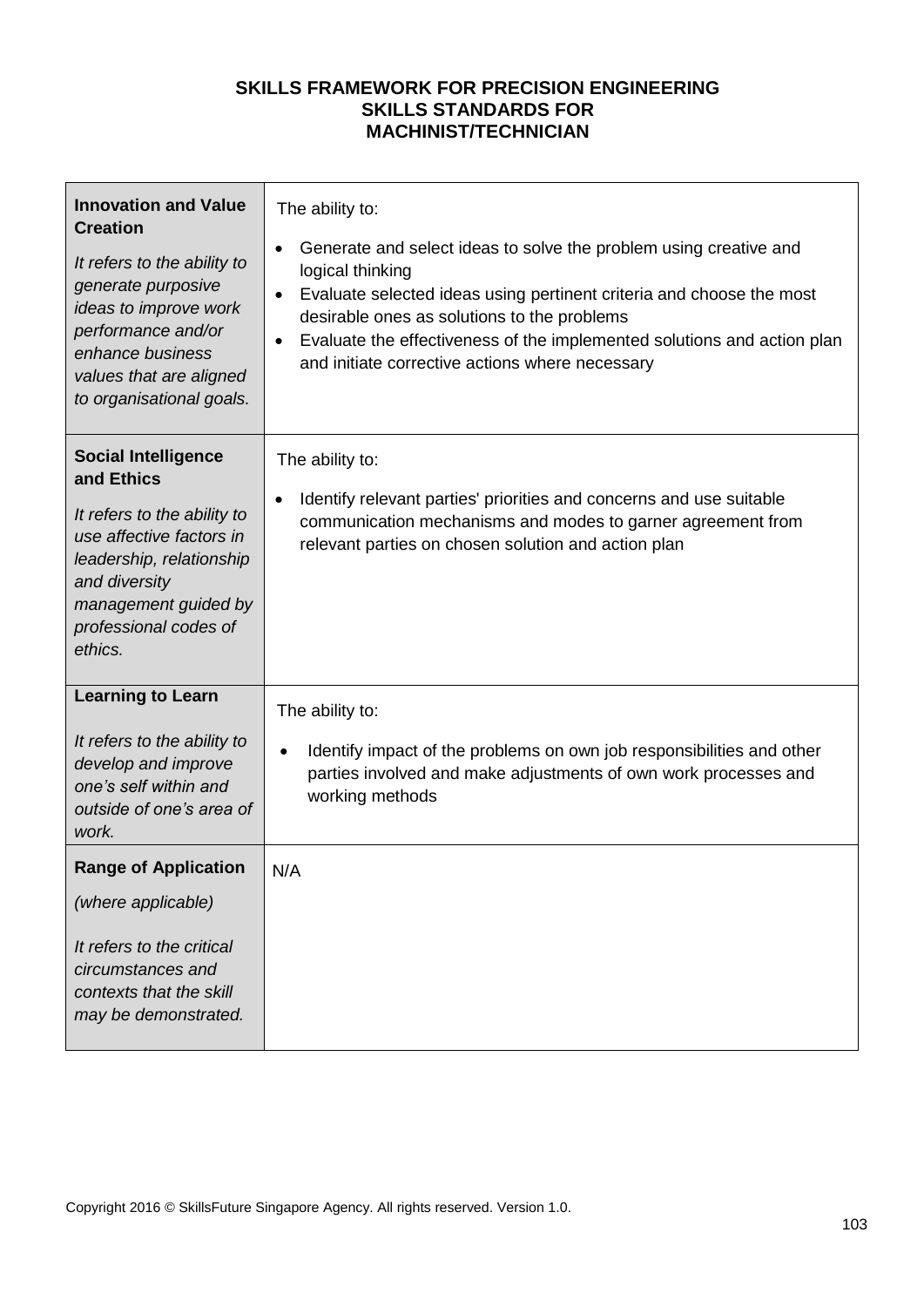| <b>Skill Code</b>                                                                                                                                                                                          | ES-IP-101G-1                                                                                                                                      | <b>Skill Category</b>                                                                                                                                                                                                                                                                                                                                                                                                                                | People and Relationship<br>Management                                                                                                                                                                                                                                                                                                                                                |
|------------------------------------------------------------------------------------------------------------------------------------------------------------------------------------------------------------|---------------------------------------------------------------------------------------------------------------------------------------------------|------------------------------------------------------------------------------------------------------------------------------------------------------------------------------------------------------------------------------------------------------------------------------------------------------------------------------------------------------------------------------------------------------------------------------------------------------|--------------------------------------------------------------------------------------------------------------------------------------------------------------------------------------------------------------------------------------------------------------------------------------------------------------------------------------------------------------------------------------|
|                                                                                                                                                                                                            |                                                                                                                                                   | <b>Skill Sub-Category</b><br>(where applicable)                                                                                                                                                                                                                                                                                                                                                                                                      | N/A                                                                                                                                                                                                                                                                                                                                                                                  |
| <b>Skill</b>                                                                                                                                                                                               |                                                                                                                                                   | Communicate and Relate Effectively at the Workplace                                                                                                                                                                                                                                                                                                                                                                                                  |                                                                                                                                                                                                                                                                                                                                                                                      |
| <b>Skill Description</b>                                                                                                                                                                                   | conflicts for a win-win outcome.                                                                                                                  |                                                                                                                                                                                                                                                                                                                                                                                                                                                      | This skill describes the ability to use effective communication techniques at<br>the workplace, while taking into consideration social and cultural differences.<br>It also includes interpreting, clarifying, analysing and responding to<br>information received, as well as using effective negotiation skills to resolve                                                         |
| Knowledge and<br><b>Analysis</b><br>It refers to gathering,<br>cognitive processing,<br>integration and<br>inspection of facts and<br>information required to<br>perform the work tasks<br>and activities. | The ability to understand:<br>$\bullet$<br>features<br>characteristics<br>$\bullet$<br>$\bullet$<br>$\bullet$<br>in a conflict<br>characteristics | Sources of information within and outside the organisation<br>Principles of effective communication and interpersonal techniques<br>Internal and external barriers to effective communication<br>considers social and cultural differences<br>Definition of conflict and common types of conflict at the workplace<br>Definition of negotiation and types of negotiation styles and their<br>Types of reference documents to use during negotiations | Types of information to be received, clarified and responded to and their<br>Different modes of communication and communication tools and their<br>Strategies for communicating in a courteous and respectful manner that<br>Ways to distinguish between objective facts and subjective interpretation<br>Types of conflict resolution strategies to achieve outcomes in negotiation |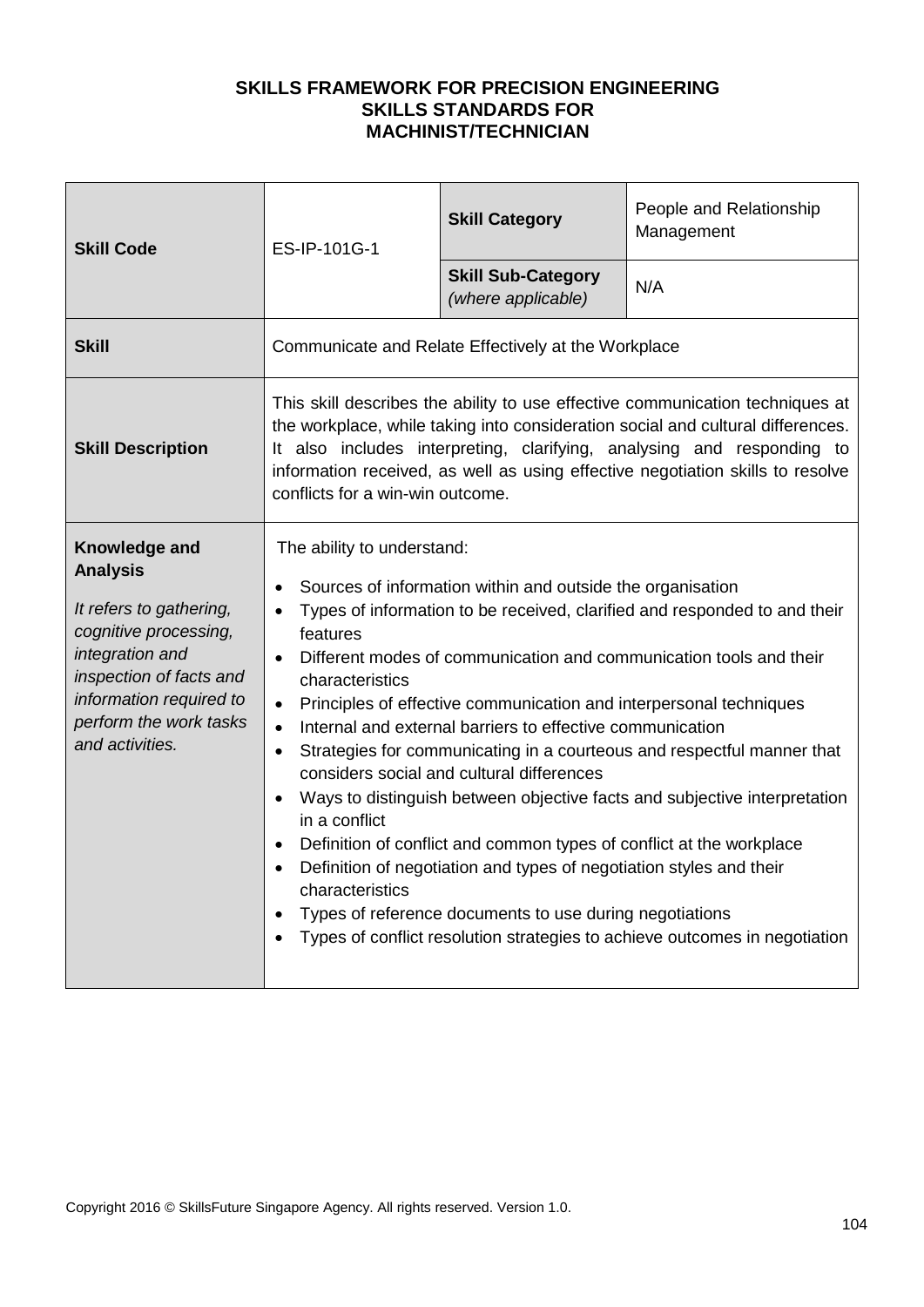| <b>Application and</b><br><b>Adaptation</b><br>It refers to the ability to<br>perform the work tasks<br>and activities required<br>of the occupation, and<br>the ability to react to<br>and manage the<br>changes at work.    | The ability to:<br>Interpret and analyse information received according to workplace<br>$\bullet$<br>procedures<br>Plan response to information received taking into account the social and<br>$\bullet$<br>cultural background of the recipient of the information<br>Identify signs, stages and causes of conflict with individuals or groups of<br>$\bullet$<br>people based on objective facts and interpretation<br>Define the conflict and highlight points of differences and contention<br>$\bullet$<br>objectively, taking into consideration social and cultural differences of<br>parties involved |
|-------------------------------------------------------------------------------------------------------------------------------------------------------------------------------------------------------------------------------|---------------------------------------------------------------------------------------------------------------------------------------------------------------------------------------------------------------------------------------------------------------------------------------------------------------------------------------------------------------------------------------------------------------------------------------------------------------------------------------------------------------------------------------------------------------------------------------------------------------|
| <b>Innovation and Value</b><br><b>Creation</b><br>It refers to the ability to<br>generate purposive<br>ideas to improve work<br>performance and/or<br>enhance business<br>values that are aligned<br>to organisational goals. | The ability to:<br>Work towards achieving a win-win outcome in assessing mutually<br>acceptable solutions                                                                                                                                                                                                                                                                                                                                                                                                                                                                                                     |
| <b>Social Intelligence</b><br>and Ethics<br>It refers to the ability to<br>use affective factors in<br>leadership, relationship<br>and diversity<br>management guided by<br>professional codes of<br>ethics.                  | The ability to:<br>Use appropriate communication techniques that consider social and<br>cultural differences to clarify and respond to information received<br>Negotiate for mutually acceptable solutions by all parties using effective<br>communication and negotiation skill<br>Communicate outcome of negotiation and propose relevant<br>$\bullet$<br>recommendations with justifications to supervisor to seek concurrence<br>and endorsement                                                                                                                                                          |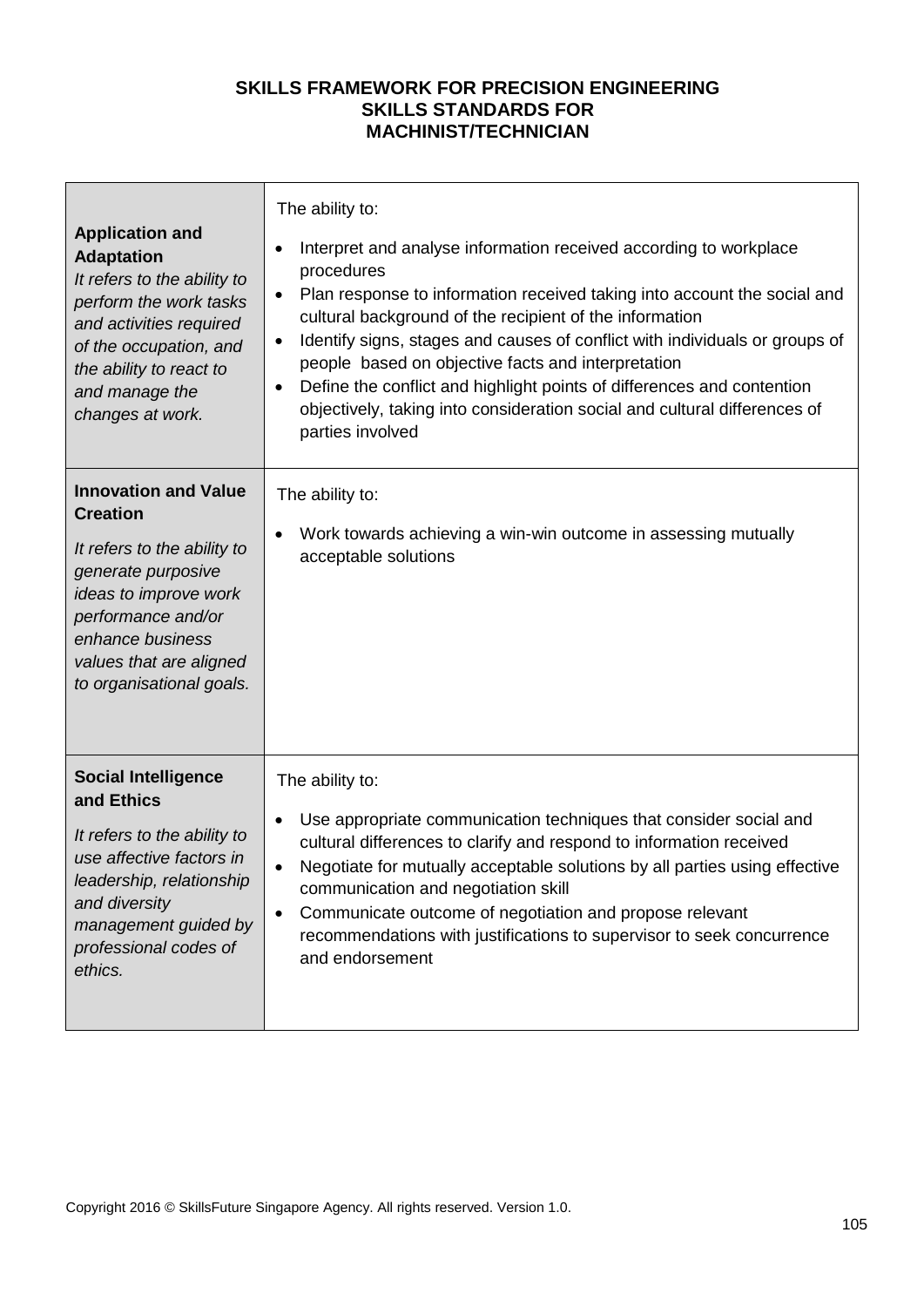| <b>Learning to Learn</b><br>It refers to the ability to<br>develop and improve<br>one's self within and<br>outside of one's area of<br>work.           | The ability to:<br>Reflect on communication techniques to learn from weaknesses                                                                                                                                                                                                                                                                                                                                                                                                                                                                                                                                                                                                                                                                                                                                                                                                                                                                                                                                                                                                                                                                                                                                                                                                                                                                                                                                                                                                                                                                                                                                                                                                                                                                                                                                                                        |
|--------------------------------------------------------------------------------------------------------------------------------------------------------|--------------------------------------------------------------------------------------------------------------------------------------------------------------------------------------------------------------------------------------------------------------------------------------------------------------------------------------------------------------------------------------------------------------------------------------------------------------------------------------------------------------------------------------------------------------------------------------------------------------------------------------------------------------------------------------------------------------------------------------------------------------------------------------------------------------------------------------------------------------------------------------------------------------------------------------------------------------------------------------------------------------------------------------------------------------------------------------------------------------------------------------------------------------------------------------------------------------------------------------------------------------------------------------------------------------------------------------------------------------------------------------------------------------------------------------------------------------------------------------------------------------------------------------------------------------------------------------------------------------------------------------------------------------------------------------------------------------------------------------------------------------------------------------------------------------------------------------------------------|
| <b>Range of Application</b><br>(where applicable)<br>It refers to the critical<br>circumstances and<br>contexts that the skill<br>may be demonstrated. | Principles of effective communication and interpersonal techniques must<br>include:<br>Feedback – to ensure that the receiver was listening, understood the<br>information or message and agrees to the required action. Suggestions<br>and criticisms to be provided when necessary at this stage<br>Clarity – message or information must be clear and concise and should<br>$\bullet$<br>not be ambiguous<br>Objectivity – the purpose of the message or information to be<br>$\bullet$<br>communicated must be clear, so as to decide the best mode of<br>communication and medium for the message and to trigger the<br>emotional and cognitive responses to ensure receivers are engaged<br>e.g.: To gain information, to provide information, initiate action, praise,<br>criticize, inspire, change a person's attitude, etc.<br>Listen and understand - use active listening skills to probe into a<br>$\bullet$<br>situation, repeat what was said to ensure that the information received is<br>accurate. It is important to interpret the information correctly.<br>Understanding include being aware of the receiver's state of mind and<br>being upon receiving the information, emotions, social climate and<br>customs.<br>Connectivity – to connect with the receiver(s) and address their needs<br>Consistency – message or information must be consistent to the current<br>$\bullet$<br>plans, policies and procedures, programmes and goals of the<br>organisation<br>Completeness – message or information must be completed and<br>adequate to avoid any misunderstanding and any delay of action if<br>required<br>Time – information should be communicated at the right time<br>Respect - to respect various cultural backgrounds, histories, and<br>experiences, accepting their rights and paying attention to their needs |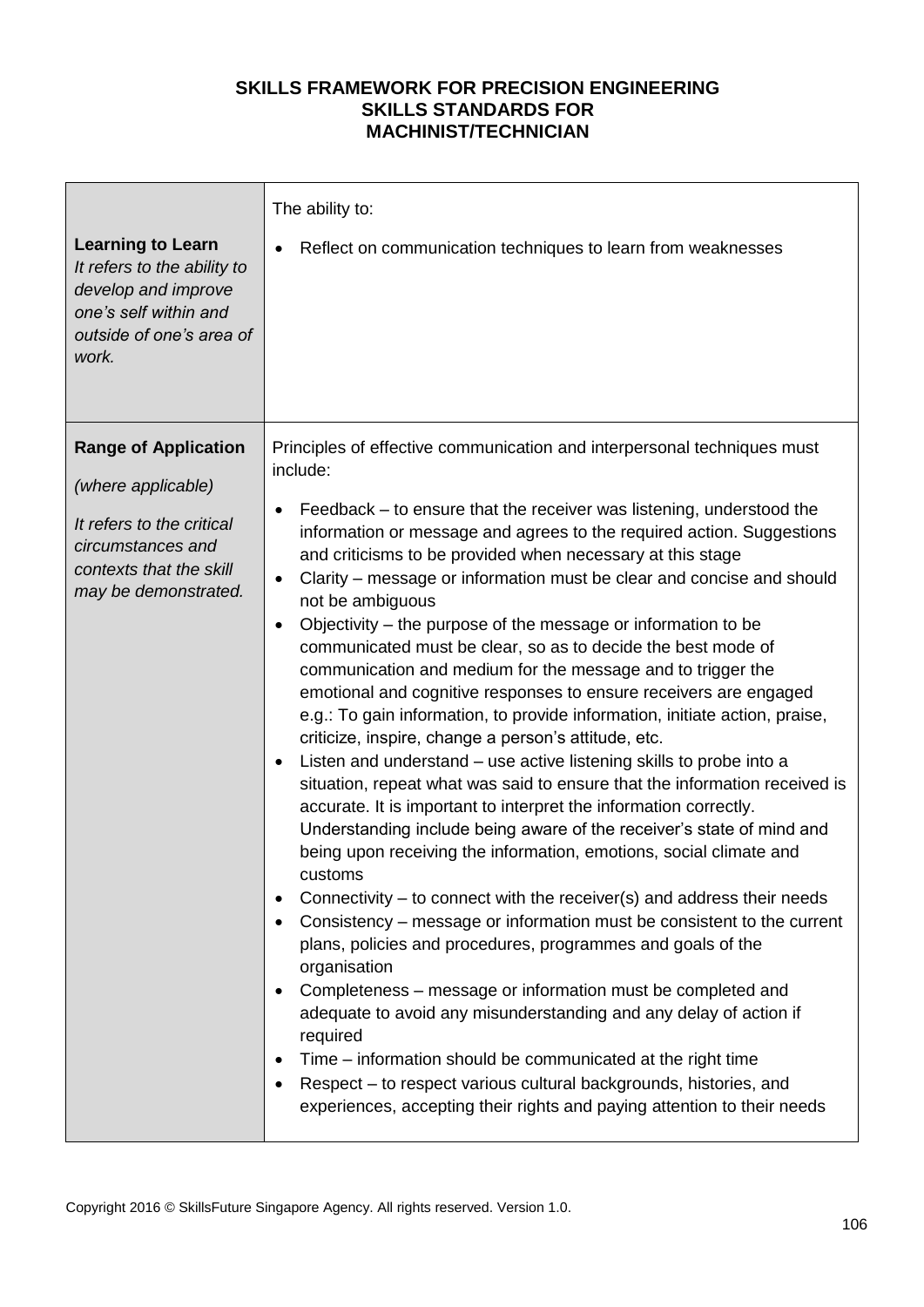| <b>Skill Code</b>                                                                                                                                                                                                          | ES-IP-102G-1                                                                                                                                                                                                                                                                                                                                                                                                                                                                                                                                                                                                                                                                                                                                                          | <b>Skill Category</b>                                                                                 | People and Relationship<br>Management                                                                                                                                                                                 |
|----------------------------------------------------------------------------------------------------------------------------------------------------------------------------------------------------------------------------|-----------------------------------------------------------------------------------------------------------------------------------------------------------------------------------------------------------------------------------------------------------------------------------------------------------------------------------------------------------------------------------------------------------------------------------------------------------------------------------------------------------------------------------------------------------------------------------------------------------------------------------------------------------------------------------------------------------------------------------------------------------------------|-------------------------------------------------------------------------------------------------------|-----------------------------------------------------------------------------------------------------------------------------------------------------------------------------------------------------------------------|
|                                                                                                                                                                                                                            |                                                                                                                                                                                                                                                                                                                                                                                                                                                                                                                                                                                                                                                                                                                                                                       | <b>Skill Sub-Category</b><br>(where applicable)                                                       | N/A                                                                                                                                                                                                                   |
| <b>Skill</b>                                                                                                                                                                                                               | Work in a Team                                                                                                                                                                                                                                                                                                                                                                                                                                                                                                                                                                                                                                                                                                                                                        |                                                                                                       |                                                                                                                                                                                                                       |
| <b>Skill Description</b>                                                                                                                                                                                                   | This skill describes the ability to apply effective communication techniques<br>to achieve individual and team goals. It also includes providing support to<br>team members while taking into consideration diversity issues.                                                                                                                                                                                                                                                                                                                                                                                                                                                                                                                                         |                                                                                                       |                                                                                                                                                                                                                       |
| Knowledge and<br><b>Analysis</b><br>It refers to gathering,<br>cognitive processing,<br>integration and<br>inspection of facts and<br>information required to<br>perform the work tasks<br>and activities.                 | The ability to understand:<br>Definition of organisational vision, mission and goals<br>Different roles played by team members<br>$\bullet$<br>Interdependence of roles within a team<br>$\bullet$<br>Importance of maintaining open communication within a team<br>$\bullet$<br>Effects of trust, respect and support within a team<br>$\bullet$<br>Diversity issues and their impact on communication<br>$\bullet$<br>Relevant parties from whom one can seek feedback, advice and<br>$\bullet$<br>assistance<br>Effects of organisational, industry and legislative requirements and work<br>performance standards and/or targets on attainment of individual, team<br>and organisational goals<br>Organisational policies, limits of autonomy and span of control |                                                                                                       |                                                                                                                                                                                                                       |
| <b>Application and</b><br><b>Adaptation</b><br>It refers to the ability to<br>perform the work tasks<br>and activities required<br>of the occupation, and<br>the ability to react to<br>and manage the<br>changes at work. | The ability to:<br>$\bullet$<br>$\bullet$                                                                                                                                                                                                                                                                                                                                                                                                                                                                                                                                                                                                                                                                                                                             | achievement of individual and team goals<br>overcome them, taking into consideration diversity issues | Define and align team goals with departmental and organisational goals<br>Demonstrate responsibility and commitment for work done and to the<br>Identify potential areas of conflict with team members and methods to |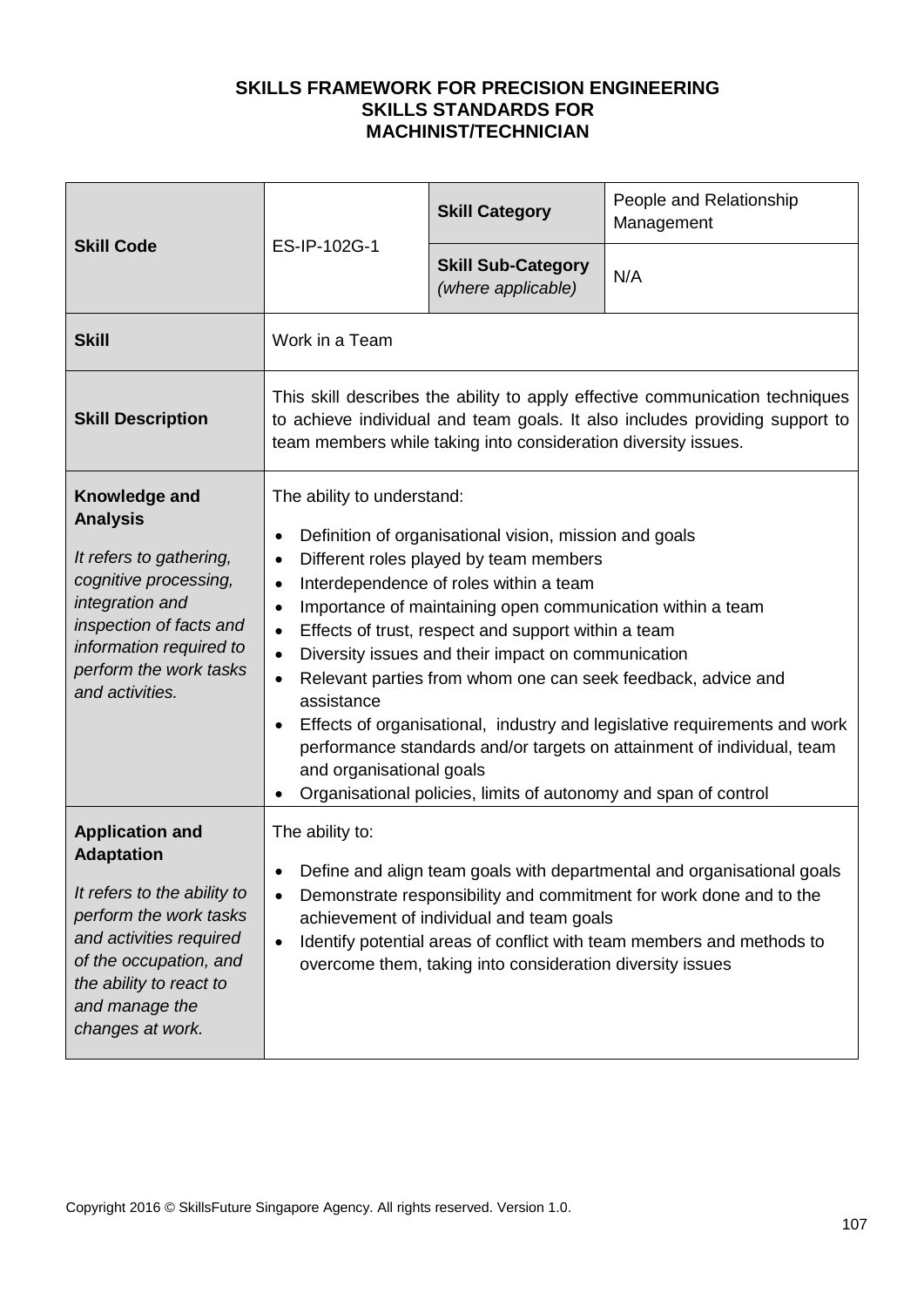| <b>Innovation and Value</b><br><b>Creation</b><br>It refers to the ability to<br>generate purposive<br>ideas to improve work<br>performance and/or<br>enhance business<br>values that are aligned<br>to organisational goals. | The ability to:<br>Listen to and contribute ideas and skills using appropriate<br>$\bullet$<br>communication techniques to achieve team goals<br>Recommend improvements to established policies and procedures in a<br>$\bullet$<br>proactive manner                                                                                                                                                                                                         |
|-------------------------------------------------------------------------------------------------------------------------------------------------------------------------------------------------------------------------------|--------------------------------------------------------------------------------------------------------------------------------------------------------------------------------------------------------------------------------------------------------------------------------------------------------------------------------------------------------------------------------------------------------------------------------------------------------------|
| <b>Social Intelligence</b><br>and Ethics<br>It refers to the ability to<br>use affective factors in<br>leadership, relationship<br>and diversity<br>management guided by<br>professional codes of<br>ethics.                  | The ability to:<br>Maintain open communication with team members by sharing<br>$\bullet$<br>information and discussing work-related issues to achieve individual and<br>team goals to meet organisational requirements<br>Demonstrate trust, respect and support towards team members in daily<br>$\bullet$<br>activities to achieve team goals<br>Identify and resolve issues and concerns through collaborative activities<br>$\bullet$<br>with supervisor |
| <b>Learning to Learn</b><br>It refers to the ability to<br>develop and improve<br>one's self within and<br>outside of one's area of<br>work.                                                                                  | The ability to:<br>Define own and individual roles within the team and work within the team<br>$\bullet$<br>and organisation dynamics<br>Accept and provide feedback, advice and assistance in a considerate<br>$\bullet$<br>and constructive manner to accomplish task assigned                                                                                                                                                                             |
| <b>Range of Application</b><br>(where applicable)<br>It refers to the critical<br>circumstances and<br>contexts that the skill<br>may be demonstrated.                                                                        | N/A                                                                                                                                                                                                                                                                                                                                                                                                                                                          |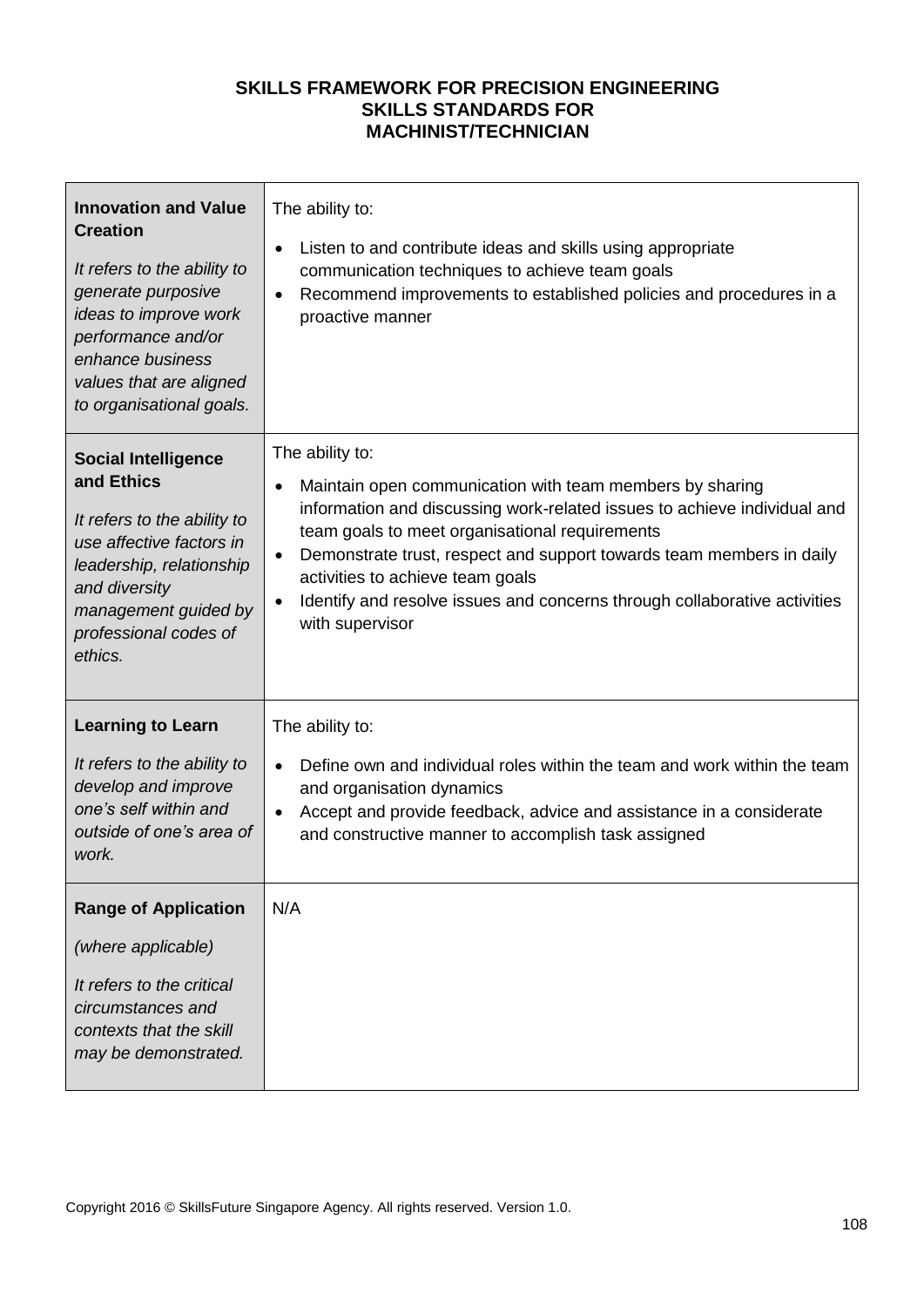## **SKILLS FRAMEWORK FOR PRECISION ENGINEERING SKILLS STANDARDS FOR MACHINIST/TECHNICIAN**

## **Version Control**

| Version | <b>Date</b>     | <b>Changes Made</b> | <b>Edited by</b> |
|---------|-----------------|---------------------|------------------|
|         | 12 October 2016 | Initial Version     | SSG and EDB      |
|         |                 |                     |                  |
|         |                 |                     |                  |